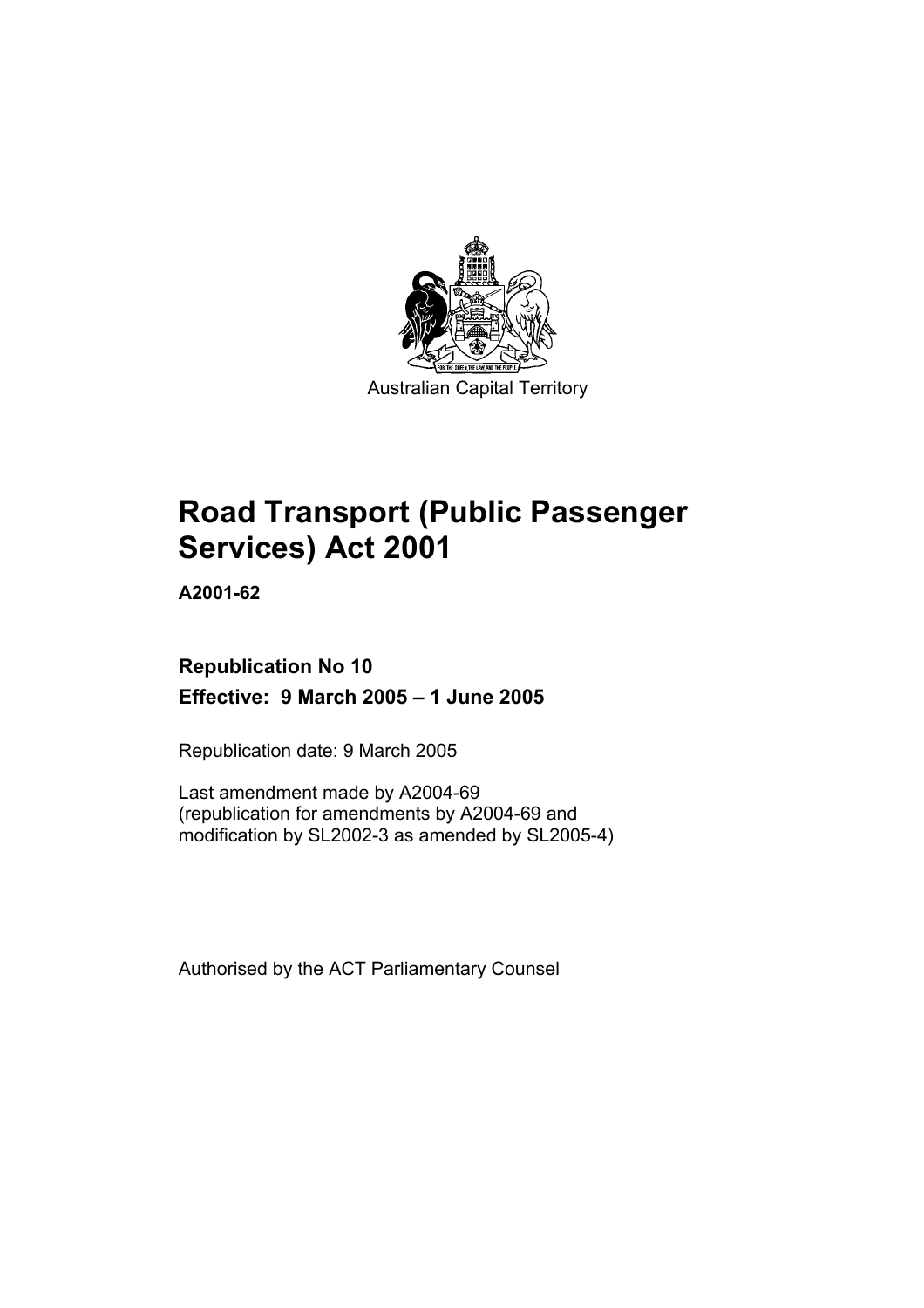#### **About this republication**

#### **The republished law**

This is a republication of the *Road Transport (Public Passenger Services) Act 2001* (including any amendment made under the *Legislation Act 2001*, part 11.3 (Editorial changes)) as in force on 9 March 2005*.* It also includes any amendment, repeal or expiry affecting the republished law to 9 March 2005.

The legislation history and amendment history of the republished law are set out in endnotes 3 and 4.

#### **Kinds of republications**

The Parliamentary Counsel's Office prepares 2 kinds of republications of ACT laws (see the ACT legislation register at www.legislation.act.gov.au):

- authorised republications to which the *Legislation Act 2001* applies
- unauthorised republications.

The status of this republication appears on the bottom of each page.

#### **Editorial changes**

The *Legislation Act 2001*, part 11.3 authorises the Parliamentary Counsel to make editorial amendments and other changes of a formal nature when preparing a law for republication. Editorial changes do not change the effect of the law, but have effect as if they had been made by an Act commencing on the republication date (see *Legislation Act 2001*, s 115 and s 117). The changes are made if the Parliamentary Counsel considers they are desirable to bring the law into line, or more closely into line, with current legislative drafting practice.

This republication includes amendments made under part 11.3 (see endnote 1).

#### **Uncommenced provisions and amendments**

If a provision of the republished law has not commenced or is affected by an uncommenced amendment, the symbol  $\mathbf{U}$  appears immediately before the provision heading. The text of the uncommenced provision or amendment appears only in the last endnote.

#### **Modifications**

If a provision of the republished law is affected by a current modification, the symbol  $\mathbf{M}$ appears immediately before the provision heading. The text of the modifying provision appears in the endnotes. For the legal status of modifications, see *Legislation Act 2001*, section 95.

#### **Penalties**

The value of a penalty unit for an offence against this republished law at the republication date is—

- (a) if the person charged is an individual—\$100; or
- (b) if the person charged is a corporation—\$500.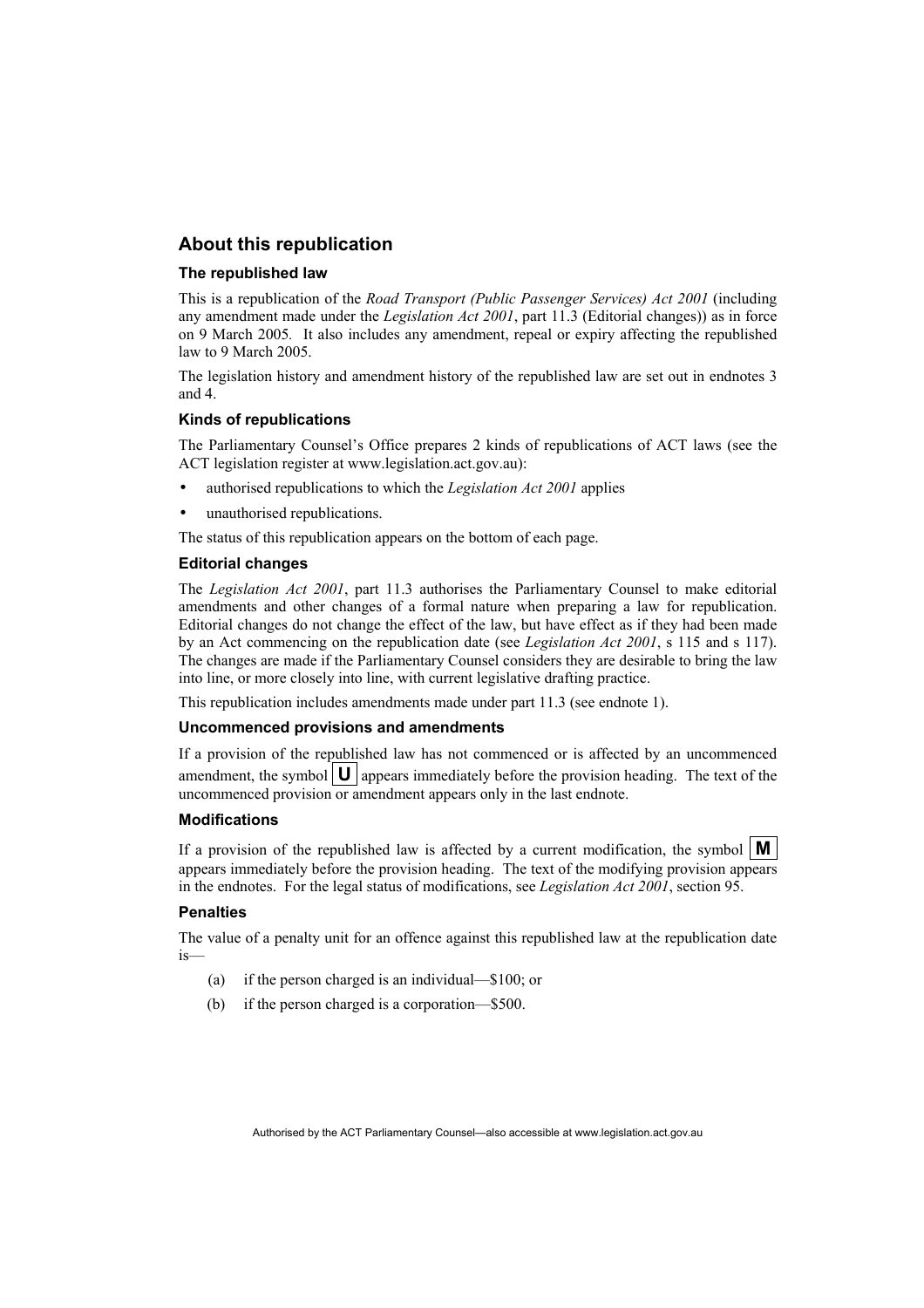

# **Road Transport (Public Passenger Services) Act 2001**

# **Contents**

| Part 1          | <b>Preliminary</b>                                    |            |
|-----------------|-------------------------------------------------------|------------|
| 1               | Name of Act                                           | 2          |
| 2               | Objects                                               | 2          |
| 3               | Dictionary                                            | 3          |
| 4               | <b>Notes</b>                                          | 3          |
| 4А              | Offences against Act-application of Criminal Code etc | 3          |
| 5               | Functions of road transport authority                 | 4          |
| 6               | Registers of accredited people and licences           | 4          |
| 7               | Security and disclosure of information in registers   | 5          |
| 8               | Trade Practices Act authorisation                     | 5          |
| 9               | Combinations of accreditations and licences           | 6          |
| 10              | What is a <i>public passenger service</i> ?           | 6          |
|                 |                                                       |            |
| R <sub>10</sub> | Road Transport (Public Passenger Services) Act 2001   | contents 1 |
| 09/03/05        | Fffective: 09/03/05-01/06/05                          |            |

Page

Authorised by the ACT Parliamentary Counsel—also accessible at www.legislation.act.gov.au

Effective: 09/03/05-01/06/05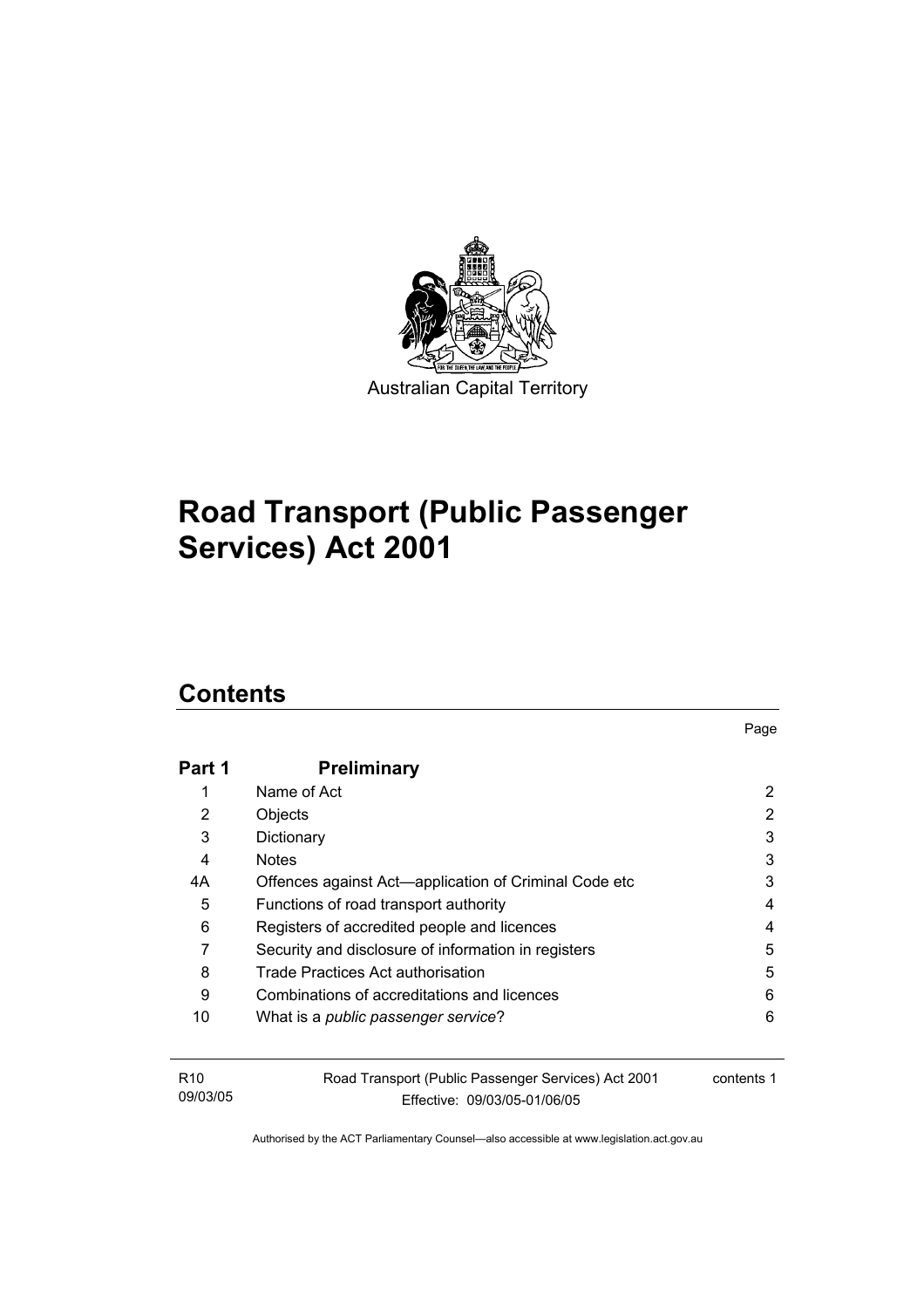#### Contents

|--|

| Part 2              | <b>Bus services</b>                                                   |                 |  |  |
|---------------------|-----------------------------------------------------------------------|-----------------|--|--|
| <b>Division 2.1</b> | <b>Basic concepts</b>                                                 |                 |  |  |
| 11                  | Meaning of bus service                                                | 7               |  |  |
| 12                  | What is a regular route service?                                      | 7               |  |  |
| 13                  | What is a tour and charter service?                                   | 7               |  |  |
| 14                  | What is a long-distance service?                                      | 7               |  |  |
| <b>Division 2.2</b> | <b>Accreditation of bus service operators</b>                         |                 |  |  |
| 15                  | Bus operators---purposes of accreditation                             | 8               |  |  |
| 16                  | Regulations about accreditation system                                |                 |  |  |
| <b>Division 2.3</b> | Service contracts for regular route services                          |                 |  |  |
| 17                  | Service contracts                                                     | 10              |  |  |
| <b>Division 2.4</b> | Entitlement to operate certain bus services                           |                 |  |  |
| 18                  | Entitlement to operate regular route services                         | 11              |  |  |
| 19                  | Entitlement to operate tour and charter services                      | 11              |  |  |
| 20                  | 11<br>Unaccredited operators not to operate certain bus services      |                 |  |  |
| 21                  | Pretending to be an accredited bus service operator                   |                 |  |  |
| 22                  | Operators of regular route services to hold service contracts         |                 |  |  |
| <b>Division 2.5</b> | <b>Regulation of bus services</b>                                     |                 |  |  |
| 23                  | Regular route services-power to determine maximum fares               | 12              |  |  |
| 24                  | Regulations about operation of bus services by accredited people      | 13              |  |  |
| 25                  | Regulations about operation of public buses                           | 14              |  |  |
| 26                  | Regulations about bus drivers                                         |                 |  |  |
| 27                  | Regulations about conduct of passengers                               |                 |  |  |
| Part 3              | <b>Taxi networks</b>                                                  |                 |  |  |
| <b>Division 3.1</b> | <b>Basic concepts</b>                                                 |                 |  |  |
| 28                  | Meaning of taxi network                                               | 16              |  |  |
| 29                  | Meaning of taxi booking service                                       | 16              |  |  |
|                     | <b>Accreditation of taxi network providers</b><br><b>Division 3.2</b> |                 |  |  |
| 30                  | Taxi network providers—purposes of accreditation                      | 16              |  |  |
| 31                  | Taxi network providers—regulations about accreditation system         | 17              |  |  |
| contents 2          | Road Transport (Public Passenger Services) Act 2001                   | R <sub>10</sub> |  |  |
|                     | Effective: 09/03/05-01/06/05                                          | 09/03/05        |  |  |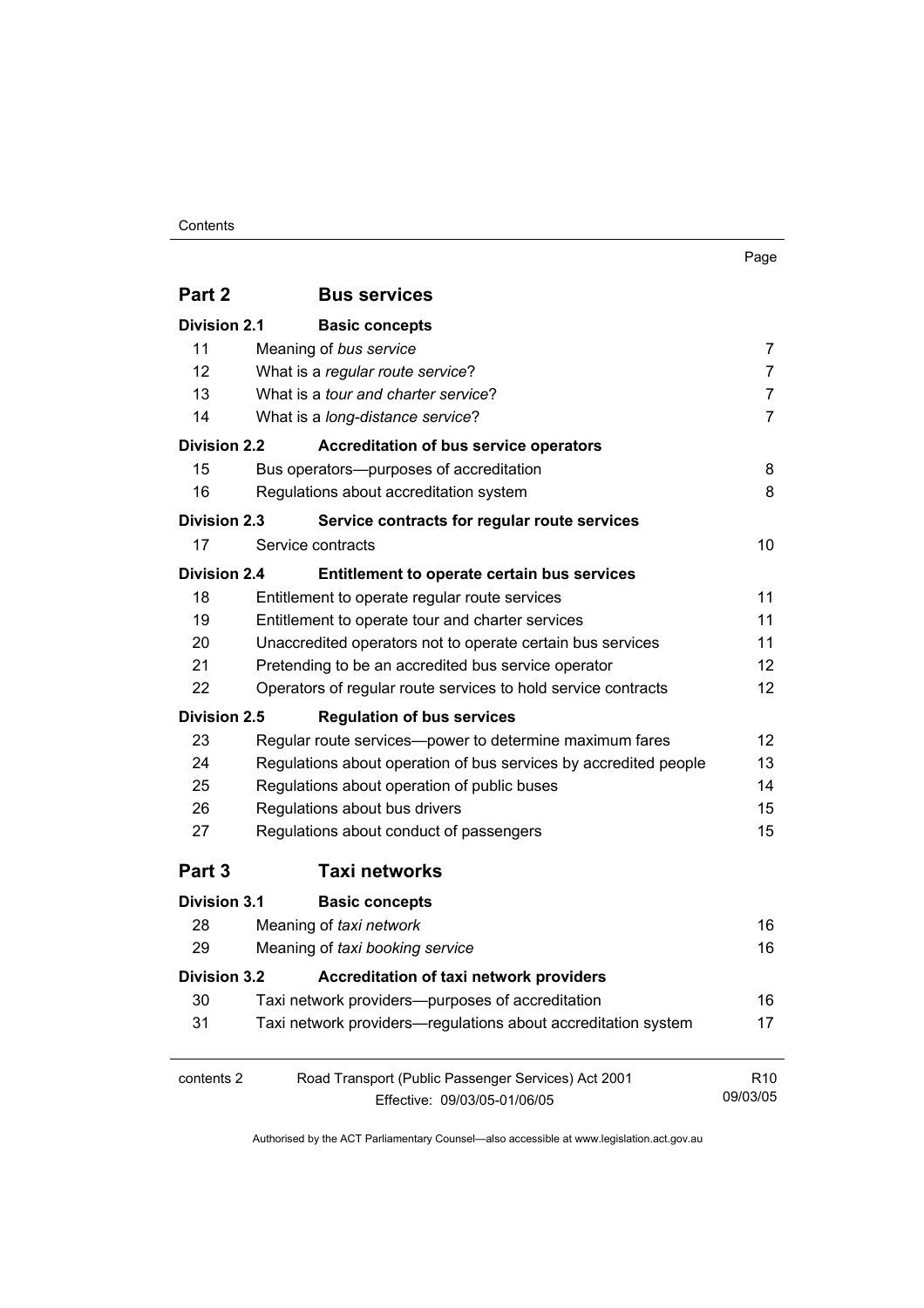|                             |                                                                                     | Contents   |
|-----------------------------|-------------------------------------------------------------------------------------|------------|
|                             |                                                                                     | Page       |
| <b>Division 3.3</b>         | <b>Entitlement to operate taxi networks</b>                                         |            |
| 32                          | Entitlement to operate taxi networks                                                | 18         |
| 33                          | Unaccredited persons not to operate taxi network                                    | 18         |
| 34                          | Pretending to be an accredited taxi network provider                                | 18         |
| <b>Division 3.4</b>         | <b>Regulation of taxi networks</b>                                                  |            |
| 35                          | Regulations about operation of taxi networks by accredited people                   | 19         |
| 36                          | Regulations about operation of taxi networks                                        | 20         |
| Part 4                      | Licensing of taxi vehicles                                                          |            |
| <b>Division 4.1</b>         | <b>Basic concepts</b>                                                               |            |
| 37                          | Meaning of taxi licence                                                             | 22         |
| 38                          | Meaning of restricted taxi licence                                                  | 22         |
| <b>Division 4.2</b>         | <b>Taxi licences</b>                                                                |            |
| 39                          | Maximum numbers of taxi licences                                                    | 22         |
| 40                          | Issue of taxi licences                                                              | 22         |
| 41                          | Transferability of taxi licences                                                    | 23         |
| 42                          | Use of vehicles as taxis                                                            | 23         |
| 43                          | Pretending vehicles are licensed taxis                                              | 23         |
| 44                          | Regulations about taxi licences                                                     | 24         |
| Part 5                      | <b>Taxi services</b>                                                                |            |
| <b>Division 5.1</b>         | <b>Basic concepts</b>                                                               |            |
| 45                          | Meaning of taxi                                                                     | 26         |
| 46                          | Meaning of restricted taxi                                                          | 26         |
| 47                          | Meaning of taxi service                                                             | 26         |
| 48                          | Meaning of restricted taxi service                                                  | 26         |
| <b>Division 5.2</b>         | <b>Accreditation of taxi service operators</b>                                      |            |
| 49                          | Taxi service operators--purposes of accreditation                                   | 27         |
| 50                          | Taxi service operators—regulations about accreditation system                       | 27         |
| <b>Division 5.3</b>         | <b>Entitlement to operate taxi services</b>                                         |            |
| 51                          | Entitlement to operate taxi services                                                | 28         |
| 52                          | Unaccredited operators not to operate taxi services                                 | 29         |
| R <sub>10</sub><br>09/03/05 | Road Transport (Public Passenger Services) Act 2001<br>Effective: 09/03/05-01/06/05 | contents 3 |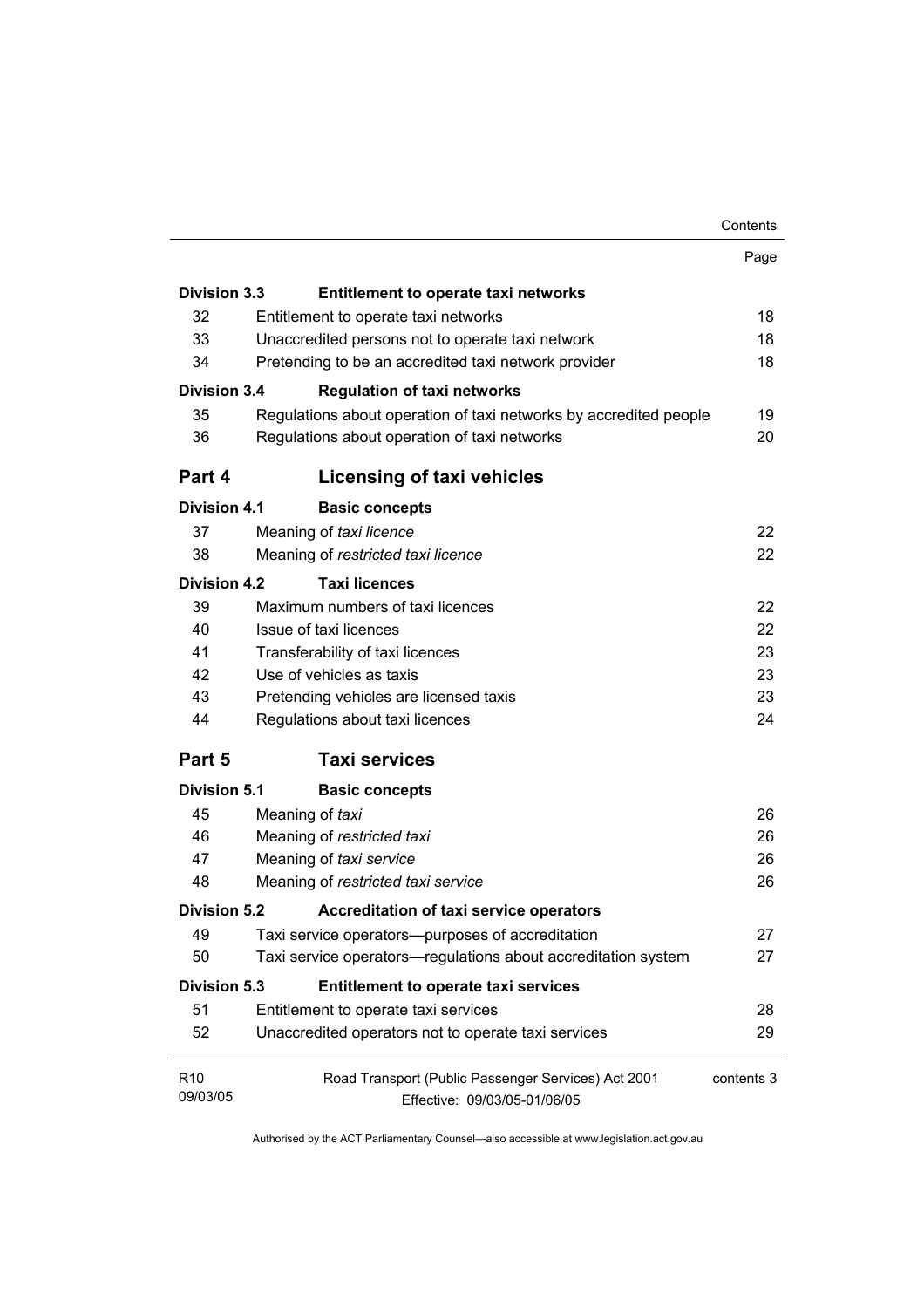|                     |                                                                   | Page            |
|---------------------|-------------------------------------------------------------------|-----------------|
| 53                  | Pretending to be an accredited taxi service operator              | 29              |
| 54                  | Taxi service operators to be affiliated with taxi network         | 29              |
| 55                  | Pretending to be affiliated with taxi network                     | 30              |
| <b>Division 5.4</b> | <b>Regulation of taxi services</b>                                |                 |
| 56                  | Regulations about operation of taxi services by accredited people | 30              |
| 57                  | Regulations about operation of taxis                              | 31              |
| 58                  | Regulations about taxi drivers                                    | 32              |
| 59                  | Regulations about conduct of taxi passengers                      | 32              |
| 60                  | Power to determine maximum taxi fares                             | 33              |
| Part 6              | Licensing of hire cars                                            |                 |
| <b>Division 6.1</b> | <b>Basic concepts</b>                                             |                 |
| 61                  | Meaning of hire car licence                                       | 34              |
| 62                  | Meaning of restricted hire car licence                            | 34              |
| <b>Division 6.2</b> | <b>Hire car licences</b>                                          |                 |
| 63                  | Transferability of hire car licences                              | 34              |
| 64                  | Use of vehicles as hire cars                                      | 35              |
| 65                  | Pretending vehicles are licensed hire cars                        | 35              |
| 66                  | Regulations about hire car licences                               | 36              |
| Part 7              | Hire car services                                                 |                 |
| <b>Division 7.1</b> | <b>Basic concepts</b>                                             |                 |
| 67                  | Meaning of hire car                                               | 38              |
| 68                  | Meaning of restricted hire car                                    | 38              |
| 69                  | Meaning of hire car service                                       | 38              |
| 70                  | Meaning of restricted hire car service                            | 39              |
| <b>Division 7.2</b> | Accreditation of hire car service operators                       |                 |
| 71                  | Hire car service operators—purposes of accreditation              | 39              |
| 72                  | Hire car service operators-regulations about accreditation system | 39              |
| <b>Division 7.3</b> | Entitlement to operate hire car services                          |                 |
| 73                  | Entitlement to operate hire car services                          | 41              |
| 74                  | Unaccredited operators not to operate hire car services           | 41              |
| contents 4          | Road Transport (Public Passenger Services) Act 2001               | R <sub>10</sub> |
|                     | Effective: 09/03/05-01/06/05                                      | 09/03/05        |

Effective: 09/03/05-01/06/05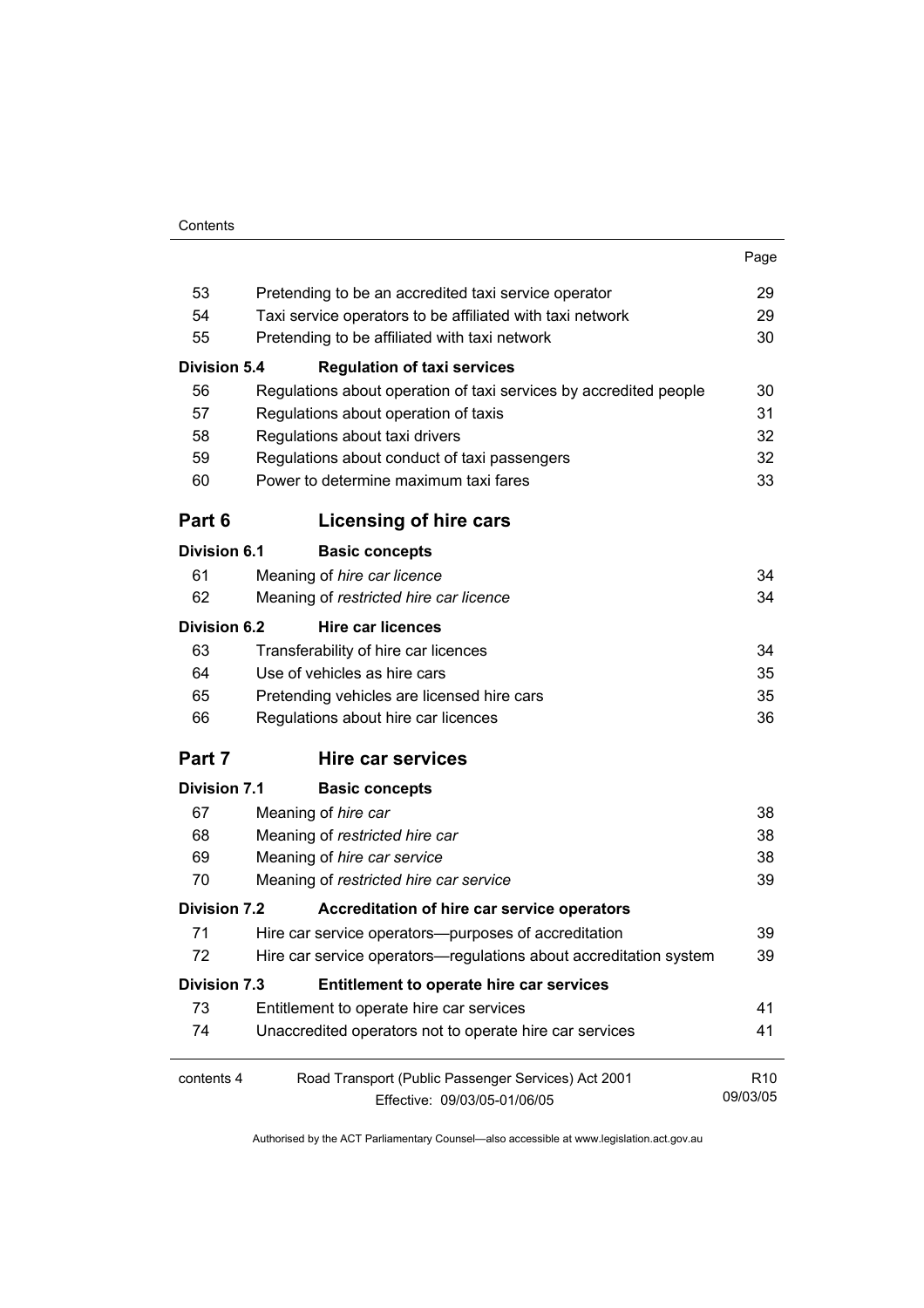|                     |                                                                       | Contents   |
|---------------------|-----------------------------------------------------------------------|------------|
|                     |                                                                       | Page       |
| 75                  | Pretending to be an accredited hire car service operator              | 42         |
| <b>Division 7.4</b> | <b>Regulation of hire car services</b>                                |            |
| 76                  | Regulations about operation of hire car services by accredited people | 42         |
| 77                  | Regulations about operation of hire cars                              | 43         |
| 78                  | Regulations about hire car drivers                                    | 44         |
| 79                  | Regulations about conduct of hire car passengers                      | 45         |
| Part 8              | <b>Miscellaneous</b>                                                  |            |
| 80                  | Unauthorised public passenger services                                | 46         |
| 81                  | Regulation-making power                                               | 47         |
| 82                  | Regulations may apply certain laws and instruments                    | 47         |
| 83                  | Regulations about enforcement                                         | 47         |
| 84                  | Minister may exempt vehicles and people from Act                      | 47         |
| 85                  | Regulations may exempt vehicles and people from Act                   | 48         |
| 86                  | References to Motor Traffic Act, Traffic Act etc                      | 48         |
| Part 9              | <b>Transitional provisions</b>                                        |            |
| 87                  | Definitions for pt 9                                                  | 50         |
| 88                  | <b>Transitional regulations</b>                                       | 50         |
| 89                  | Modification of pt 9's operation                                      | 51         |
| 90                  | Continuation of hire car licences                                     | 51         |
| 91                  | Interim accreditation of existing hire car operators                  | 51         |
| 92                  | Interim accreditation of tour and charter service operators           | 52         |
| 93                  | Expiry of pt 9                                                        | 53         |
| <b>Dictionary</b>   |                                                                       | 54         |
| <b>Endnotes</b>     |                                                                       |            |
| 1                   | About the endnotes                                                    | 58         |
| 2                   | Abbreviation key                                                      | 58         |
| 3                   | Legislation history                                                   | 59         |
| 4                   | Amendment history                                                     | 60         |
| R <sub>10</sub>     | Road Transport (Public Passenger Services) Act 2001                   | contents 5 |
| 09/03/05            | Effective: 09/03/05-01/06/05                                          |            |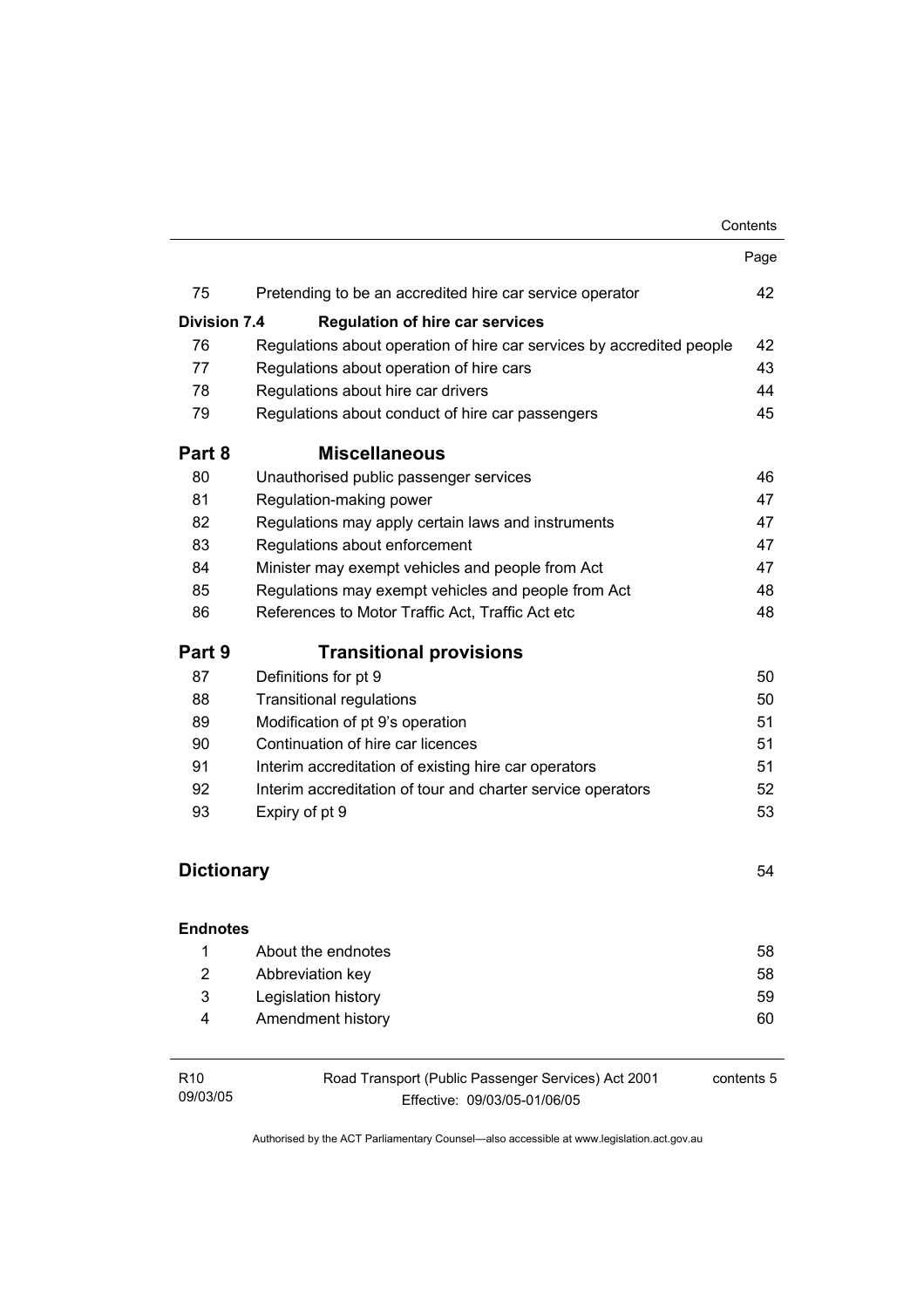| 5 | Earlier republications                                |     |
|---|-------------------------------------------------------|-----|
| 6 | Renumbered provisions                                 |     |
|   | Modification of republished law with temporary effect | 78. |

contents 6 Road Transport (Public Passenger Services) Act 2001 Effective: 09/03/05-01/06/05

R10 09/03/05

Page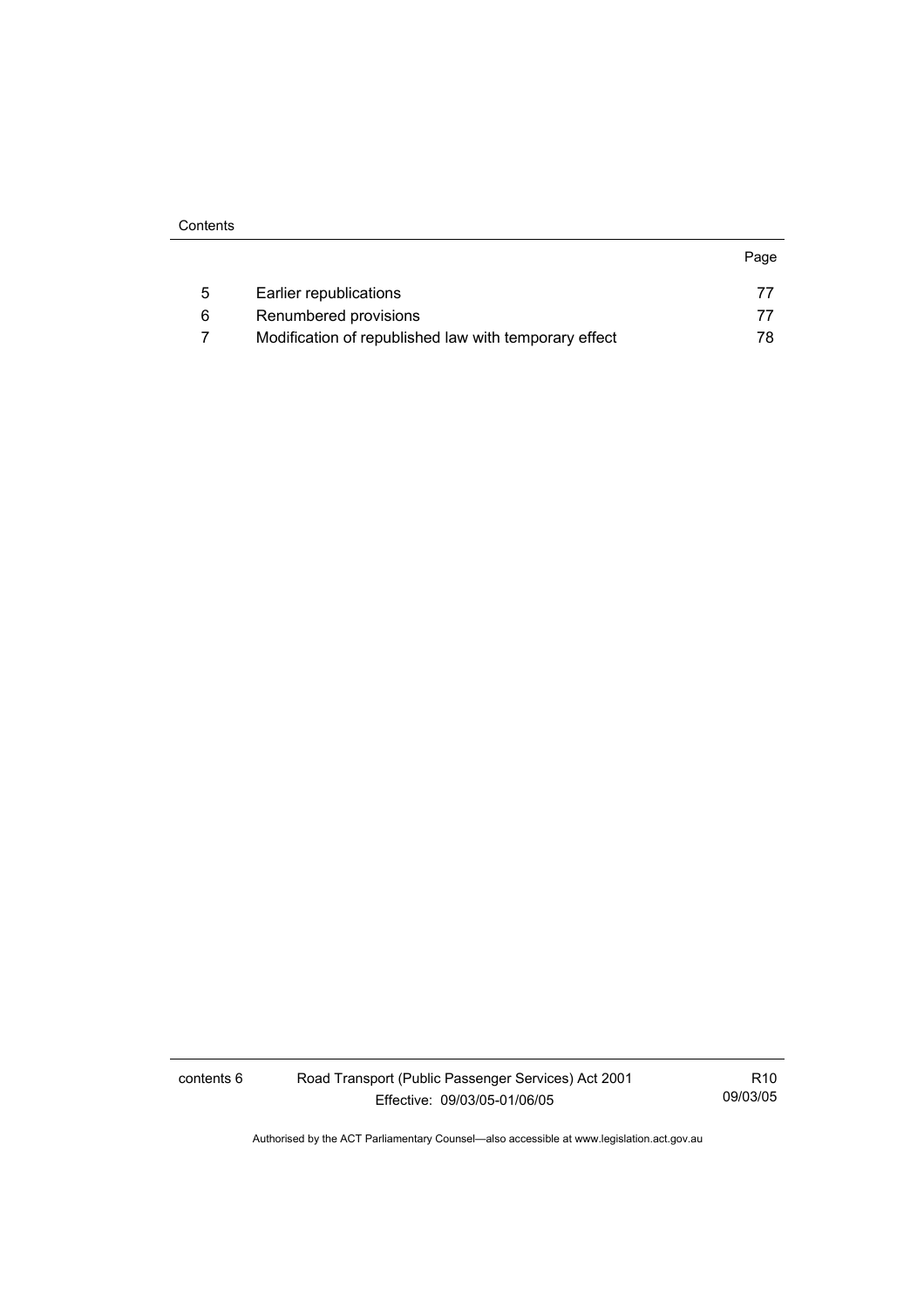

# **Road Transport (Public Passenger Services) Act 2001**

An Act to regulate public transport services, and for other purposes

R10 09/03/05

I

Road Transport (Public Passenger Services) Act 2001 Effective: 09/03/05-01/06/05

page 1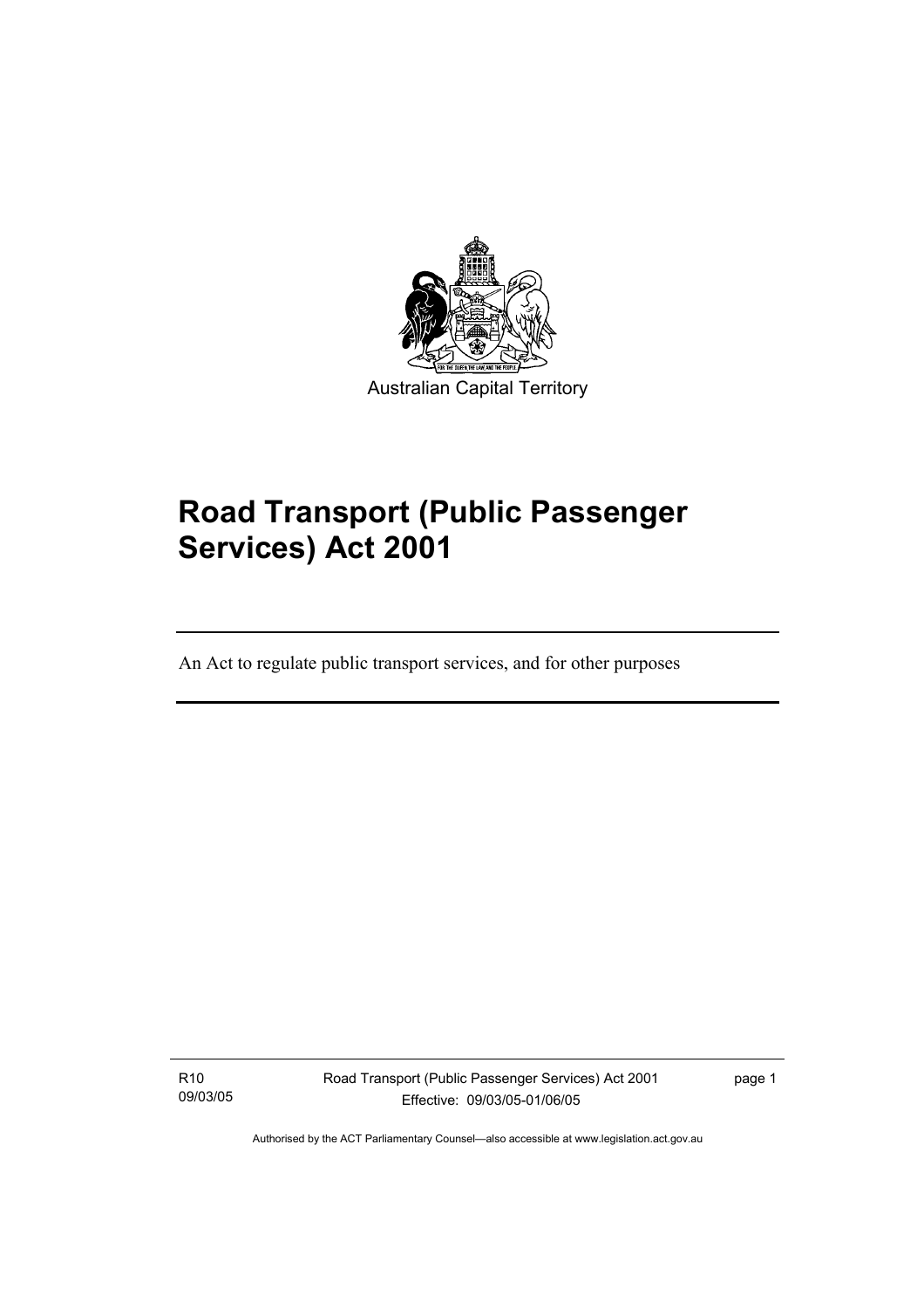#### **Part 1** Preliminary

Section 1

# **Part 1** Preliminary

*Note* This Act (including the regulations) forms part of the road transport legislation. Other road transport legislation includes the *Road Transport (Alcohol and Drugs) Act 1977*, the *Road Transport (Dimensions and Mass) Act 1990*, the *Road Transport (Driver Licensing) Act 1999*, the *Road Transport (General) Act 1999*, the *Road Transport (Safety and Traffic Management) Act 1999*, the *Road Transport (Vehicle Registration) Act 1999* and the regulations made under those Acts. As part of the road transport legislation, this Act is subject to various provisions in the *Road Transport (General) Act 1999* about the administration and enforcement of the road transport legislation generally.

#### **1 Name of Act**

This Act is the *Road Transport (Public Passenger Services) Act 2001.* 

#### **2 Objects**

The objects of this Act include—

- (a) to provide for the accreditation of the operators of public passenger services and taxi networks that operate within or partly within the ACT; and
- (b) to provide for the licensing of vehicles used as taxis and hire cars within or partly within the ACT; and
- (c) to encourage public passenger services that meet the reasonable expectations of the community for safe, reliable and efficient public passenger services.

R10 09/03/05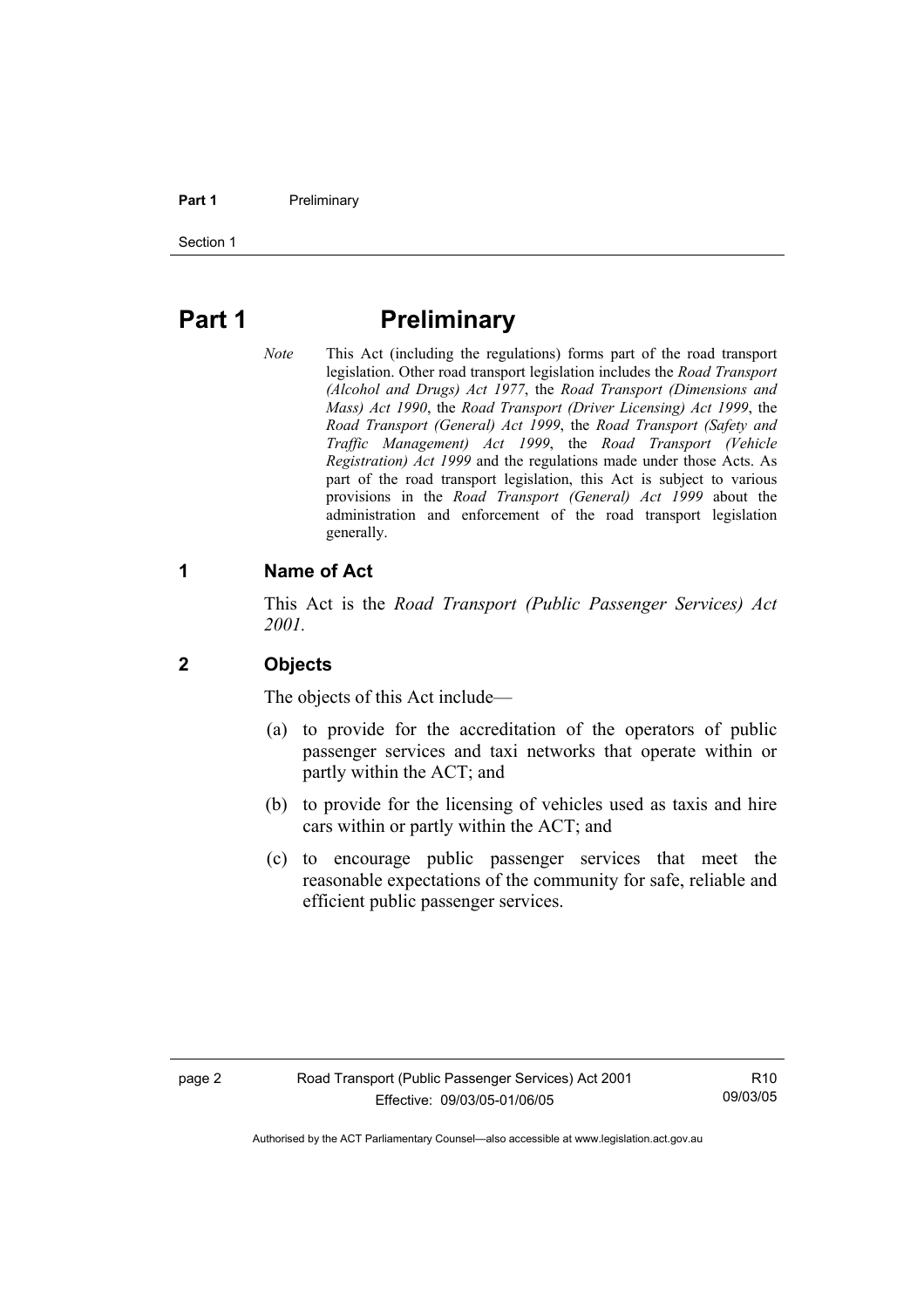#### **3 Dictionary**

The dictionary at the end of this Act is part of this Act.

*Note 1* The dictionary at the end of this Act defines certain words and expressions used in this Act, and includes references (*signpost definitions*) to other words and expressions defined elsewhere in this Act or in the road transport legislation.

> For example, the signpost definition '*bus service*—see section 11 (Meaning of *bus service*).' means that the expression 'bus service' is defined in section 11 of this Act.

*Note 2* A definition in the dictionary (including a signpost definition) applies to the entire Act unless the definition, or another provision of the Act, provides otherwise or the contrary intention otherwise appears (see *Legislation Act 2001*, s 155 and s 156 (1)).

#### **4 Notes**

A note included in this Act is explanatory and is not part of this Act.

*Note* See *Legislation Act 2001*, s 127 (1), (4) and (5) for the legal status of notes.

#### **4A Offences against Act—application of Criminal Code etc**

Other legislation applies in relation to offences against this Act.

*Note 1 Criminal Code* 

The Criminal Code, ch 2 applies to the following offences against this Act (see Code, pt 2.1):

- s 60D (1) and (2) (Use of vehicles as hire cars)
- s 60E (1) and (2) (Pretending vehicles are licensed hire cars)
- s 60N (1) (Unaccredited operators not to operate hire car services)
- s 60O (1) and (2) (Pretending to be an accredited hire car service operator)
- s 60T (Unauthorised public passenger services).

The chapter sets out the general principles of criminal responsibility (including burdens of proof and general defences), and defines terms used for offences to which the Code applies (eg *conduct*, *intention*, *recklessness* and *strict liability*).

R10 09/03/05 Road Transport (Public Passenger Services) Act 2001 Effective: 09/03/05-01/06/05

page 3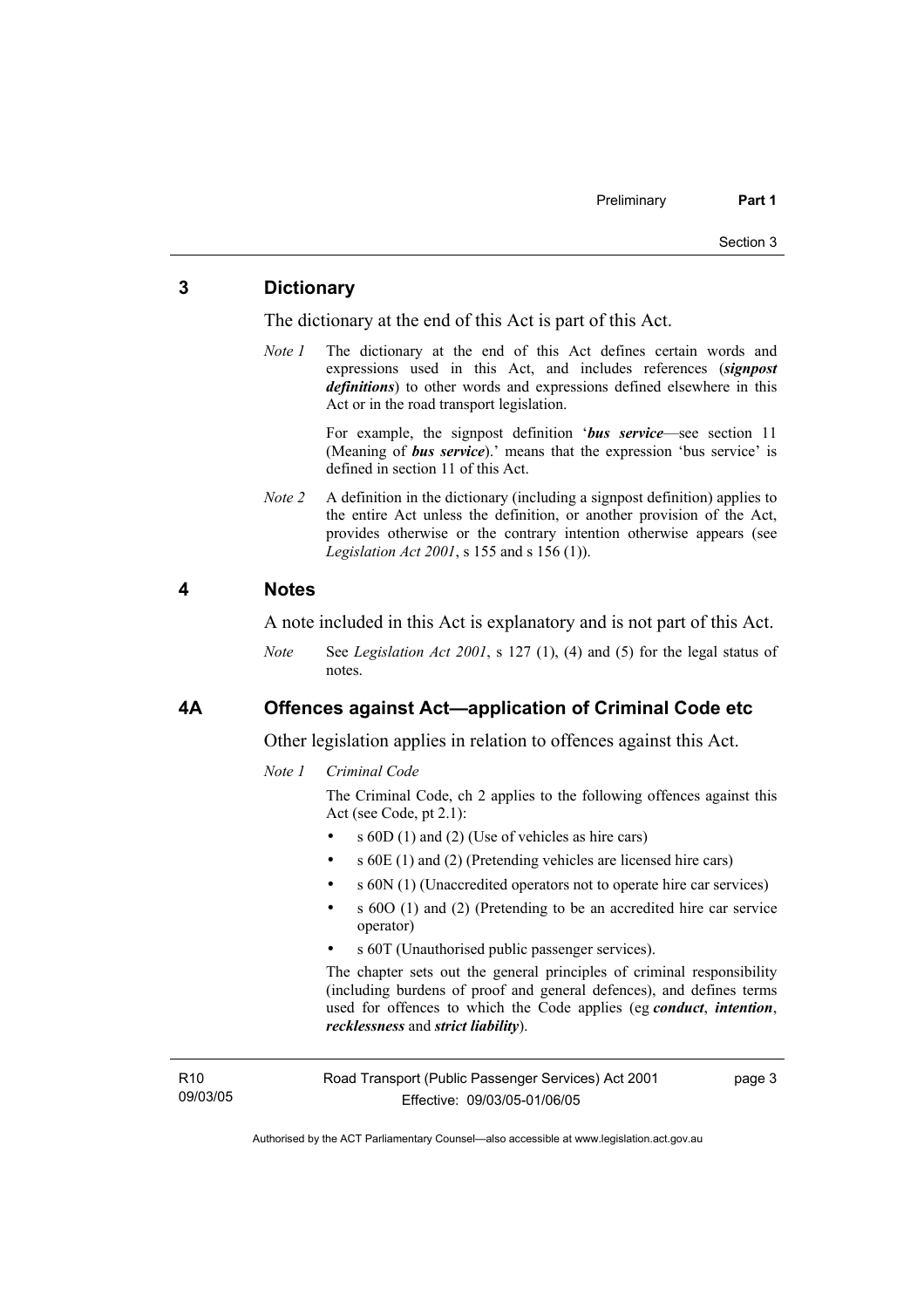#### **Part 1** Preliminary

Section 5

*Note 2 Penalty units* 

The Legislation Act, s 133 deals with the meaning of offence penalties that are expressed in penalty units.

#### **5 Functions of road transport authority**

The functions of the road transport authority under this Act are—

- (a) to administer the accreditation schemes established under this Act for the accreditation of the operators of public passenger services and taxi networks; and
- (b) to administer the licensing schemes established under this Act for the licensing of taxis and hire cars; and
- (c) to keep registers of accreditations given, and licences issued, under this Act; and
- (d) to provide information about accredited and licensed people in accordance with this Act and other laws in force in the ACT; and
- (e) to exercise any other functions given to the authority under this Act.

#### **6 Registers of accredited people and licences**

 (1) A register of accreditations given, and licences issued, under this Act may include information given to the road transport authority under this Act and any other information the authority considers appropriate.

*Note* Section 5 (c) requires registers for the following to be kept:

- accredited bus service operators
- accredited taxi network providers
- accredited taxi service operators
- accredited hire car operators
- taxi licences
- restricted taxi licences

page 4 Road Transport (Public Passenger Services) Act 2001 Effective: 09/03/05-01/06/05

R10 09/03/05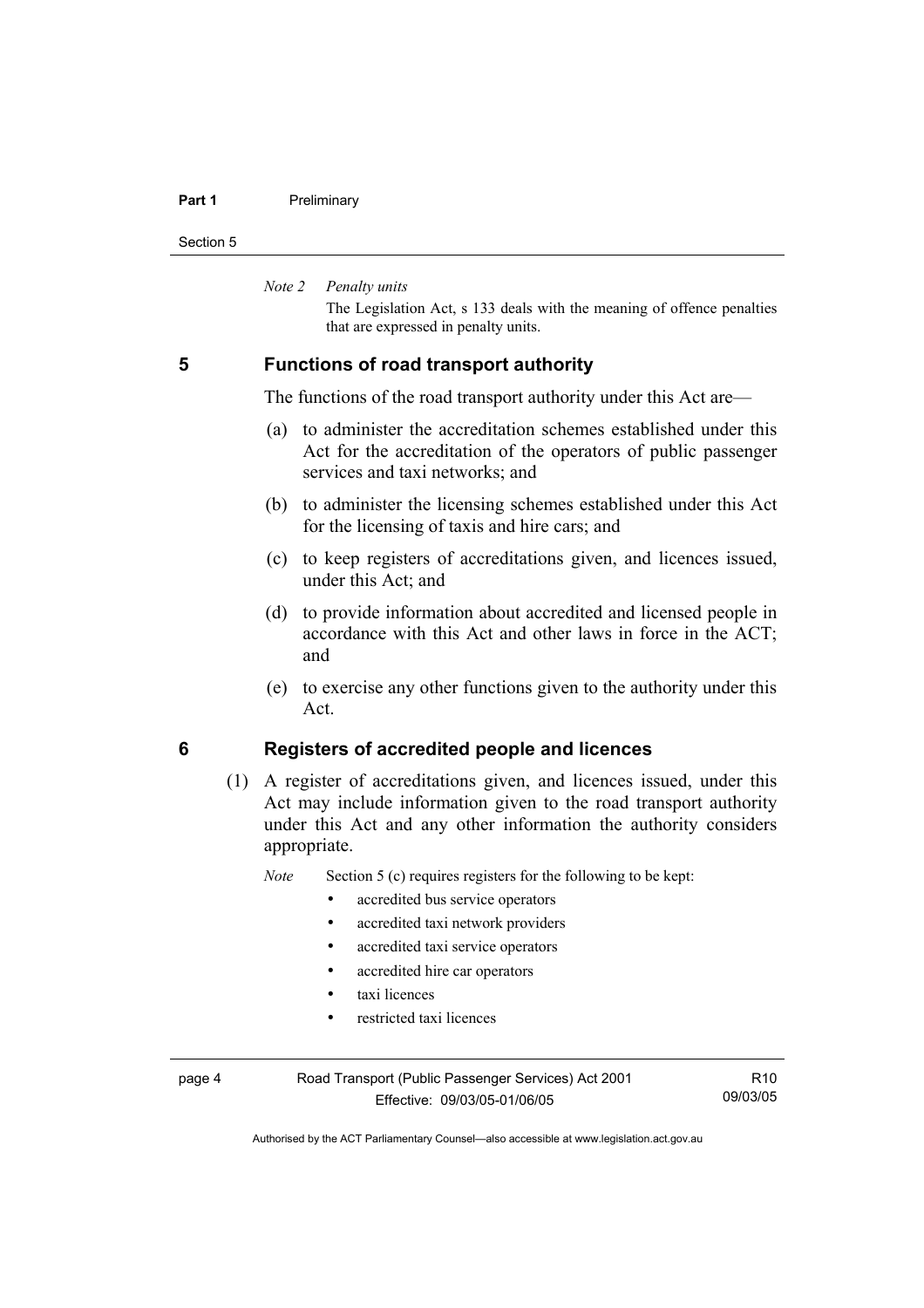- hire car licences
- restricted hire car licences.
- (2) A register may be kept in the form of, or as part of, 1 or more computer databases or in any other form the road transport authority considers appropriate.
- (3) The road transport authority may correct any mistake, error or omission in a register subject to the requirements (if any) of the regulations.
- (4) This section does not limit the functions of the road transport authority in relation to a register.

#### **7 Security and disclosure of information in registers**

The road transport authority must ensure that information in a register of accreditations or licences is kept securely and disclosed only in accordance with this Act or another law in force in the ACT.

- *Note 1* The Information Privacy Principles apply to the road transport authority. Principle 4 states requirements about the storage and security of personal information and principle 11 states when personal information may be disclosed by an agency (see *Privacy Act 1988* (Cwlth), s 14).
- *Note 2* Access to the register may be sought under the *Freedom of Information Act 1989* (which also provides that certain information is exempt from disclosure).

#### **8 Trade Practices Act authorisation**

For the *Trade Practices Act 1974* (Cwlth) and the Competition Code of the Australian Capital Territory, the following are authorised by this Act:

- (a) everything done under this Act;
- (b) all service contracts made under this Act;

page 5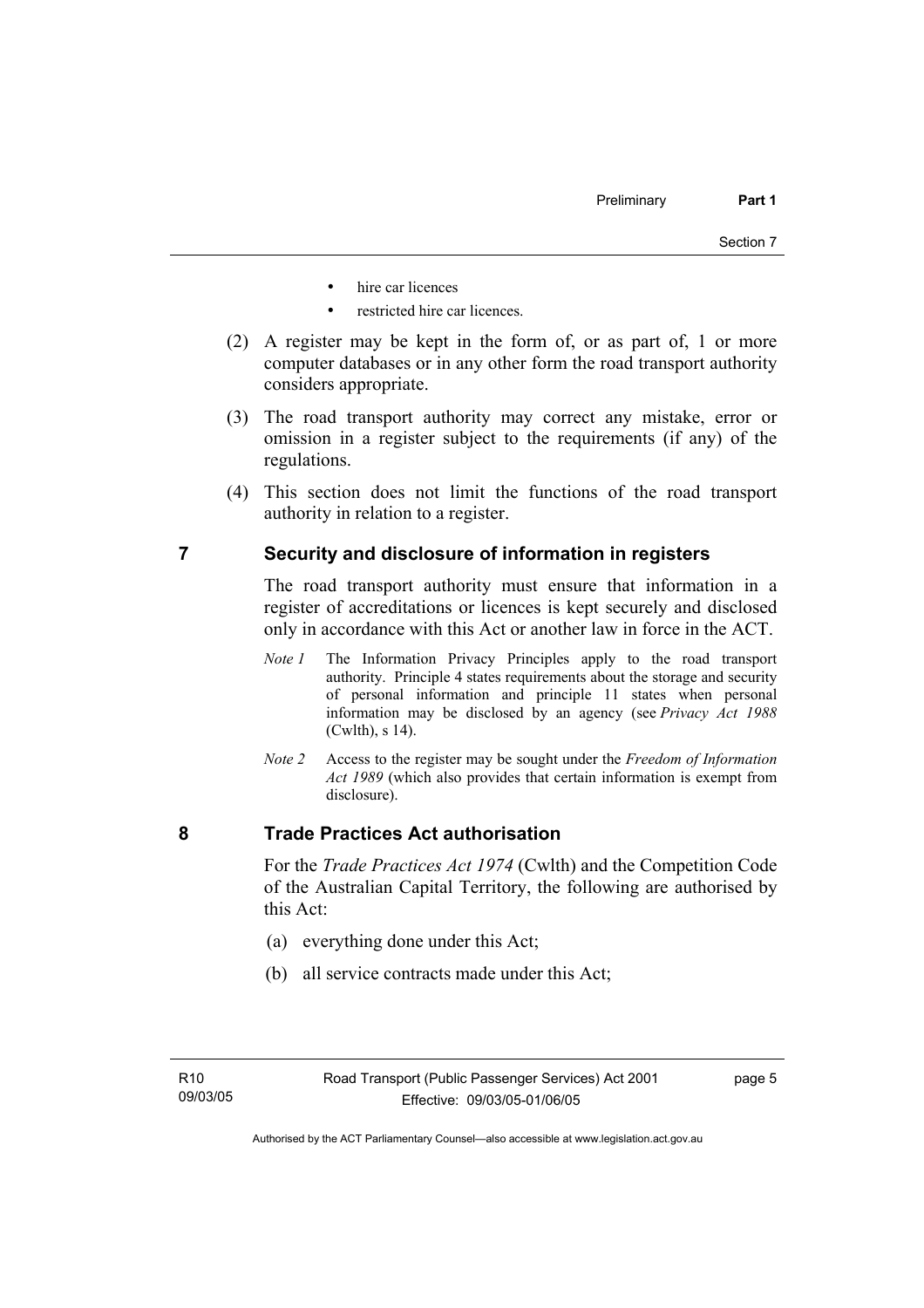#### **Part 1** Preliminary

#### Section 9

- (c) everything done under a service contract, or a provision of a service contract, authorised by this Act.
- *Note 1* For the Competition Code of the Australian Capital Territory, see the *Competition Policy Reform Act 1996*, s 5 and s 10.
- *Note 2* A reference to an Act includes a reference to statutory instruments made or in force under the Act, including regulations (see *Legislation Act 2001*, s 104).

#### **9 Combinations of accreditations and licences**

This Act does not prevent a person from holding any combination of accreditations and licences under this Act.

#### **10 What is a** *public passenger service***?**

A *public passenger service* is a service for the transport of passengers for a fare or other consideration by public passenger vehicles along a road or road related area.

page 6 Road Transport (Public Passenger Services) Act 2001 Effective: 09/03/05-01/06/05

R10 09/03/05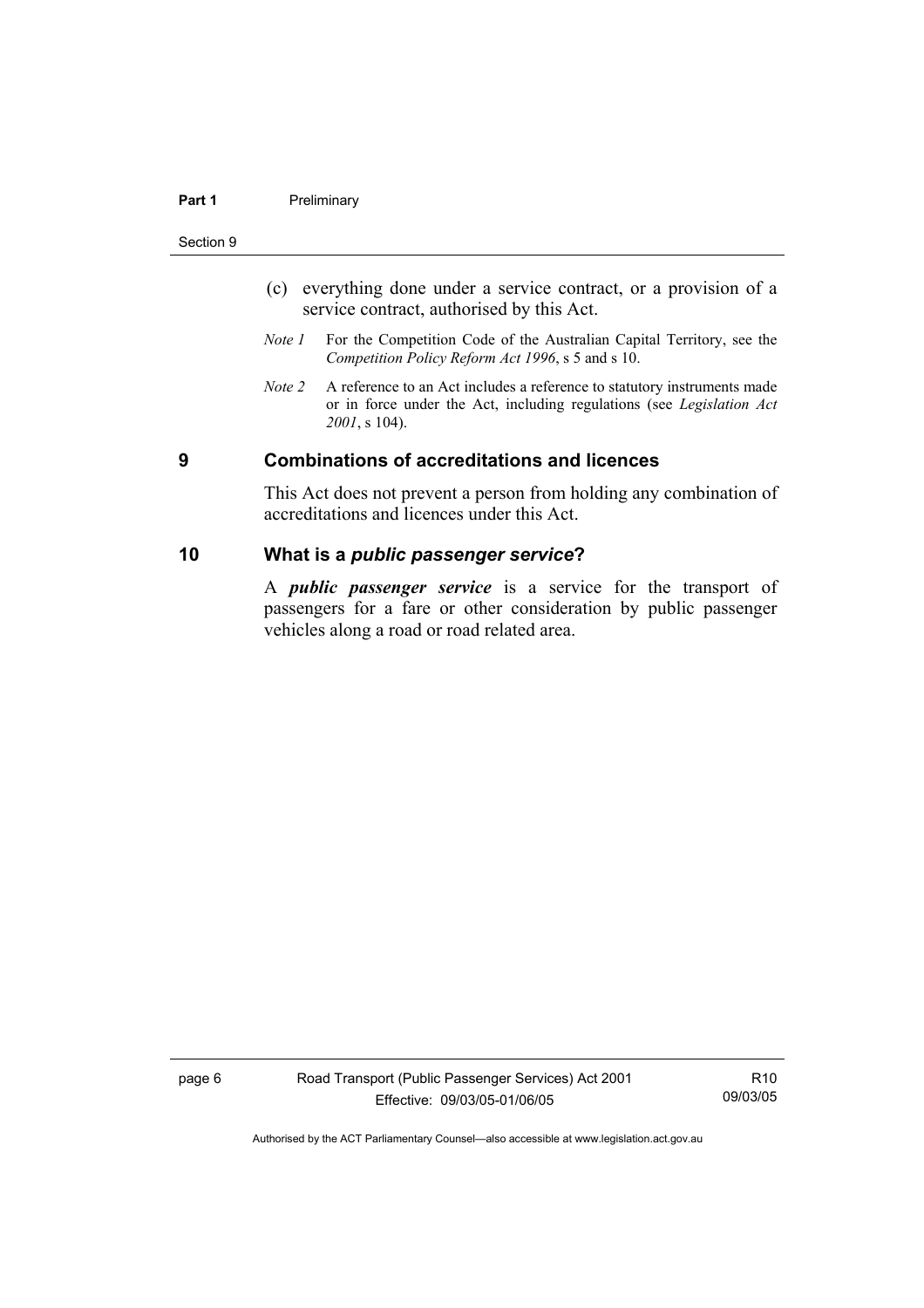# **Part 2 Bus services**

# **Division 2.1 Basic concepts**

### **11 Meaning of** *bus service*

A *bus service* is a service for the transport of passengers for a fare or other consideration by a bus along a road or road related area.

### **12 What is a** *regular route service***?**

A bus service is a *regular route service* if it is conducted according to regular routes and timetables, but does not include—

- (a) a bus service designed mainly to transport tourists; or
- (b) a long-distance service.

### **13 What is a** *tour and charter service***?**

A bus service is a *tour and charter service* if the bus service is not a regular route service or a long-distance service.

# **14 What is a** *long-distance service***?**

A bus service is a *long-distance service* if—

- (a) it is conducted according to regular routes and timetables; and
- (b) each passenger travels at least 40km.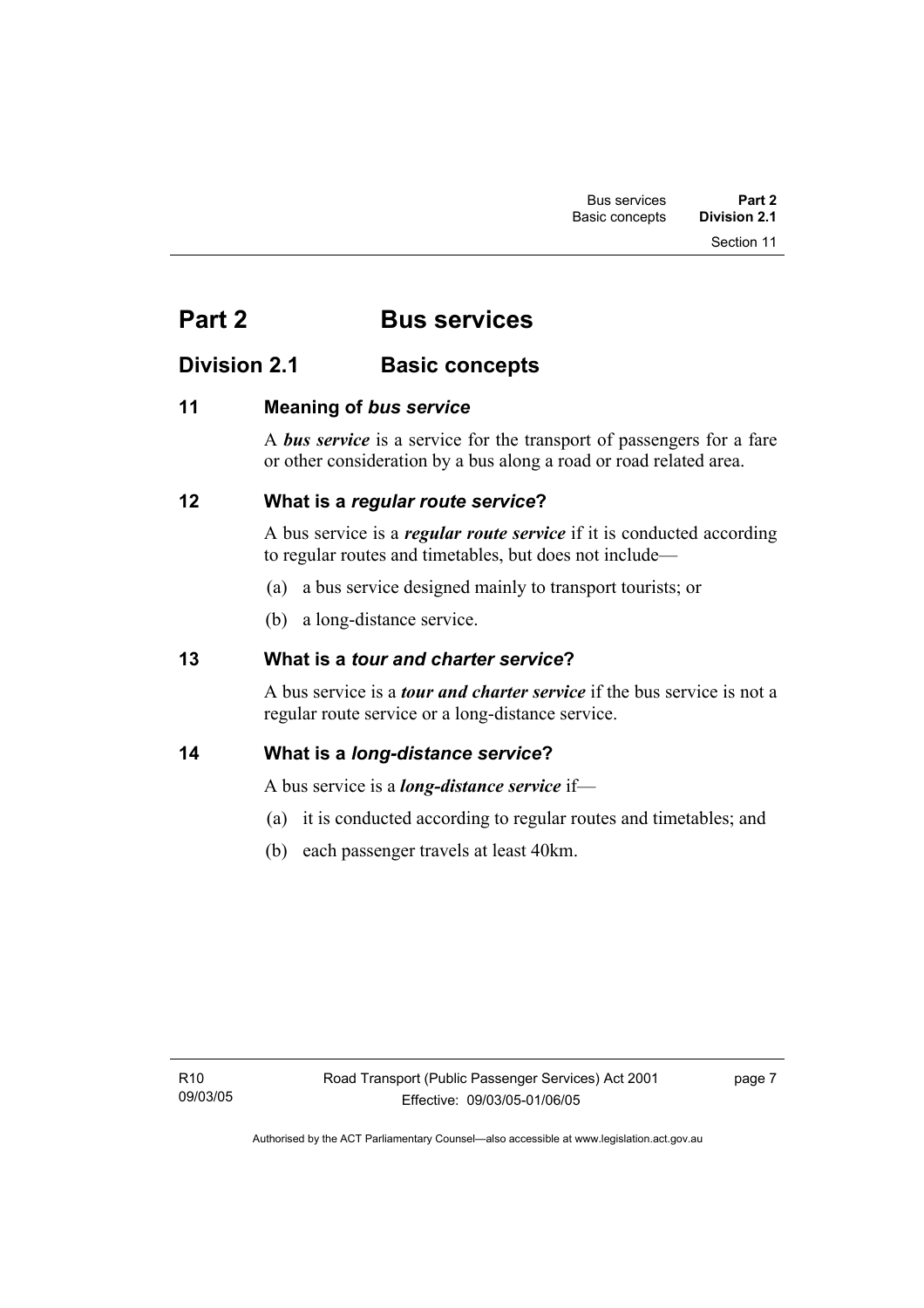# **Division 2.2 Accreditation of bus service operators**

#### **15 Bus operators—purposes of accreditation**

The purpose of accreditation under the regulations to operate a bus service is to ensure that—

- (a) the accredited person has the financial capacity to meet the service standards for the service; and
- (b) the accredited person, and each person who is concerned with, or takes part in, the management of the service, are suitable people to operate the service; and
- (c) the accredited person, and each person who is concerned with, or takes part in, the management of the service, have demonstrated the capacity to comply with the relevant regulations and, in particular, the regulations about—
	- (i) the safety of passengers and the public; and
	- (ii) the maintenance of public buses.

#### **16 Regulations about accreditation system**

- (1) The regulations are to provide a system for the accreditation of operators of bus services, including, for example—
	- (a) the kinds of accreditations; and
	- (b) the bus services that a person who holds a kind of accreditation is entitled to operate; and
	- (c) the conditions of accreditations; and
	- (d) matters relating to the giving, refusal or surrender of accreditations; and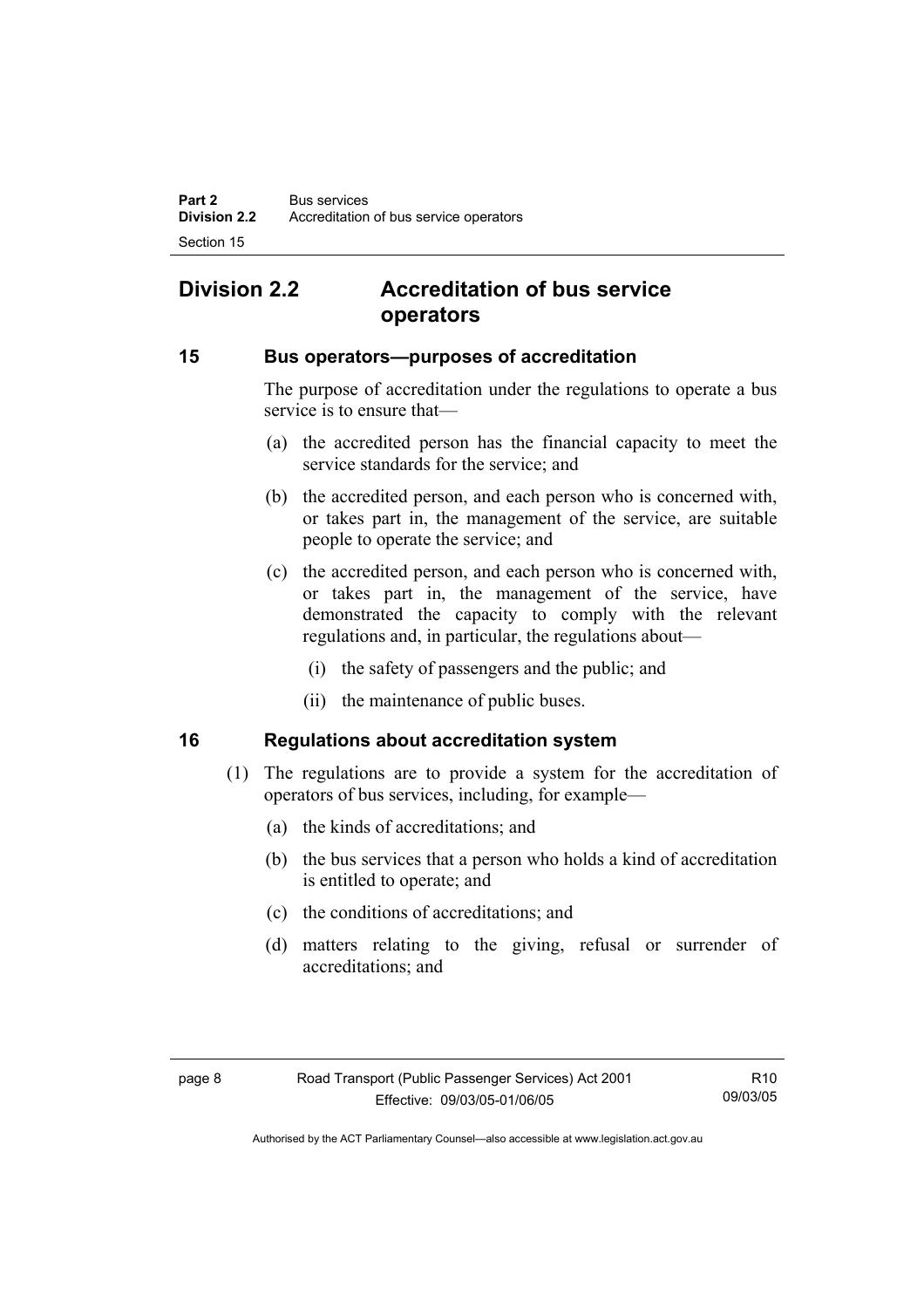- (e) the action that may be taken in relation to accreditations in circumstances prescribed under the regulations, including—
	- (i) the suspension or cancellation of an accreditation; and
	- (ii) the imposition of a condition on, or the amendment of a condition of, an accreditation; and
	- (iii) an order that an accredited person pay to the Territory an amount of not more than—
		- (A) for an individual—\$5 000; or
		- (B) for a corporation—\$25 000; and
	- (iv) the reprimanding of an accredited person.
- (2) The regulations may make provision in relation to the accreditation of people to operate bus services, including, for example—
	- (a) requirements about the suitability of the applicant and each person who will be concerned with, or take part in, the management of the services; and
	- (b) capacity to meet service standards; and
	- (c) financial viability.
- (3) For subsection (1) (a), the regulations must provide for the accreditation of people to operate the following kinds of bus services:
	- (a) regular route services;
	- (b) tour and charter services.
- (4) However, this section does not require the regulations to provide an accreditation system for all kinds of bus services.

page 9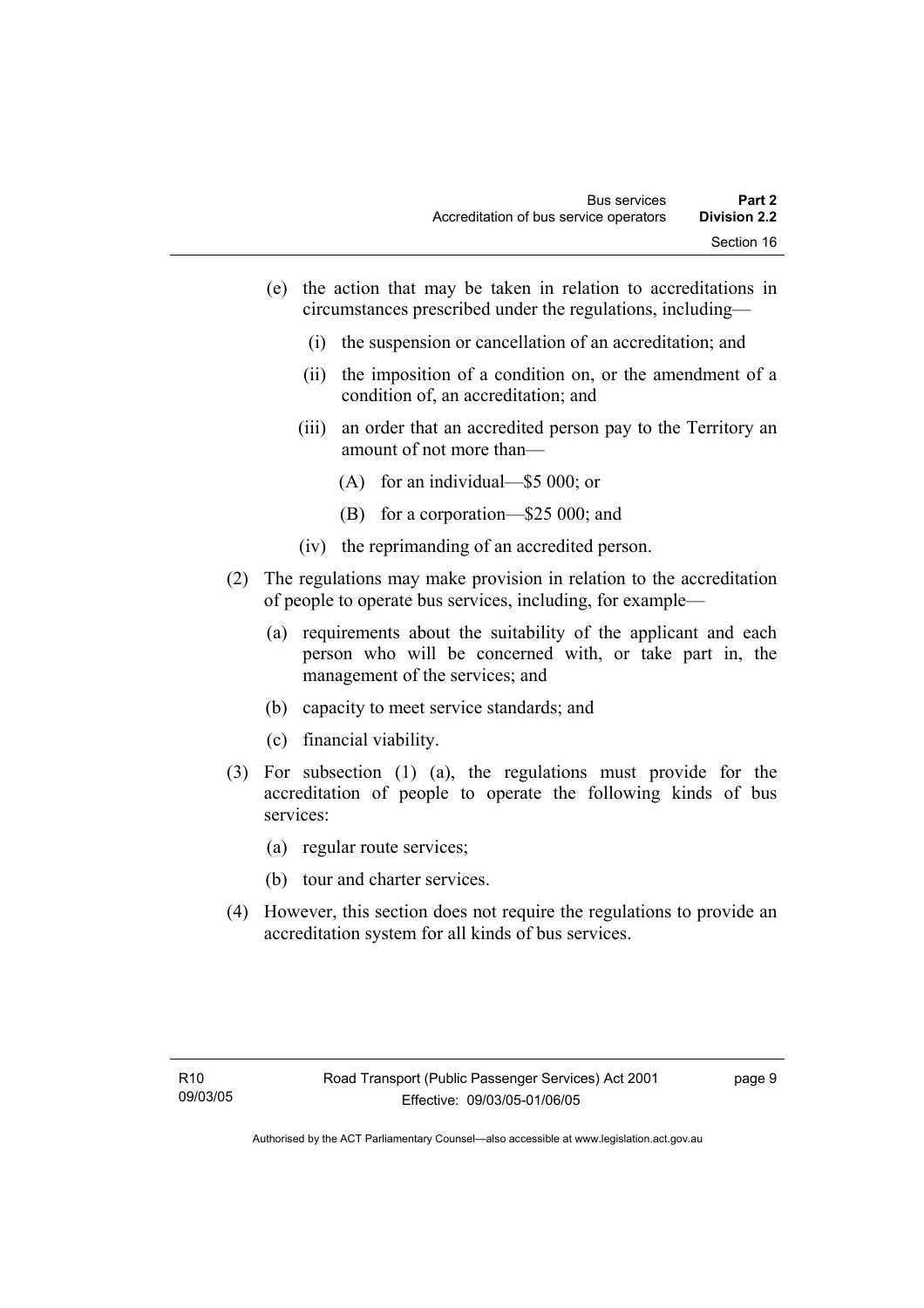# **Division 2.3 Service contracts for regular route services**

#### **17 Service contracts**

- (1) The road transport authority may, on behalf of the Territory, enter into a contract (a *service contract*) for the operation of a regular route service with a person accredited to operate regular route services.
- (2) A service contract must state whether the right given under the contract to operate a route is an exclusive right to operate the route or a stated part of the route.
- (3) A service contract may make provision in relation to the operation of a regular route service and the administration of the contract, including, for example—
	- (a) service requirements under the contract; and
	- (b) the transfer, suspension, cancellation and surrender of the contract; and
	- (c) the fees (if any) payable under the contract; and
	- (d) the adjustment of payments and refunds in relation to any contract fees; and
	- (e) financial or other penalties for breaches of the contract; and
	- (f) the records (including accounts) to be made and kept by the holder of the contract, how they are to be made and kept, and their inspection; and
	- (g) the provision by the holder of the contract of information and reports about the regular route service and the verification of the information and reports; and
	- (h) the publication and the collection of fares payable by passengers; and

| page 10 | Road Transport (Public Passenger Services) Act 2001 | R <sub>10</sub> |
|---------|-----------------------------------------------------|-----------------|
|         | Effective: 09/03/05-01/06/05                        | 09/03/05        |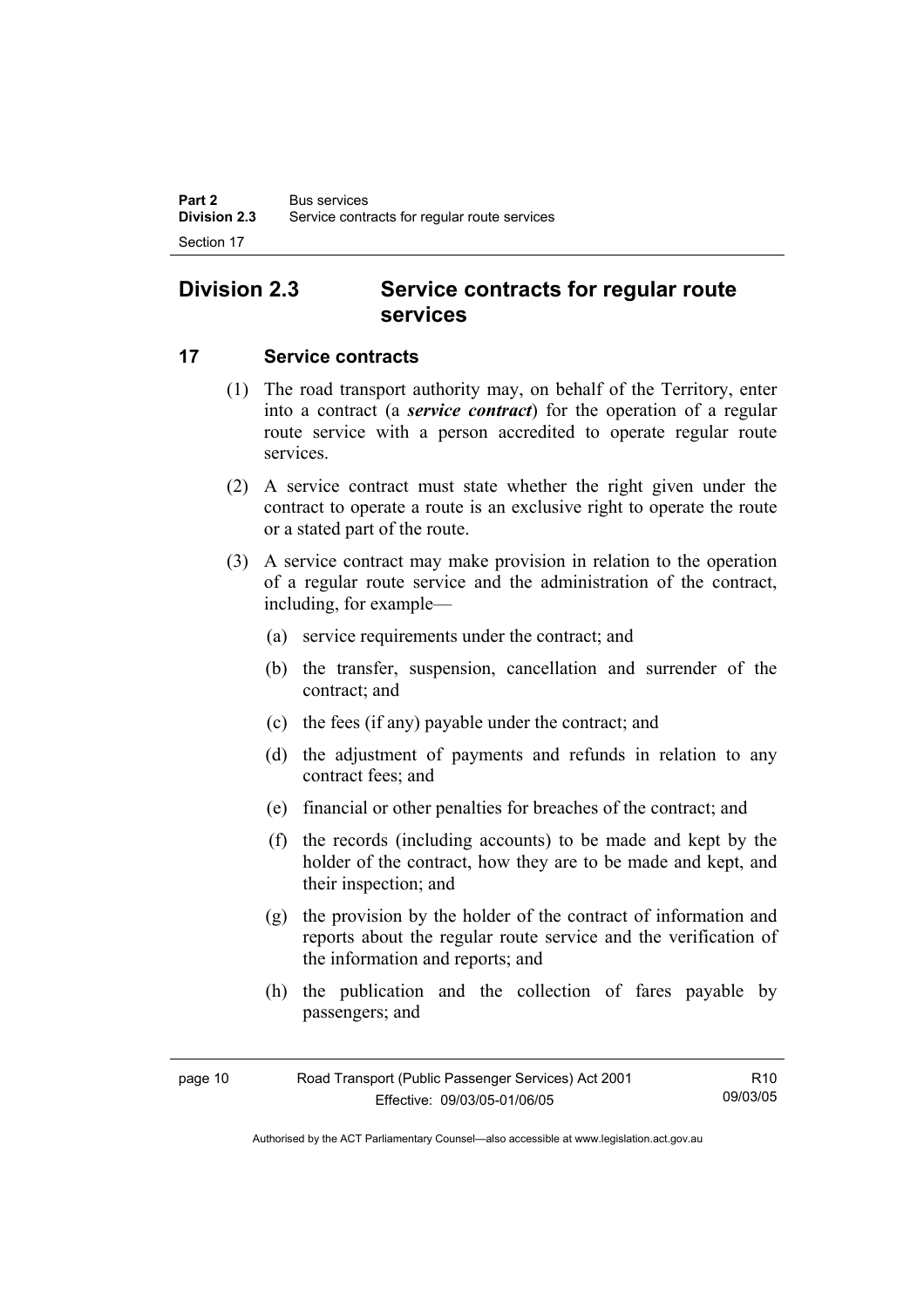- (i) the sale of tickets and the conditions under which tickets must be sold; and
- (j) free or reduced fares for travel; and
- (k) the issue and acceptance of free or concession passes.
- (4) Subsection (3) does not limit the matters about which a service contract may make provision.

# **Division 2.4 Entitlement to operate certain bus services**

### **18 Entitlement to operate regular route services**

A person is entitled to operate a regular route service, within or partly within the ACT, if—

- (a) the person is accredited under the regulations to operate regular route services; and
- (b) the person holds a service contract for the service.

### **19 Entitlement to operate tour and charter services**

A person is entitled to operate a tour and charter service, within or partly within the ACT, if the person is accredited under the regulations to operate tour and charter services.

### **20 Unaccredited operators not to operate certain bus services**

 (1) A person must not operate, within or partly within the ACT, a regular route service unless the person is accredited under the regulations to operate regular route services.

Maximum penalty: 50 penalty units.

page 11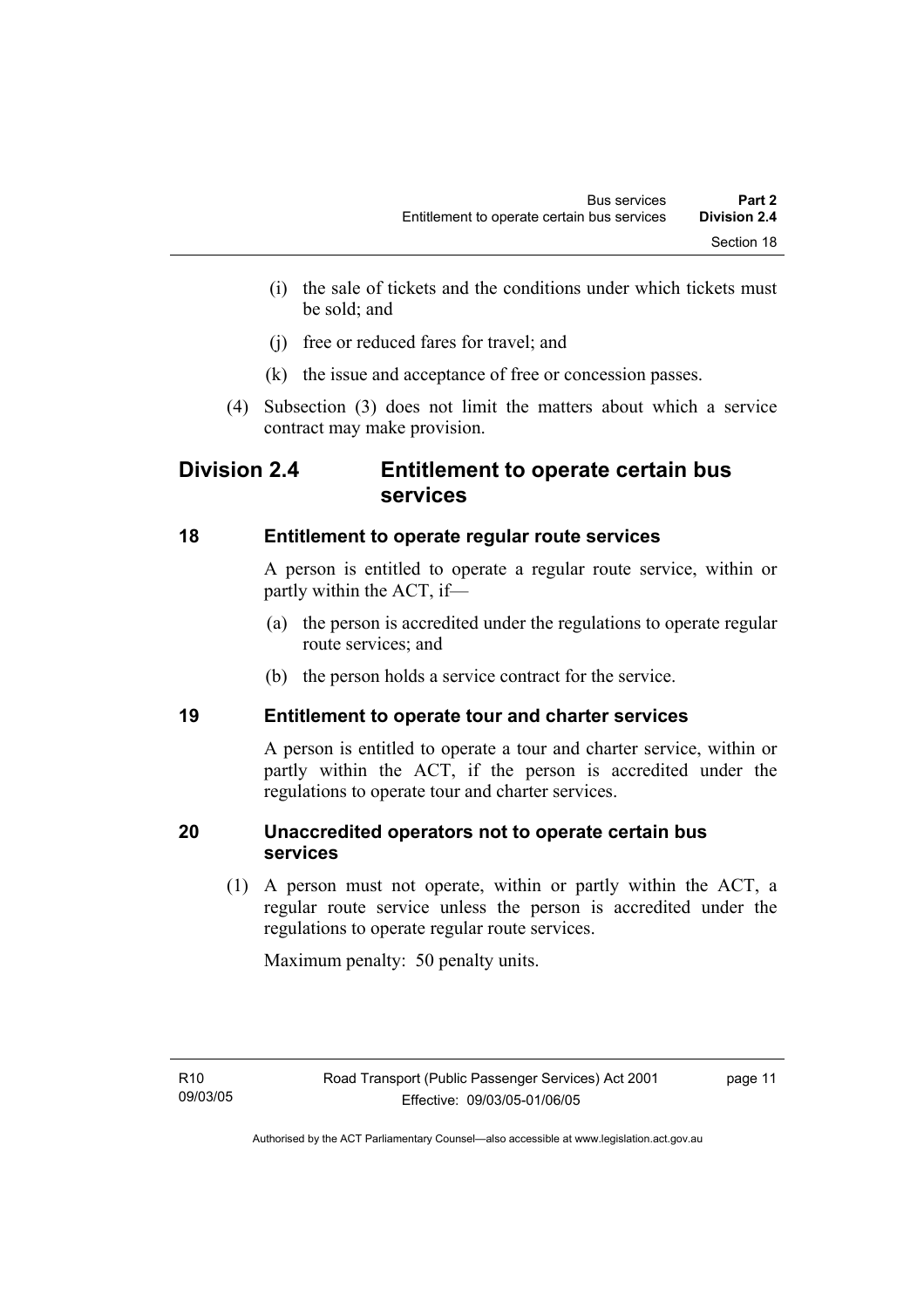(2) A person must not operate, within or partly within the ACT, a tour and charter service unless the person is accredited under the regulations to operate tour and charter services.

Maximum penalty: 50 penalty units.

### **21 Pretending to be an accredited bus service operator**

A person must not pretend to be accredited under the regulations to operate a bus service.

Maximum penalty: 30 penalty units.

#### **22 Operators of regular route services to hold service contracts**

 (1) A person must not operate, within or partly within the ACT, a regular route service unless the person holds a service contract for the service.

Maximum penalty: 50 penalty units.

 (2) However, if a regular route service is discontinued because of a variation or termination of a service contract, the road transport authority may make arrangements with an appropriately accredited person to operate a temporary regular route service to replace the discontinued service even though the person does not hold a service contract for the replacement service.

# **Division 2.5 Regulation of bus services**

#### **23 Regular route services—power to determine maximum fares**

 (1) The Minister may determine maximum fares, and ways of calculating maximum fares, payable by passengers on regular route services.

| r<br>œ |  |
|--------|--|
|--------|--|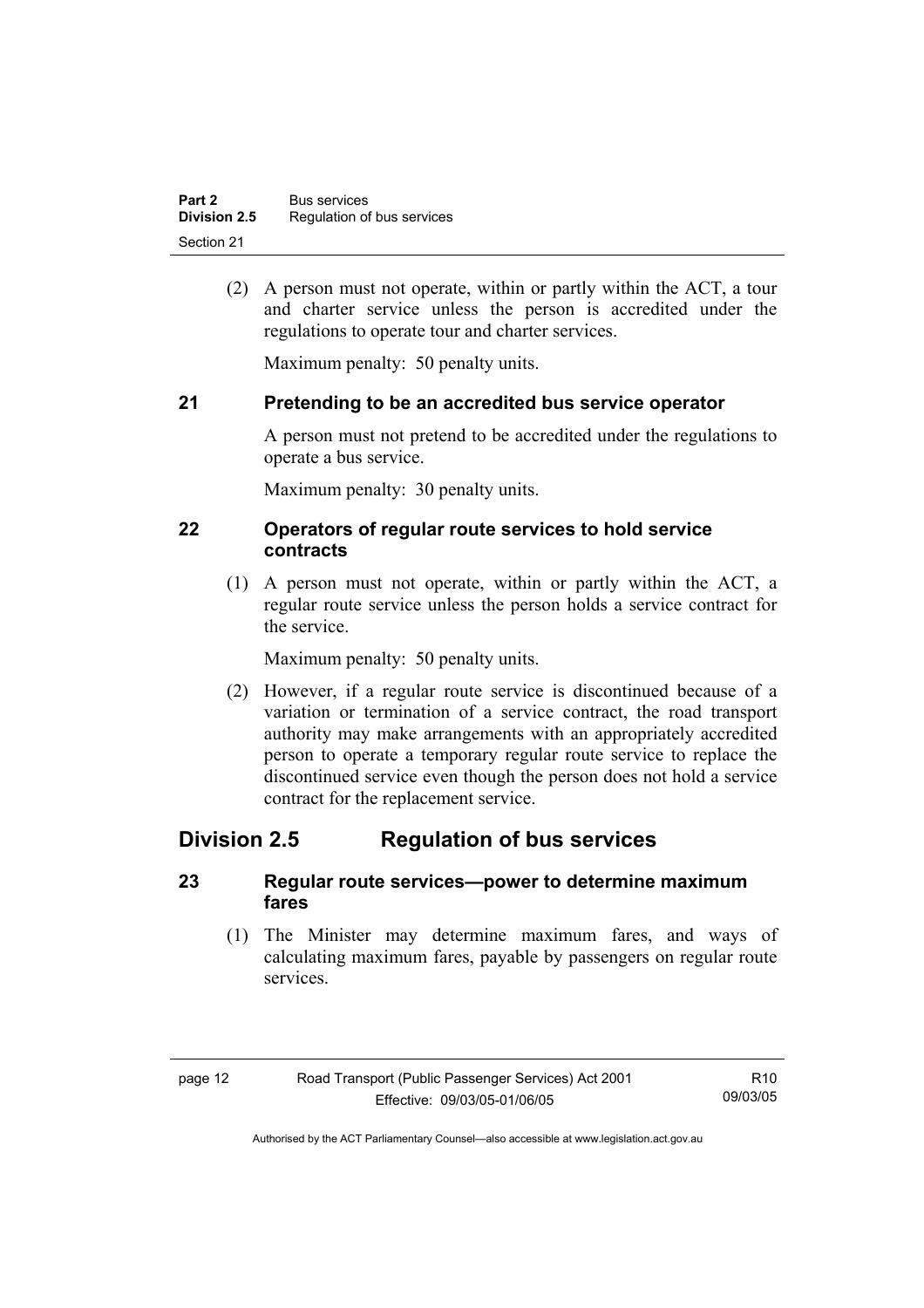- (2) A determination is a disallowable instrument.
	- *Note* A disallowable instrument must be notified and presented to the Legislative Assembly, under the *Legislation Act 2001*.

#### **24 Regulations about operation of bus services by accredited people**

The regulations may make provision in relation to the operation of bus services by accredited bus service operators, including, for example—

- (a) the conduct of bus services, including, for example—
	- (i) the safety of passengers and the public; and
	- (ii) the qualifications, training and experience of bus drivers and other people providing services on behalf of accredited bus service operators; and
	- (iii) maximum driving times and minimum rest times of bus drivers; and
	- (iv) insurance; and
	- (v) the issue of tickets; and
	- (vi) customer complaints and inquiries; and
- (b) the preparation and publication of, and compliance with, timetables for regular route services; and
- (c) the obligations of drivers of public buses and other people providing services on behalf of accredited bus service operators; and
- (d) the requirements that public buses, and their equipment and fittings (internal and external), must comply with; and
- (e) the maintenance and cleaning of public buses; and
- (f) maintenance, parking and other facilities for public buses; and

page 13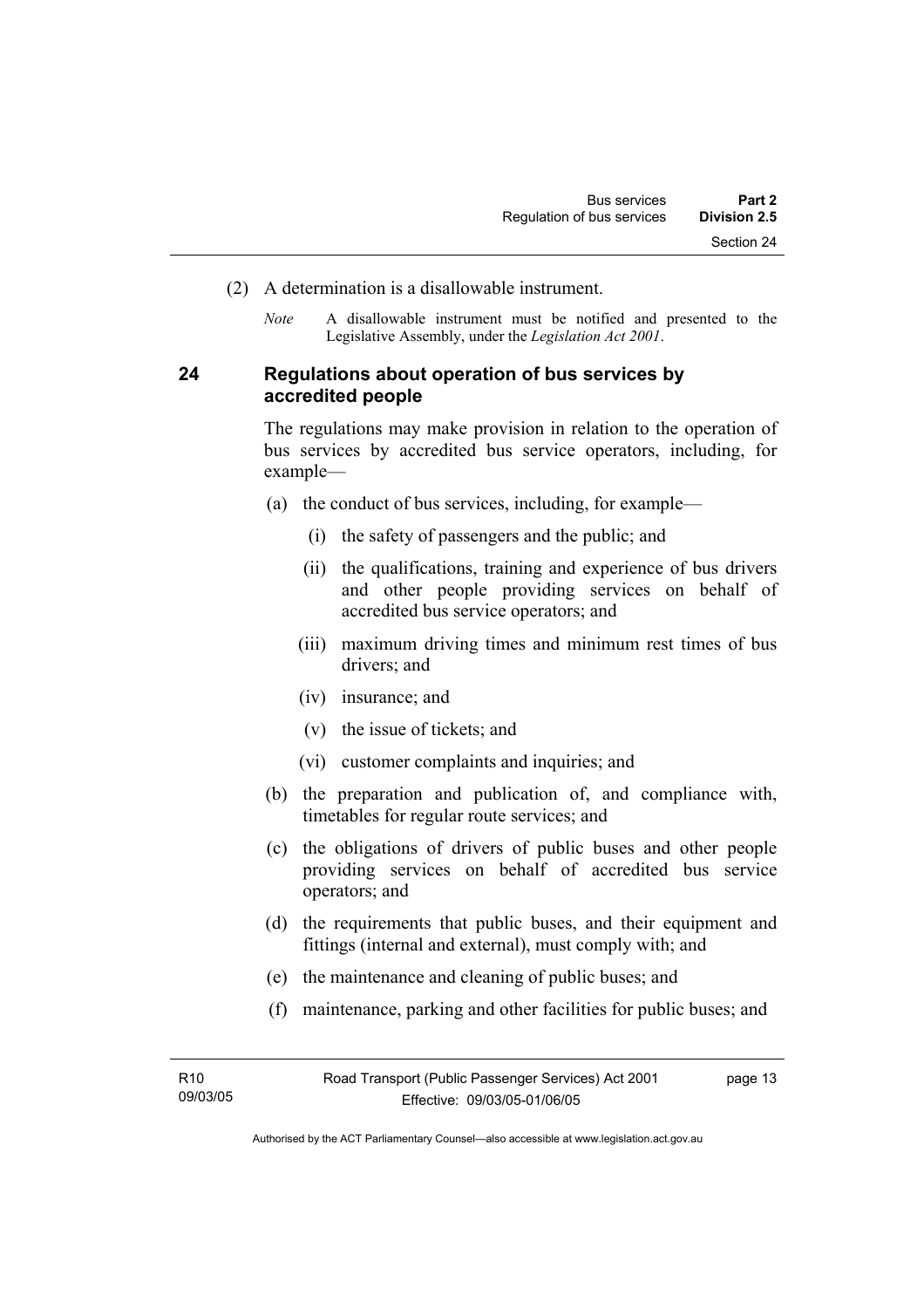- (g) the making and keeping of records and their inspection; and
- (h) the auditing of records and systems; and
- (i) requirements for display of accreditation numbers on advertisements for the service; and
- (j) the provision of information and reports to the road transport authority.

#### **25 Regulations about operation of public buses**

The regulations may make provision in relation to the operation of public buses, including, for example—

- (a) the regulation or prohibition of the use of public buses on certain roads or road related areas; and
- (b) the picking-up and dropping-off of passengers and other matters relating to the transport of passengers; and
- (c) the records to be made and kept by drivers, how they are to be made and kept, and their inspection; and
- (d) the transport of passengers' luggage or other goods, and animals; and
- (e) the regulation or prohibition of the transportation of passengers standing in or on any part of a public bus; and
- (f) the maximum speed of public buses; and
- (g) the prohibition of anyone from soliciting for passengers or for a hiring; and
- (h) the design, equipment and fittings (internal or external) of public buses; and
- (i) the sections, terminal points and bus stops on bus routes; and
- (j) the regulation or prohibition of notices, signs and advertisements inside or on the outside of public buses.

| page 14 | Road Transport (Public Passenger Services) Act 2001 | R <sub>10</sub> |
|---------|-----------------------------------------------------|-----------------|
|         | Effective: 09/03/05-01/06/05                        | 09/03/05        |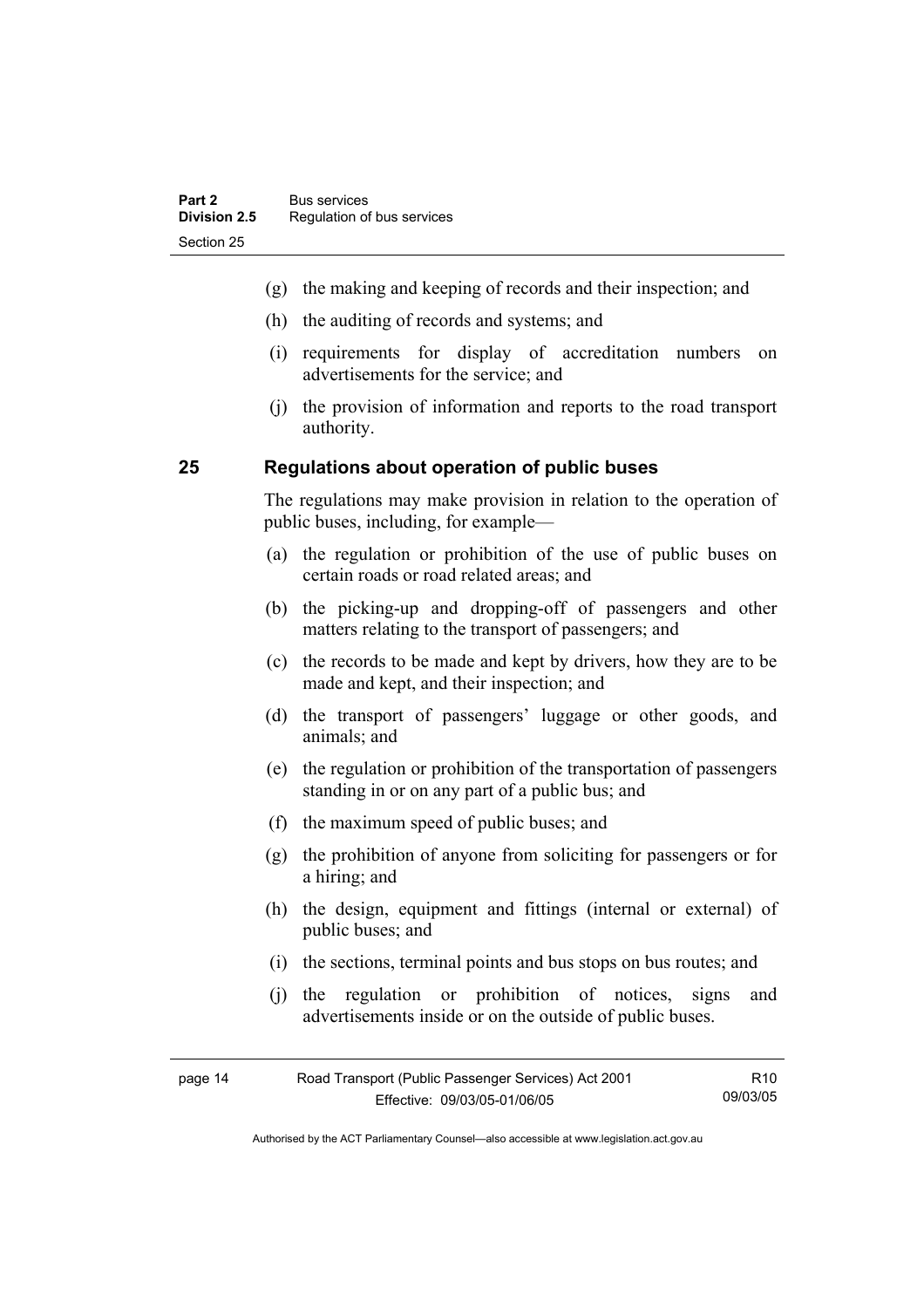#### **26 Regulations about bus drivers**

The regulations may make provision in relation to drivers of public buses, including, for example—

- (a) the powers, duties and conduct of drivers; and
- (b) how drivers must dress.

#### **27 Regulations about conduct of passengers**

The regulations may make provision in relation to the conduct of passengers on public buses, including, for example—

- (a) the regulation or prohibition of eating and drinking; and
- (b) the authority of public bus drivers, police officers and authorised people to direct people contravening a regulation to leave a bus and to remove them if they fail to leave.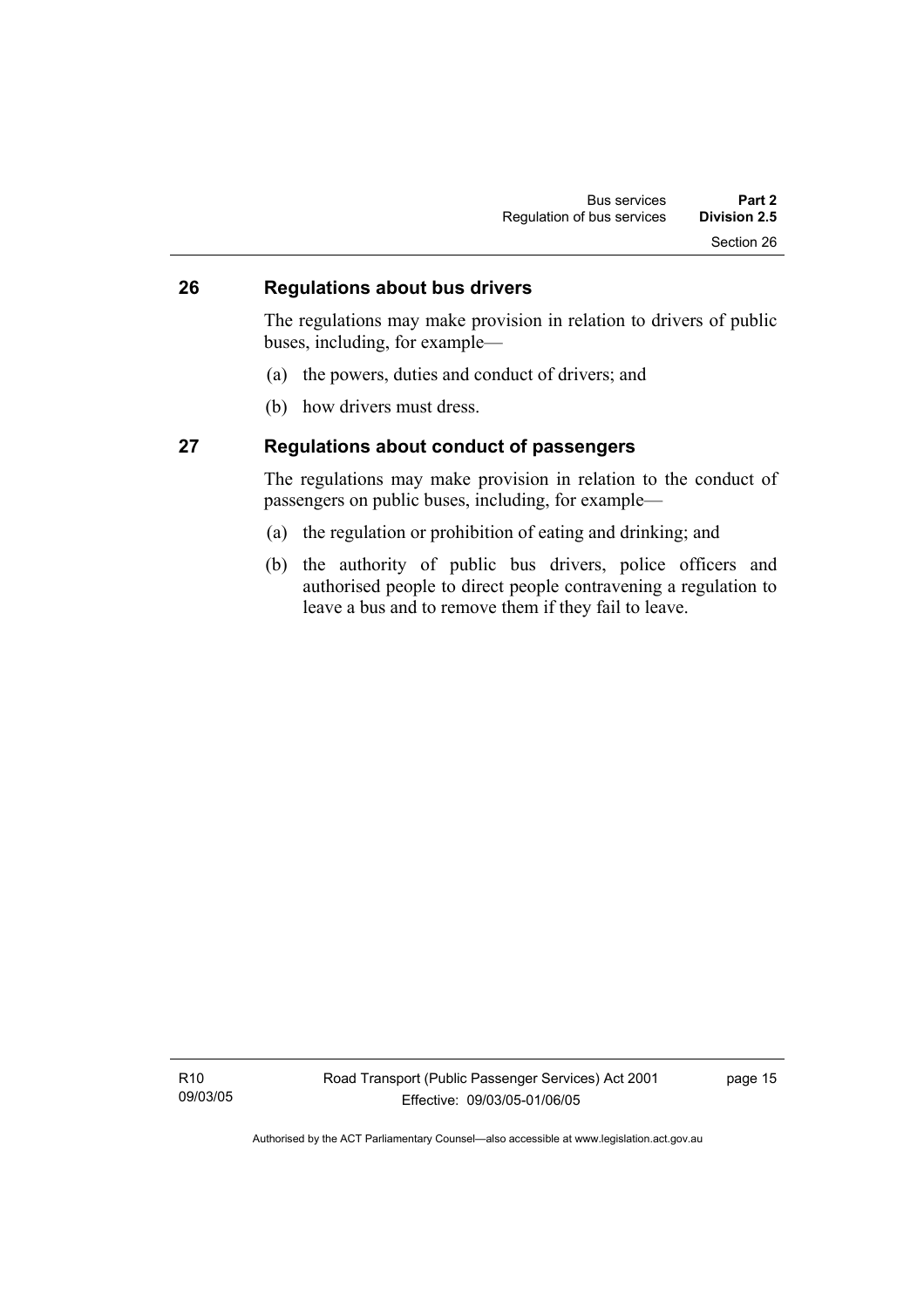**Part 3 Taxi networks**<br>**Division 3.1 Basic concept Basic concepts** Section 28

# **Part 3 Taxi networks**

# **Division 3.1** Basic concepts

#### **28 Meaning of** *taxi network*

A *taxi network* is an entity that provides taxi related services to affiliated accredited taxi service operators, including providing (directly or through another entity) a taxi booking service for the network.

### **29 Meaning of** *taxi booking service*

A *taxi booking service* is a service provided by or for an accredited taxi network provider that—

- (a) accepts bookings for taxis from people; and
- (b) sends messages about bookings to taxi drivers by electromagnetic energy to equipment in taxis that can receive such messages.

# **Division 3.2 Accreditation of taxi network providers**

#### **30 Taxi network providers—purposes of accreditation**

The purpose of accreditation under the regulations to operate a taxi network is to ensure that—

- (a) the accredited person has the financial capacity to meet the service standards for the network; and
- (b) the accredited person, and each person who is concerned with, or takes part in, the management of the network, are suitable people to operate the network; and

| page 16 | Road Transport (Public Passenger Services) Act 2001 | R10      |
|---------|-----------------------------------------------------|----------|
|         | Effective: 09/03/05-01/06/05                        | 09/03/05 |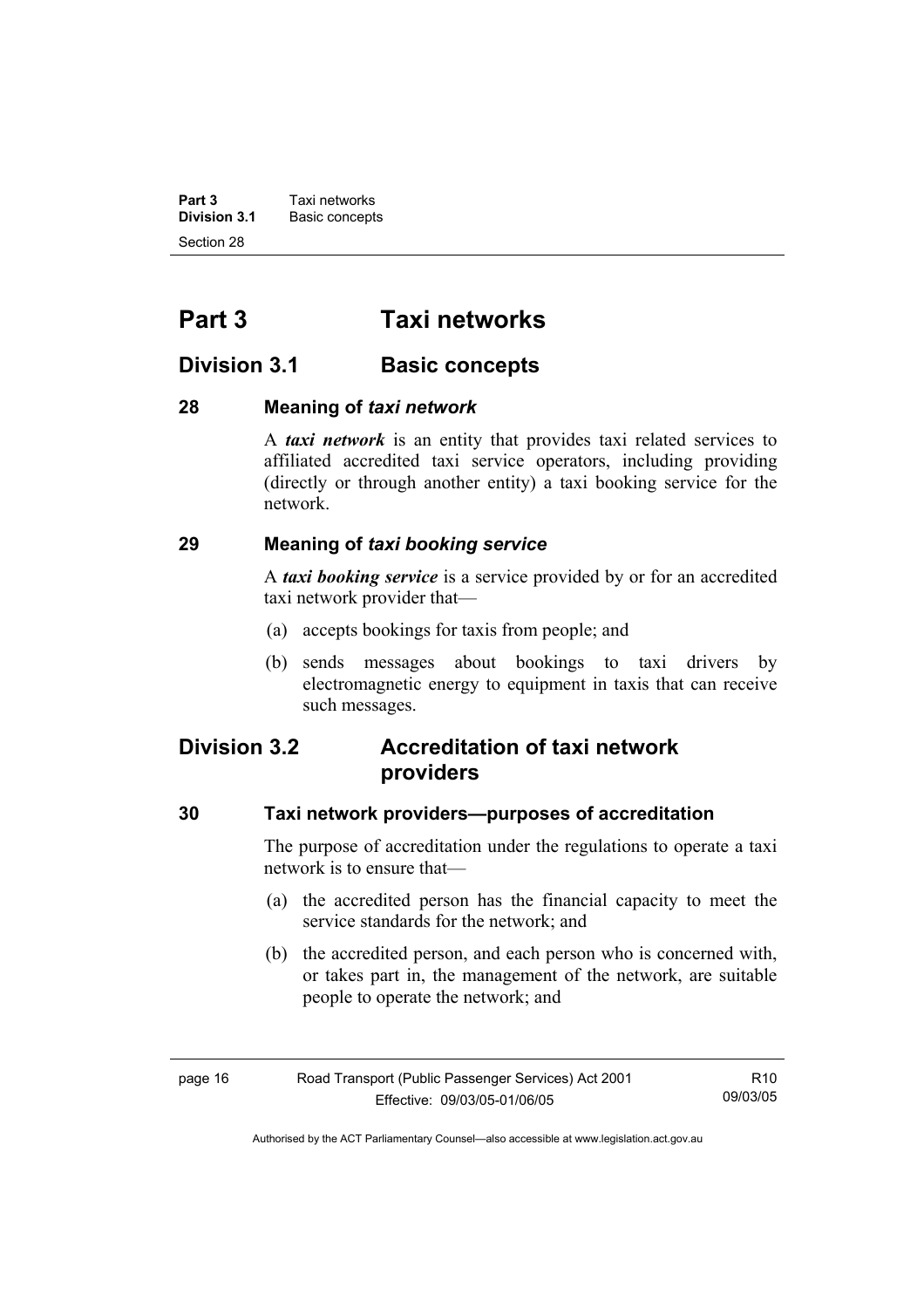- (c) the accredited person, and each person who is concerned with, or takes part in, the management of the network, have demonstrated the capacity to comply with the relevant regulations and, in particular, the regulations about—
	- (i) the operation of the network; and
	- (ii) the supervision and monitoring of affiliated accredited taxi service operators and drivers of taxis operated by affiliated accredited taxi service operators.

#### **31 Taxi network providers—regulations about accreditation system**

- (1) The regulations are to provide a system for the accreditation of people to operate taxi networks, including, for example—
	- (a) the kind or kinds of taxi services in relation to which an accredited person is entitled to provide taxi related services; and
		- *Note* For kinds of taxi services, see s 47 and s 48.
	- (b) the conditions of an accreditation; and
	- (c) matters relating to the giving, refusal or surrender of an accreditation; and
	- (d) the action that may be taken in relation to an accredited person in circumstances prescribed under the regulations, including—
		- (i) the suspension or cancellation of an accreditation; and
		- (ii) the imposition of a condition on, or the amendment of a condition of, an accreditation; and
		- (iii) an order that an accredited person pay to the Territory an amount of not more than—
			- (A) for an individual—\$5 000; or
			- (B) for a corporation—\$25 000; and

| R10      | Road Transport (Public Passenger Services) Act 2001 | page 17 |
|----------|-----------------------------------------------------|---------|
| 09/03/05 | Effective: 09/03/05-01/06/05                        |         |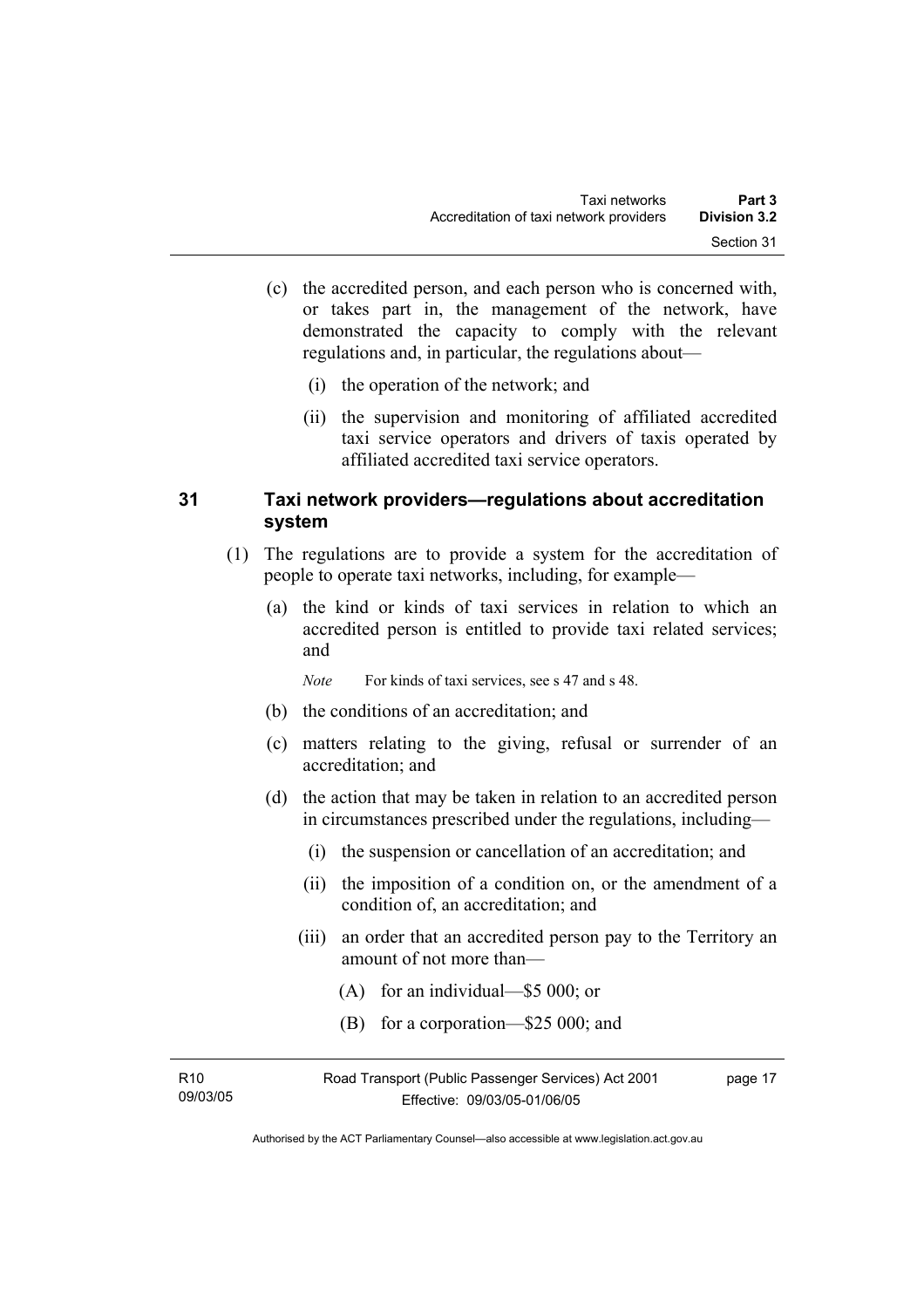(iv) the reprimanding of an accredited person.

- (2) The regulations may make provision in relation to the accreditation of people to operate taxi networks, including, for example—
	- (a) requirements about the suitability of the applicant and each person who will be concerned with, or take part in, the management of the network; and
	- (b) capacity to meet service standards; and
	- (c) financial viability.

# **Division 3.3 Entitlement to operate taxi networks**

### **32 Entitlement to operate taxi networks**

A person is entitled to operate a taxi network, within or partly within the ACT, for a particular kind of taxi service if the person is accredited under the regulations to operate a taxi network for that kind of taxi service.

# **33 Unaccredited persons not to operate taxi network**

A person must not operate, within or partly within the ACT, a taxi network for a particular kind of taxi service unless the person is accredited under the regulations to operate a taxi network for that kind of taxi service.

Maximum penalty: 50 penalty units.

# **34 Pretending to be an accredited taxi network provider**

 (1) A person must not pretend to be accredited under the regulations to operate a taxi network.

Maximum penalty: 30 penalty units.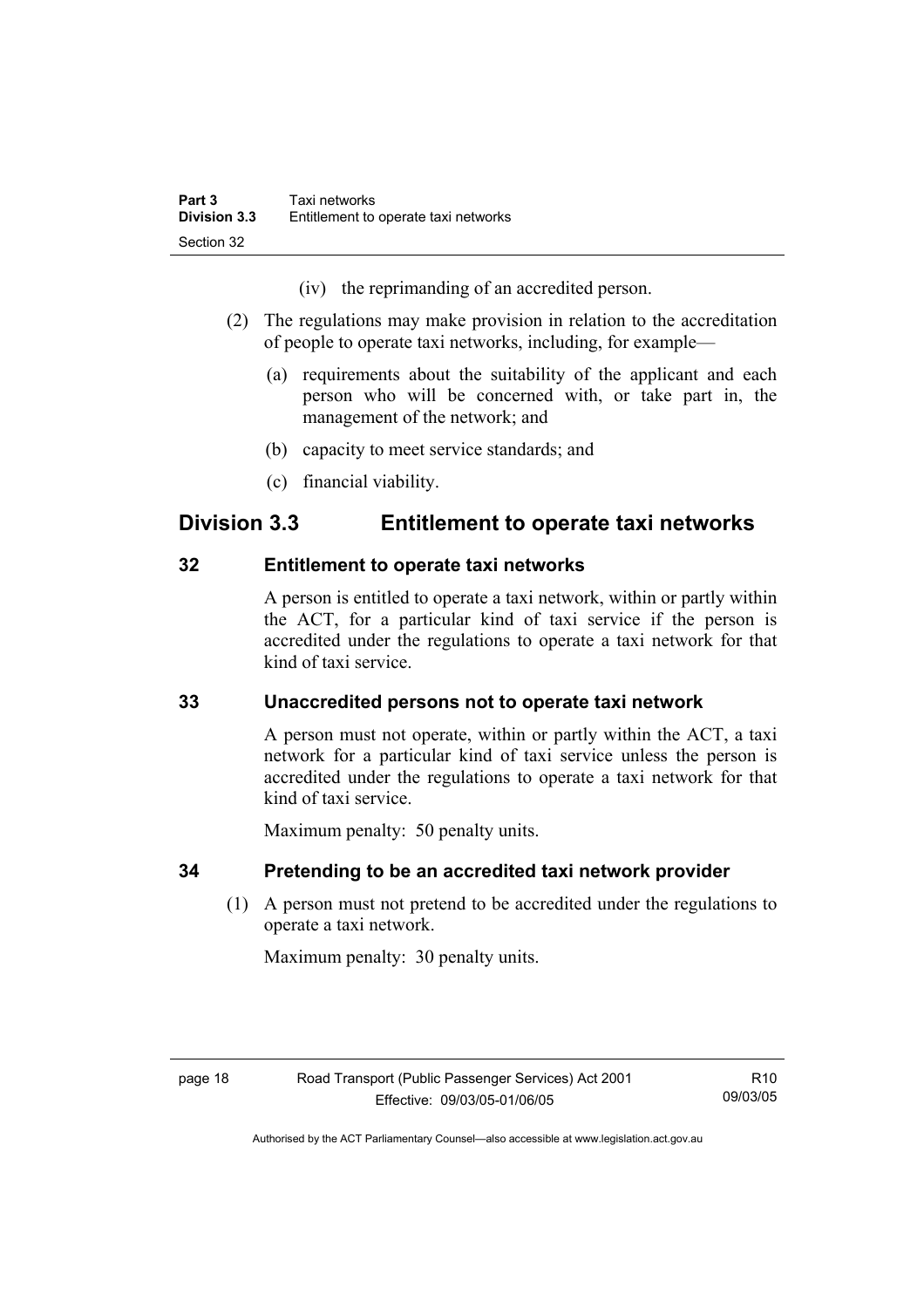(2) A person must not pretend to be accredited under the regulations to operate a taxi network for a particular kind of taxi service.

Maximum penalty: 30 penalty units.

# **Division 3.4 Regulation of taxi networks**

#### **35 Regulations about operation of taxi networks by accredited people**

The regulations may make provision in relation to the operation of taxi networks by accredited people, including, for example—

- (a) the affiliation of accredited taxi service operators with networks; and
- (b) network rules for affiliated accredited taxi service operators and drivers of taxis operated by affiliated accredited taxi service operators; and
- (c) the specifications for equipment operated by or for networks for sending messages (including messages sent through a taxi booking service) to taxi drivers; and
- (d) the specifications for taximeters; and
- (e) the circumstances in which networks must accept applications for affiliation from, and maintain affiliation with, accredited taxi service operators; and
- (f) the operation of, and service standards for, taxi booking services operated by or for networks (including, for example, service standards about when a booking must be transferred to another taxi or a taxi booking service for another taxi network); and
- (g) the numbers and kinds of taxis, and the numbers of taxis with particular equipment (including, for example, baby capsules), operated by affiliated accredited taxi service operators that are to be available at particular times and places; and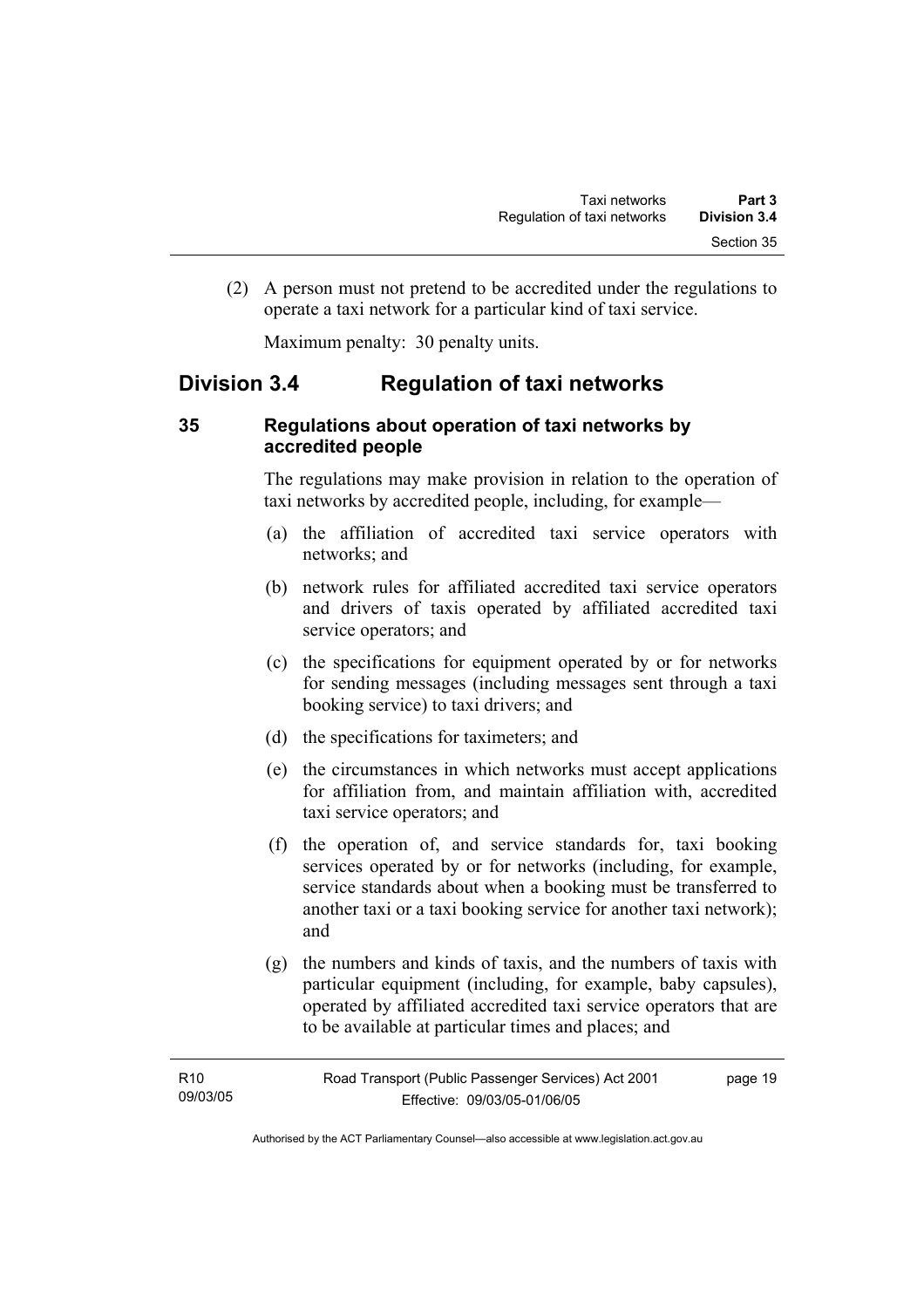- (h) directions that networks may give to affiliated accredited taxi service operators and drivers of taxis operated by affiliated accredited taxi service operators; and
- (i) the supervision and monitoring of affiliated accredited taxi service operators, and drivers of taxis operated by affiliated accredited taxi service operators, for compliance with network service standards and other requirements and the responsibilities of networks in relation to a failure to comply with the standards; and
- (j) the management of particular kinds of taxis (including, for example, taxis with wheelchair access) and taxi services; and
- (k) customer complaints and inquiries; and
- (l) the making and keeping of records and their inspection; and
- (m) the auditing of records and systems; and
- (n) the provision of information and reports to the road transport authority.

### **36 Regulations about operation of taxi networks**

The regulations may make provision in relation to the obligations that an accredited taxi network provider must ensure that affiliated accredited taxi service operators, and drivers of taxis operated by affiliated accredited taxi service operators, must comply with, including, for example—

- (a) service standards for booked taxis; and
- (b) the safety of drivers and passengers (including, for example, particular kinds of security devices); and
- (c) the qualifications, training and experience of affiliated accredited taxi service operators, taxi drivers and other people providing services on behalf of networks; and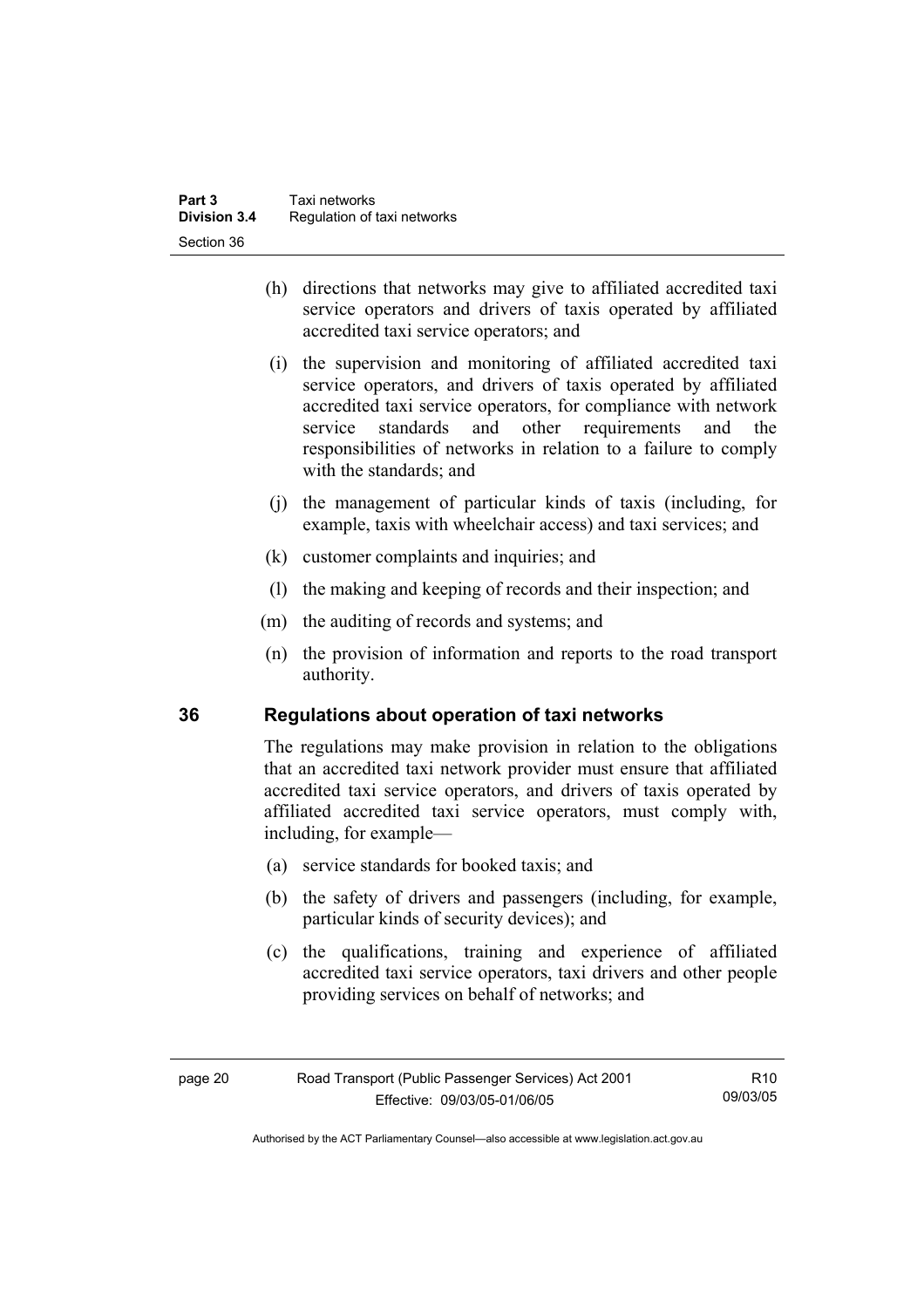- (d) the operation of equipment for sending messages between a network (including messages sent through a taxi booking service) and taxi drivers; and
- (e) the maintenance and cleaning of taxis.

R10 09/03/05 Road Transport (Public Passenger Services) Act 2001 Effective: 09/03/05-01/06/05

page 21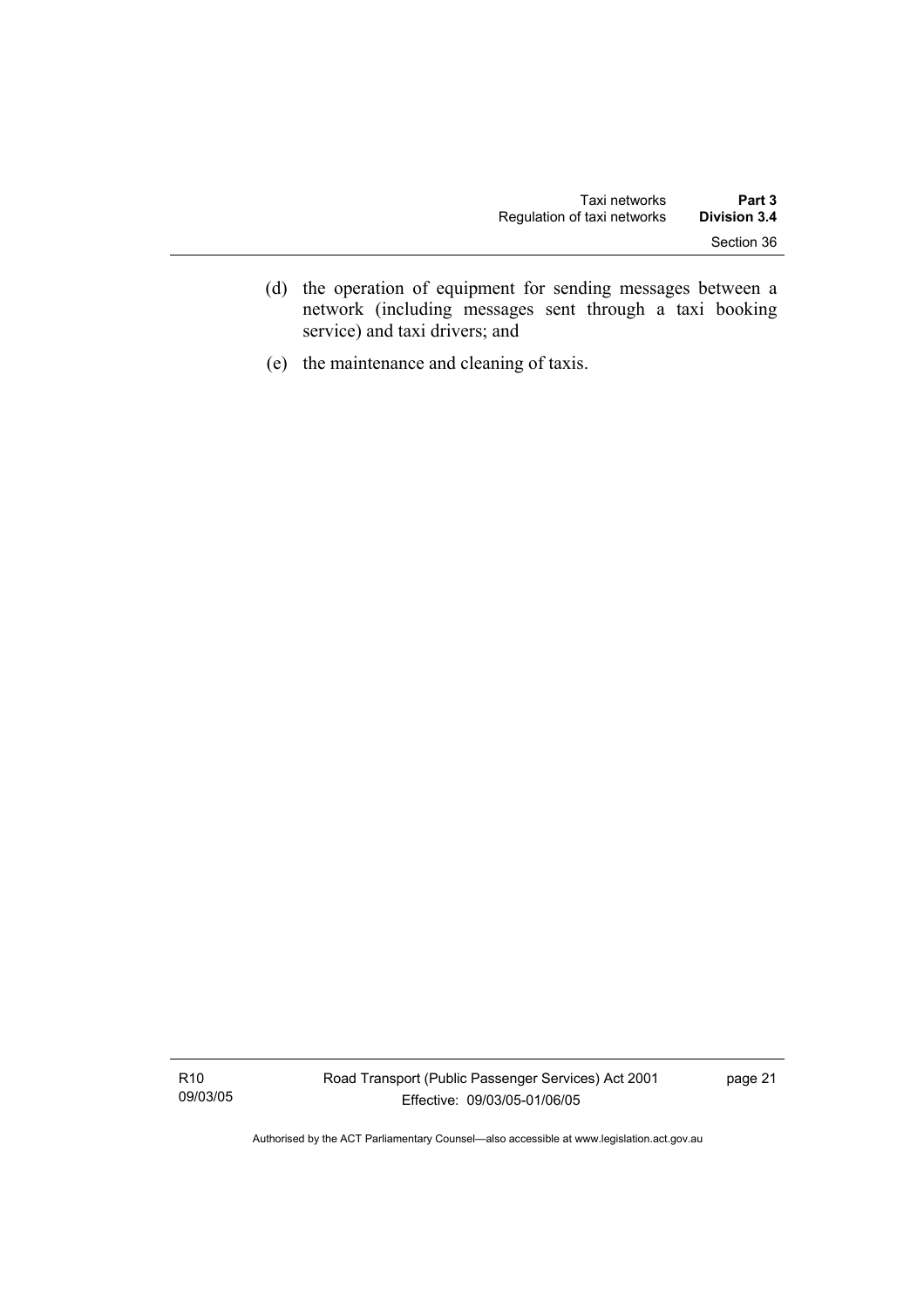**Part 4 Licensing of taxi vehicles**<br>**Division 4.1** Basic concepts **Division 4.1** Basic concepts Section 37

# **Part 4 Licensing of taxi vehicles**

# **Division 4.1 Basic concepts**

#### **37 Meaning of** *taxi licence*

A *taxi licence* is a licence issued under the regulations to use a vehicle as a taxi, and includes a restricted taxi licence.

*Note* References to *taxi licence* include a *restricted taxi licence* unless the contrary intention otherwise appears (see Legislation Act, s 155).

#### **38 Meaning of** *restricted taxi licence*

A *restricted taxi licence* is a licence issued under the regulations to use a vehicle as a restricted taxi.

## **Division 4.2 Taxi licences**

#### **39 Maximum numbers of taxi licences**

- (1) The Minister may, in writing, determine the number of taxi licences or restricted taxi licences.
- (2) A determination is a notifiable instrument.

*Note* A notifiable instrument must be notified under the *Legislation Act 2001*.

#### **40 Issue of taxi licences**

The road transport authority must not issue a taxi licence or a restricted taxi licence if the number of taxi licences or restricted taxi licences (as appropriate) would exceed the relevant number determined by the Minister.

R10 09/03/05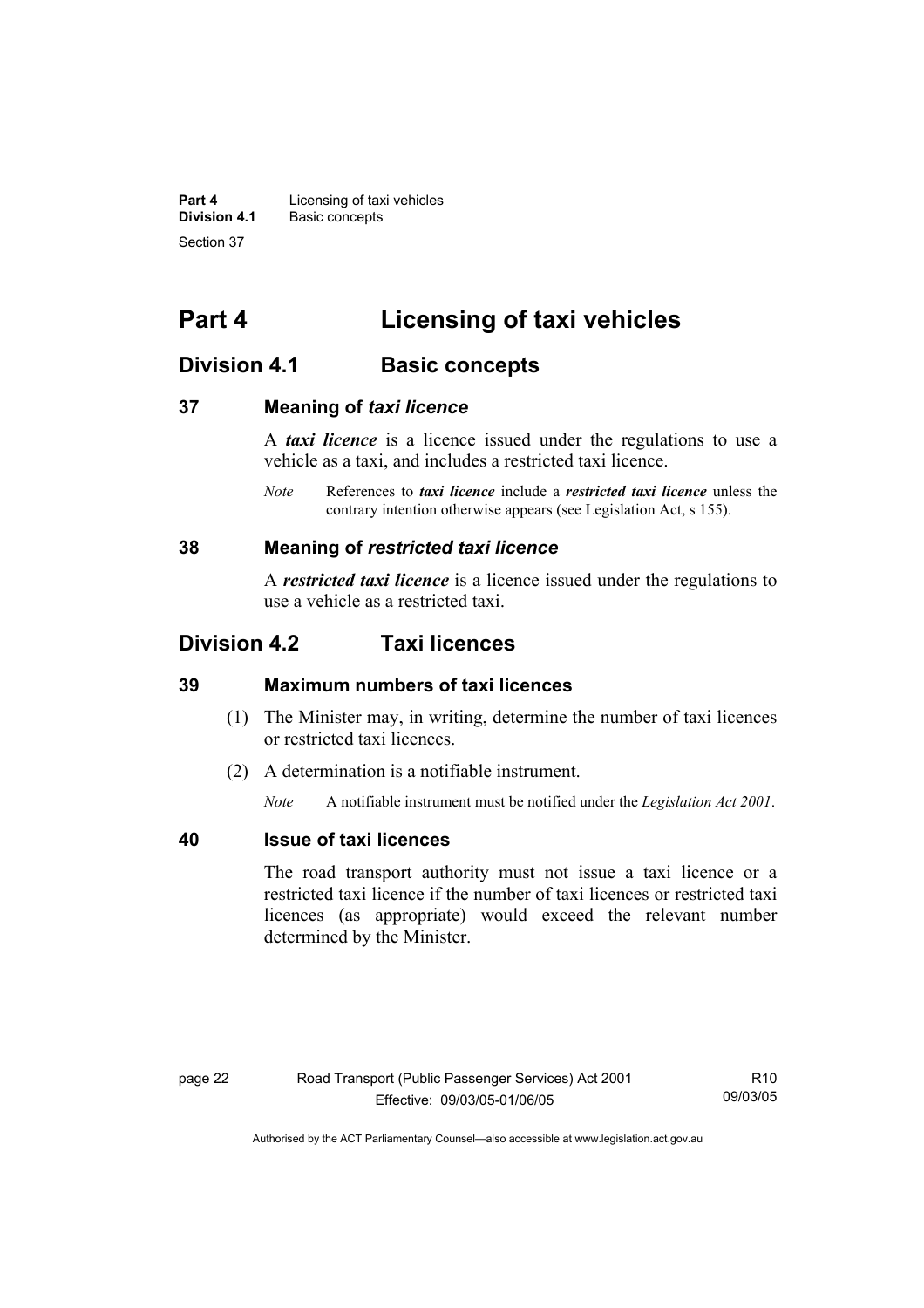#### **41 Transferability of taxi licences**

- (1) If the holder of a taxi licence (other than a restricted taxi licence) asks the road transport authority to transfer the licence to someone else, the authority must transfer the licence to the person.
- (2) A restricted taxi licence is not transferable (including, for example, by hiring the licence to another person).

#### **42 Use of vehicles as taxis**

 (1) A person must not use a vehicle as a taxi (other than a restricted taxi) unless the vehicle is licensed under the regulations as a taxi.

Maximum penalty: 50 penalty units.

 (2) A person must not use a vehicle as a restricted taxi unless the vehicle is licensed under the regulations as a restricted taxi.

Maximum penalty: 50 penalty units.

- (3) This section does not apply to a person in relation to the hiring of a vehicle used by the person if—
	- (a) the vehicle is licensed as a taxi under the law of another jurisdiction; and
	- (b) the hiring begins in that jurisdiction and is completed in the ACT.
- (4) This section also does not apply to a person who is using a substitute vehicle as a licensed taxi in accordance with the regulations.

#### **43 Pretending vehicles are licensed taxis**

 (1) A person must not pretend that a vehicle is licensed under the regulations as a taxi (other than a restricted taxi).

Maximum penalty: 30 penalty units.

page 23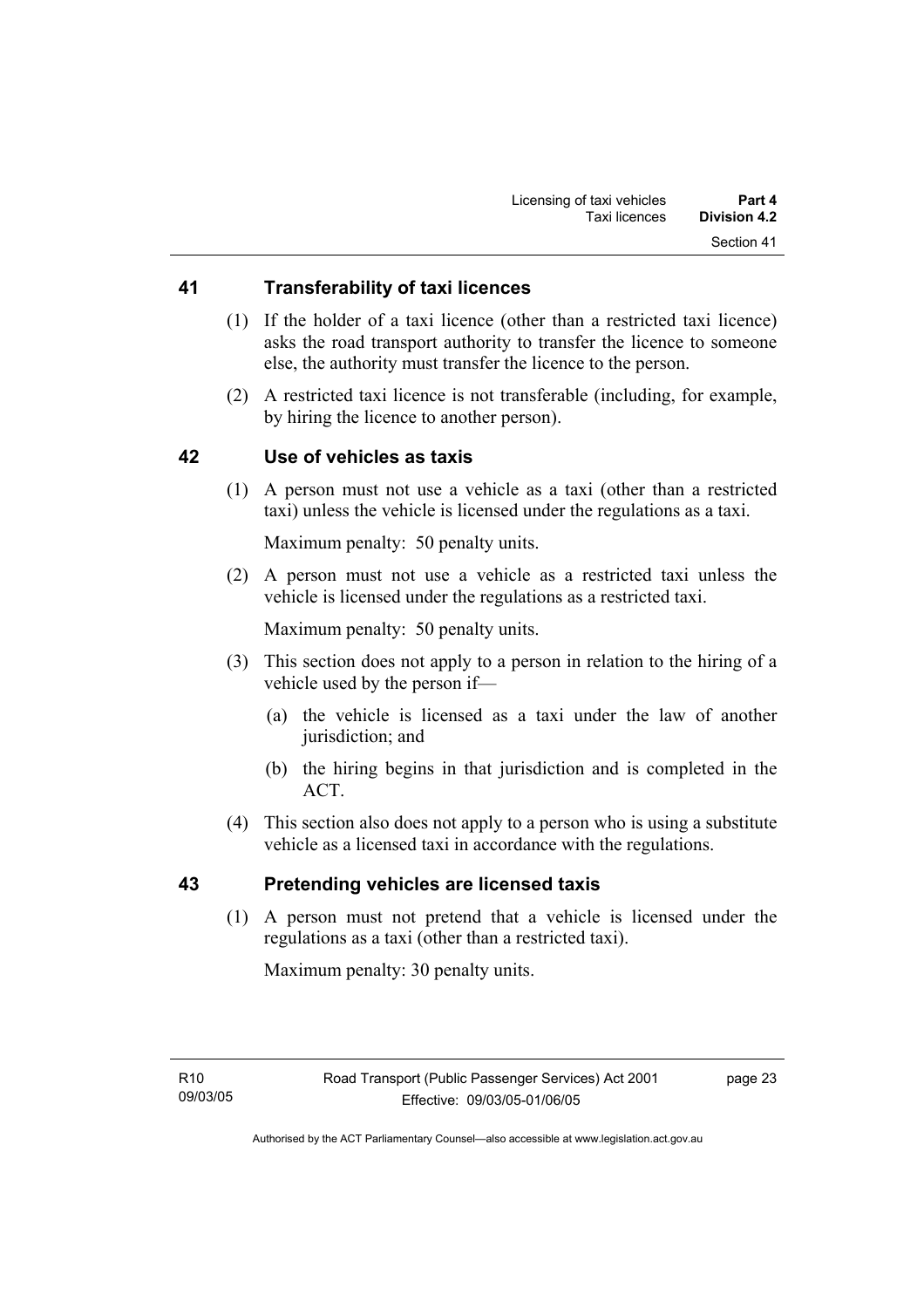| Part 4       | Licensing of taxi vehicles |
|--------------|----------------------------|
| Division 4.2 | Taxi licences              |
| Section 44   |                            |

 (2) A person must not pretend that a vehicle is licensed under the regulations as a restricted taxi.

Maximum penalty: 30 penalty units.

#### **44 Regulations about taxi licences**

- (1) The regulations are to provide a system for the licensing of taxis and restricted taxis, including, for example—
	- (a) matters relating to the giving, refusal or surrender of licences; and
	- (b) the term of restricted taxi licences; and
	- (c) the conditions of licences; and
	- (d) the circumstances in which a substitute vehicle may be used as a licensed taxi; and
	- (e) the action that may be taken in relation to licences in circumstances prescribed under the regulations, including—
		- (i) the suspension or cancellation of a licence; and
		- (ii) the imposition of a condition on, or the amendment of a condition of, a licence; and
		- (iii) an order that the holder of a licence pay to the Territory an amount of not more than—
			- (A) for an individual—\$5 000; or
			- (B) for a corporation—\$25 000; and
		- (iv) the reprimanding of the holder of a licence.

#### **Examples of conditions for restricted taxi licences—s (1) (c)**

- 1 How the vehicle to which the restricted taxi licence relates must be equipped.
- 2 The kinds of restricted taxi services that may be operated using the vehicle.

R10 09/03/05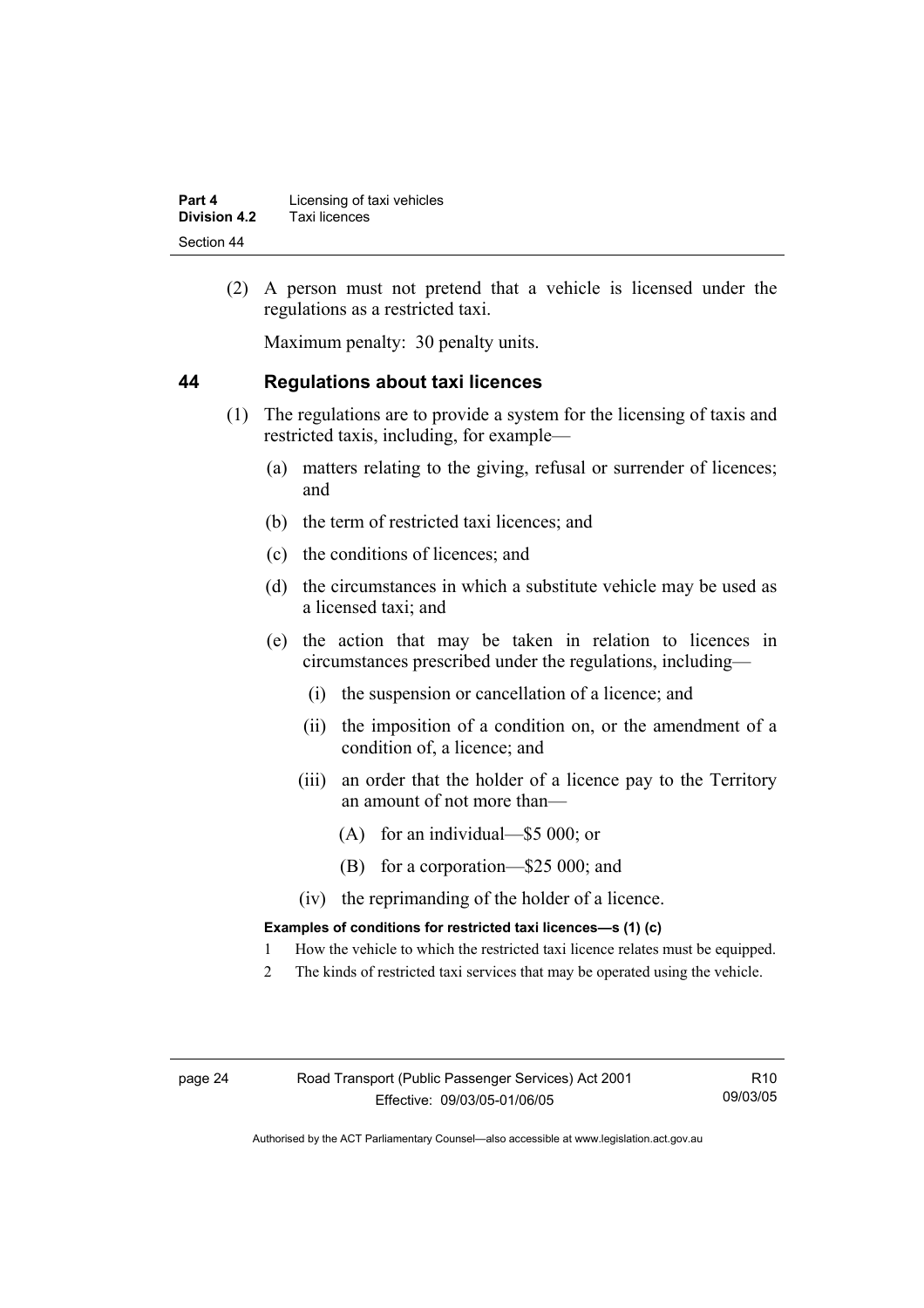| Licensing of taxi vehicles | Part 4              |
|----------------------------|---------------------|
| Taxi licences              | <b>Division 4.2</b> |
|                            | Section 44          |

 (2) The regulations may place different requirements on the person to whom a taxi licence (other than a restricted taxi licence) is issued and a person to whom the licence is hired.

R10 09/03/05 page 25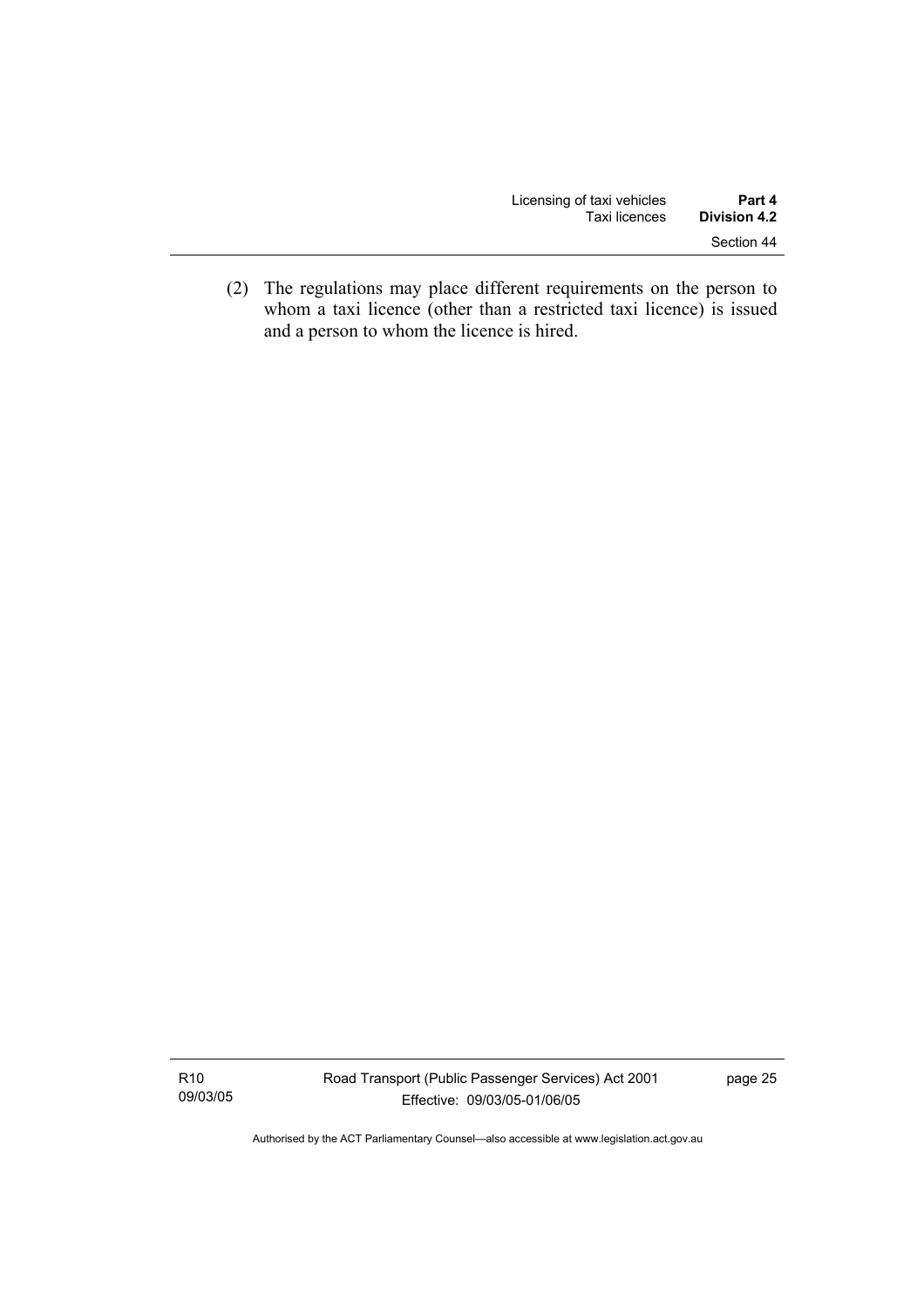**Part 5 Taxi services**<br>**Division 5.1 Basic concep Division 5.1** Basic concepts Section 45

# **Part 5 Taxi services**

### **Division 5.1** Basic concepts

#### **45 Meaning of** *taxi*

A *taxi* is a vehicle (other than a bus) that stands or plies for hire for the transport of passengers along a road or road related area, and includes a restricted taxi.

*Note* References to *taxi* include a *restricted taxi* unless the contrary intention otherwise appears (see Legislation Act, s 155).

#### **46 Meaning of** *restricted taxi*

A *restricted taxi* is a vehicle (other than a bus) that stands or plies for hire for the transport of passengers along a road or road related area and that is licensed under the regulations as a restricted taxi.

#### **47 Meaning of** *taxi service*

A *taxi service* is a public passenger service operated using 1 or more taxis (including restricted taxis).

#### **48 Meaning of** *restricted taxi service*

A *restricted taxi service* is a public passenger service operated using only 1 or more restricted taxis.

#### **Examples of kinds of restricted taxi services**

- 1 A service that must give priority to the transport of people with disabilities.
- 2 A service with no requirement to give priority to the transport of people with disabilities.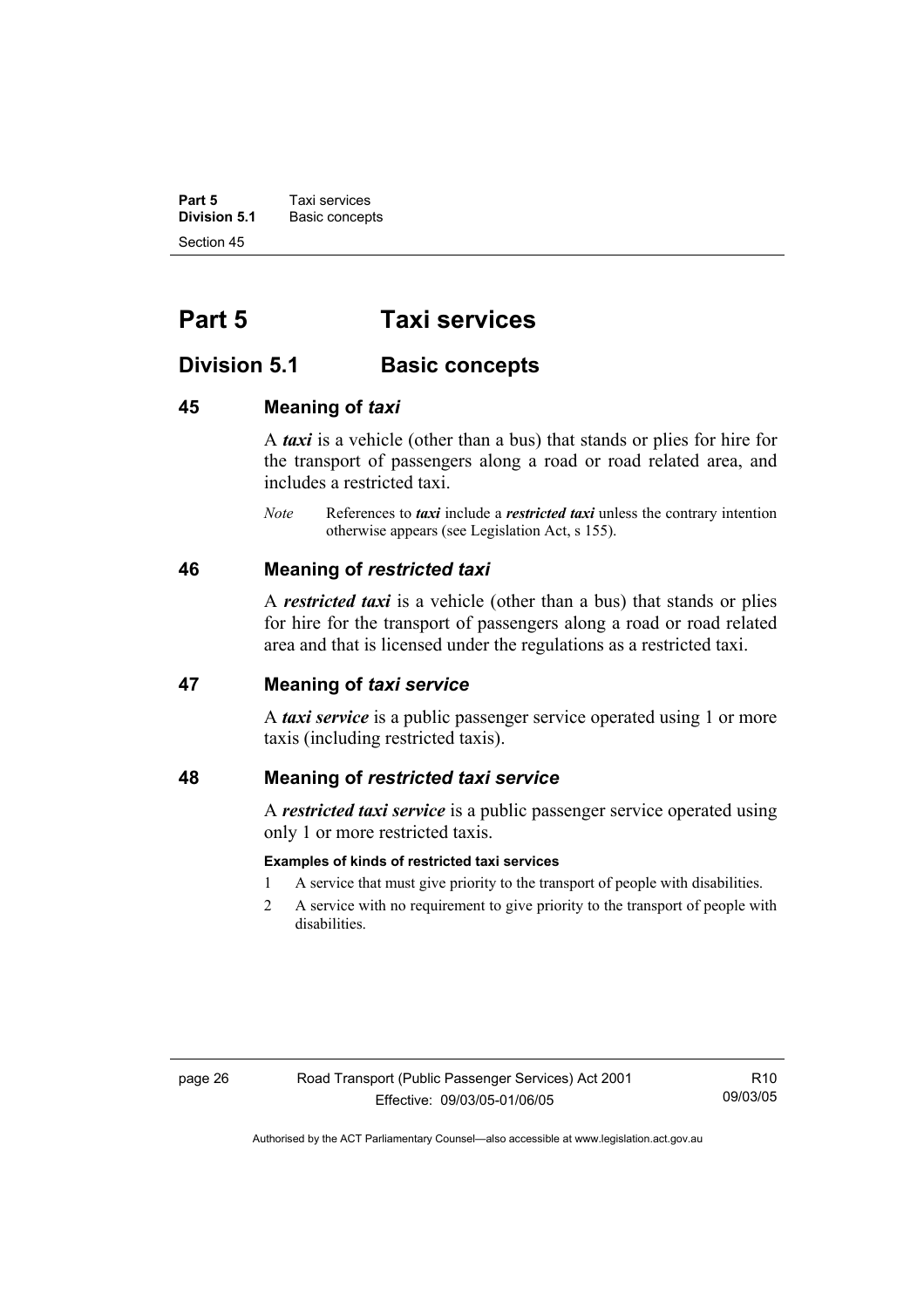# **Division 5.2 Accreditation of taxi service operators**

### **49 Taxi service operators—purposes of accreditation**

The purpose of accreditation under the regulations to operate a taxi service is to ensure that—

- (a) the accredited person has the financial capacity to meet the service standards for the service; and
- (b) the accredited person, and each person who is concerned with, or takes part in, the management of the service, are suitable people to operate the service; and
- (c) the accredited person, and each person who is concerned with, or takes part in, the management of the service, have demonstrated the capacity to comply with the relevant regulations and, in particular, the regulations about—
	- (i) the safety of passengers and the public; and
	- (ii) the maintenance of taxis.

### **50 Taxi service operators—regulations about accreditation system**

- (1) The regulations are to provide a system for the accreditation of people to operate taxi services, including, for example—
	- (a) the kinds of accreditations; and
	- (b) the kinds of taxis and taxi services that a person who holds a particular kind of accreditation is entitled to operate; and
	- (c) the conditions of accreditations; and
	- (d) matters relating to the giving, refusal or surrender of accreditations; and
	- (e) the action that may be taken in relation to an accredited person in circumstances prescribed under the regulations, including—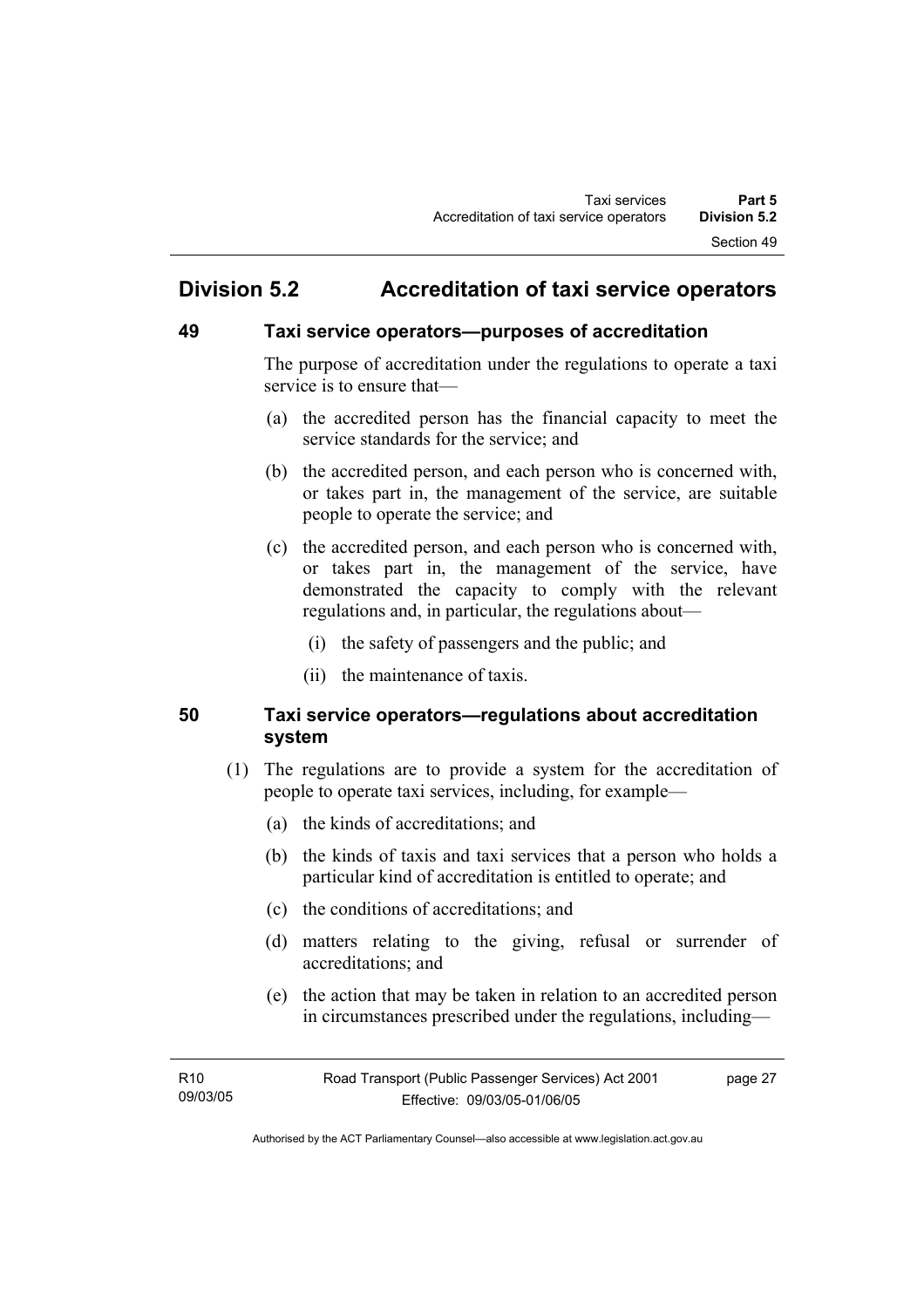- (i) the suspension or cancellation of an accreditation; and
- (ii) the imposition of a condition on, or the amendment of a condition of, an accreditation; and
- (iii) an order that an accredited person pay to the Territory an amount of not more than—
	- (A) for an individual—\$5 000; or
	- (B) for a corporation—\$25 000; and
- (iv) the reprimanding of an accredited person.
- (2) The regulations may make provision in relation to the accreditation of people to operate taxi services, including, for example—
	- (a) requirements about the suitability of the applicant and each person who will be concerned with, or take part in, the management of the service; and
	- (b) capacity to meet service standards; and
	- (c) financial viability.
- (3) For subsection (1) (a), the regulations must provide for the accreditation of people to operate—
	- (a) a taxi service (other than a restricted taxi service); and
	- (b) a restricted taxi service.
	- *Note* For examples of kinds of restricted taxi services, see s 48.

# **Division 5.3 Entitlement to operate taxi services**

#### **51 Entitlement to operate taxi services**

A person is entitled to operate a particular kind of taxi service, within or partly within the ACT, if—

 (a) the person is accredited under the regulations to operate a taxi service of that kind; and

| page 28 | Road Transport (Public Passenger Services) Act 2001 | R <sub>10</sub> |
|---------|-----------------------------------------------------|-----------------|
|         | Effective: 09/03/05-01/06/05                        | 09/03/05        |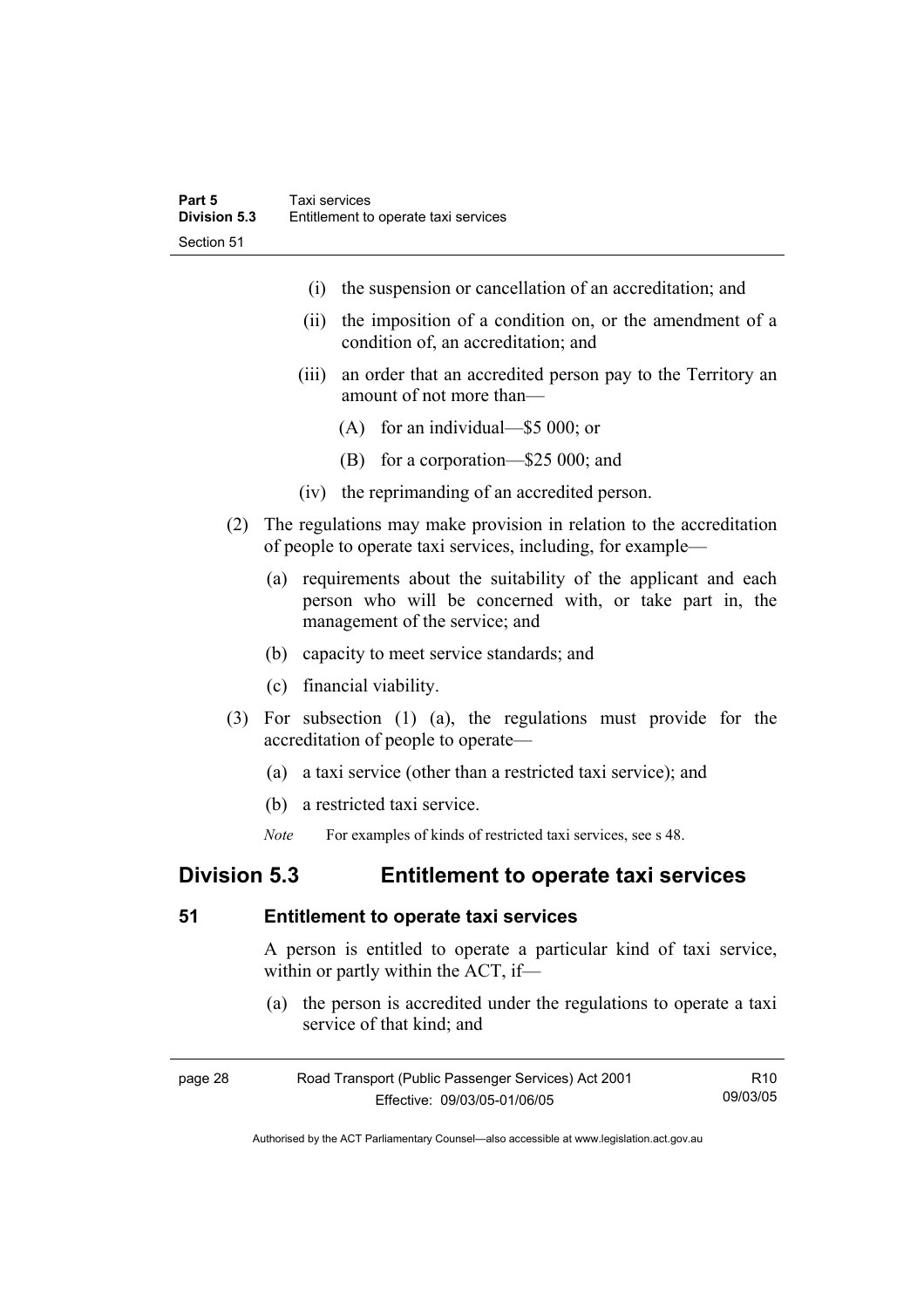- (b) the vehicles used to operate the service are licensed under the regulations as taxis for that kind of taxi service; and
- (c) the person is affiliated with an accredited taxi network provider who is entitled to provide taxi related services to that kind of taxi service.

# **52 Unaccredited operators not to operate taxi services**

 (1) A person must not operate, within or partly within the ACT, a taxi service of a particular kind unless the person is accredited under the regulations to operate the taxi service of that kind.

Maximum penalty: 50 penalty units.

- (2) This section does not apply to a person in relation to the hiring of a taxi operated by the person if—
	- (a) the person is authorised to operate a taxi service under the law of another jurisdiction; and
	- (b) the hiring begins in that jurisdiction and is completed in the ACT.

# **53 Pretending to be an accredited taxi service operator**

 (1) A person must not pretend to be accredited under the regulations to operate a taxi service.

Maximum penalty: 30 penalty units.

 (2) A person must not pretend to be accredited under the regulations to operate a particular kind of taxi service.

Maximum penalty: 30 penalty units.

# **54 Taxi service operators to be affiliated with taxi network**

An accredited taxi service operator must not operate a taxi service of a particular kind unless the person is affiliated with an accredited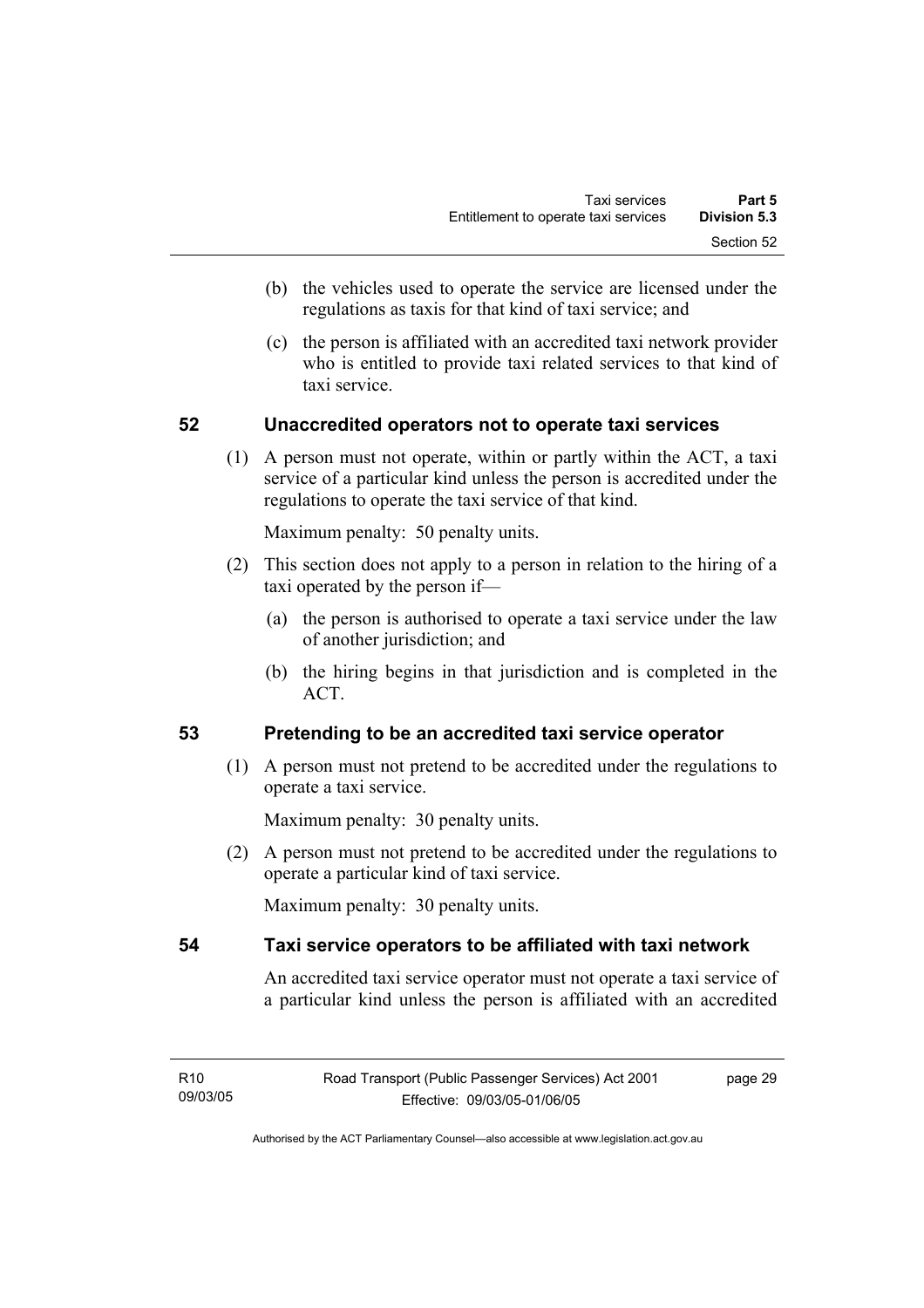| Part 5              | Taxi services               |
|---------------------|-----------------------------|
| <b>Division 5.4</b> | Regulation of taxi services |
| Section 55          |                             |

taxi network provider who is entitled to provide taxi related services to that kind of taxi service.

Maximum penalty: 50 penalty units.

# **55 Pretending to be affiliated with taxi network**

A person must not pretend to be affiliated with an accredited taxi network provider.

Maximum penalty: 30 penalty units.

# **Division 5.4 Regulation of taxi services**

# **56 Regulations about operation of taxi services by accredited people**

The regulations may make provision in relation to the operation of taxi services by accredited taxi service operators, including, for example—

- (a) the specifications for, and operation of, equipment in taxis operated by accredited taxi service operators to receive messages from the accredited taxi network provider with which the operator is affiliated and for taximeters; and
- (b) compliance with the requirements of the accredited taxi network provider with which an accredited taxi service operator is affiliated; and
- (c) the supervision and monitoring of drivers of taxis operated by an accredited taxi service operator for compliance with the service standards and other requirements of the operator's affiliated taxi network provider and the responsibilities of the operator in relation to a failure to comply with the standards; and
- (d) the safety of passengers (including, for example, particular kinds of security devices) and the public; and

| page 30 | Road Transport (Public Passenger Services) Act 2001 |          |
|---------|-----------------------------------------------------|----------|
|         | Effective: 09/03/05-01/06/05                        | 09/03/05 |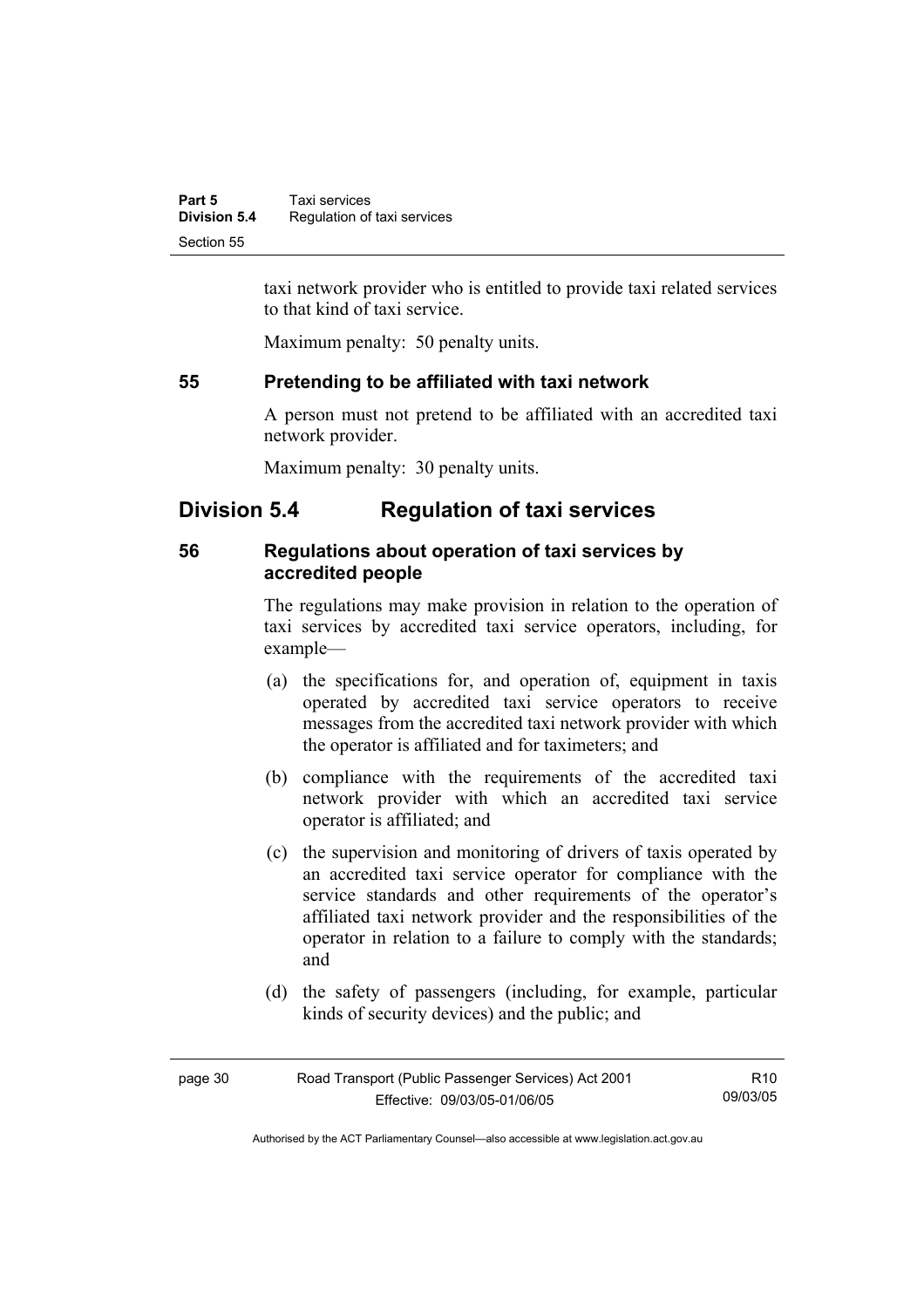- (e) the qualifications, training and experience of accredited taxi service operators and taxi drivers (including, for example, in relation to particular kinds of taxi services); and
- (f) maximum driving times and minimum rest times of taxi drivers; and
- (g) insurance; and
- (h) customer complaints and inquiries; and
	- *Note* For the vehicle age limitations on the registration of a motor vehicle as a taxi, see the *Road Transport (Vehicle Registration) Regulations 2000*, reg 32.
- (i) lost property; and
- (j) the obligations of accredited taxi network providers and taxi drivers and other people providing services to or on behalf of accredited taxi service operators; and
- (k) the operation of particular kinds of taxis (including, for example, taxis with wheelchair access) and taxi services; and
- (l) the requirements that taxis, and their equipment and fittings (internal and external) (including, for example, baby capsules), must comply with; and
- (m) the maintenance and cleaning of taxis; and
- (n) the making and keeping of records and their inspection; and
- (o) the auditing of records and systems; and
- (p) the provision of information and reports to the road transport authority.

# **57 Regulations about operation of taxis**

The regulations may make provision in relation to the operation of taxis, including, for example—

(a) the solicitation of passengers or hirings; and

| R10<br>Road Transport (Public Passenger Services) Act 2001 |                              | page 31 |
|------------------------------------------------------------|------------------------------|---------|
| 09/03/05                                                   | Effective: 09/03/05-01/06/05 |         |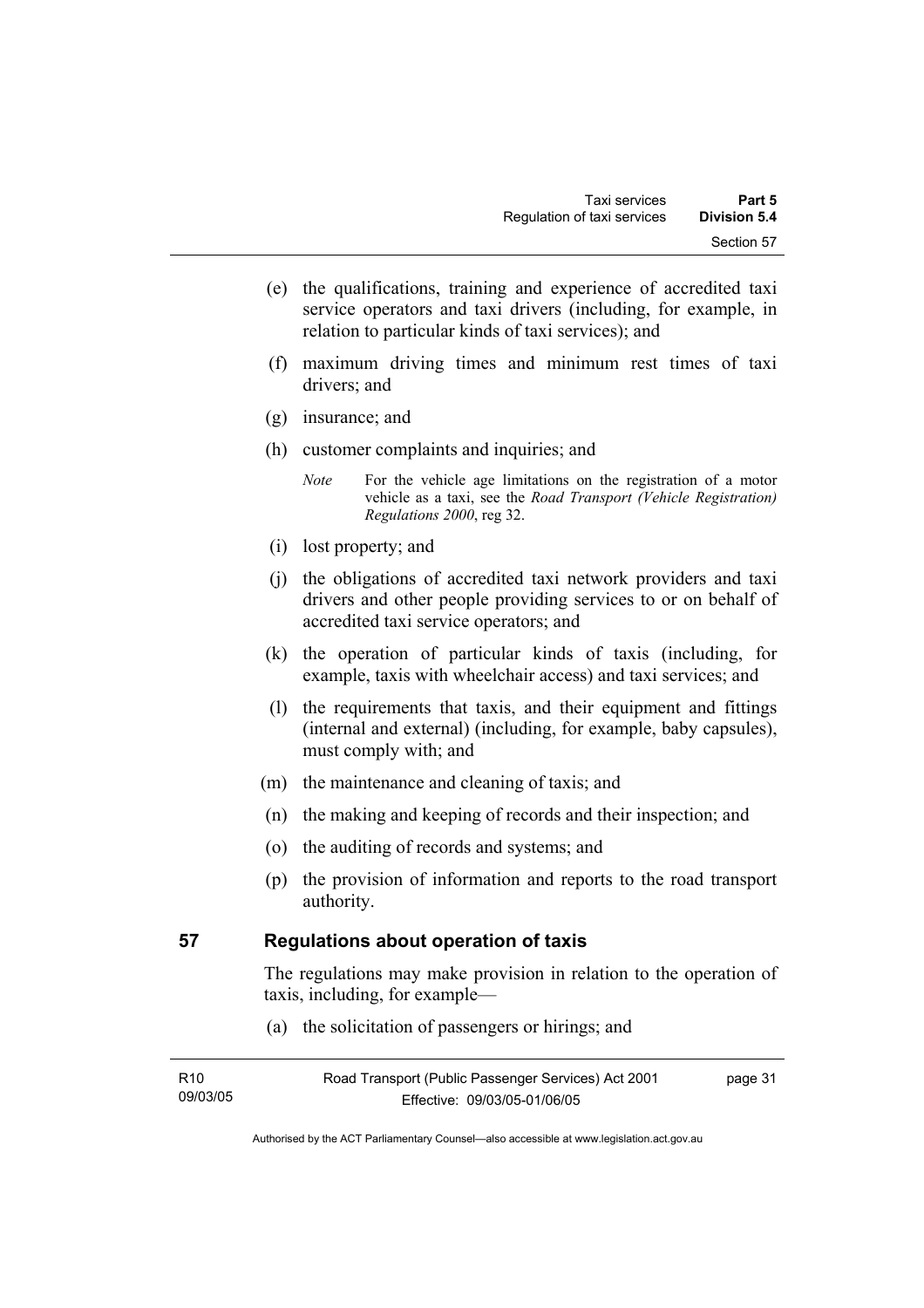- (b) the hiring of vehicles and the payment of fares; and
- (c) the picking-up and dropping-off of passengers and other matters relating to the transport of passengers; and
- (d) the transport of passengers' luggage or other goods, and animals; and
- (e) the regulation or prohibition of the use of vehicles on certain roads or road related areas; and
- (f) the maximum speed of a vehicle; and
- (g) the design, equipment and fittings (internal or external) of vehicles; and
- (h) the regulation or prohibition of notices, signs and advertisements inside or on the outside of vehicles; and
- (i) the records to be made and kept by drivers, how they are to be made and kept, and their inspection; and
- (j) the provision, use and operation of taxi zones.

## **58 Regulations about taxi drivers**

The regulations may make provision in relation to taxi drivers, including, for example—

- (a) the powers, duties and conduct of taxi drivers; and
- (b) the training of drivers; and
- (c) how taxi drivers must dress.
- *Note* For the licensing of people to drive taxis, see the *Road Transport (Driver Licensing) Regulations 2000*.

# **59 Regulations about conduct of taxi passengers**

The regulations may make provision in relation to the conduct of passengers being carried by taxis, including, for example—

| page 32 | Road Transport (Public Passenger Services) Act 2001 |          |
|---------|-----------------------------------------------------|----------|
|         | Effective: 09/03/05-01/06/05                        | 09/03/05 |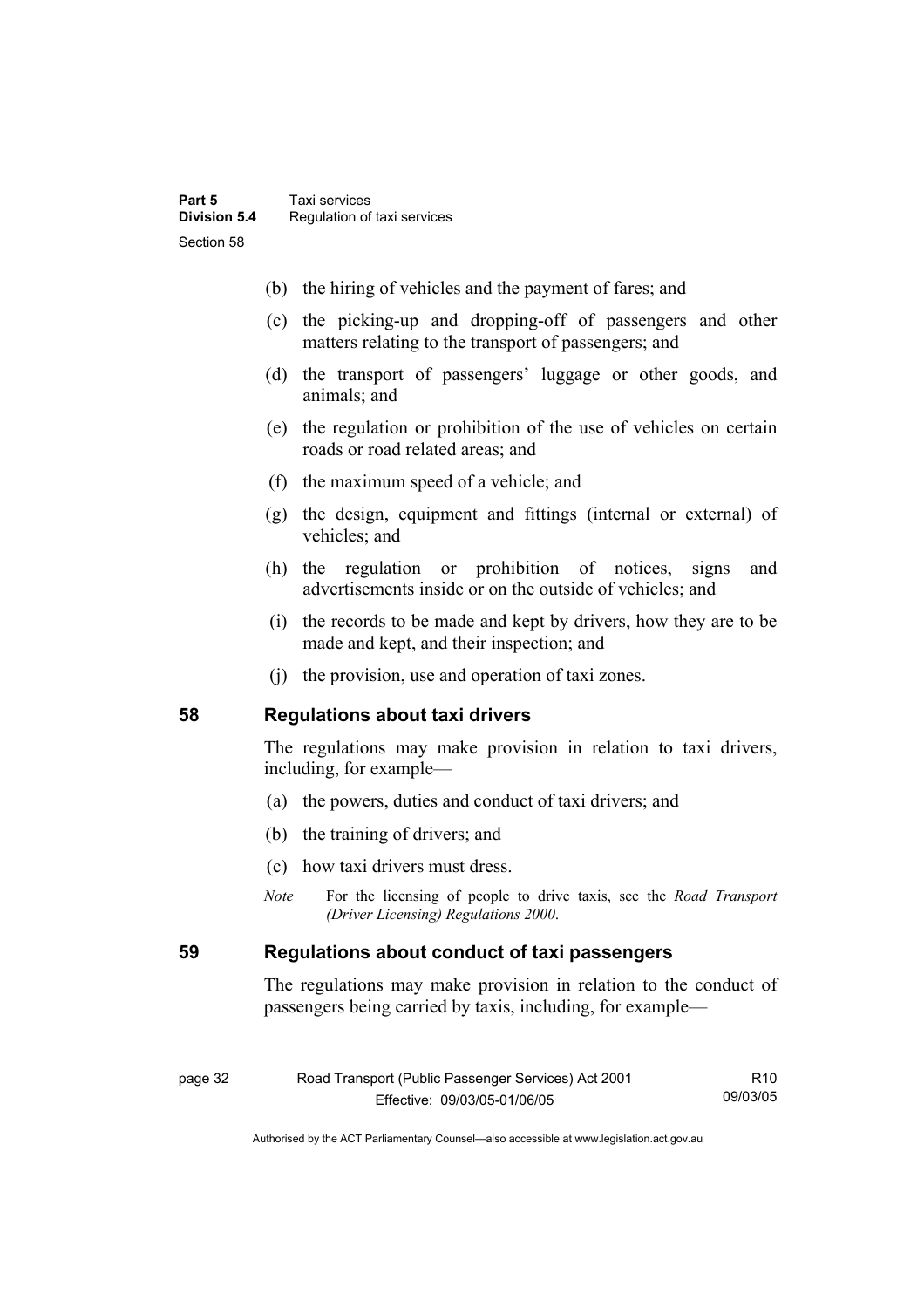- (a) the regulation or prohibition of eating and drinking; and
- (b) the authority of taxi drivers, police officers and authorised people to direct people contravening a regulation to leave a taxi and to remove them if they fail to leave.

# **60 Power to determine maximum taxi fares**

- (1) The Minister may, in writing, determine maximum fares, and ways of calculating maximum fares, relating to hiring or using a taxi.
- (2) A determination is a disallowable instrument.
	- *Note* A disallowable instrument must be notified, and presented to the Legislative Assembly, under the *Legislation Act 2001*.
- (3) This section does not require the Minister to determine maximum fares for hiring or using a taxi.
	- *Note* The Independent Competition and Regulatory Commission may give price directions for regulated industries, see the *Independent Competition and Regulatory Commission Act 1997*, s 20.
- (4) In this section:

*fare* includes a charge relating to hiring or using a taxi.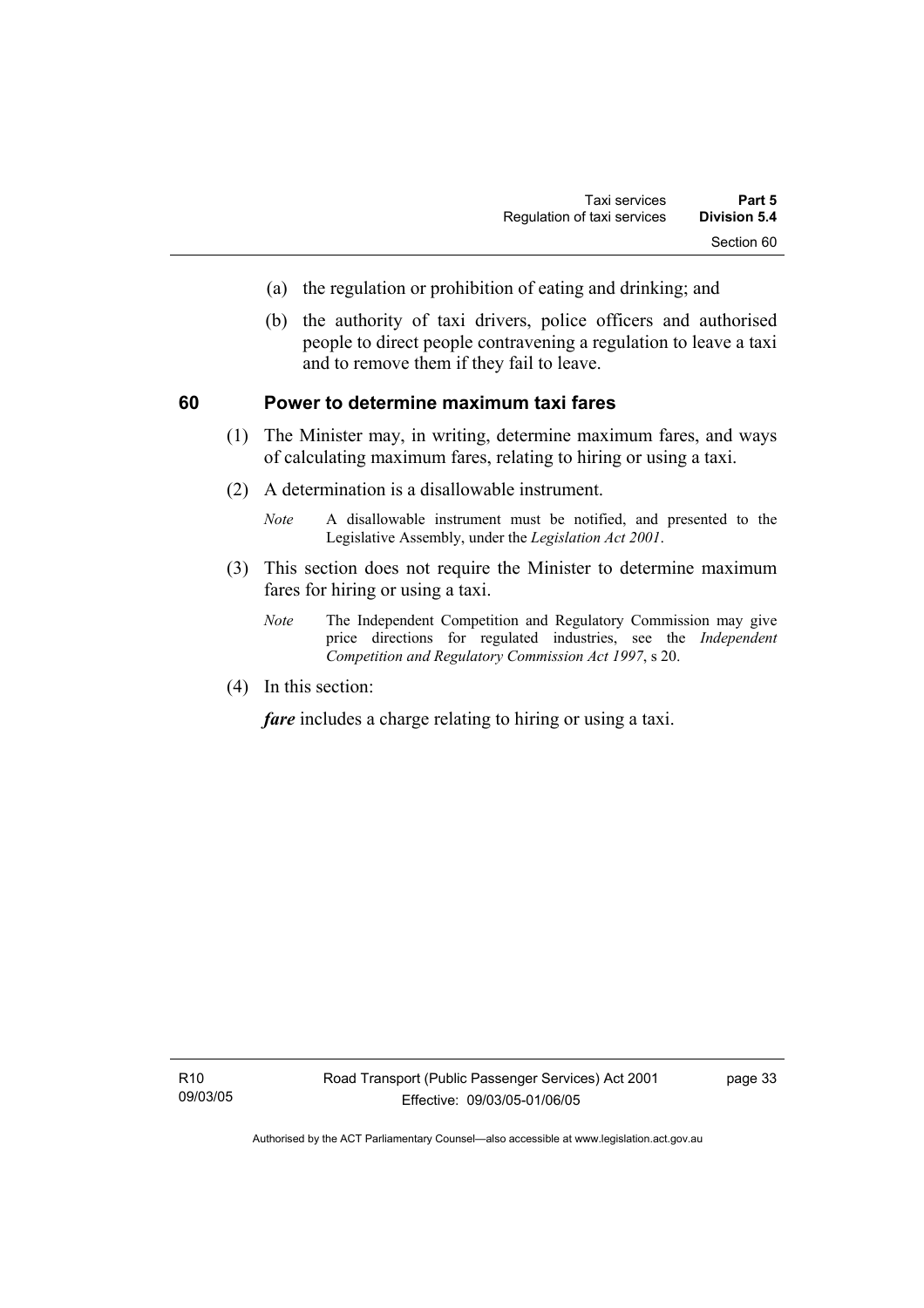**Part 6 Licensing of hire cars**<br>**Division 6.1 Basic concepts Division 6.1** Basic concepts Section 61

# **Part 6 Licensing of hire cars**

# **Division 6.1** Basic concepts

# **61 Meaning of** *hire car licence*

A *hire car licence* is a licence issued under the regulations to use a vehicle as a hire car, and includes a restricted hire car licence.

*Note* References to *hire car licence* include a *restricted hire car licence* unless the contrary intention otherwise appears (see Legislation Act, s 155).

# **62 Meaning of** *restricted hire car licence*

A *restricted hire car licence* is a licence issued under the regulations to use a vehicle as a restricted hire car.

# **Division 6.2 Hire car licences**

# **63 Transferability of hire car licences**

 (1) A hire car licence (other than a restricted hire car licence) issued before the commencement of this section is transferable.

#### **Examples of how licence might be transferred**

- 1 hiring the licence to someone else
- 2 selling the licence to someone else
- *Note* An example is part of the Act, is not exhaustive and may extend, but does not limit, the meaning of the provision in which it appears (see Legislation Act, s 126 and s 132).
- (2) A hire car licence issued after the commencement of this section is not transferable.
- (3) A restricted hire car licence is not transferable.

page 34 Road Transport (Public Passenger Services) Act 2001 Effective: 09/03/05-01/06/05

R10 09/03/05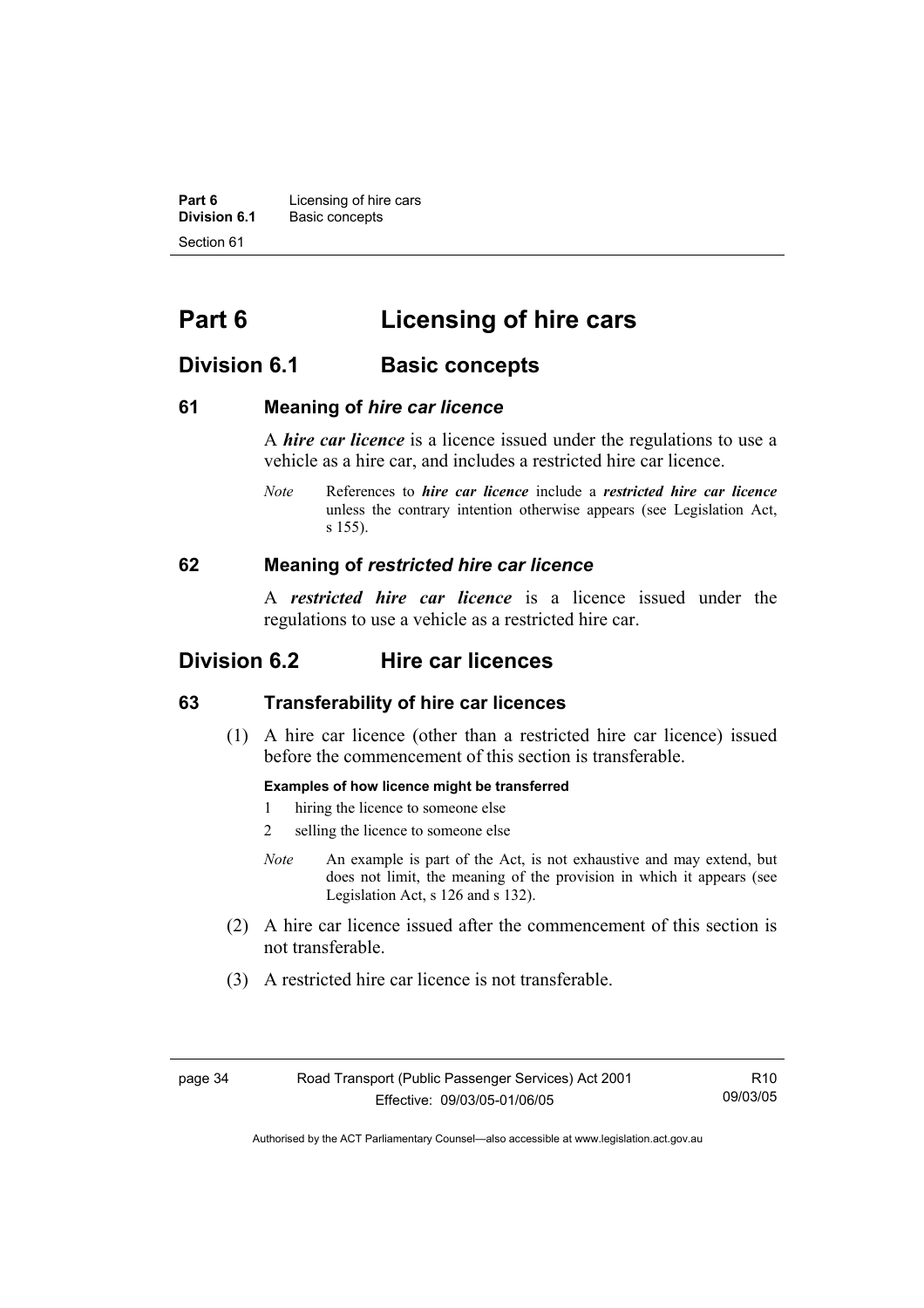(4) If the holder of a transferable hire car licence asks the road transport authority to transfer the licence to someone else, the authority must transfer the licence to the person.

# **64 Use of vehicles as hire cars**

 (1) A person must not use a vehicle as a hire car (other than a restricted hire car) unless the vehicle is licensed under the regulations as a hire car.

Maximum penalty: 50 penalty units.

 (2) A person must not use a vehicle as a restricted hire car unless the vehicle is licensed under the regulations as a restricted hire car.

Maximum penalty: 50 penalty units.

- (3) This section does not apply to a person in relation to the hiring of a vehicle used by the person if—
	- (a) the vehicle is licensed as a hire car under the law of another jurisdiction; and
	- (b) the hiring begins in that jurisdiction and is completed in the ACT.
- (4) This section also does not apply to a person who is using a substitute vehicle as a licensed hire car in accordance with the regulations.
- (5) An offence against this section is a strict liability offence.

# **65 Pretending vehicles are licensed hire cars**

 (1) A person must not pretend that a vehicle is licensed under the regulations as a hire car (other than a restricted hire car).

Maximum penalty: 30 penalty units.

 (2) A person must not pretend that a vehicle is licensed under the regulations as a restricted hire car.

Maximum penalty: 30 penalty units.

| R <sub>10</sub> | Road Transport (Public Passenger Services) Act 2001 |  |
|-----------------|-----------------------------------------------------|--|
| 09/03/05        | Effective: 09/03/05-01/06/05                        |  |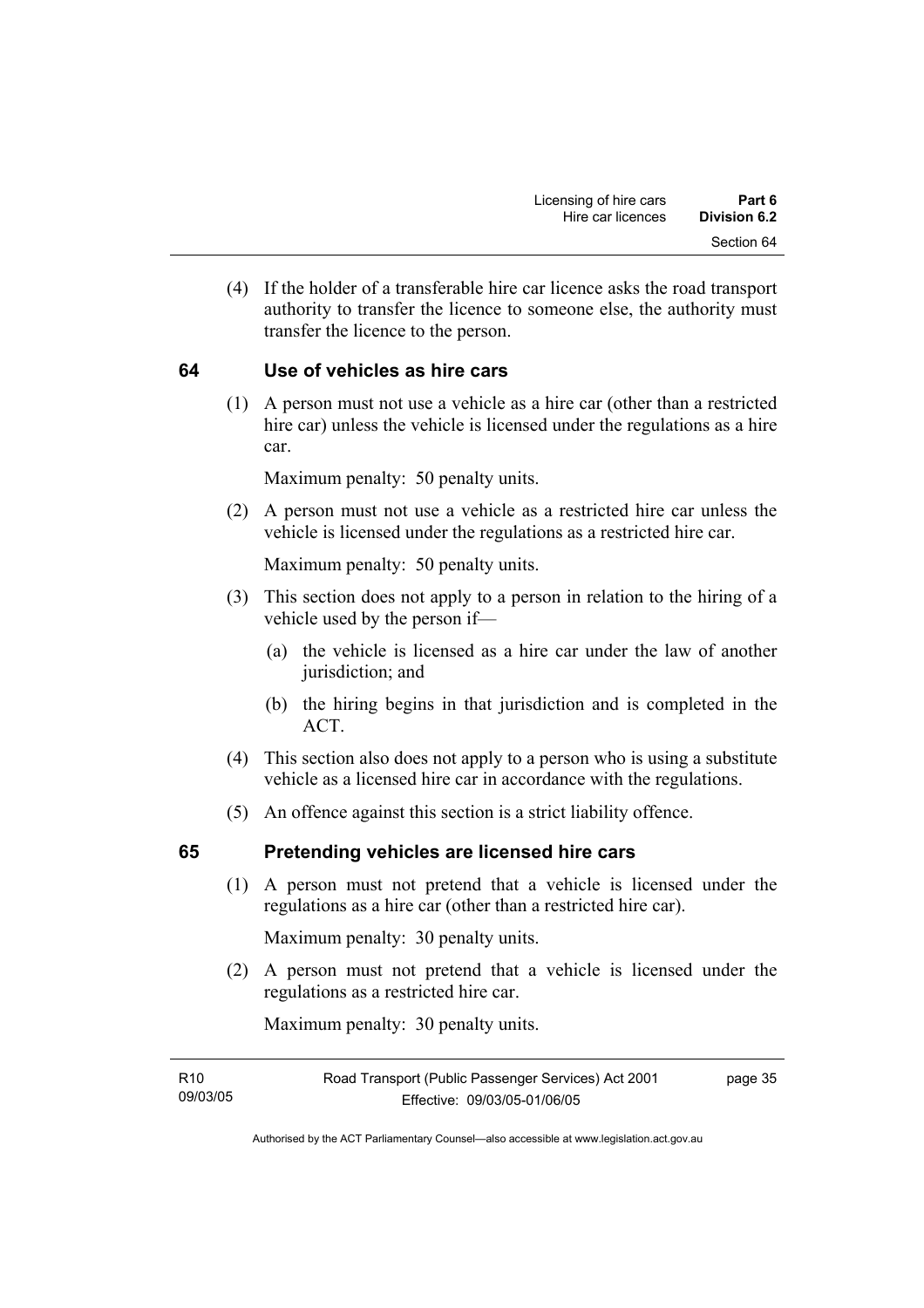(3) An offence against this section is a strict liability offence.

# **66 Regulations about hire car licences**

- (1) The regulations are to provide a system for the licensing of hire cars and restricted hire cars, including, for example—
	- (a) matters in relation to the giving, refusal or surrender of licences: and
	- (b) the term of restricted hire car licences; and
	- (c) the conditions of licences; and
	- (d) the circumstances in which a substitute vehicle may be used as a licensed hire car; and
	- (e) the action that may be taken in relation to licences in circumstances prescribed under the regulations, including, for example—
		- (i) the suspension or cancellation of a licence; and
		- (ii) the imposition of a condition on, or the amendment of a condition of, a licence; and
		- (iii) an order that the holder of a licence pay to the Territory an amount of not more than—
			- (A) for an individual—\$5 000; or
			- (B) for a corporation—\$25 000; and
		- (iv) the reprimanding of the holder of a licence.

## **Examples of conditions for restricted hire car licences—s (1) (c)**

1 how the vehicle to which the restricted hire car licence relates must be equipped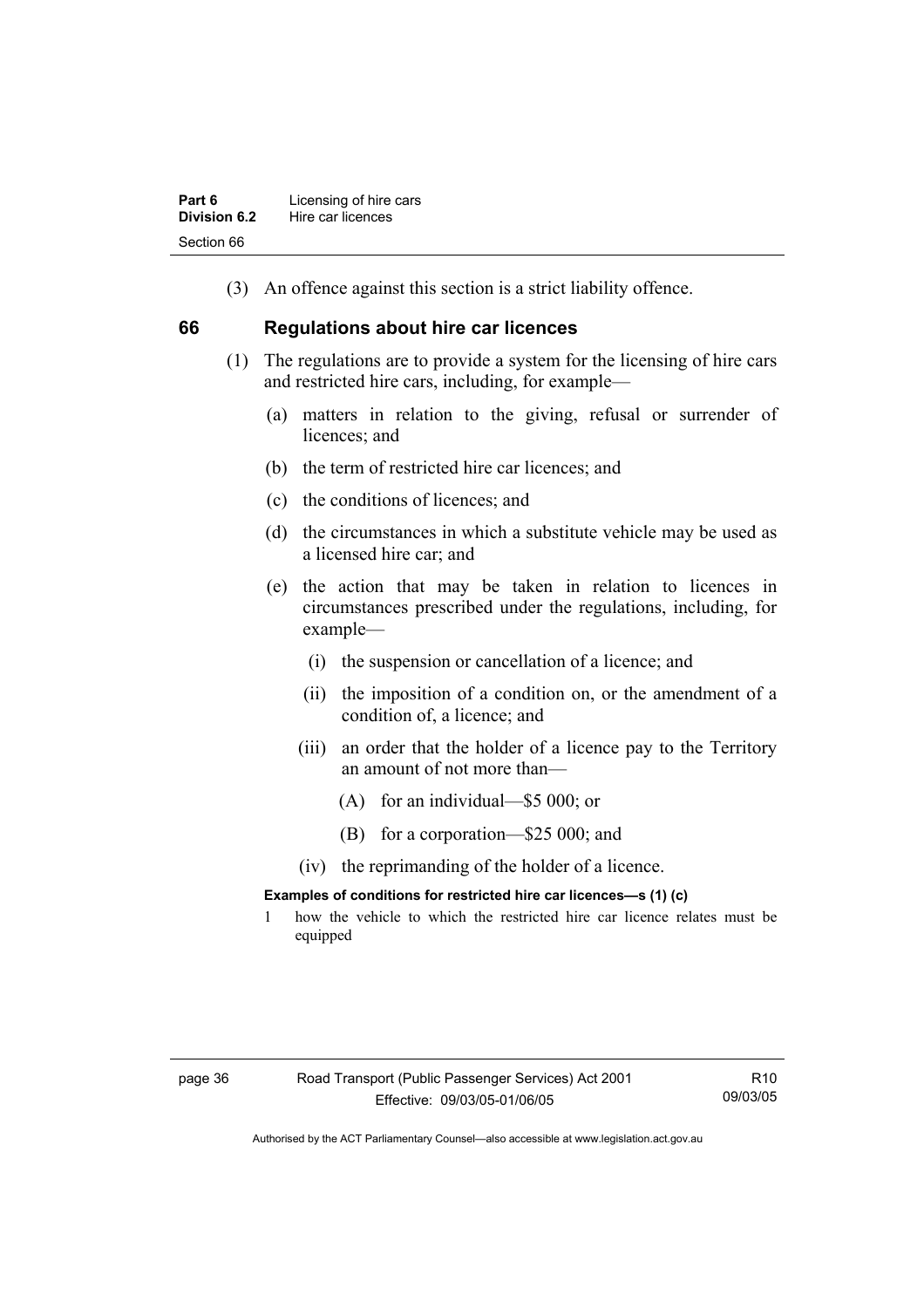- 2 the kinds of restricted hire car services that may be operated using the vehicle
- *Note* An example is part of the Act, is not exhaustive and may extend, but does not limit, the meaning of the provision in which it appears (see Legislation Act, s 126 and s 132).
- (2) The regulations may place different requirements on the person to whom a hire car licence (other than a restricted hire car licence) is issued and a person to whom the licence is hired.

R10 09/03/05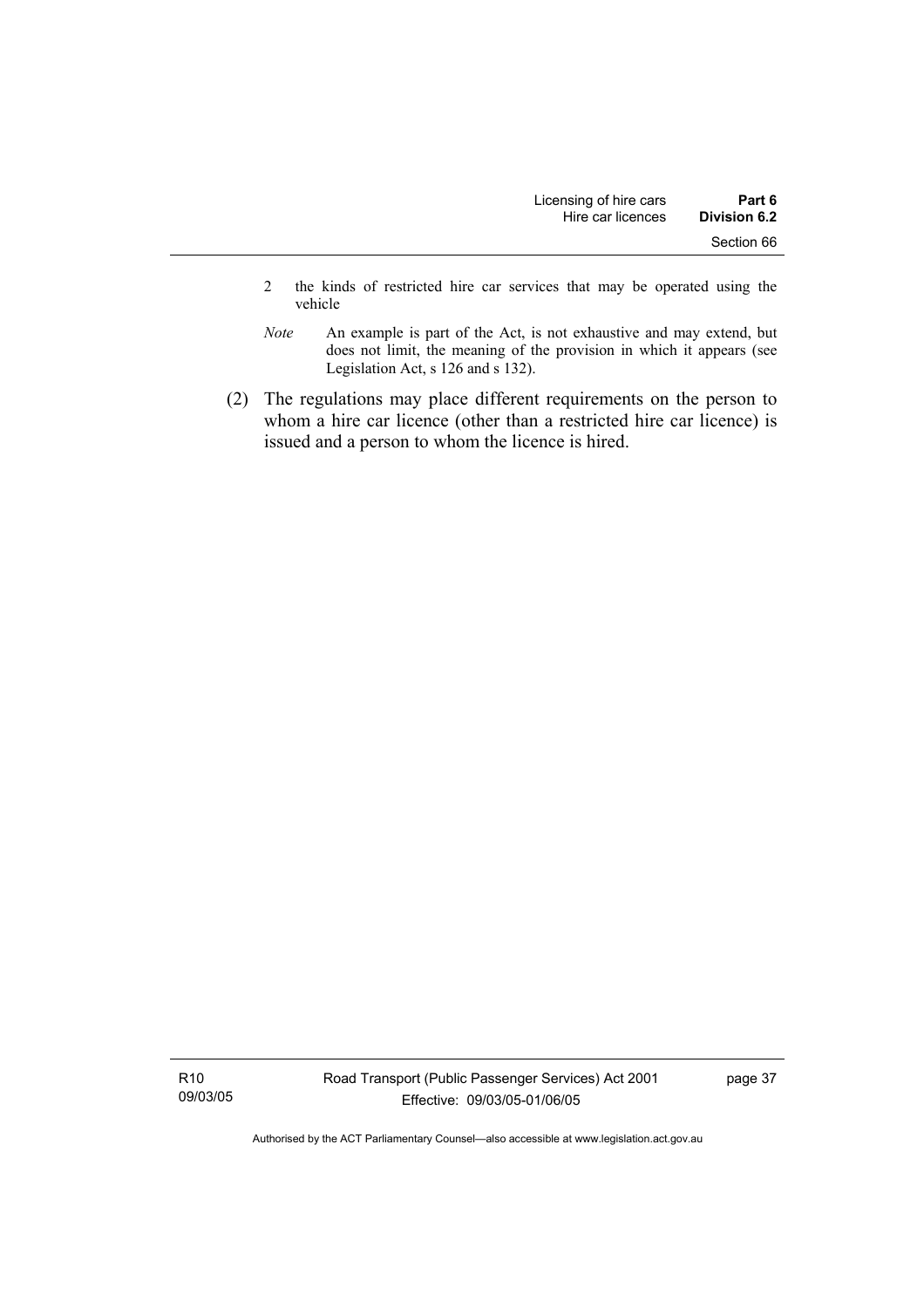**Part 7 Hire car services Division 7.1** Basic concepts Section 67

# **Part 7 Hire car services**

# **Division 7.1 Basic concepts**

# **67 Meaning of** *hire car*

A *hire car* is a vehicle (other than a bus or taxi) that—

- (a) is used, or is intended to be used, for the transport of passengers under a contract; and
- (b) does not stand or ply for hire for the transport of passengers along a road or road related area;

and includes a restricted hire car.

*Note* References to *hire car* include a *restricted hire car* unless the contrary intention otherwise appears (see Legislation Act, s 155).

# **68 Meaning of** *restricted hire car*

A *restricted hire car* is a vehicle (other than a bus or taxi) that—

- (a) is used, or is intended to be used, for the transport of passengers under a contract; and
- (b) does not stand or ply for hire for the transport of passengers along a road or road related area; and
- (c) is licensed under the regulations as a restricted hire car.

# **69 Meaning of** *hire car service*

A *hire car service* is a public passenger service operated using 1 or more hire cars (including restricted hire cars).

R10 09/03/05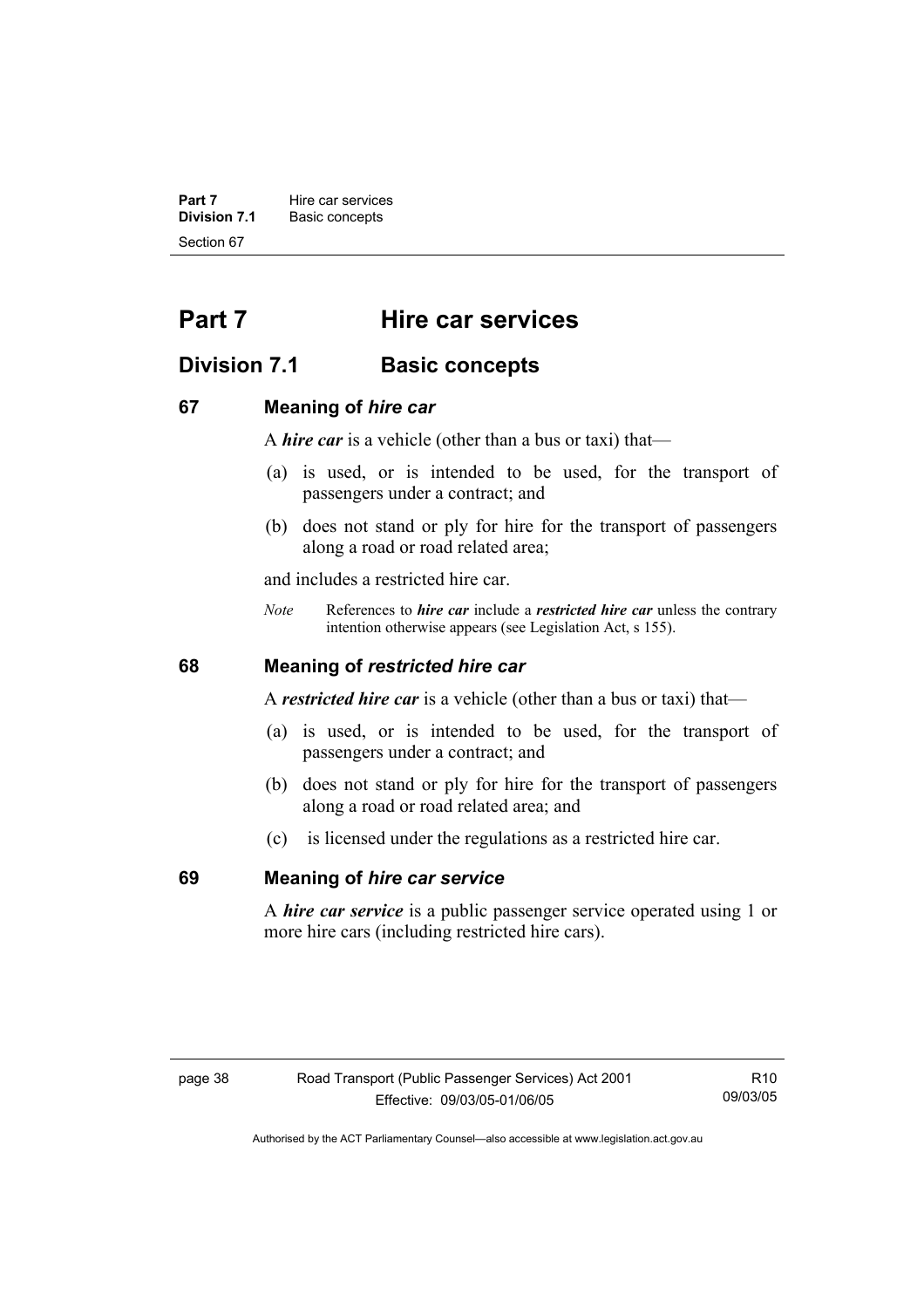# **70 Meaning of** *restricted hire car service*

A *restricted hire car service* is a public passenger service operated using only 1 or more restricted hire cars.

#### **Example of a restricted hire car service**

a pre-booked public passenger service that provides transport to weddings and school formals

*Note* An example is part of the Act, is not exhaustive and may extend, but does not limit, the meaning of the provision in which it appears (see Legislation Act, s 126 and s 132).

# **Division 7.2 Accreditation of hire car service operators**

# **71 Hire car service operators—purposes of accreditation**

The purpose of accreditation under the regulations to operate a hire car service is to ensure that—

- (a) each person, including the accredited person, who is concerned with, or takes part in, the management of the service, is a suitable person to operate the service; and
- (b) each person, including the accredited person, who is concerned with, or takes part in, the management of the service, has demonstrated the capacity to comply with the relevant regulations and, in particular, the regulations about—
	- (i) the safety of passengers and the public; and
	- (ii) the maintenance of hire cars.

# **72 Hire car service operators—regulations about accreditation system**

 (1) The regulations are to provide a system for the accreditation of people to operate hire car services, including, for example—

page 39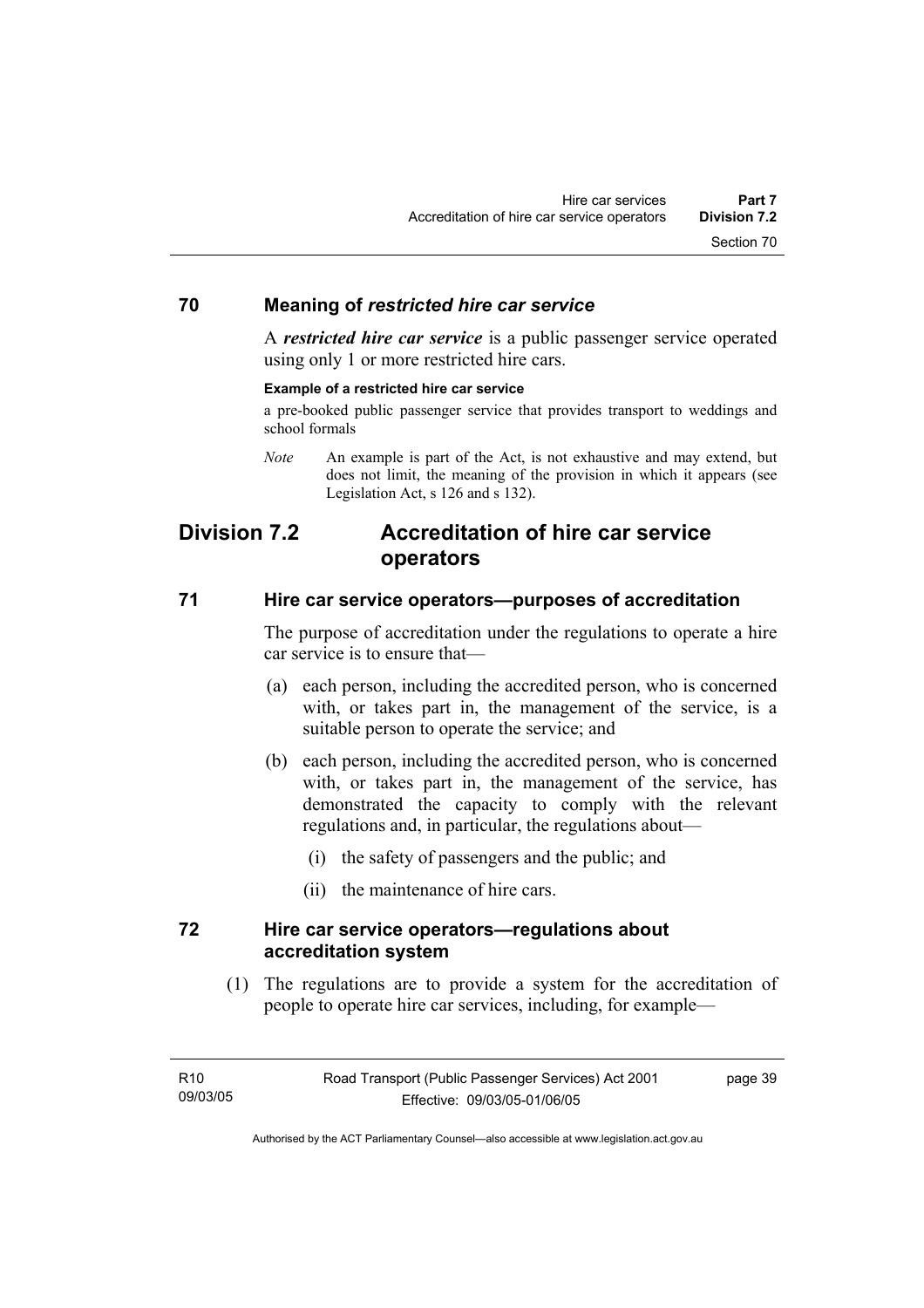- (a) the kinds of accreditations; and
- (b) the kinds of hire cars and hire car services that a person who holds a particular kind of accreditation is entitled to operate; and
- (c) the conditions of accreditations; and
- (d) matters in relation to the giving, refusal or surrender of accreditations; and
- (e) the action that may be taken in relation to an accredited person in circumstances prescribed under the regulations, including, for example—
	- (i) the suspension or cancellation of an accreditation; and
	- (ii) the imposition of a condition on, or the amendment of a condition of, an accreditation; and
	- (iii) an order that an accredited person pay to the Territory an amount of not more than—
		- (A) for an individual—\$5 000; or
		- (B) for a corporation—\$25 000; and
	- (iv) the reprimanding of an accredited person.
- *Note* An example is part of the Act, is not exhaustive and may extend, but does not limit, the meaning of the provision in which it appears (see Legislation Act, s 126 and s 132).
- (2) The regulations may make provision in relation to the accreditation of people to operate hire car services, including, for example—
	- (a) requirements about the suitability of the applicant and each person who will be concerned with, or take part in, the management of the service; and
	- (b) capacity to meet service standards.

page 40 Road Transport (Public Passenger Services) Act 2001 Effective: 09/03/05-01/06/05

R10 09/03/05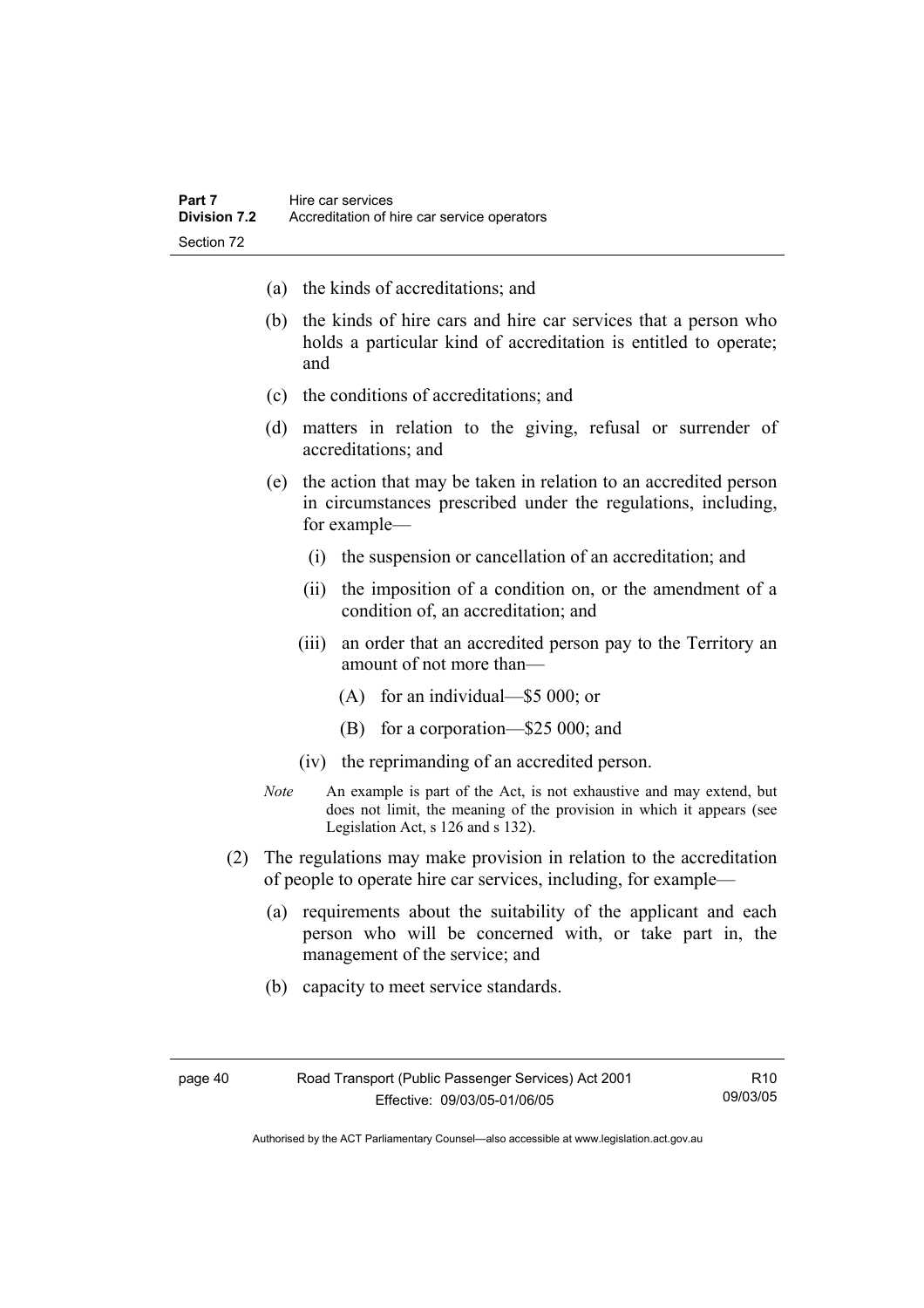- (3) For subsection (1) (a), the regulations must provide for the accreditation of people to operate—
	- (a) a hire car service (other than a restricted hire car service); and
	- (b) a restricted hire car service.
	- *Note* For examples of kinds of restricted hire car services, see s 70.

# **Division 7.3 Entitlement to operate hire car services**

# **73 Entitlement to operate hire car services**

A person is entitled to operate a particular kind of hire car service, within or partly within the ACT, if—

- (a) the person is accredited under the regulations to operate a hire car service of that kind; and
- (b) the vehicles used to operate the service are licensed under the regulations as hire cars for that kind of hire car service.

# **74 Unaccredited operators not to operate hire car services**

 (1) A person must not operate, within or partly within the ACT, a hire car service of a particular kind unless the person is accredited under the regulations to operate a hire car service of that kind.

Maximum penalty: 50 penalty units.

- (2) This section does not apply to a person in relation to the hiring of a hire car operated by the person if—
	- (a) the person is authorised to operate a hire car service under the law of another jurisdiction; and
	- (b) the hiring begins in that jurisdiction and is completed in the ACT; and

page 41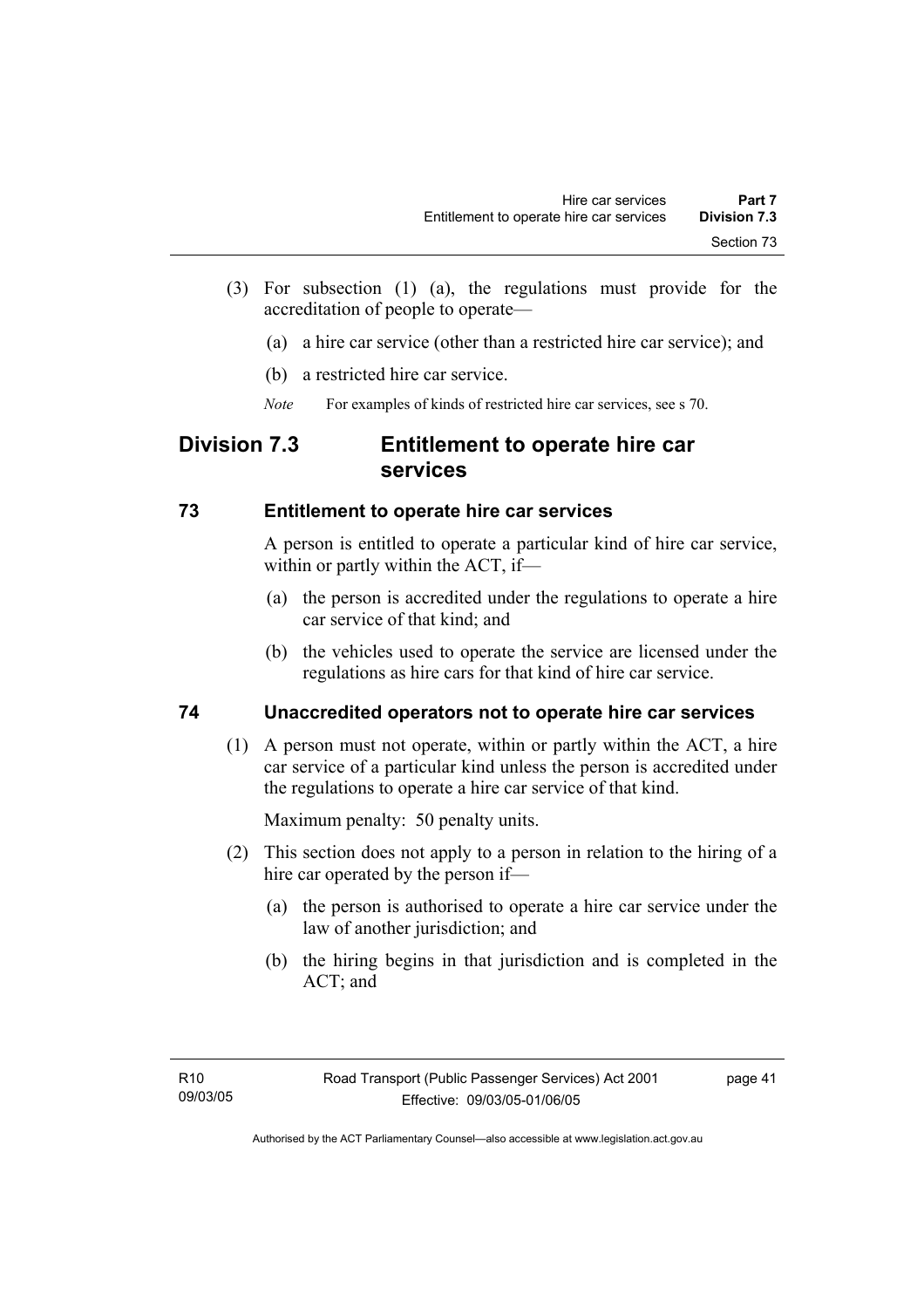- (c) the hiring is of a kind that the person is authorised to operate under the law of that jurisdiction.
- (3) An offence against this section is a strict liability offence.

# **75 Pretending to be an accredited hire car service operator**

 (1) A person must not pretend to be accredited under the regulations to operate a hire car service.

Maximum penalty: 30 penalty units.

 (2) A person must not pretend to be accredited under the regulations to operate a particular kind of hire car service.

Maximum penalty: 30 penalty units.

(3) An offence against this section is a strict liability offence.

# **Division 7.4 Regulation of hire car services**

# **76 Regulations about operation of hire car services by accredited people**

The regulations may make provision in relation to the operation of hire car services by accredited hire car service operators, including, for example—

- (a) the supervision and monitoring of drivers of hire cars operated by an accredited hire car service operator for compliance with the service standards and the responsibilities of the operator in relation to a failure to comply with the standards; and
- (b) the safety of passengers (including, for example, particular kinds of security devices) and the public; and
- (c) the qualifications, training and experience of accredited hire car service operators and hire car drivers (including, for example, in relation to particular kinds of hire car services); and

| page 42 | Road Transport (Public Passenger Services) Act 2001 |          |
|---------|-----------------------------------------------------|----------|
|         | Effective: 09/03/05-01/06/05                        | 09/03/05 |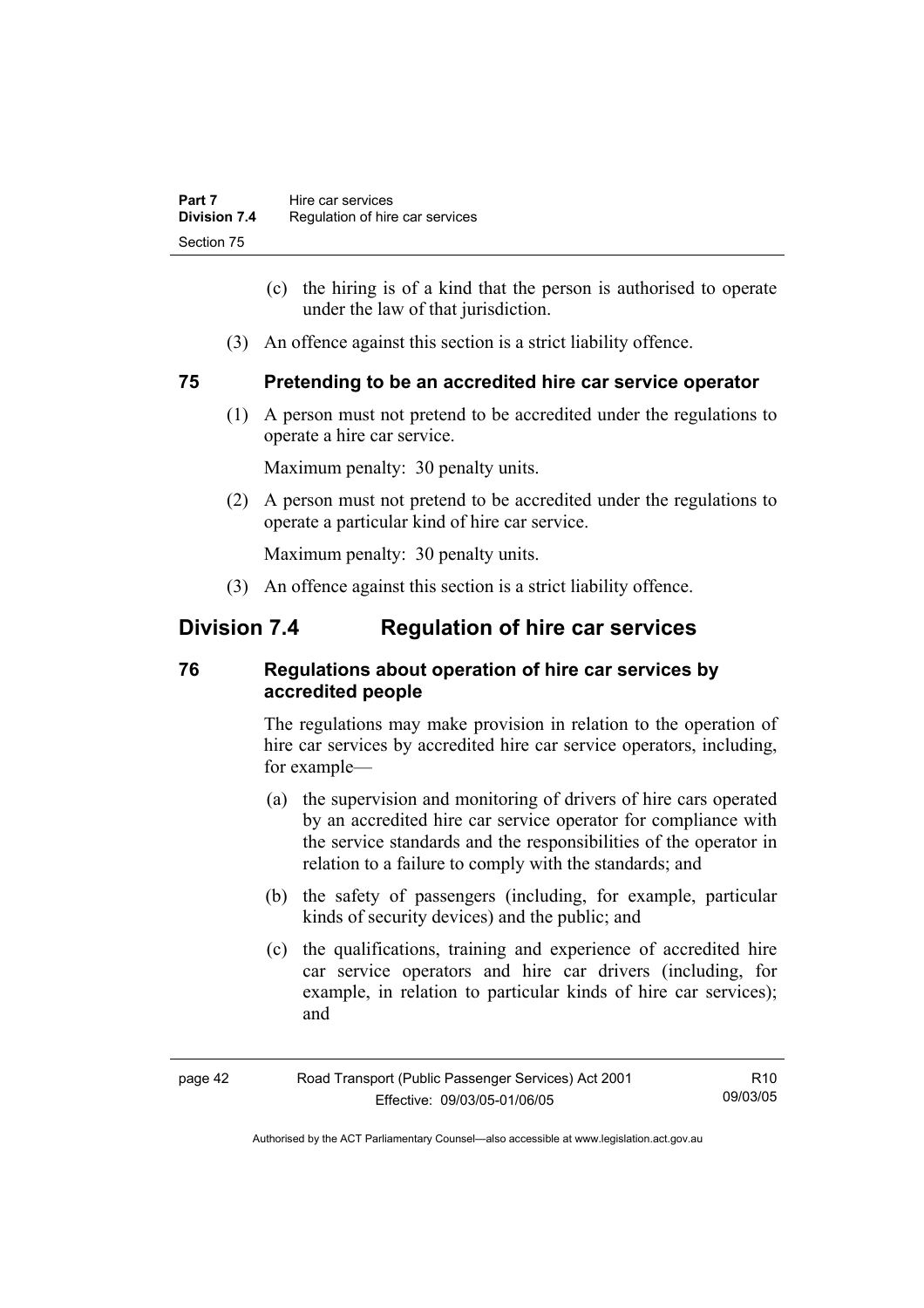- (d) maximum driving times and minimum rest times of hire car drivers; and
- (e) insurance; and
- (f) customer complaints and inquiries; and
- (g) lost property; and
- (h) the operation of particular kinds of hire cars and hire car services; and
- (i) the requirements that hire cars, and their equipment and fittings (internal and external) (including, for example, baby capsules), must comply with; and
- (j) the maintenance and cleaning of hire cars; and
- (k) the making and keeping of records and their inspection; and
- (l) the auditing of records and systems; and
- (m) the display of licences; and
- (n) requirements for display of accreditation numbers on advertisements for the service; and
- (o) the provision of information and reports to the road transport authority.
- *Note* An example is part of the Act, is not exhaustive and may extend, but does not limit, the meaning of the provision in which it appears (see Legislation Act, s 126 and s 132).

# **77 Regulations about operation of hire cars**

The regulations may make provision in relation to the operation of hire cars, including, for example—

- (a) the solicitation of passengers or hirings; and
- (b) the hiring of vehicles; and

page 43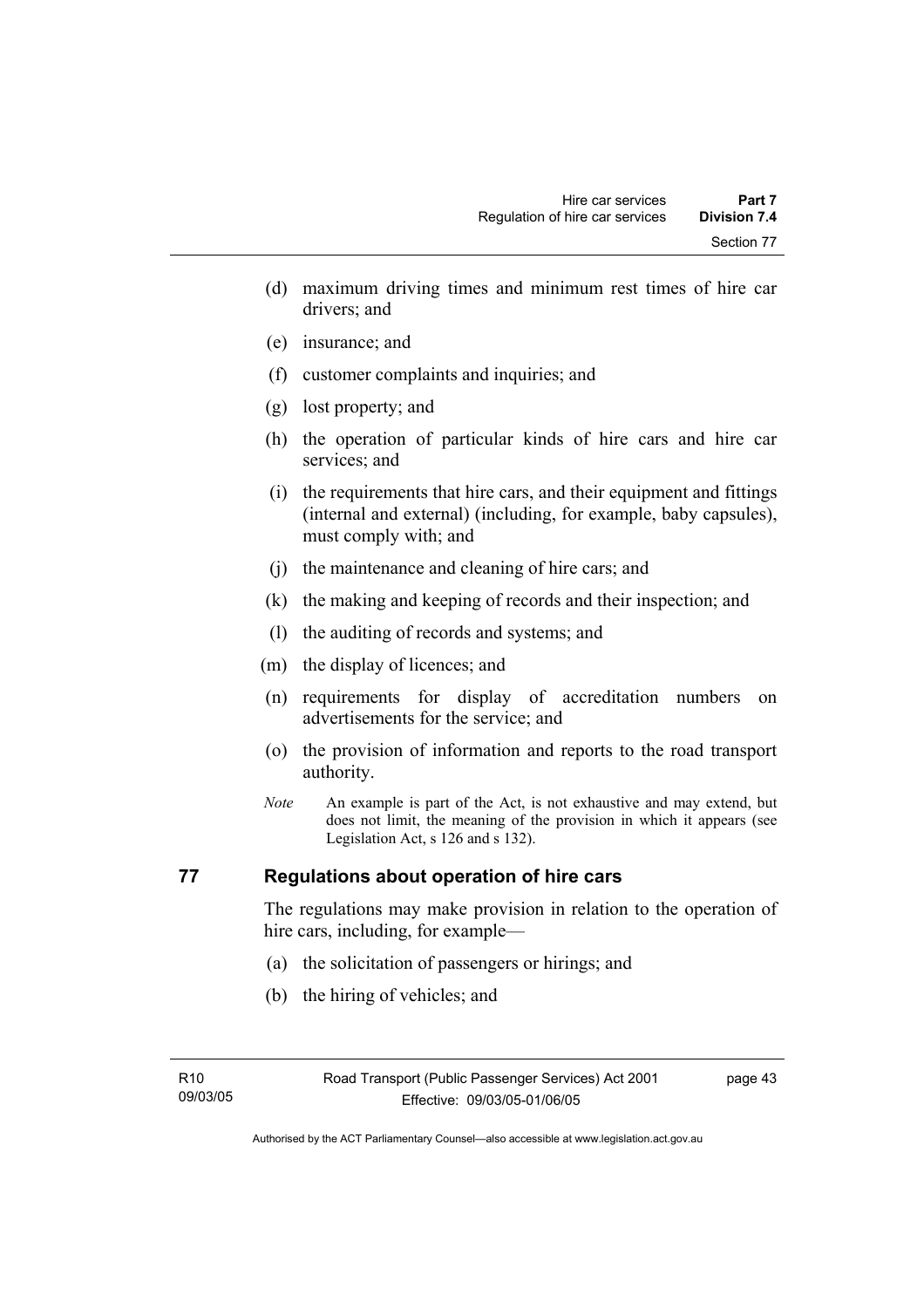- (c) the picking-up and dropping-off of passengers and other matters relating to the transport of passengers; and
- (d) the transport of passengers' luggage or other goods, and animals; and
- (e) the regulation or prohibition of the use of vehicles on certain roads or road related areas; and
- (f) the maximum speed of a vehicle; and
- (g) the design, equipment and fittings (internal or external) of vehicles; and
- (h) the regulation or prohibition of notices, signs and advertisements inside or on the outside of vehicles; and
- (i) the records to be made and kept by drivers, how they are to be made and kept, and their inspection; and
- (j) approval of uniforms or industry codes of practice for dress standards.
- *Note* An example is part of the Act, is not exhaustive and may extend, but does not limit, the meaning of the provision in which it appears (see Legislation Act, s 126 and s 132).

## **78 Regulations about hire car drivers**

The regulations may make provision in relation to hire car drivers, including, for example—

- (a) the powers, duties and conduct of hire car drivers; and
- (b) the training of drivers; and
- (c) how hire car drivers must dress.
- *Note 1* For the licensing of people to drive hire cars, see the *Road Transport (Driver Licensing) Regulations 2000*.
- *Note 2* An example is part of the Act, is not exhaustive and may extend, but does not limit, the meaning of the provision in which it appears (see Legislation Act, s 126 and s 132).

| page 44 | Road Transport (Public Passenger Services) Act 2001 |          |
|---------|-----------------------------------------------------|----------|
|         | Effective: 09/03/05-01/06/05                        | 09/03/05 |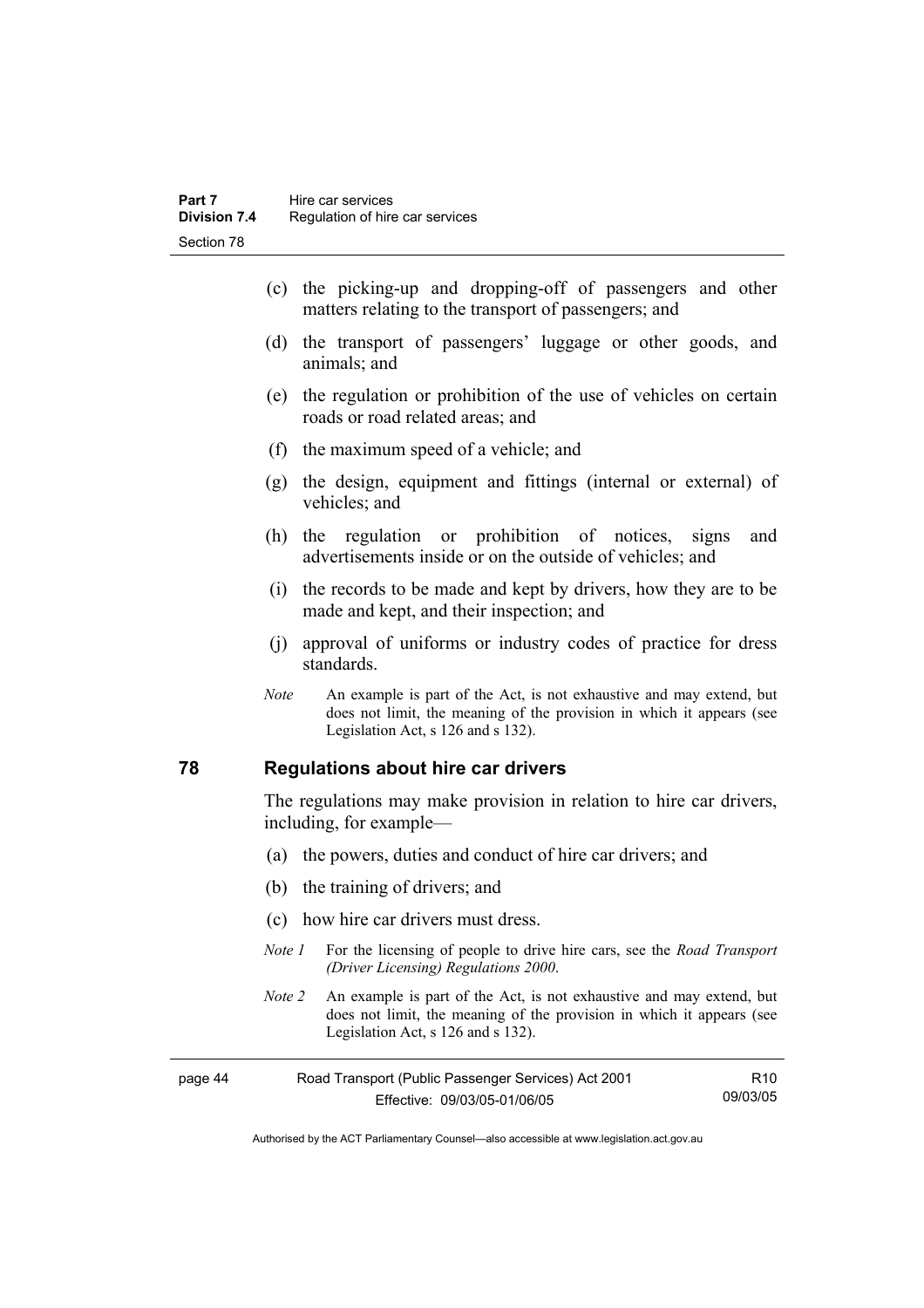# **79 Regulations about conduct of hire car passengers**

The regulations may make provision in relation to the conduct of passengers being carried by hire cars, including, for example the authority of hire car drivers, police officers and authorised people to direct people contravening a regulation to leave a hire car and to remove them if they fail to leave.

R10 09/03/05 page 45

*Note* An example is part of the Act, is not exhaustive and may extend, but does not limit, the meaning of the provision in which it appears (see Legislation Act, s 126 and s 132).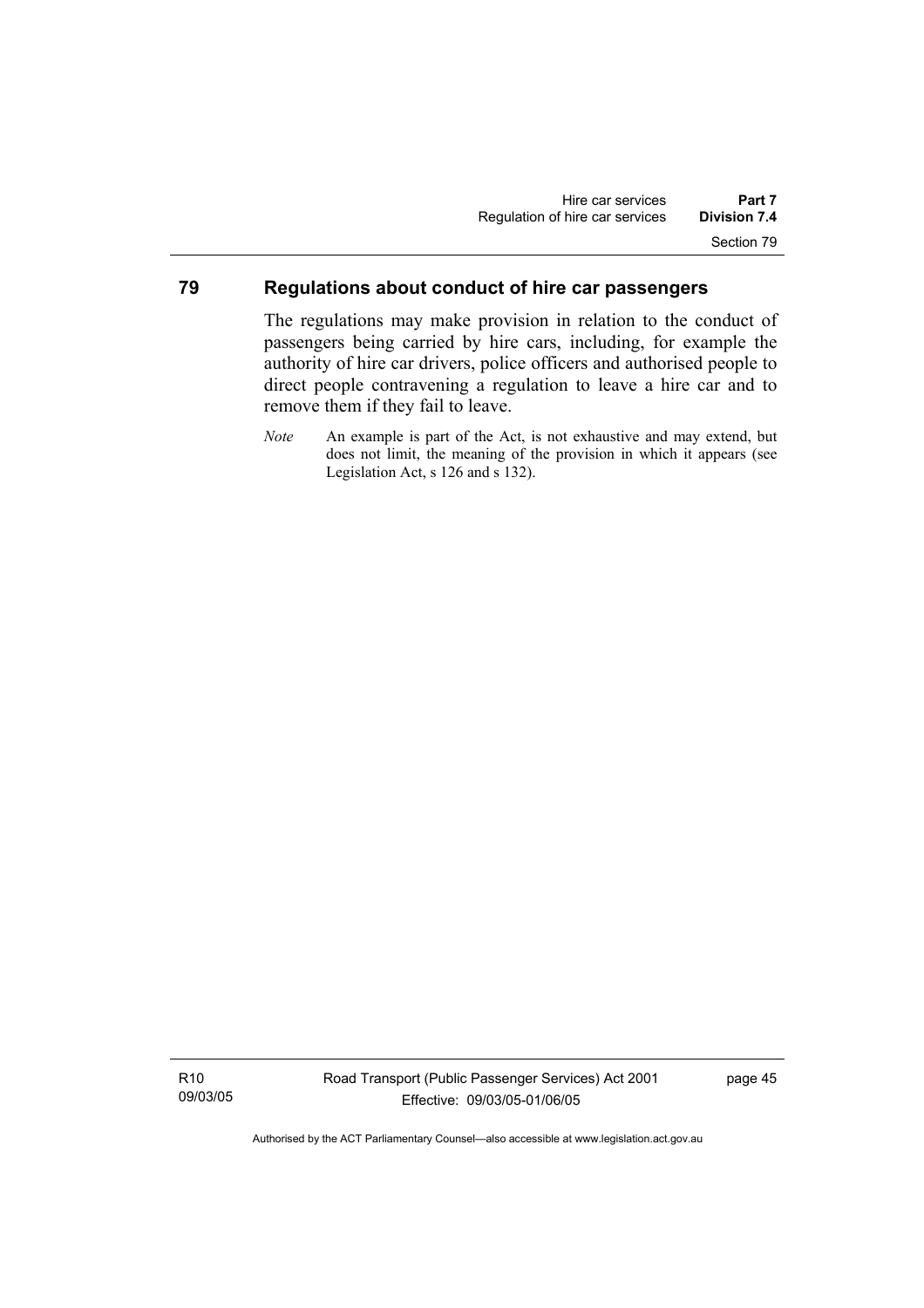#### **Part 8** Miscellaneous

Section 80

# **Part 8 Miscellaneous**

# **80 Unauthorised public passenger services**

 (1) A person must not use a vehicle for the transport of passengers for a fare or other consideration along a road or road related area.

Maximum penalty: 50 penalty units.

- (2) This section does not apply to the person if—
	- (a) the monetary or other consideration receivable by the person is not more than the cost of operating the vehicle to transport the passengers; or
	- (b) the person is entitled under this Act to operate the public passenger service being operated by the person.

#### **Examples for par (a)**

- 1 A car pool in which participants share the costs of operating the vehicle for the car pool.
- 2 Helen is a member of Bush Hikers Anonymous. She carries 2 other members in her car to a club walk. The 2 other members pay Helen part of the costs of operating her car for the club walk.
- *Note 1* For the entitlement of a person to operate a public passenger service, see the following provisions of this Act:
	- s 18 and s 19 (bus services)
	- s 51 (taxi services)
	- s 73 (hire car services).
- *Note 2* This section also does not apply if the person is exempted from the operation of this section under s 84 or s 85.
- *Note 3* An example is part of the Act, is not exhaustive and may extend, but does not limit, the meaning of the provision in which it appears (see Legislation Act, s 126 and s 132).
- (3) An offence against this section is a strict liability offence.

| page 46 | Road Transport (Public Passenger Services) Act 2001 |          |
|---------|-----------------------------------------------------|----------|
|         | Effective: 09/03/05-01/06/05                        | 09/03/05 |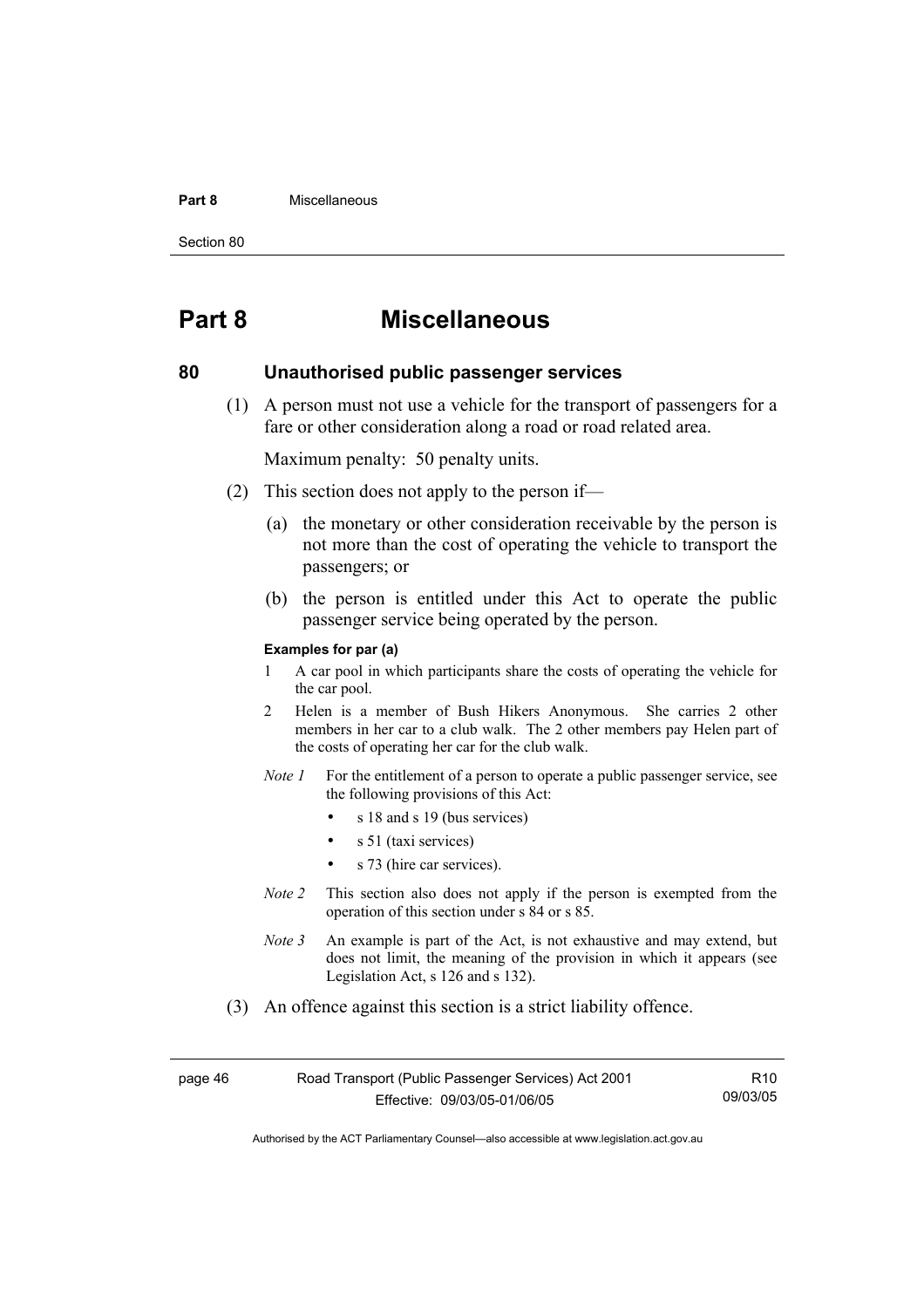## **81 Regulation-making power**

- (1) The Executive may make regulations for this Act.
	- *Note* Regulations must be notified and presented to the Legislative Assembly, under the *Legislation Act 2001*.
- (2) The regulations may create offences for contraventions of the regulations and prescribe maximum penalties of not more than 20 penalty units for offences against the regulations.

# **82 Regulations may apply certain laws and instruments**

The regulations may apply a law of another jurisdiction or any other instrument, as in force from time to time.

- *Note 1* The text of an applied, adopted or incorporated law or instrument, whether applied as in force from time to time or as at a particular time, is taken to be a notifiable instrument if the operation of the *Legislation Act 2001*, s 47 (5) or (6) is not disapplied (see s 47 (7)).
- *Note 2* A notifiable instrument must be notified under the *Legislation Act 2001*.

## **83 Regulations about enforcement**

The regulations may make provision in relation to the powers and duties of police officers and authorised officers in relation to public passenger services, including, for example, in relation to public passenger vehicles, drivers of public passenger vehicles and passengers.

# **84 Minister may exempt vehicles and people from Act**

- (1) The Minister may exempt a vehicle or person from this Act (or a stated provision of this Act).
- (2) An exemption is a disallowable instrument.
	- *Note* A disallowable instrument must be notified, and presented to the Legislative Assembly, under the *Legislation Act 2001*.

page 47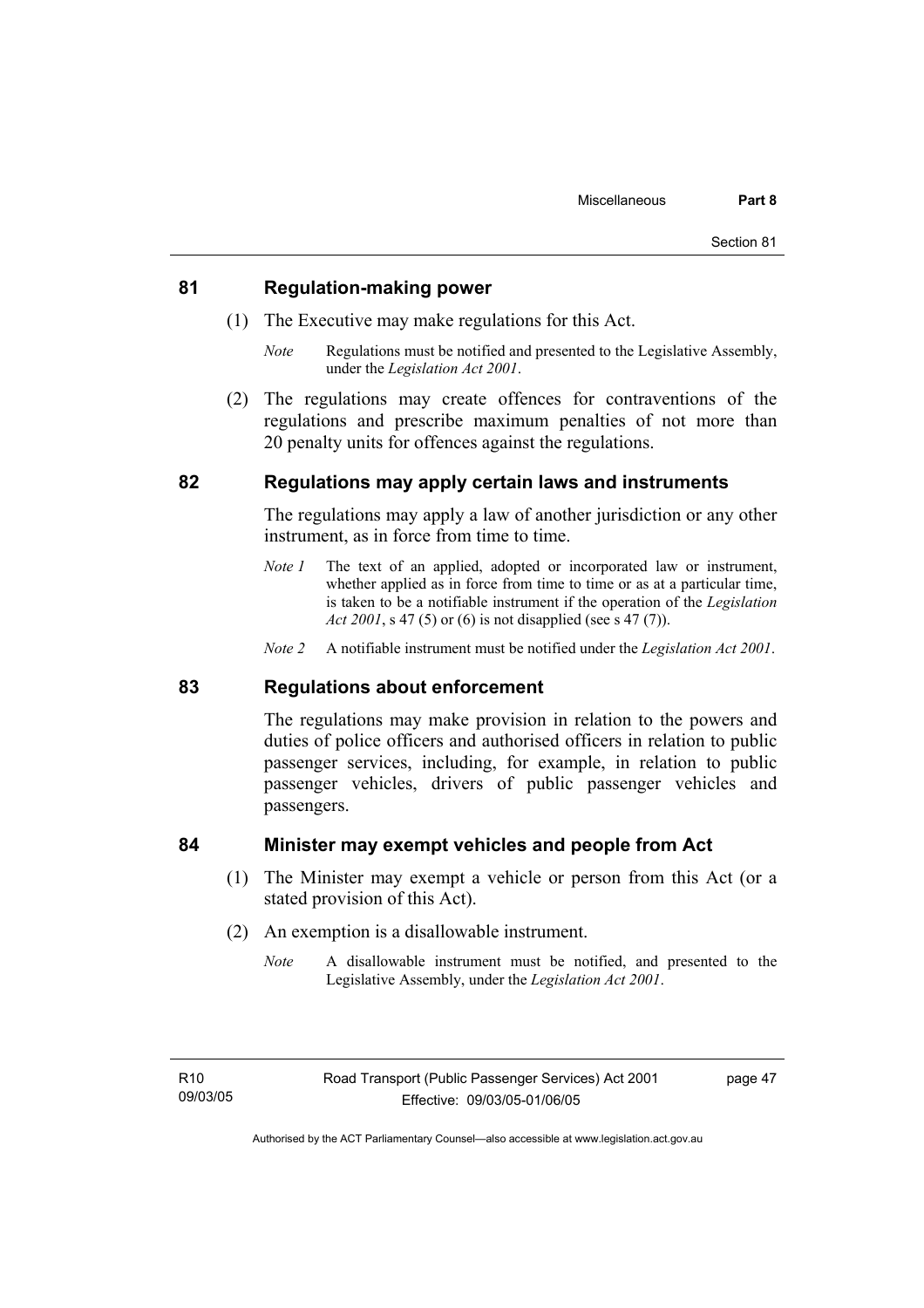#### **Part 8** Miscellaneous

Section 85

# **85 Regulations may exempt vehicles and people from Act**

- (1) The regulations may—
	- (a) exempt a vehicle or person, or a kind of vehicle or person, prescribed under the regulations from this Act (or a stated provision of this Act); or
	- (b) authorise the road transport authority to exempt a vehicle or person, or a kind of vehicle or person, prescribed under the regulations from this Act (or a stated provision of this Act).
- (2) An exemption given under a regulation mentioned in subsection (1) may be conditional.
- (3) The regulations may provide for the road transport authority to—
	- (a) suspend the operation of a regulation mentioned in subsection  $(1)$  (a) in the way and circumstances prescribed under the regulations; or
	- (b) suspend the operation of an exemption given by the authority to a vehicle or person in the way and circumstances prescribed under the regulations.

# **86 References to Motor Traffic Act, Traffic Act etc**

- (1) In any Act, instrument made under an Act or document, a reference to an earlier law is, in relation to anything to which this Act applies, a reference to this Act.
- (2) In this section:

*earlier law* means any of the following:

- (a) *Motor Traffic Act 1936*;
- (b) *Motor Traffic Regulations 1934*;
- (c) *Road Transport (Bus Services) Regulations 2000*;
- (d) *Road Transport (General) Act 1999*;

| page 48 | Road Transport (Public Passenger Services) Act 2001 |          |
|---------|-----------------------------------------------------|----------|
|         | Effective: 09/03/05-01/06/05                        | 09/03/05 |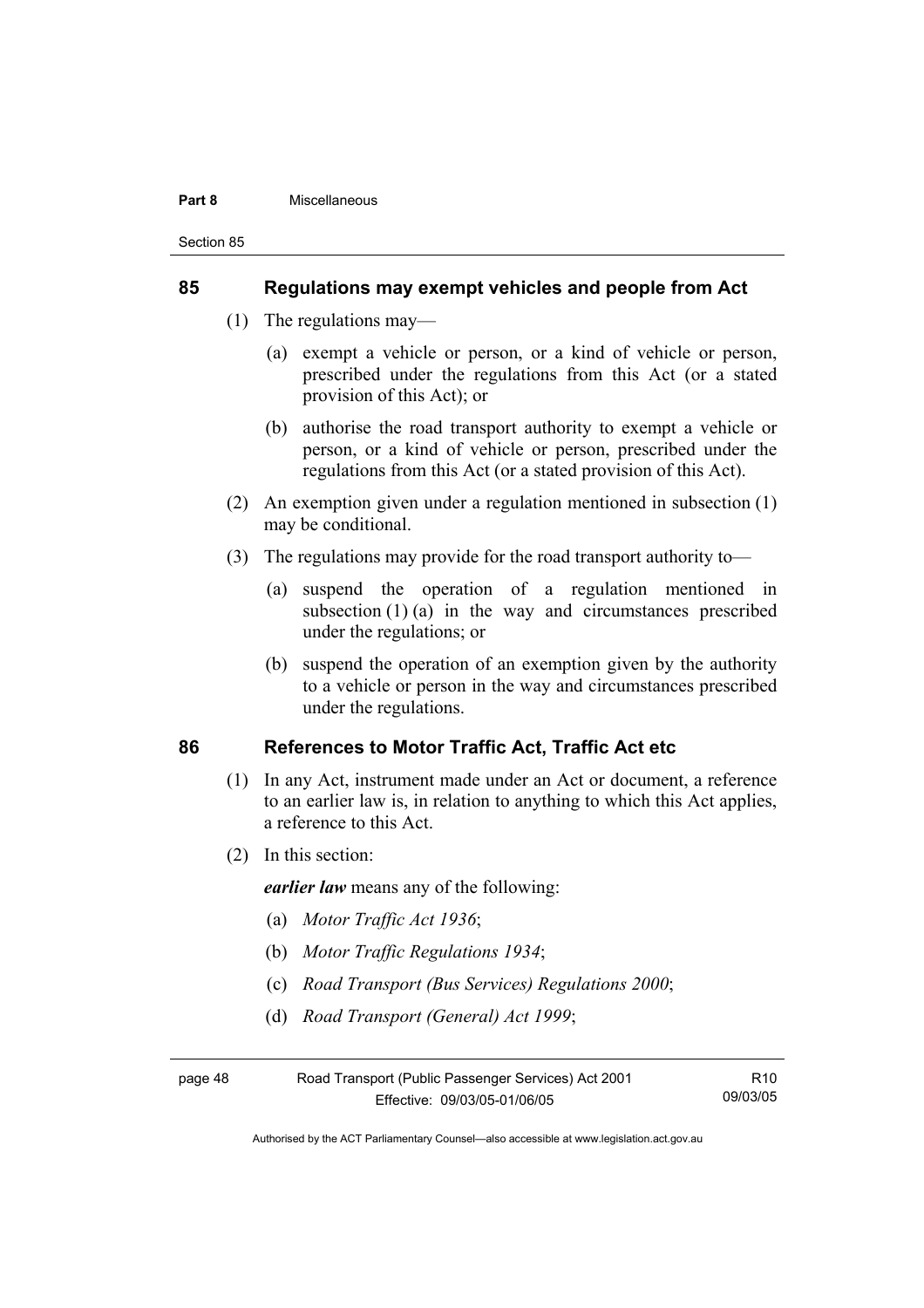Section 86

- (e) *Road Transport (Hire Vehicle Services) Regulations 2000*;
- (f) *Road Transport (Taxi Services) Regulations 2000*.

R10 09/03/05 Road Transport (Public Passenger Services) Act 2001 Effective: 09/03/05-01/06/05

page 49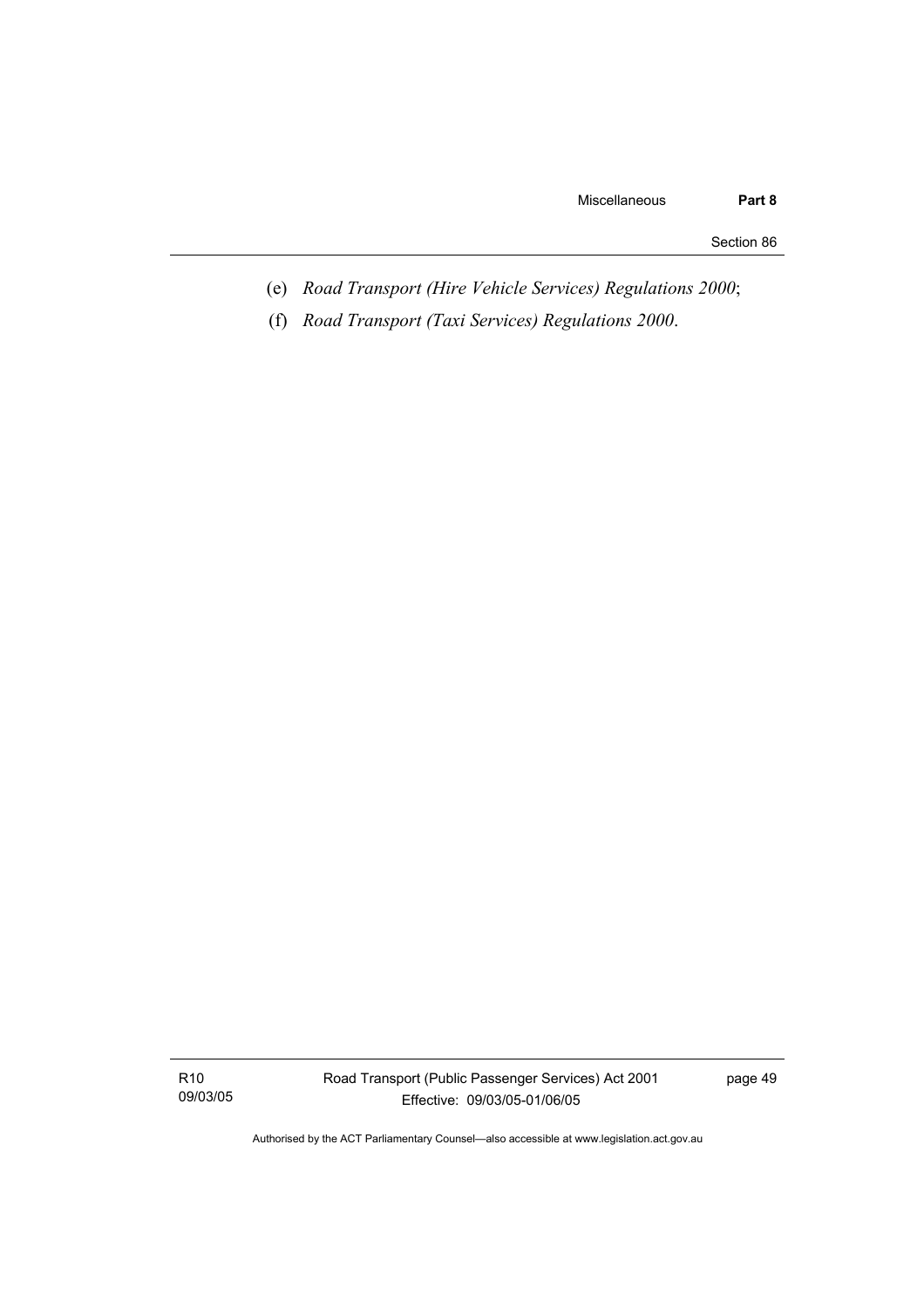#### **Part 9 Transitional provisions**

Section 87

# **Part 9 Transitional provisions**

## **87 Definitions for pt 9**

In this part:

*annual weddings and school formals licence* means a restricted hire vehicle operator's licence issued for 1 year under the General Act for providing hire car services for weddings and school formals.

*commencement* means the commencement of this part.

*General Act* means the *Road Transport (General) Act 1999*, as in force immediately before the commencement.

## **88 Transitional regulations**

- (1) The regulations may prescribe savings or transitional matters necessary or convenient to be prescribed because of the enactment of part 6 (Licensing of hire cars) and part 7 (Hire car services).
- (2) Without limiting the scope of subsection (1), the regulations may prescribe matters necessary or convenient to be prescribed for carrying out or giving effect to the provisions of part 6, part 7 and this part.
- (3) Regulations made for this section must not be taken to be inconsistent with—
	- (a) this Act as far as they can operate concurrently with this Act; or
	- (b) any other provision of the road transport legislation as far as they can operate concurrently with the provision.
- (4) This section is additional to, and does not limit, section 89 (Modification of pt 9's operation).

R10 09/03/05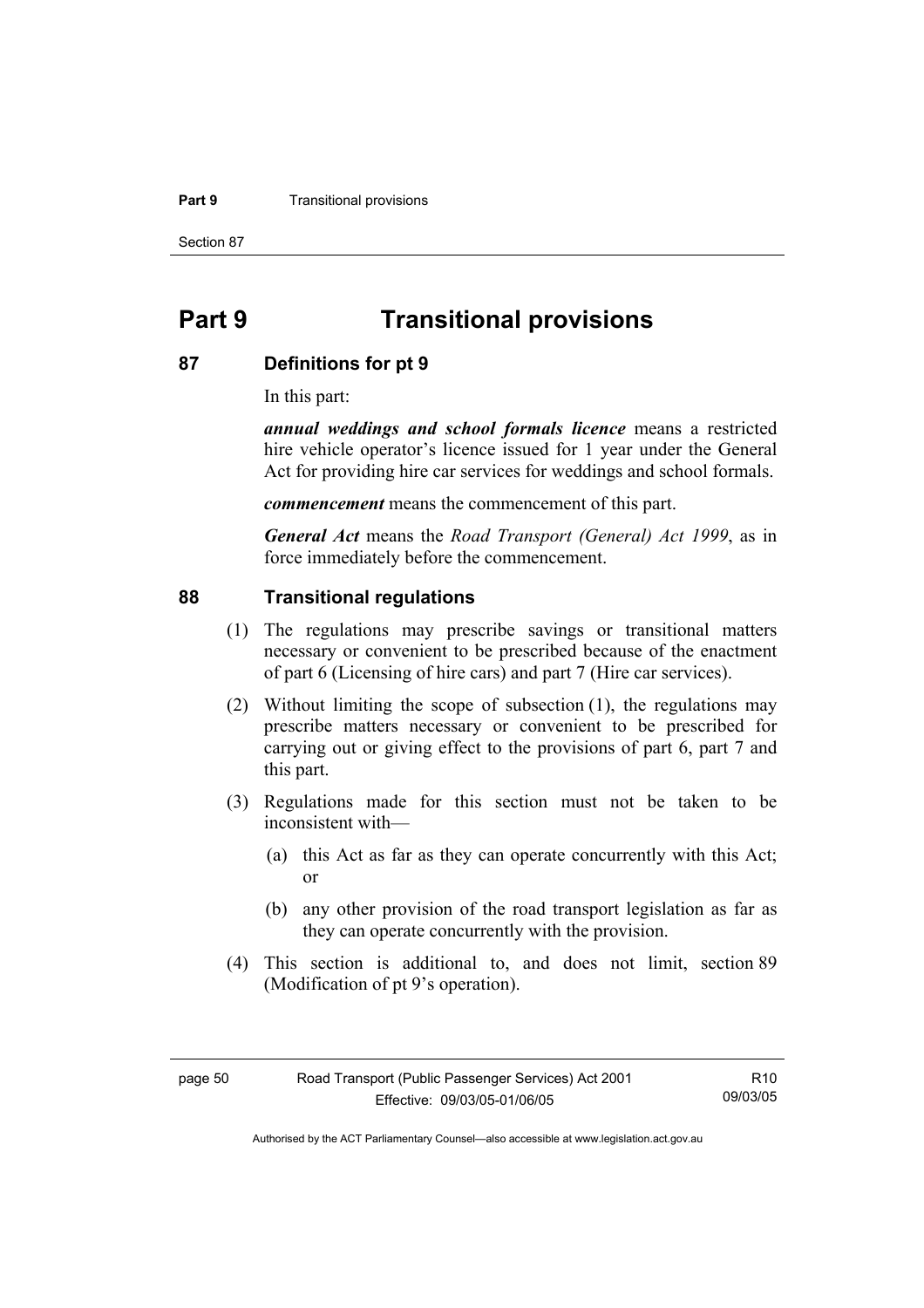# **89 Modification of pt 9's operation**

The regulations may modify the operation of this part to make provision in relation to any matter that, in the Executive's opinion, is not, or not adequately, dealt with in this part.

# **M** 90 Continuation of hire car licences

- (1) This section applies to a person who, immediately before the commencement, was the holder of—
	- (a) a private hire car operator's licence under the General Act; or
	- (b) an annual weddings and school formals licence.
- (2) The person is taken, after the commencement—
	- (a) for a person mentioned in subsection  $(1)$   $(a)$ —to be the holder of a hire car licence (other than a restricted hire car licence) issued under this Act; or
	- (b) for a person mentioned in subsection  $(1)$  (b)—to be the holder of a restricted hire car licence issued under this Act.
- (3) If the licence held by the person was, immediately before the commencement, subject to conditions, the licence the person is taken to hold under subsection (2) is taken to be subject to the conditions.
- (4) The term of a restricted hire vehicle operator's licence that is taken to be a restricted hire car licence issued under this Act is taken to be the unexpired term of the licence before the commencement.

# **91 Interim accreditation of existing hire car operators**

- (1) This section applies to a person who—
	- (a) immediately before the commencement, operated a hire car service (other than a restricted hire car service) within the meaning of this Act; or

page 51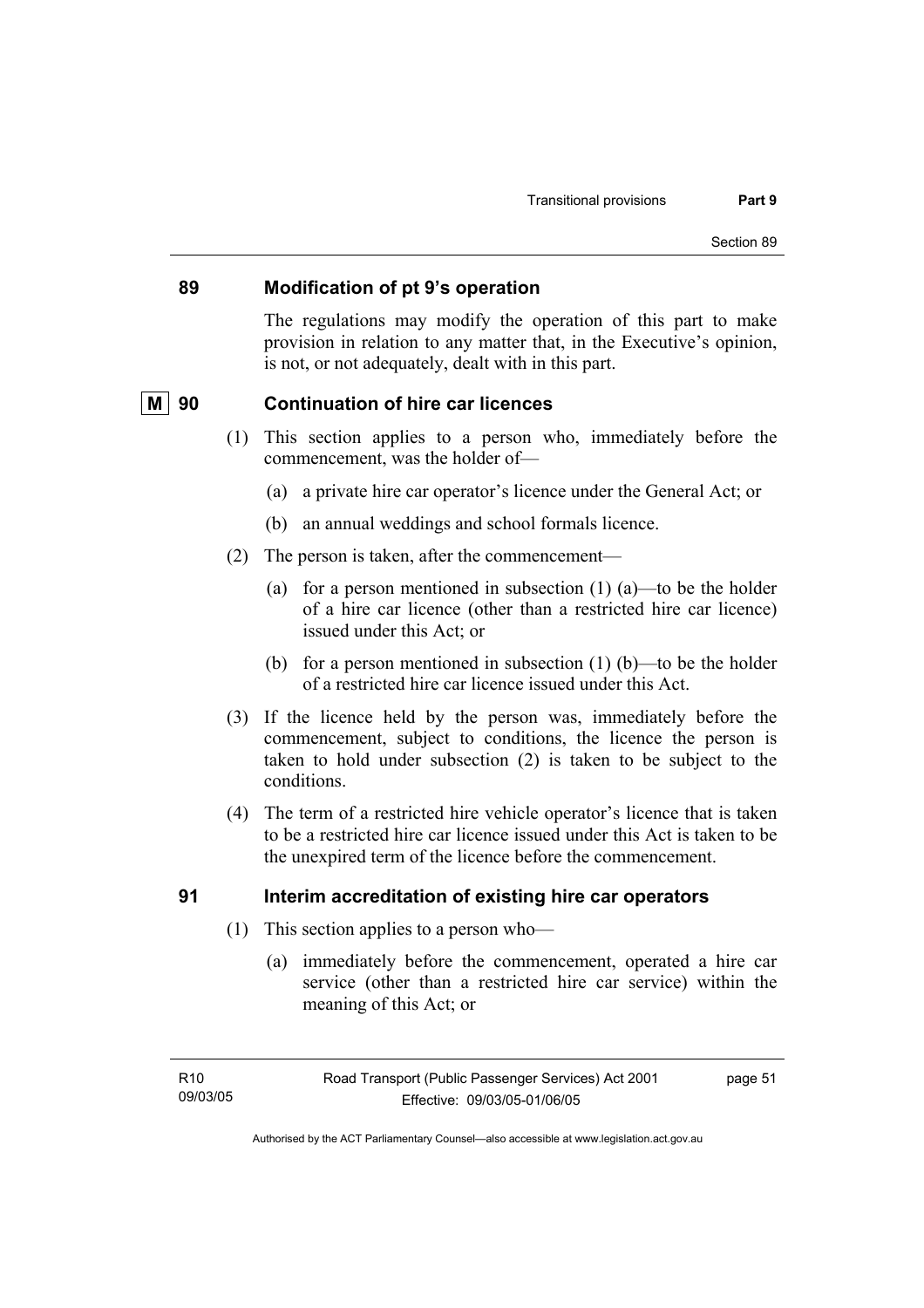#### **Part 9 Transitional provisions**

Section 92

- (b) immediately before the commencement, was the holder of an annual weddings and school formals licence.
- (2) The person is taken, after the commencement—
	- (a) for a person mentioned in subsection (1) (a)—to be accredited under the regulations to operate a hire car service; or
	- (b) for a person mentioned in subsection  $(1)$  (b)—to be accredited under the regulations to operate a restricted hire car service.
- (3) The accreditation the person is taken to hold under subsection (2) may be varied or ended by the road transport authority in accordance with the regulations.
- (4) If the accreditation a person mentioned in subsection (1) (a) or (b) is taken to hold under subsection (2) has not been ended in accordance with the regulations, the accreditation ends 1 year after the day this section commences.

# **92 Interim accreditation of tour and charter service operators**

 (1) This section applies to a person who was taken to be an accredited tour and charter service operator under section 83 (Existing small buses) immediately before the section's expiry.

*Note* Section 83 expired on 1 June 2003.

- (2) The person is taken, after the commencement, to be accredited under the regulations to operate a restricted hire car service.
- (3) The person is taken, after the commencement, to be the holder of a restricted hire car licence issued under the regulations.
- (4) If the accreditation or licence the person is taken to hold under subsection (2) or (3) has not been ended in accordance with the regulations, the accreditation or licence ends 1 year after the day this section commences.

R10 09/03/05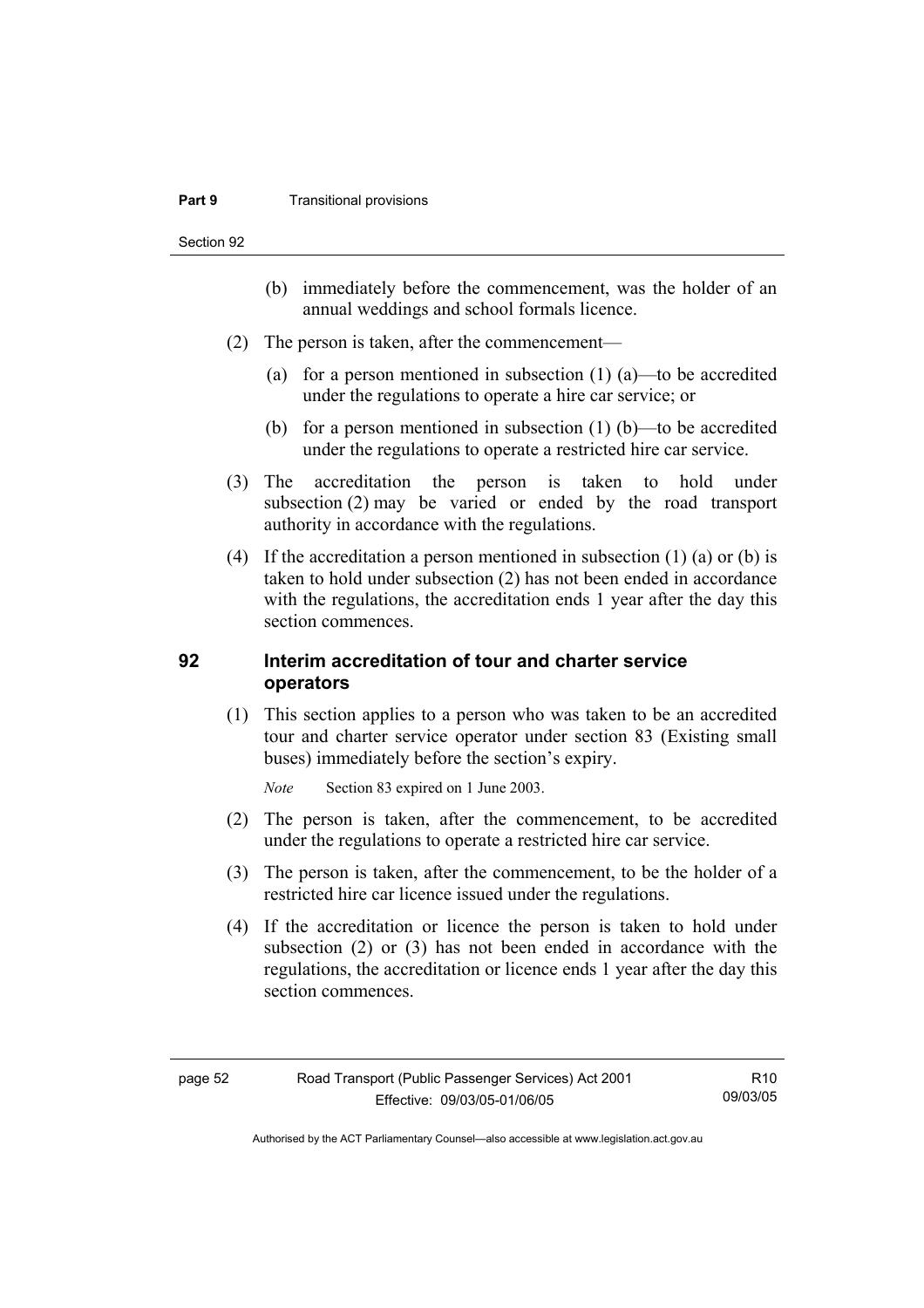Section 93

# **93 Expiry of pt 9**

This part expires 1 year after the day this section commences.

R10 09/03/05 Road Transport (Public Passenger Services) Act 2001 Effective: 09/03/05-01/06/05

page 53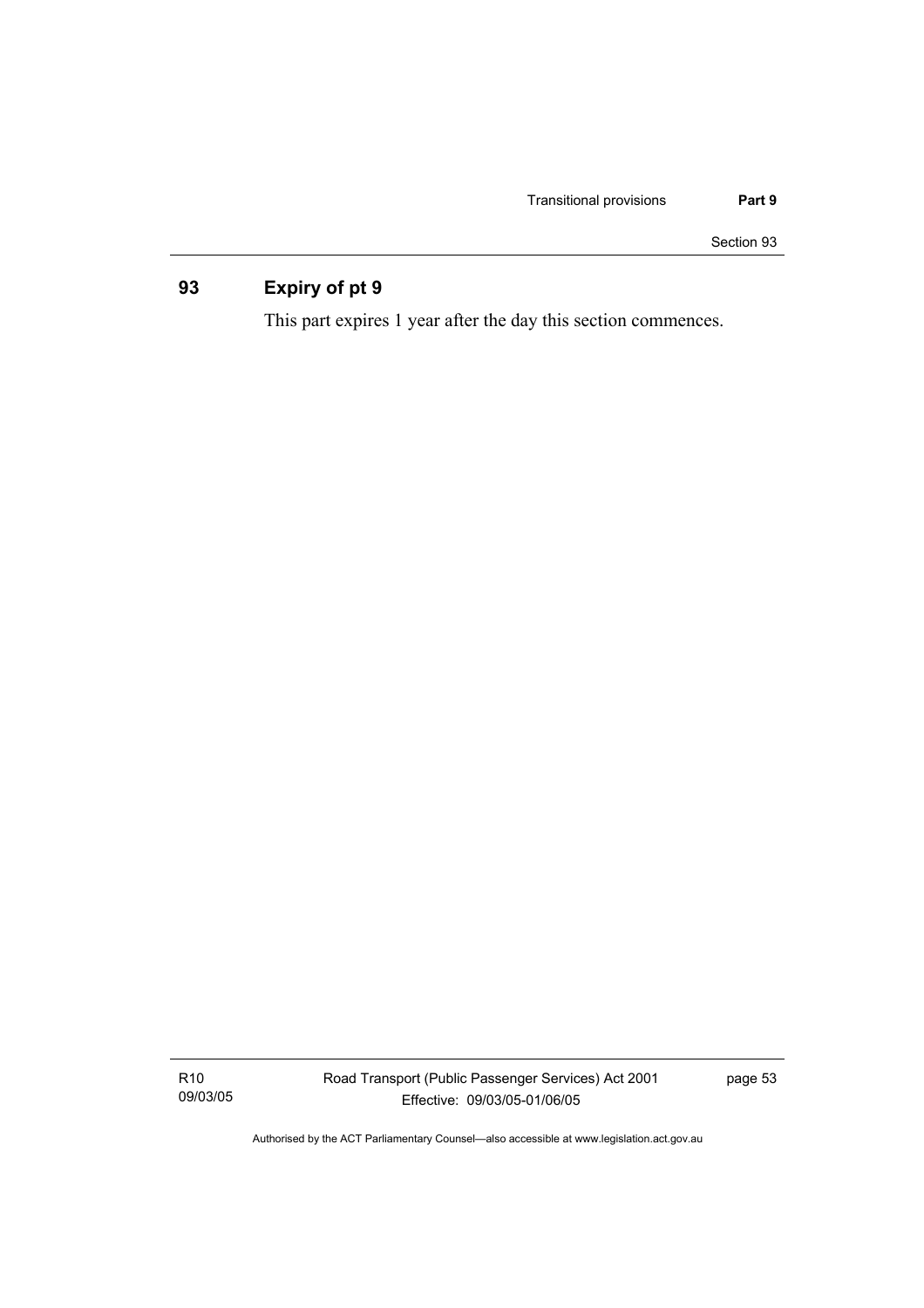# **Dictionary**

(see  $s$  4)

- Note 1 The *Legislation Act 2001* contains definitions and other provisions relevant to this Act.
- *Note 2* In particular, the *Legislation Act 2001*, dict, pt 1, defines the following terms:
	- ACT
	- exercise
	- **function**
	- the Territory.

*accredited*, in relation to a kind of public passenger service, means accredited under the regulations to operate that kind of public passenger service.

*accredited hire car service operator* means accredited under the regulations to operate a hire car service.

*accredited taxi network provider* means accredited under the regulations to operate a taxi network.

*accredited taxi service operator* means accredited under the regulations to operate a taxi service.

*affiliated*, in relation to an accredited taxi service operator, means affiliated with an accredited taxi network provider.

*another jurisdiction* means a jurisdiction other than the ACT.

*authority*—see *road transport authority*.

*bus* means a motor vehicle built mainly to carry people that seats over 9 adults (including the driver).

*bus service*—see section 11 (Meaning of *bus service*).

R10 09/03/05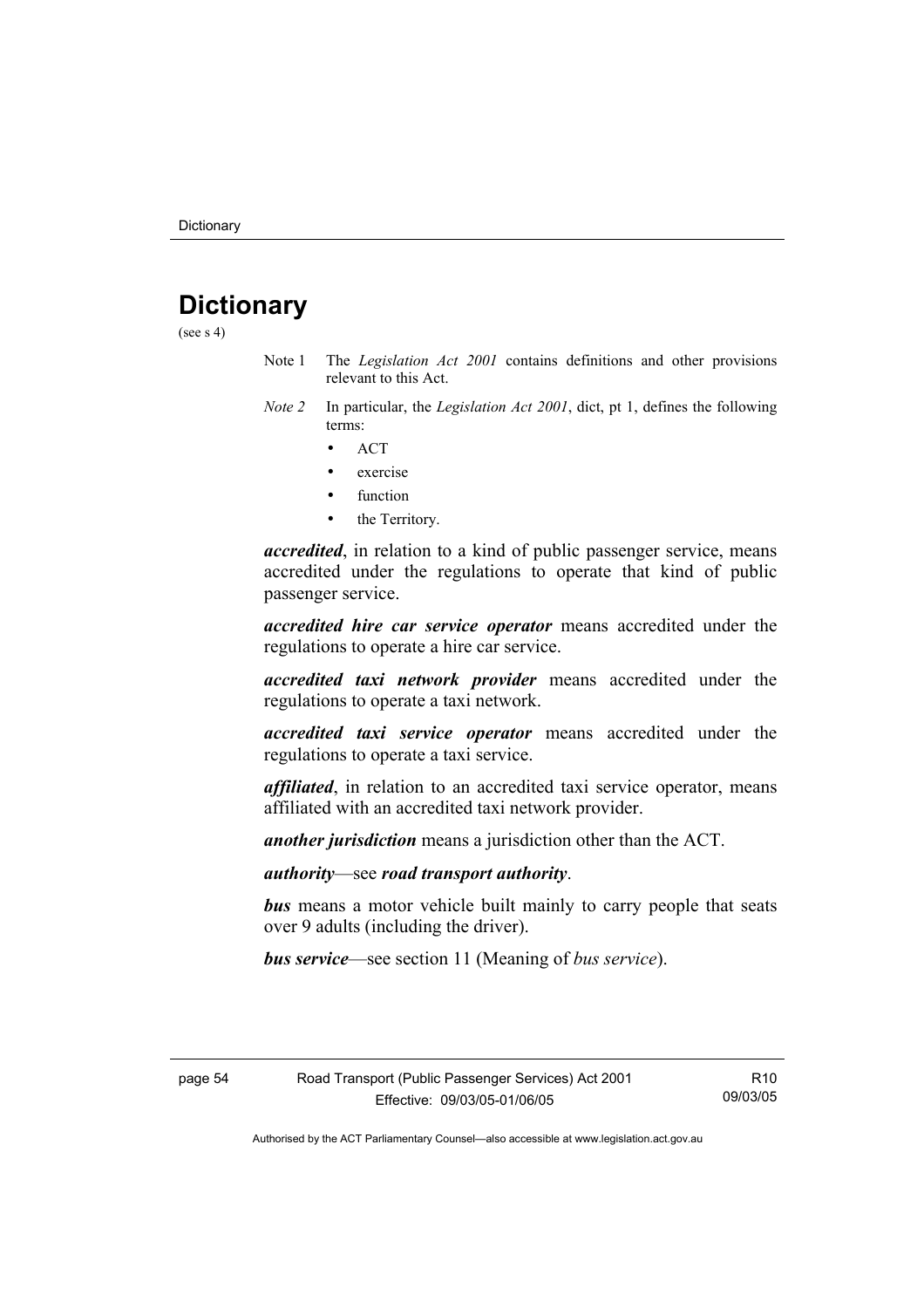*fare* means the amount payable by passengers for transport, or for the transport of passengers' luggage or other goods, on public passenger vehicles.

*hire car*—see section 67.

*hire car licence*—see section 61.

*hire car service*—see section 69.

*holder*, of a service contract, for part 2 (Bus services), means the person who (apart from the road transport authority) is a party to the contract.

*jurisdiction* means a State, the Commonwealth or an internal Territory, including the ACT.

*long-distance service*—see section 14 (What is a *long-distance service*?).

*motor vehicle* means a vehicle built to be propelled by a motor that forms part of the vehicle.

*public bus* means a bus used to provide a bus service.

*public passenger service*—see section 10 (What is a *public passenger service*?).

*public passenger vehicle* means a public bus, taxi or hire car.

*public vehicle licence*—see the *Road Transport (Driver Licensing) Act 1999*, dictionary.

*regular route service*—see section 12 (What is a *regular route service*?).

*restricted hire car*—see section 68.

*restricted hire car licence*—see section 62.

*restricted hire car service*—see section 70.

*restricted taxi*—see section 46 (Meaning of *restricted taxi*).

R10 09/03/05 Road Transport (Public Passenger Services) Act 2001 Effective: 09/03/05-01/06/05

page 55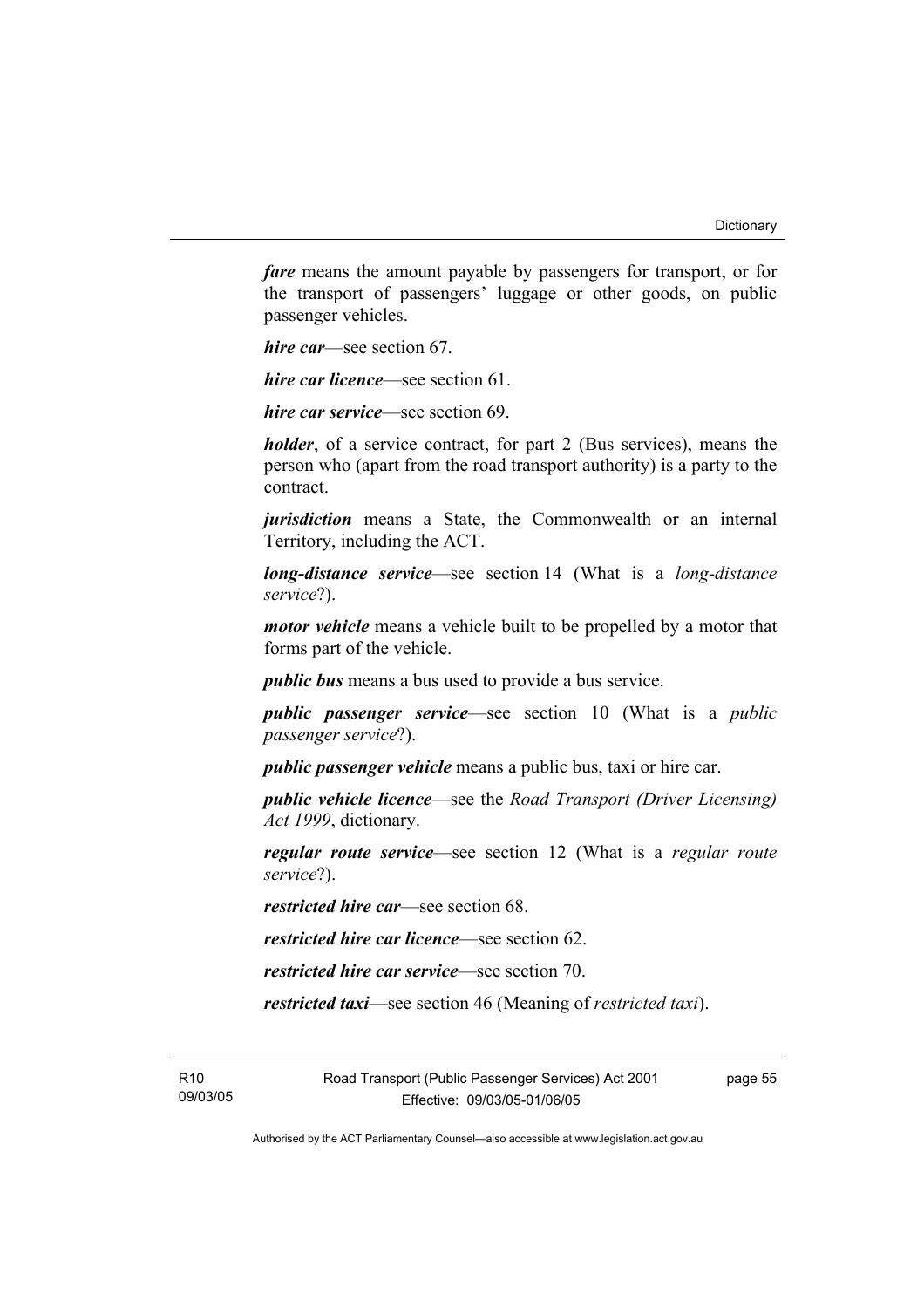*restricted taxi licence*—see section 38 (Meaning of *restricted taxi licence*).

*restricted taxi service*—see section 48 (Meaning of *restricted taxi service*).

*road* means an area that is open to or used by the public and is developed for, or has as 1 of its main uses, the driving or riding of motor vehicles, but does not include an area that would otherwise be a road so far as a declaration under the *Road Transport (General) Act 1999*, section 12 (Power to include or exclude areas in road transport legislation) declares that this Act does not apply to the area.

# *road related area* means—

- (a) an area that divides a road; or
- (b) a footpath or nature strip adjacent to a road; or
- (c) an area that is open to the public and is designated for use by cyclists or animals; or
- (d) an area that is not a road and that is open to or used by the public for driving, riding or parking vehicles; or
- (e) a shoulder of a road; or
- (f) any other area that is open to or used by the public so far as a declaration under the *Road Transport (General) Act 1999*, section 12 (Power to include or exclude areas in road transport legislation) declares that this Act applies to the area;

but does not include an area that would otherwise be a road related area so far as a declaration under that section declares that this Act does not apply to the area.

R10 09/03/05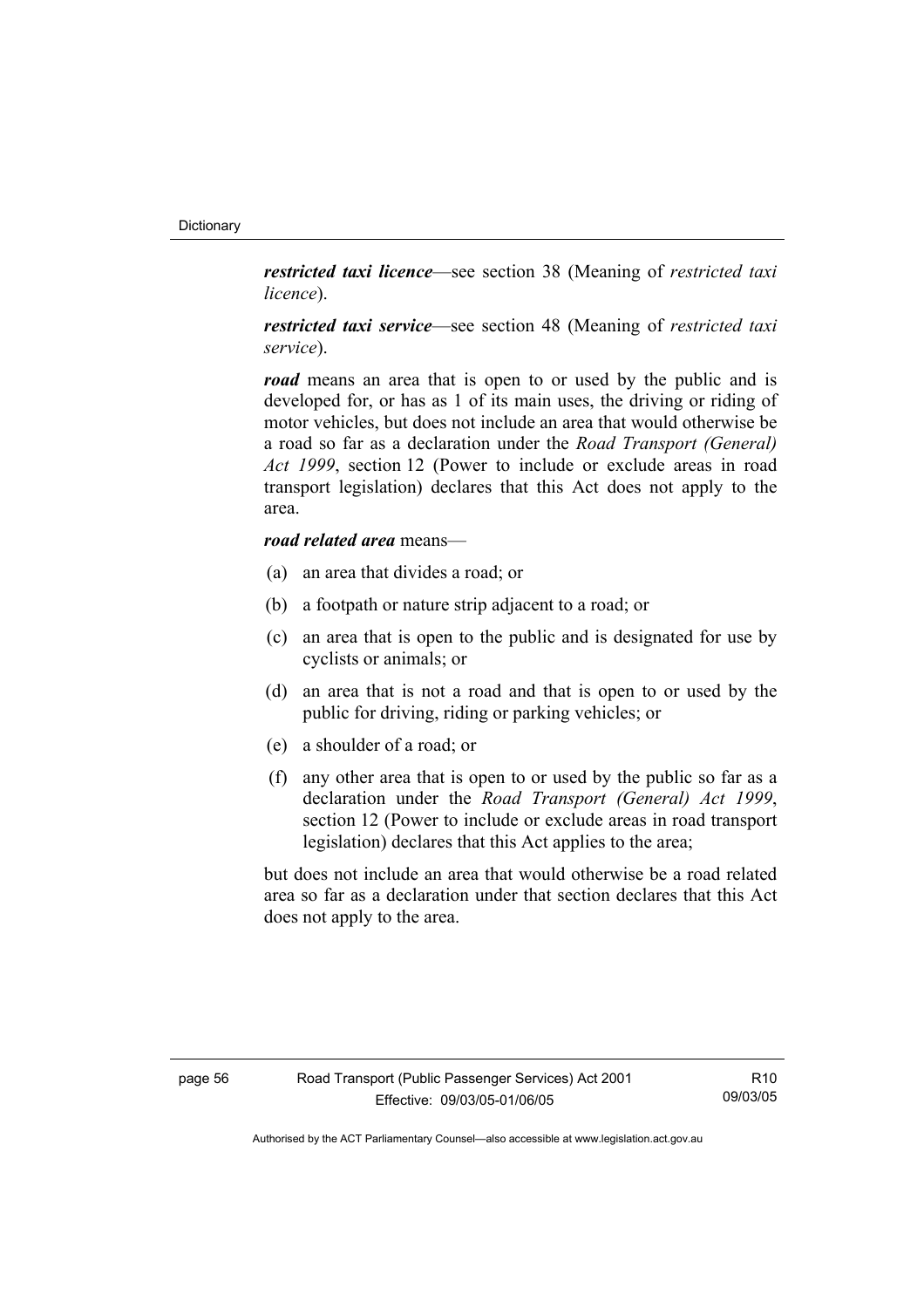*road transport authority* (or *authority*) means the Australian Capital Territory Road Transport Authority.

*Note* The chief executive of the department responsible for the *Road Transport (General) Act 1999* is the road transport authority (see *Road Transport (General) Act 1999*, s 16).

*service contract*—see section 17 (Service contracts).

*taxi*—see section 45 (Meaning of *taxi*).

*taxi booking service*—see section 29 (Meaning of *taxi booking service*).

*taxi driver* means the person driving a taxi if the person holds a public vehicle licence authorising the person to drive the taxi for hire or reward.

*taxi licence*—see section 37 (Meaning of *taxi licence*).

*taxi network*—see section 28 (Meaning of *taxi network*).

*taxi service*—see section 47 (Meaning of *taxi service*).

*taxi zone*—see the Australian Road Rules, rule 182.

*tour and charter service*—see section 13 (What is a *tour and charter service*?).

*vehicle* means—

- (a) any description of vehicle on wheels, other than a vehicle used on railways or tramways; or
- (b) any other vehicle prescribed under the regulations;

and includes anything else that, under the regulations, is to be treated as a vehicle.

page 57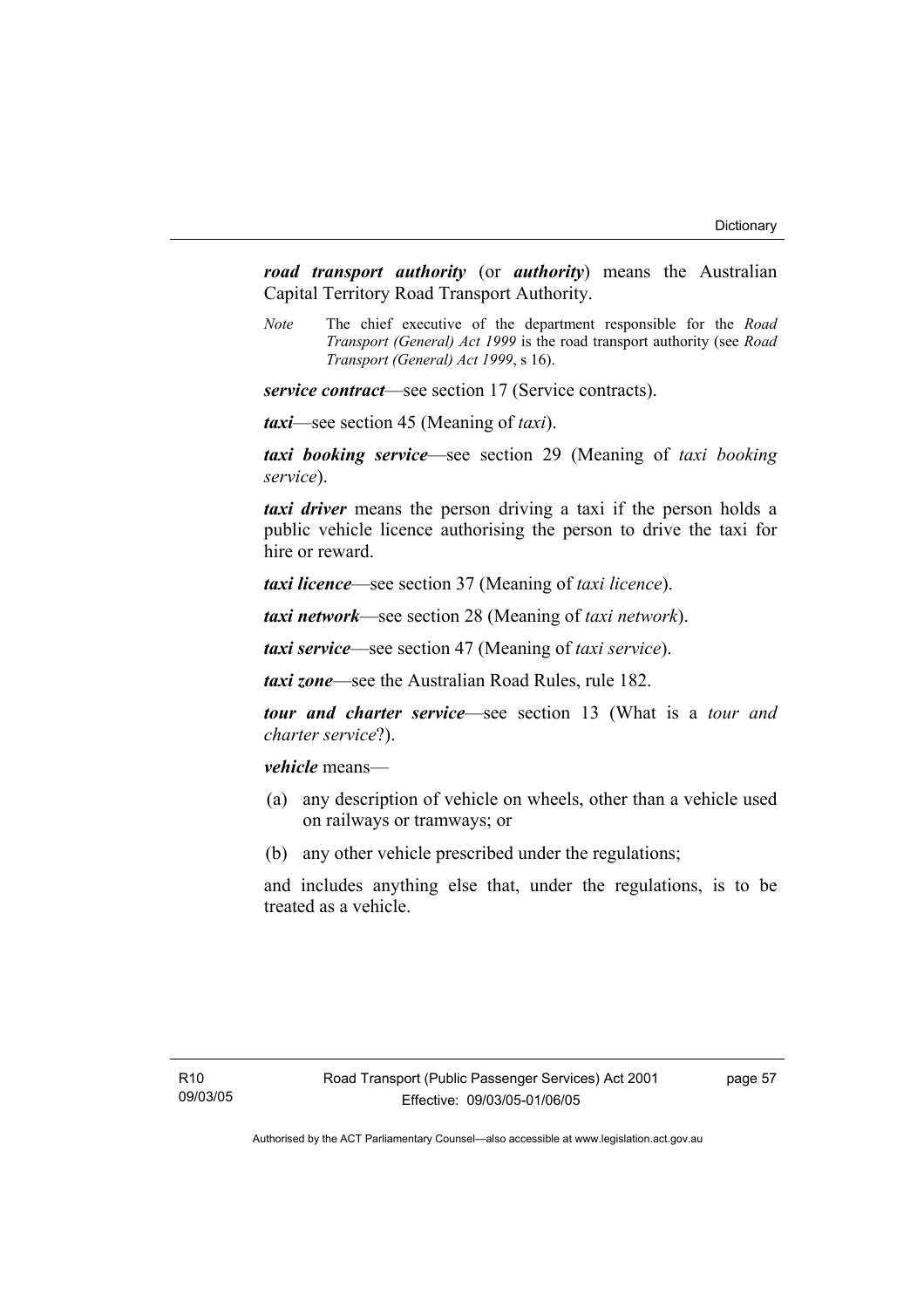1 About the endnotes

# **Endnotes**

# **1 About the endnotes**

Amending and modifying laws are annotated in the legislation history and the amendment history. Current modifications are not included in the republished law but are set out in the endnotes.

Not all editorial amendments made under the *Legislation Act 2001*, part 11.3 are annotated in the amendment history. Full details of any amendments can be obtained from the Parliamentary Counsel's Office.

Uncommenced amending laws and expiries are listed in the legislation history and the amendment history. These details are underlined. Uncommenced provisions and amendments are not included in the republished law but are set out in the last endnote.

If all the provisions of the law have been renumbered, a table of renumbered provisions gives details of previous and current numbering.

The endnotes also include a table of earlier republications.

| $am = amended$                             | $ord = ordinance$                         |
|--------------------------------------------|-------------------------------------------|
| $amdt = amendment$                         |                                           |
|                                            | $orig = original$                         |
| $ch = chapter$                             | par = paragraph/subparagraph              |
| $def = definition$                         | $pres = present$                          |
| $dict = dictionary$                        | $prev = previous$                         |
| disallowed = disallowed by the Legislative | $(\text{prev}) = \text{previously}$       |
| Assembly                                   | $pt = part$                               |
| $div = division$                           | $r = rule/subrule$                        |
| $exp = expires/expired$                    | renum = renumbered                        |
| $Gaz = gazette$                            | $reloc = relocated$                       |
| $hdg =$ heading                            | $R[X]$ = Republication No                 |
| IA = Interpretation Act 1967               | $RI =$ reissue                            |
| ins = inserted/added                       | $s = section/subsection$                  |
| $LA =$ Legislation Act 2001                | $sch = schedule$                          |
| $LR =$ legislation register                | $sdiv = subdivision$                      |
| LRA = Legislation (Republication) Act 1996 | $sub =$ substituted                       |
| $mod = modified/modification$              | SL = Subordinate Law                      |
| $o = order$                                | underlining = whole or part not commenced |
| om = omitted/repealed                      | or to be expired                          |
|                                            |                                           |

# **2 Abbreviation key**

page 58 Road Transport (Public Passenger Services) Act 2001 Effective: 09/03/05-01/06/05

R10 09/03/05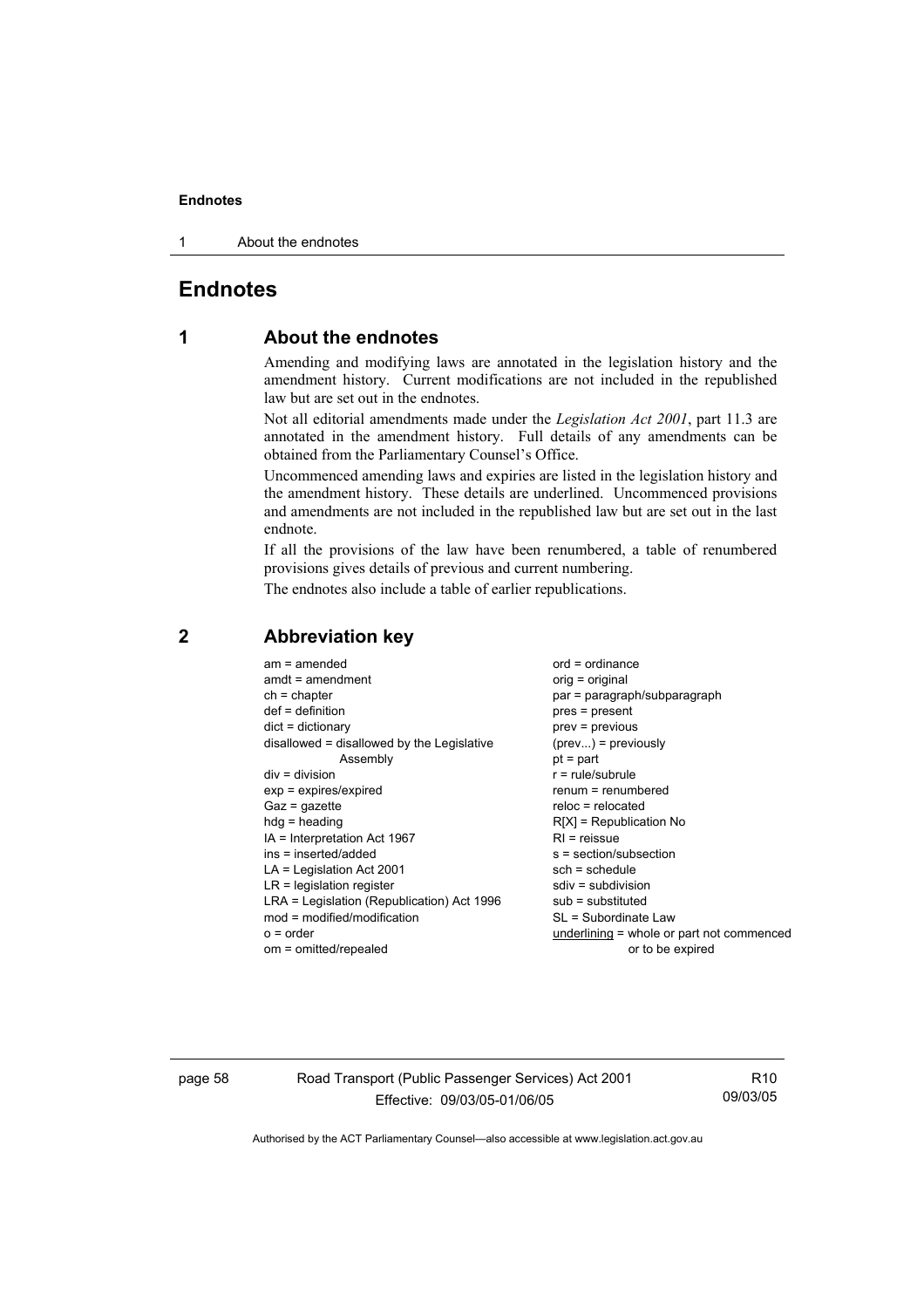# **3 Legislation history**

#### **Road Transport (Public Passenger Services) Act 2001 No 62**

notified 10 September 2001 (Gaz 2001 No S66)

s 1, s 2 commenced 10 September 2001 (IA s 10B)

remainder commenced 1 December 2001 (s 2 and CN 2001 No 2)

as amended by

#### **Road Transport (Public Passenger Services) Amendment Act 2001 No 94**

notified LR 27 September 2001

s 1, s 2 commenced 27 September 2001 (LA s 75) remainder commenced 1 March 2002 (s 2 and CN 2002 No 2)

#### **Statute Law Amendment Act 2002 No 30 pt 3.70**

notified LR 16 September 2002 s 1, s 2 taken to have commenced 19 May 1997 (LA s 75 (2)) pt 3.70 commenced 17 September 2002 (s 2 (1))

### **Statute Law Amendment Act 2002 (No 2) No 49 pt 3.23**

notified LR 20 December 2002

s 1, s 2 taken to have commenced 7 October 1994 (LA s 75 (2)) pt 3.23 commenced 17 January 2003 (s 2 (1))

## **Road Transport (Public Passenger Services) (Hire Cars) Amendment Act 2004 A2004-69 pt 2**

notified LR 9 September 2004

s 1, s 2 commenced 9 September 2004 (LA s 75 (1))

pt 2 commenced 9 March 2005 (s 2 and LA s 79)

as modified by

# **Road Transport (Public Passenger Services) Regulation 2002 SL2002-3 (as am by SL2005-4 s 12)**

notified LR 27 February 2002

s 1, s 2 commenced 27 February 2002 (LA s 75 (1)) s 132 (4) commenced 1 March 2003 (s 2 (2))

remainder commenced 1 March 2002 (s 2 (1) and see CN2002-2)

R10 09/03/05 page 59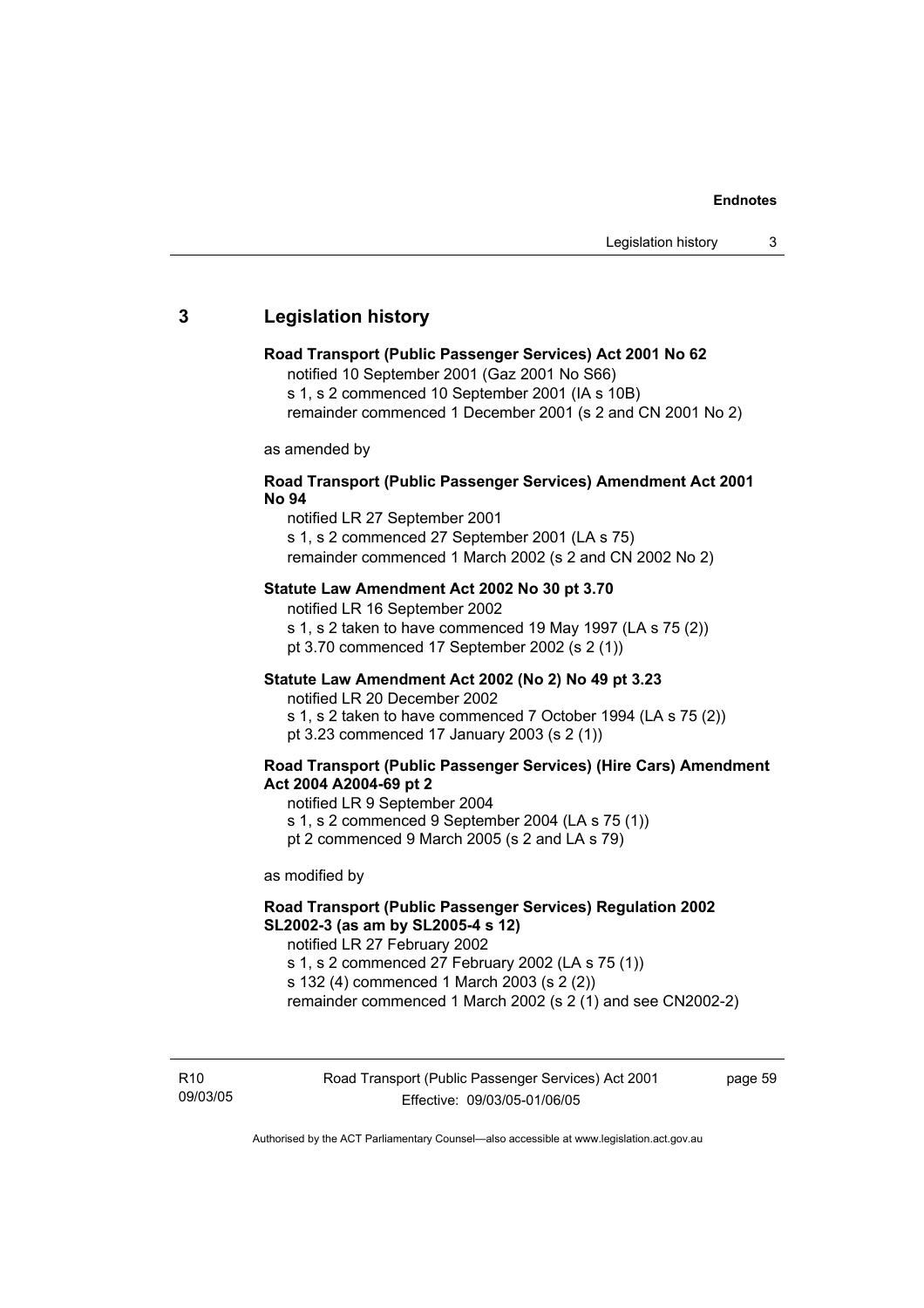4 Amendment history

# **Road Transport Legislation (Hire Cars) Amendment Regulation 2005 (No 1) SL2005-4 s 12**

notified LR 7 March 2005

s 1, s 2 commenced 7 March 2005 (LA s 75 (1)) s 12 commenced 9 March 2005 (s 2 and see Road Transport (Public Passenger Services) (Hire Cars) Amendment Act 2004 A2004-69, s 2 and LA s 79) *Note* This regulation only amends the Road Transport (Public Passenger Services) Regulation 2002 SL2002-3.

# **4 Amendment history**

|         | <b>Objects</b>                                             |                                                                                                                                                                             |                             |
|---------|------------------------------------------------------------|-----------------------------------------------------------------------------------------------------------------------------------------------------------------------------|-----------------------------|
|         | s 2 hdg<br>s <sub>2</sub>                                  | bracketed note $exp 30$ June 2002 (s 4 (3))<br>orig s 2 om R1 LA (s 89 (4))<br>(prev s 3) sub 2001 No 94 s 4<br>renum as s 2 R1 LA (see 2001 No 94 s 17)<br>am A2004-69 s 4 |                             |
|         | <b>Dictionary</b><br>s <sub>3</sub>                        | (prev s 4) renum as s 3 R1 LA (see 2001 No 94 s 17)                                                                                                                         |                             |
|         | <b>Notes</b><br>s <sub>4</sub>                             | (prev s 5) sub 2001 No 94 s 5<br>renum as s 4 R1 LA (see 2001 No 94 s 17)<br>ss (2), (3) exp 30 June 2002 (s 4 (3))                                                         |                             |
|         | $s$ 4A                                                     | Offences against Act-application of Criminal Code etc<br>ins A2004-69 s 5                                                                                                   |                             |
|         | s <sub>5</sub>                                             | Functions of road transport authority<br>(prev s 6) sub 2001 No 94 s 5<br>renum as s 5 R1 LA (see 2001 No 94 s 17)<br>am A2004-69 s 6                                       |                             |
|         | s 6                                                        | Registers of accredited people and licences<br>(prev s 7) sub 2001 No 94 s 5<br>renum as s 6 R1 LA (see 2001 No 94 s 17)<br>am A2004-69 s 7                                 |                             |
|         | s <sub>7</sub>                                             | Security and disclosure of information in registers<br>(prev s 8) sub 2001 No 94 s 5<br>renum as s 7 R1 LA (see 2001 No 94 s 17)<br>sub 2002 No 49 amdt 3.229               |                             |
|         | <b>Trade Practices Act authorisation</b><br>s <sub>8</sub> | (prev s 9) renum as s 8 R1 LA (see 2001 No 94 s 17)                                                                                                                         |                             |
| page 60 |                                                            | Road Transport (Public Passenger Services) Act 2001<br>Effective: 09/03/05-01/06/05                                                                                         | R <sub>10</sub><br>09/03/05 |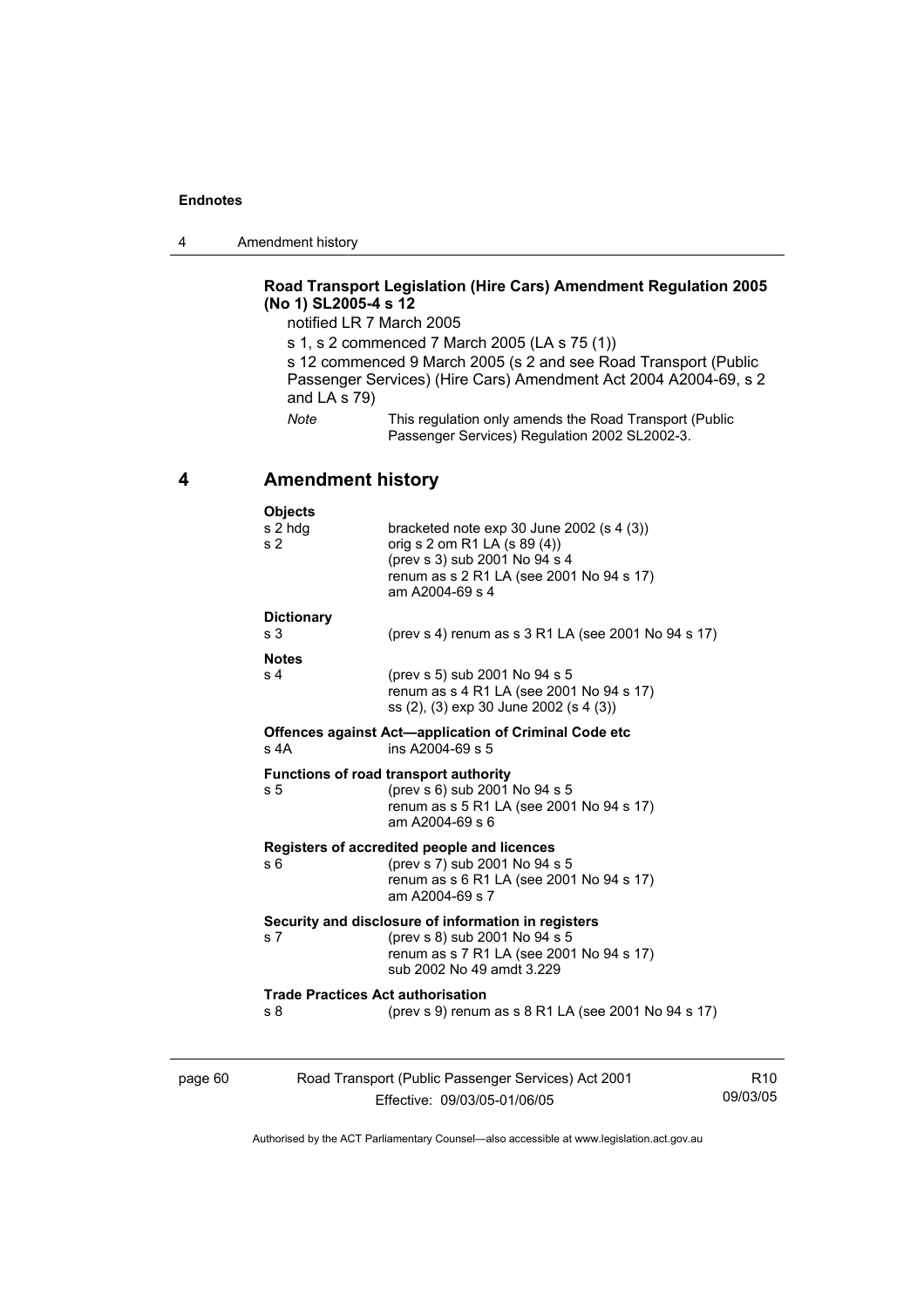```
Combinations of accreditations and licences 
s 9 (prev s 9A) ins 2001 No 94 s 6 
                 renum as s 9 R1 LA (see 2001 No 94 s 17) 
Combinations of accreditations and licences 
s 9A renum as s 9
Meaning of bus service
s 11 hdg bracketed note exp 30 June 2002 (s 4 (3)) 
What is a regular route service? 
s 12 hdg bracketed note exp 30 June 2002 (s 4 (3))
What is a long-distance service? 
s 14 hdg bracketed note exp 30 June 2002 (s 4 (3))
Bus operators—purposes of accreditation 
s 15 hdg bracketed note exp 30 June 2002 (s 4 (3))
Regulations about accreditation system 
s 16 am 2002 No 30 amdt 3.748 
Service contracts 
                bracketed note exp 30 June 2002 (s 4 (3))
s 17 am 2002 No 49 amdt 3.230 
Unaccredited operators not to operate certain bus services 
s 20 hdg bracketed note exp 30 June 2002 (s 4 (3))
Pretending to be an accredited bus service operator 
s 21 sub 2002 No 30 amdt 3.749 
Operators of regular route services to hold service contracts 
s 22 hdg bracketed note exp 30 June 2002 (s 4 (3)) 
Regulations about operation of bus services by accredited people 
s 24 am A2004-69 s 8 
Regulations about bus drivers 
s 26 am 2002 No 49 amdt 3.230 
Regulations about conduct of passengers 
s 27 am 2002 No 49 amdt 3.230 
Taxi networks 
pt 3 hdg sub 2001 No 94 s 8
Basic concepts 
div 3.1 hdg ins 2001 No 94 s 8
```
R10 09/03/05 Road Transport (Public Passenger Services) Act 2001 Effective: 09/03/05-01/06/05

page 61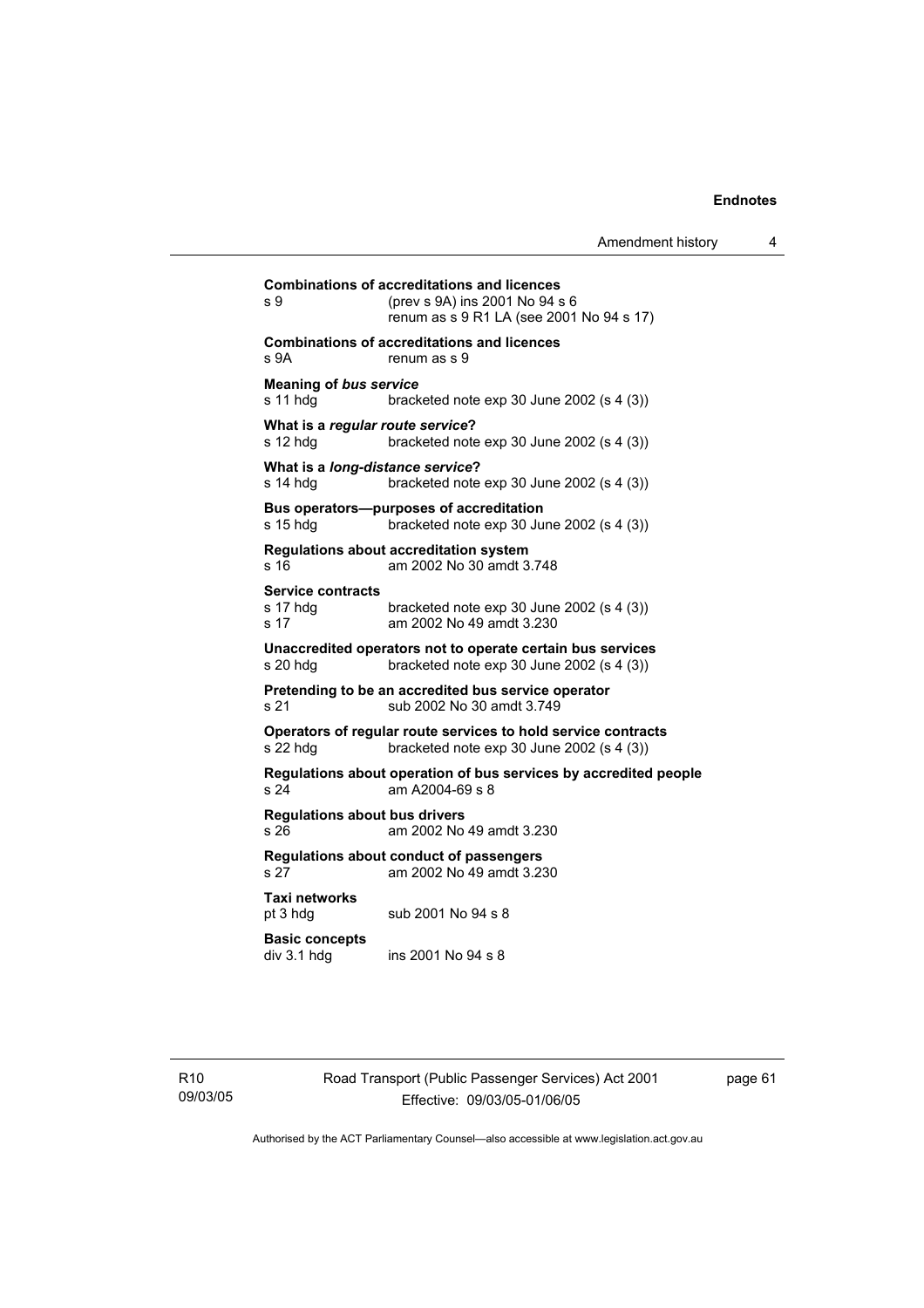4 Amendment history

|         | <b>Meaning of taxi network</b><br>$s$ 28 hdg<br>s 28       | bracketed note exp 30 June 2002 (s 4 (3))<br>orig s 28 om 2001 No 94 s 7<br>(prev s 29) sub 2001 No 94 s 8<br>renum as s 28 R1 LA (see 2001 No 94 s 17)                          |
|---------|------------------------------------------------------------|----------------------------------------------------------------------------------------------------------------------------------------------------------------------------------|
|         | <b>Meaning of taxi booking service</b><br>s 29 hdg<br>s 29 | bracketed note $exp 30$ June 2002 (s 4 (3))<br>(prev s 29A) ins 2001 No 94 s 8<br>renum as s 29 R1 LA (see 2001 No 94 s 17)                                                      |
|         | Meaning of taxi booking service<br>s 29A                   | renum as s 29                                                                                                                                                                    |
|         | s 29B                                                      | Taxi network providers--purposes of accreditation<br>renum as s 30                                                                                                               |
|         | s 29C                                                      | Taxi network providers-regulations about accreditation system<br>renum as s 31                                                                                                   |
|         | s 29D                                                      | Entitlement to operate taxi networks<br>renum as s 32                                                                                                                            |
|         | s 29E                                                      | Unaccredited persons not to operate taxi network<br>renum as s 33                                                                                                                |
|         | s 29F                                                      | Pretending to be an accredited taxi network provider<br>renum as s 34                                                                                                            |
|         | s 29G                                                      | Regulations about operation of taxi networks by accredited people<br>renum as s 35                                                                                               |
|         | s 29H                                                      | Regulations about operation of taxi networks<br>renum as s 36                                                                                                                    |
|         | $div$ 3.2 hdg                                              | Accreditation of taxi network providers<br>ins 2001 No 94 s 8                                                                                                                    |
|         | $s$ 30 hdg<br>s 30                                         | Taxi network providers--purposes of accreditation<br>bracketed note $exp 30$ June 2002 (s 4 (3))<br>(prev s 29B) ins 2001 No 94 s 8<br>renum as s 30 R1 LA (see 2001 No 94 s 17) |
|         | <b>Meaning of restricted taxi licence</b><br>s 30A         | renum as s 38                                                                                                                                                                    |
|         | <b>Maximum numbers of taxi licences</b><br>s 30B           | renum as s 39                                                                                                                                                                    |
|         | <b>Issue of taxi licences</b><br>s 30C                     | renum as s 40                                                                                                                                                                    |
|         | <b>Transferability of taxi licences</b><br>s 30D           | renum as s 41                                                                                                                                                                    |
| page 62 |                                                            | Road Transport (Public Passenger Services) Act 2001                                                                                                                              |

Effective: 09/03/05-01/06/05

R10 09/03/05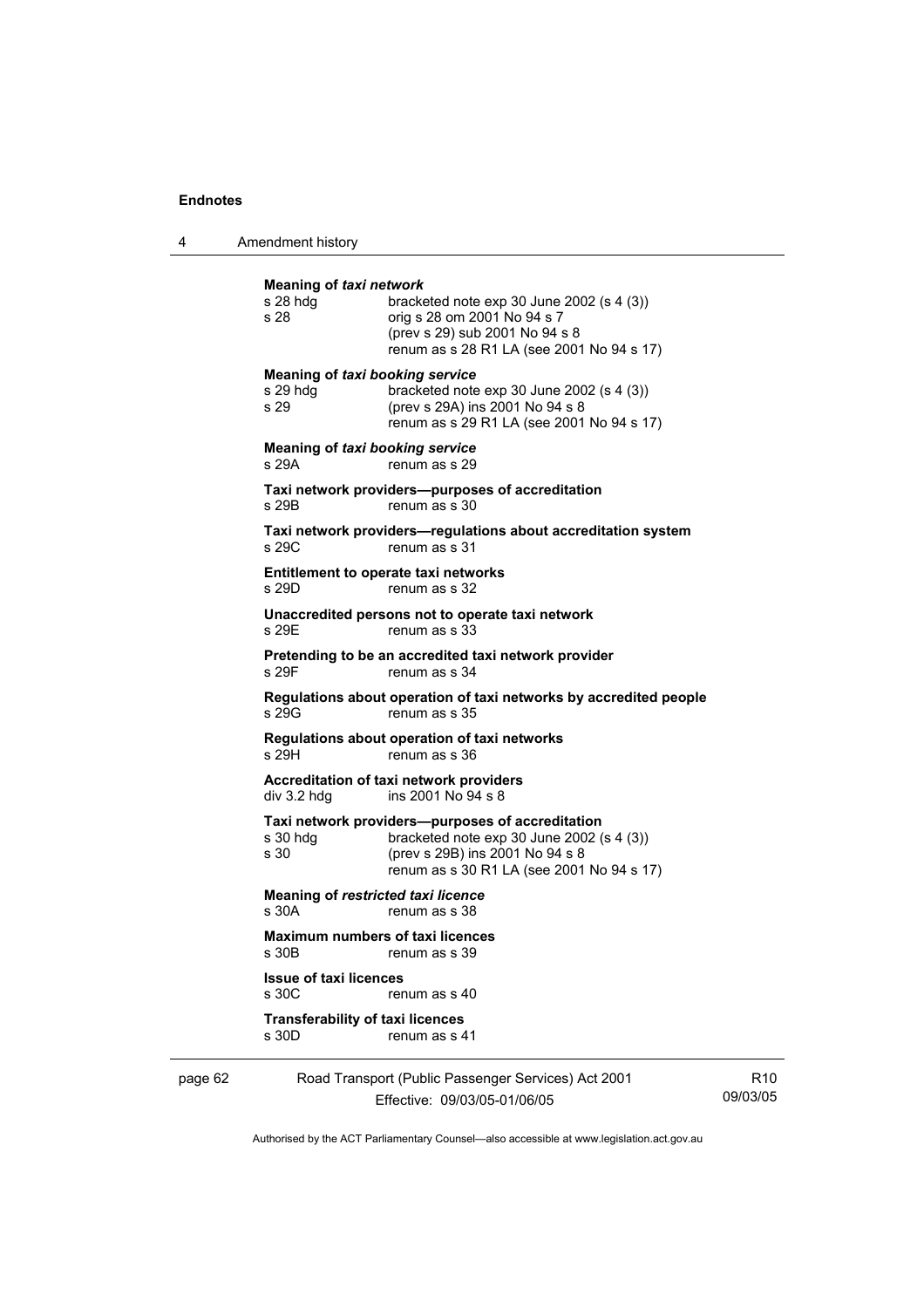**Use of vehicles as taxis**  renum as s 42 **Pretending vehicles are licensed taxis**  s 30F renum as s 43 **Regulations about taxi licences**  renum as s 44 **Taxi network providers—regulations about accreditation system**  s 31 hdg bracketed note exp 30 June 2002 (s 4 (3))<br>s 31 (prev s 29C) ins 2001 No 94 s 8 s 31 (prev s 29C) ins 2001 No 94 s 8 renum as s 31 R1 LA (see 2001 No 94 s 17) **Meaning of** *restricted taxi*  s 31A renum as s 46 **Meaning of** *taxi service*  s 31B renum as s 47 **Meaning of** *restricted taxi service*  s 31C renum as s 48 **Taxi service operators—purposes of accreditation**  s 31D renum as s 49 **Taxi service operators—regulations about accreditation system**  s 31F renum as s 50 **Entitlement to operate taxi services**  renum as s 51 **Unaccredited operators not to operate taxi services**  s 31G renum as s 52 **Pretending to be an accredited taxi service operator**  s 31H renum as s 53 **Taxi service operators to be affiliated with taxi network**  s 31I renum as s 54 **Pretending to be affiliated with taxi network**  s 31J renum as s 55 **Regulations about operation of taxi services by accredited people**  s 31K renum as s 56 **Regulations about operation of taxis**  s 31L renum as s 57 **Regulations about taxi drivers**  s 31M renum as s 58

R10 09/03/05 Road Transport (Public Passenger Services) Act 2001 Effective: 09/03/05-01/06/05

page 63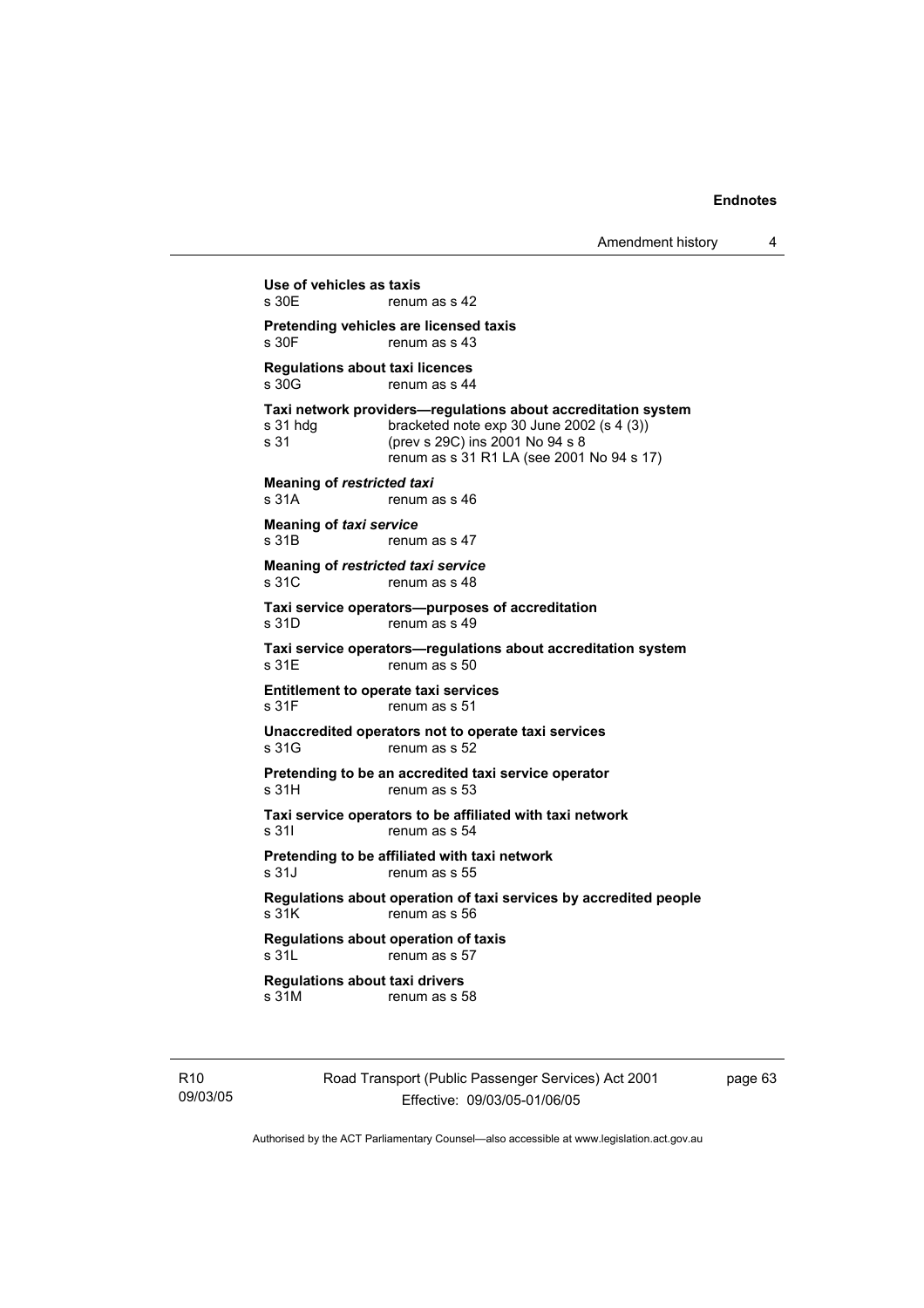| 4       | Amendment history                                                                                                                                                                                                                                              |                             |
|---------|----------------------------------------------------------------------------------------------------------------------------------------------------------------------------------------------------------------------------------------------------------------|-----------------------------|
|         | Regulations about conduct of taxi passengers<br>s 31N<br>renum as s 59                                                                                                                                                                                         |                             |
|         | Power to determine maximum taxi fares<br>s 31O<br>renum as s 60                                                                                                                                                                                                |                             |
|         | Entitlement to operate taxi networks<br>div 3.3 hdg<br>ins 2001 No 94 s 8                                                                                                                                                                                      |                             |
|         | Entitlement to operate taxi networks<br>s 32<br>(prev s 29D) ins 2001 No 94 s 8<br>renum as s 32 R1 LA (see 2001 No 94 s 17)                                                                                                                                   |                             |
|         | Regulations may apply certain laws and instruments<br>s 32A<br>renum as s 62 and then s 82                                                                                                                                                                     |                             |
|         | <b>Regulations about enforcement</b><br>renum as s 63 and then s 83<br>s 32B                                                                                                                                                                                   |                             |
|         | Minister may exempt vehicles and people from Act<br>s 32C<br>renum as s 64 and then s 84                                                                                                                                                                       |                             |
|         | Regulations may exempt vehicles and people from Act<br>renum as s 65 and then s 85<br>s 32D                                                                                                                                                                    |                             |
|         | Unaccredited persons not to operate taxi network<br>s 33 hdg<br>bracketed note $exp 30$ June 2002 (s 4 (3))<br>s 33<br>orig s 33 renum as s 66 and then s 87<br>(prev s 29E) ins 2001 No 94 s 8<br>renum as s 33 R1 LA (see 2001 No 94 s 17)                   |                             |
|         | Pretending to be an accredited taxi network provider<br>s 34<br>orig s 34 renum as s 67 and then s 88<br>(prev s 29F) ins 2001 No 94 s 8<br>renum as s 34 R1 LA (see 2001 No 94 s 17)                                                                          |                             |
|         | <b>Regulation of taxi networks</b><br>ins 2001 No 94 s 8<br>$div$ 3.4 hdg                                                                                                                                                                                      |                             |
|         | Regulations about operation of taxi networks by accredited people<br>$s35$ hdg<br>bracketed note $exp 30$ June 2002 (s 4 (3))<br>s 35<br>orig s 35 renum as s 68 and then s 89<br>(prev s 29G) ins 2001 No 94 s 8<br>renum as s 35 R1 LA (see 2001 No 94 s 17) |                             |
|         | Regulations about operation of taxi networks<br>s 36<br>orig s 36 renum as s 69 and then s 90<br>(prev s 29H) ins 2001 No 94 s 8<br>renum as s 36 R1 LA (see 2001 No 94 s 17)                                                                                  |                             |
|         | <b>Licensing of taxi vehicles</b><br>pt 4 hdg<br>orig pt 4 hdg renum as pt 7 hdg (see 2001 No 94 s 9)<br>ins 2001 No 94 s 8                                                                                                                                    |                             |
| page 64 | Road Transport (Public Passenger Services) Act 2001<br>Effective: 09/03/05-01/06/05                                                                                                                                                                            | R <sub>10</sub><br>09/03/05 |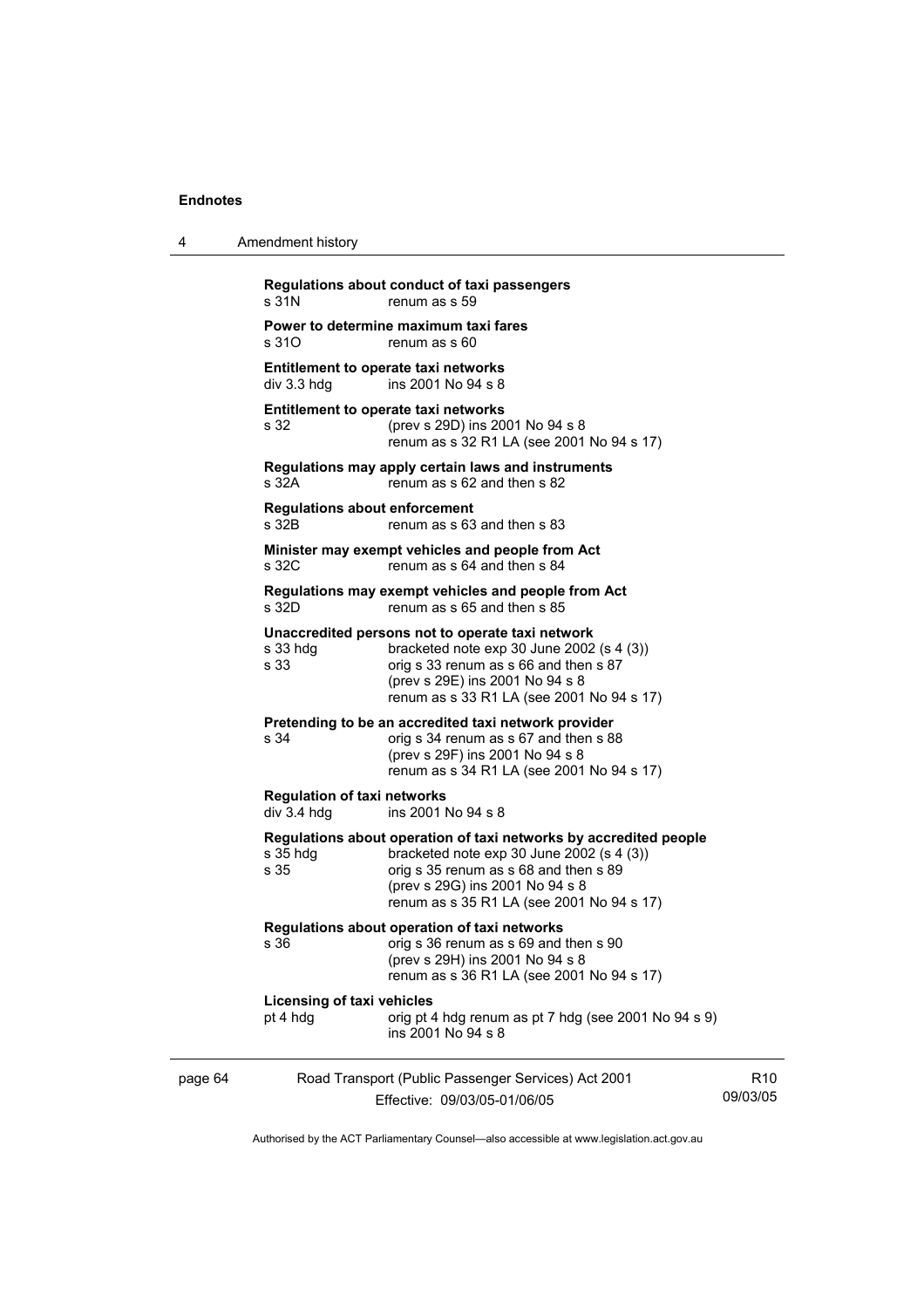|                             | <b>Basic concepts</b><br>div 4.1 hdg                          | orig div 4.1 hdg renum as div 7.1 hdg<br>ins 2001 No 94 s 8                                                                                                                                                     |
|-----------------------------|---------------------------------------------------------------|-----------------------------------------------------------------------------------------------------------------------------------------------------------------------------------------------------------------|
|                             | <b>Meaning of taxi licence</b><br>s 37 hdg<br>s 37            | bracketed note $exp 30$ June 2002 (s 4 (3))<br>orig s 37 renum as s 70 and then s 91<br>(prev s 30) sub 2001 No 94 s 8<br>renum as s 37 R1 LA (see 2001 No 94 s 17)<br>sub A2004-69 s 37                        |
|                             | <b>Meaning of restricted taxi licence</b><br>s 38 hdg<br>s 38 | bracketed note $exp 30$ June 2002 (s 4 (3))<br>orig s 38 renum as s 71 and then s 92<br>(prev s 30A) ins 2001 No 94 s 8<br>renum as s 38 R1 LA (see 2001 No 94 s 17)                                            |
|                             | Taxi licences<br>div 4.2 hdg                                  | orig div 4.2 hdg renum as div 7.2 hdg<br>ins 2001 No 94 s 8                                                                                                                                                     |
|                             | s 39 hdg<br>s 39                                              | <b>Maximum numbers of taxi licences</b><br>bracketed note $exp 30$ June 2002 (s 4 (3))<br>orig s 39 renum as s 72 and then s 93<br>(prev s 30B) ins 2001 No 94 s 8<br>renum as s 39 R1 LA (see 2001 No 94 s 17) |
|                             | <b>Issue of taxi licences</b><br>$s$ 40 hdg<br>s 40           | bracketed note $exp 30$ June 2002 (s 4 (3))<br>orig s 40 renum as s 73<br>(prev s 30C) ins 2001 No 94 s 8<br>renum as s 40 R1 LA (see 2001 No 94 s 17)                                                          |
|                             | <b>Transferability of taxi licences</b><br>s 41 hdg<br>s 41   | bracketed note $exp 30$ June 2002 (s 4 (3))<br>orig s 41 renum as s 74<br>(prev s 30D) ins 2001 No 94 s 8<br>renum as s 41 R1 LA (see 2001 No 94 s 17)                                                          |
|                             | Use of vehicles as taxis<br>s 42 hdg<br>s 42                  | bracketed note exp 30 June 2002 (s 4 (3))<br>orig s 42 renum as s 75<br>(prev s 30E) ins 2001 No 94 s 8<br>renum as s 42 R1 LA (see 2001 No 94 s 17)<br>am A2004-69 s 10                                        |
|                             | s 43                                                          | Pretending vehicles are licensed taxis<br>orig s 43 renum as s 76<br>(prev s 30F) ins 2001 No 94 s 8<br>renum as s 43 R1 LA (see 2001 No 94 s 17)                                                               |
| R <sub>10</sub><br>09/03/05 |                                                               | Road Transport (Public Passenger Services) Act 2001<br>Effective: 09/03/05-01/06/05                                                                                                                             |

page 65

Authorised by the ACT Parliamentary Counsel—also accessible at www.legislation.act.gov.au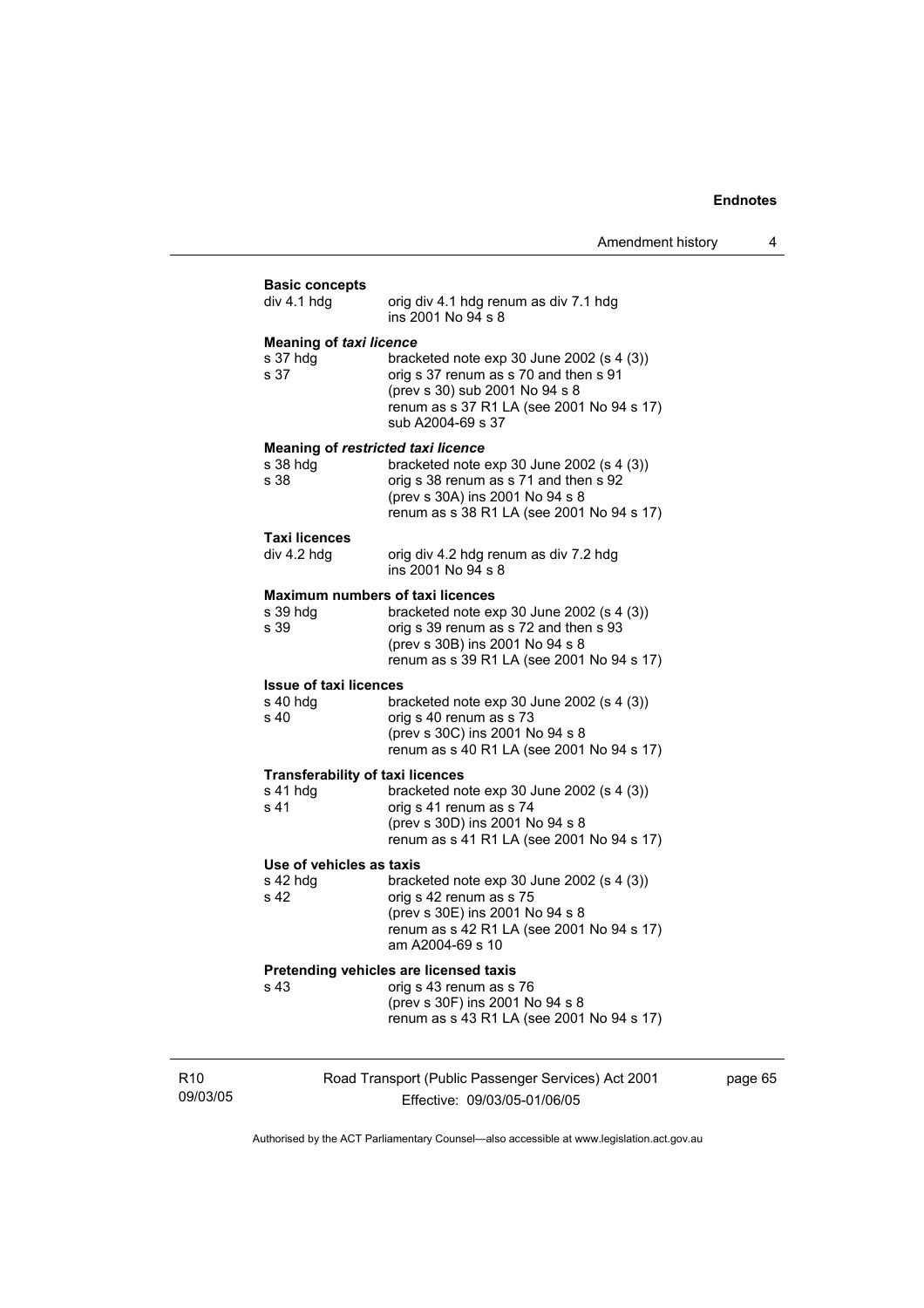| 4                                                                            | Amendment history                                          |                                                                                                                                                                                                          |
|------------------------------------------------------------------------------|------------------------------------------------------------|----------------------------------------------------------------------------------------------------------------------------------------------------------------------------------------------------------|
|                                                                              | <b>Regulations about taxi licences</b><br>s 44 hdg<br>s 44 | bracketed note $exp 30$ June 2002 (s 4 (3))<br>orig s 44 renum as s 77<br>(prev s 30G) ins 2001 No 94 s 8<br>renum as s 44 R1 LA (see 2001 No 94 s 17)                                                   |
|                                                                              | <b>Taxi services</b><br>pt 5 hdg                           | orig pt 5 hdg om R1 LA (s 89 (3)) but see s 54)<br>prev pt 5 hdg exp 31 December 2001 (s 54)<br>ins 2001 No 94 s 8                                                                                       |
|                                                                              | <b>Basic concepts</b><br>div 5.1 hdg                       | ins 2001 No 94 s 8                                                                                                                                                                                       |
|                                                                              | <b>Meaning of taxi</b><br>s 45 hdg<br>s 45                 | bracketed note $exp 30$ June 2002 (s 4 (3))<br>orig s 45 renum as s 78<br>(prev s 31) sub 2001 No 94 s 8<br>renum as s 45 R1 LA (see 2001 No 94 s 17)<br>sub A2004-69 s 11                               |
|                                                                              | <b>Meaning of restricted taxi</b><br>s 46 hdg<br>s 46      | bracketed note $exp 30$ June 2002 (s 4 (3))<br>orig s 46 renum as s 79<br>(prev s 31A) ins 2001 No 94 s 8<br>renum as s 46 R1 LA (see 2001 No 94 s 17)                                                   |
|                                                                              | <b>Meaning of taxi service</b><br>s 47 hdg<br>s 47         | bracketed note $exp 30$ June 2002 (s 4 (3))<br>orig s 47 renum as s 80<br>(prev s 31B) ins 2001 No 94 s 8<br>renum as s 47 R1 LA (see 2001 No 94 s 17)                                                   |
|                                                                              | Meaning of restricted taxi service<br>s 48                 | orig s 48 renum as s 81<br>(prev s 31C) ins 2001 No 94 s 8<br>renum as s 48 R1 LA (see 2001 No 94 s 17)                                                                                                  |
| Accreditation of taxi service operators<br>div 5.2 hdg<br>ins 2001 No 94 s 8 |                                                            |                                                                                                                                                                                                          |
|                                                                              | s 49 hdg<br>s 49                                           | Taxi service operators-purposes of accreditation<br>bracketed note exp 30 June 2002 (s 4 (3))<br>orig s 49 renum as s 82<br>(prev s 31D) ins 2001 No 94 s 8<br>renum as s 49 R1 LA (see 2001 No 94 s 17) |

page 66 Road Transport (Public Passenger Services) Act 2001 Effective: 09/03/05-01/06/05

R10 09/03/05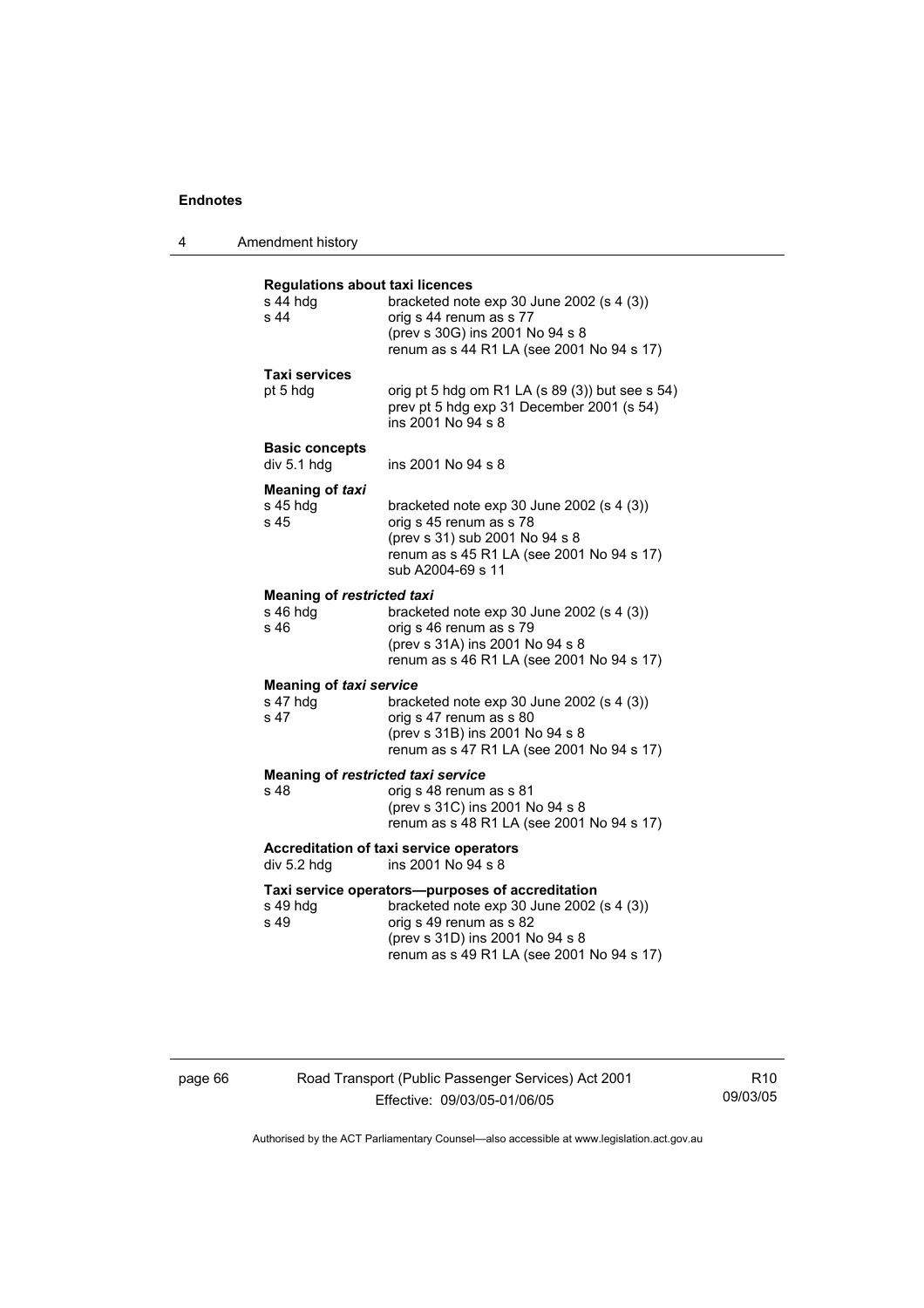| Amendment history |  |
|-------------------|--|
|-------------------|--|

| s 50 hdg<br>s 50                                | Taxi service operators-regulations about accreditation system<br>bracketed note exp 30 June 2002 (s 4 (3))<br>orig s 50 renum as s 83<br>(prev s 31E) ins 2001 No 94 s 8<br>renum as s 50 R1 LA (see 2001 No 94 s 17)                         |
|-------------------------------------------------|-----------------------------------------------------------------------------------------------------------------------------------------------------------------------------------------------------------------------------------------------|
| div 5.3 hdg                                     | <b>Entitlement to operate taxi services</b><br>ins 2001 No 94 s 8                                                                                                                                                                             |
| s 51 hdg<br>s 51                                | <b>Entitlement to operate taxi services</b><br>bracketed note exp 30 June 2002 (s 4 (3))<br>orig s 51 renum as s 84<br>(prev s 31F) ins 2001 No 94 s 8<br>renum as s 51 R1 LA (see 2001 No 94 s 17)                                           |
| <b>Existing approved taxi networks</b><br>s 51A | renum as s 85                                                                                                                                                                                                                                 |
| s 51B                                           | Existing taxi licences and restricted taxi licences<br>renum as s 86                                                                                                                                                                          |
| s 51C                                           | Interim accreditation of existing taxi operators<br>renum as s 87                                                                                                                                                                             |
| s 51D                                           | Determination about maximum number of taxi licences<br>renum as s 88                                                                                                                                                                          |
| s 51E                                           | Determination about maximum number of restricted taxi licences<br>renum as s 89                                                                                                                                                               |
| Application to transfer taxi licence<br>s 51F   | renum as s 90                                                                                                                                                                                                                                 |
| s 51G                                           | Determination about maximum taxi fares<br>renum as s 91                                                                                                                                                                                       |
| Expiry of div 7.7<br>s 51H                      | renum as s 92                                                                                                                                                                                                                                 |
| s 52 hdg<br>s 52                                | Unaccredited operators not to operate taxi services<br>bracketed note exp 30 June 2002 (s 4 (3))<br>orig s 52 exp 31 December 2001 (s 54)<br>(prev s 31G) ins 2001 No 94 s 8<br>renum as s 52 R1 LA (see 2001 No 94 s 17)<br>am A2004-69 s 12 |
| s 53                                            | Pretending to be an accredited taxi service operator<br>orig s 53 exp 31 December 2001 (s 54)<br>(prev s 31H) ins 2001 No 94 s 8<br>renum as s 53 R1 LA (see 2001 No 94 s 17)                                                                 |

R10 09/03/05 Road Transport (Public Passenger Services) Act 2001 Effective: 09/03/05-01/06/05

page 67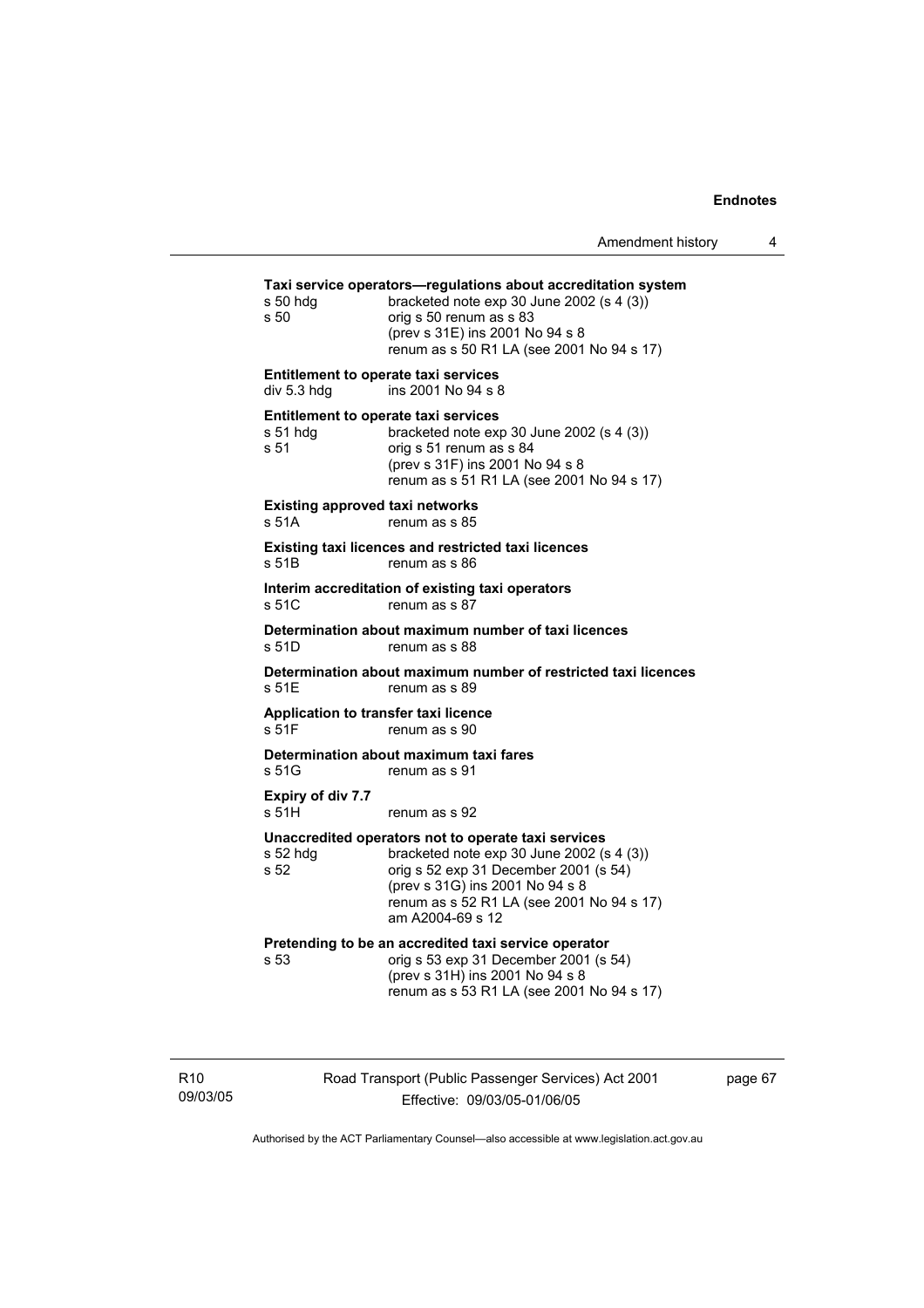| 4 | Amendment history                                 |                                                                                                                                                                                                  |
|---|---------------------------------------------------|--------------------------------------------------------------------------------------------------------------------------------------------------------------------------------------------------|
|   | s 54                                              | Taxi service operators to be affiliated with taxi network<br>orig s 54 exp 31 December 2001 (s 54)<br>(prev s 31l) ins 2001 No 94 s 8<br>renum as s 54 R1 LA (see 2001 No 94 s 17)               |
|   | s 55                                              | Pretending to be affiliated with taxi network<br>(prev s 31J) ins 2001 No 94 s 8<br>renum as s 55 R1 LA (see 2001 No 94 s 17)                                                                    |
|   | <b>Regulation of taxi services</b><br>div 5.4 hdg | ins 2001 No 94 s 8                                                                                                                                                                               |
|   | s 56 hdg<br>s 56                                  | Regulations about operation of taxi services by accredited people<br>bracketed note $exp 30$ June 2002 (s 4 (3))<br>(prev s 31K) ins 2001 No 94 s 8<br>renum as s 56 R1 LA (see 2001 No 94 s 17) |
|   | Regulations about operation of taxis<br>s 57      | (prev s 31L) ins 2001 No 94 s 8<br>renum as s 57 R1 LA (see 2001 No 94 s 17)                                                                                                                     |
|   | <b>Regulations about taxi drivers</b><br>s 58     | (prev s 31M) ins 2001 No 94 s 8<br>renum as s 58 R1 LA (see 2001 No 94 s 17)                                                                                                                     |
|   | s 59                                              | Regulations about conduct of taxi passengers<br>(prev s 31N) ins 2001 No 94 s 8<br>renum as s 59 R1 LA (see 2001 No 94 s 17)                                                                     |
|   | s 60 hdg<br>s 60                                  | Power to determine maximum taxi fares<br>bracketed note $exp 30$ June 2002 (s 4 (3))<br>(prev s 31O) ins 2001 No 94 s 8<br>renum as s 60 R1 LA (see 2001 No 94 s 17)                             |
|   | Licensing of hire cars<br>pt 5A hdg               | renum as pt 6 hdg                                                                                                                                                                                |
|   | <b>Basic concepts</b><br>div 5A.1 hdg             | renum as div 6.1 hdg                                                                                                                                                                             |
|   | <b>Hire car licences</b><br>div 5A.2 hdg          | renum as div 6.2 hdg                                                                                                                                                                             |
|   | Hire car services<br>pt 5B hdg                    | renum as pt 7 hdg                                                                                                                                                                                |
|   | <b>Basic concepts</b><br>div 5B.1 hdg             | renum as div 7.1 hdg                                                                                                                                                                             |
|   | div 5B.2 hda                                      | Accreditation of hire car service operators<br>renum as div 7.2 hdg                                                                                                                              |
|   |                                                   |                                                                                                                                                                                                  |

page 68 Road Transport (Public Passenger Services) Act 2001 Effective: 09/03/05-01/06/05

R10 09/03/05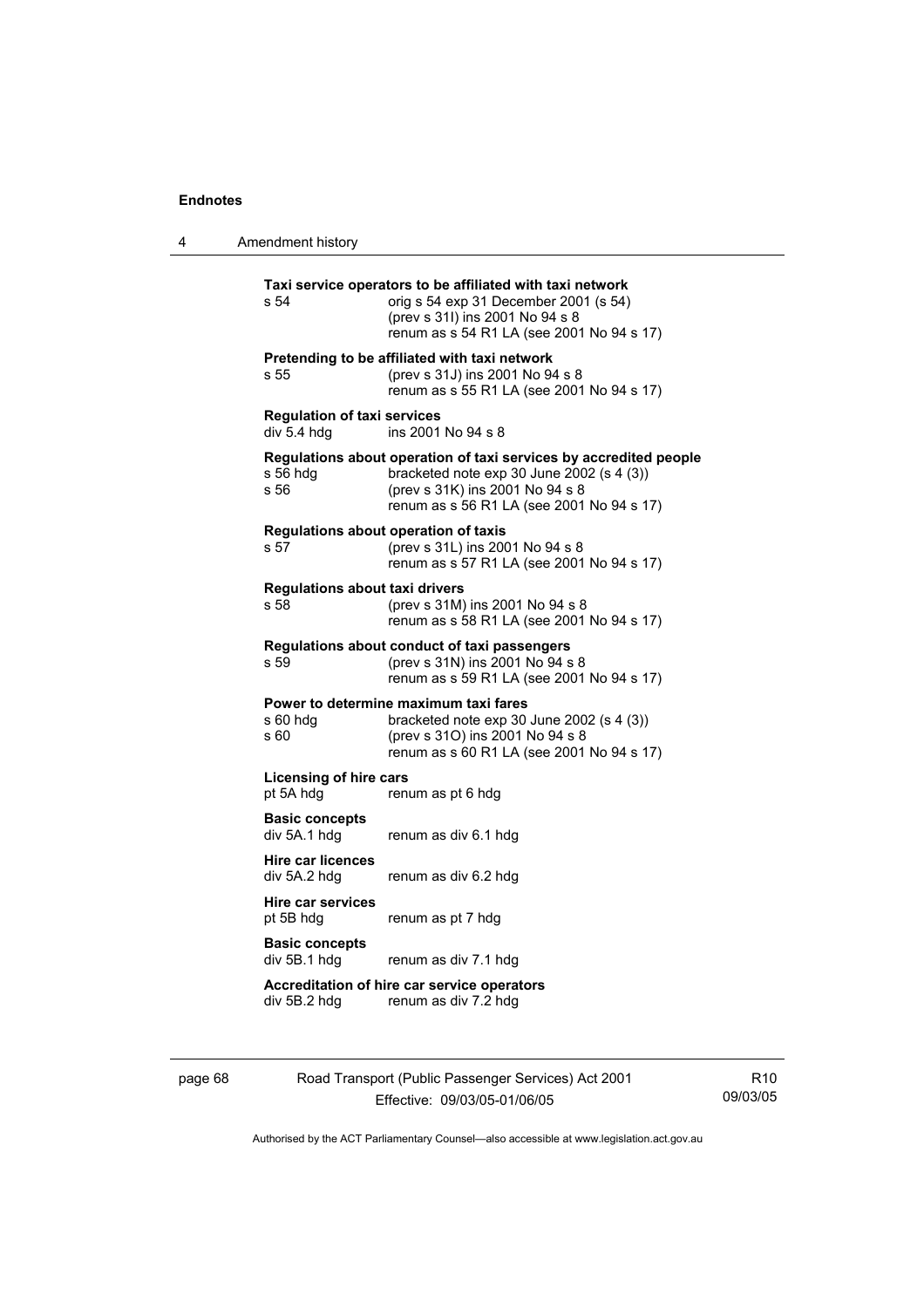| div 5B.3 hdg                                           | renum as div 7.3 hdg                                                                                                  |
|--------------------------------------------------------|-----------------------------------------------------------------------------------------------------------------------|
| <b>Requlation of hire car services</b><br>div 5B.4 hdg | renum as div 7.4 hdg                                                                                                  |
| Licensing of hire cars<br>pt 6 hdg                     | orig pt 6 hdg renum as pt 8 hdg<br>(prev pt 5A hdg) ins A2004-69 s 13<br>renum as pt 6 hdg R10 LA (see A2004-69 s 17) |
| <b>Basic concepts</b><br>div 6.1 hdg                   | (prev div 5A.1 hdg) ins A2004-69 s 13<br>renum as div 6.1 hdg R10 LA (see A2004-69 s 17)                              |
| <b>Meaning of hire car licence</b><br>s 60A            | renum as s 61                                                                                                         |
| s 60B                                                  | Meaning of restricted hire car licence<br>renum as s 62                                                               |
| s 60C                                                  | <b>Transferability of hire car licences</b><br>renum as s 63                                                          |
| Use of vehicles as hire cars<br>s 60D                  | renum as s 64                                                                                                         |
| s 60E                                                  | Pretending vehicles are licensed hire cars<br>renum as s 65                                                           |
| $s$ 60 $F$                                             | Regulations about hire car licences<br>renum as s 66                                                                  |
| Meaning of hire car<br>s 60G                           | renum as s 67                                                                                                         |
| Meaning of restricted hire car<br>$s$ 60H              | renum as s 68                                                                                                         |
| Meaning of hire car service<br>s 60I                   | renum as s 69                                                                                                         |
| s 60J                                                  | Meaning of restricted hire car service<br>renum as s 70                                                               |
| s 60K                                                  | Hire car service operators-purposes of accreditation<br>renum as s 71                                                 |
| s 60L                                                  | Hire car service operators-regulations about accreditation system<br>renum as s 72                                    |
| s 60M                                                  | <b>Entitlement to operate hire car services</b><br>renum as s 73                                                      |

R10 09/03/05 Road Transport (Public Passenger Services) Act 2001 Effective: 09/03/05-01/06/05

page 69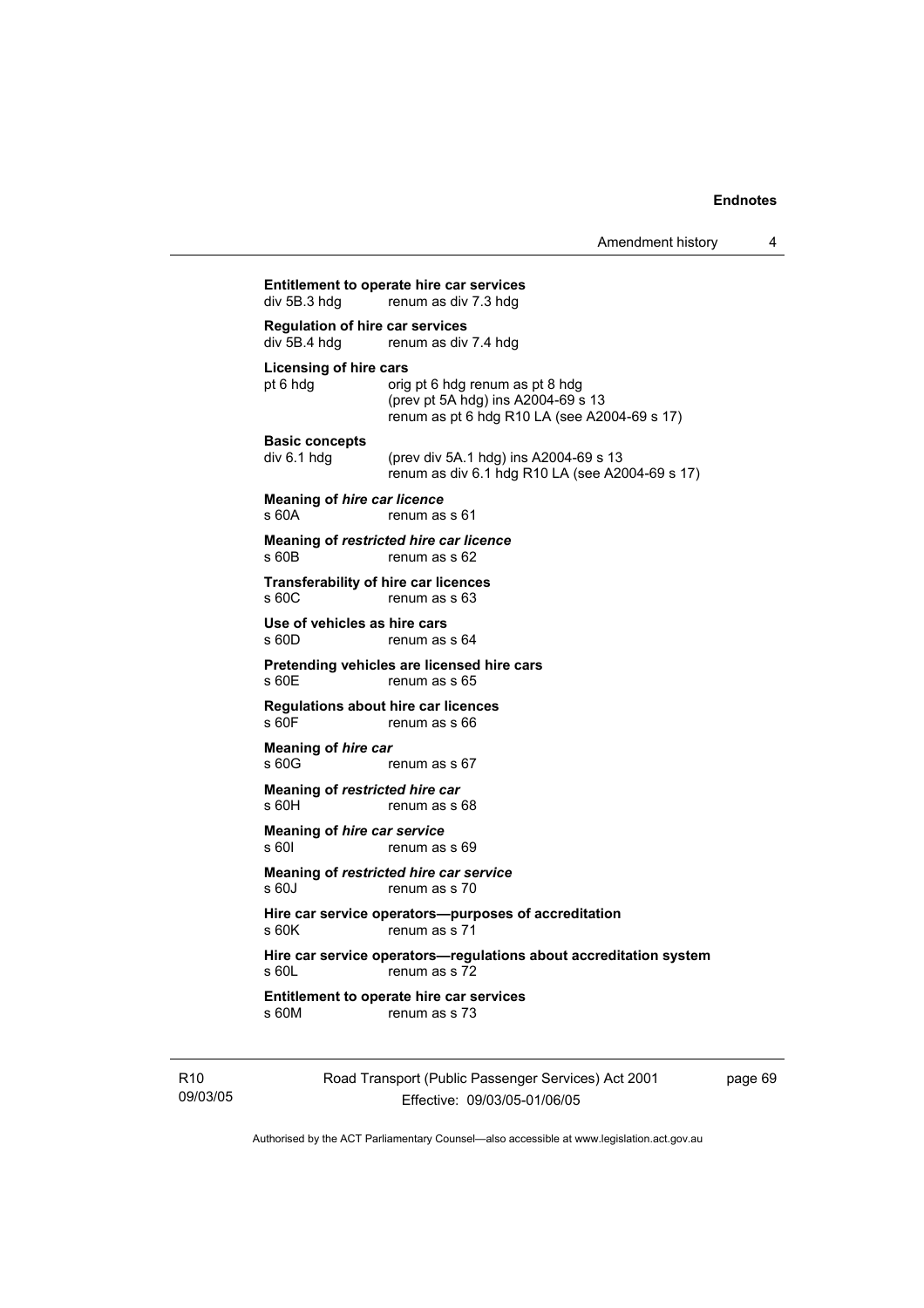| 4       | Amendment history                                                                                                                                                             |                 |
|---------|-------------------------------------------------------------------------------------------------------------------------------------------------------------------------------|-----------------|
|         | Unaccredited operators not to operate hire car services<br>s 60N<br>renum as s 74                                                                                             |                 |
|         | Pretending to be an accredited hire car service operator<br>s 60O<br>renum as s 75                                                                                            |                 |
|         | Regulations about operation of hire car services by accredited people<br>s 60P<br>renum as s 76                                                                               |                 |
|         | Regulations about operation of hire cars<br>s 60Q<br>renum as s 77                                                                                                            |                 |
|         | <b>Regulations about hire car drivers</b><br>s 60R<br>renum as s 78                                                                                                           |                 |
|         | Regulations about conduct of hire car passengers<br>s 60S<br>renum as s 79                                                                                                    |                 |
|         | Unauthorised public passenger services<br>s 60T<br>renum as s 80                                                                                                              |                 |
|         | <b>Meaning of hire car licence</b><br>s 61<br>(prev s 32) renum as s 61 and then s 81<br>(prev s 60A) ins A2004-69 s 13<br>renum as s 61 R10 LA (see A2004-69 s 17)           |                 |
|         | Meaning of restricted hire car licence<br>s 62<br>(prev s 32A) renum as s 62 and then s 82<br>(prev s 60B) ins A2004-69 s 13<br>renum as s 62 R10 LA (see A2004-69 s 17)      |                 |
|         | <b>Hire car licences</b><br>div 6.2 hdg<br>(prev div 5A.2 hdg) ins A2004-69 s 13<br>renum as div 6.2 hdg R10 LA (see A2004-69 s 17)                                           |                 |
|         | <b>Transferability of hire car licences</b><br>s 63<br>(prev s 32B) renum as s 63 and then s 83<br>(prev s 60C) ins A2004-69 s 13<br>renum as s 63 R10 LA (see A2004-69 s 17) |                 |
|         | Use of vehicles as hire cars<br>s 64<br>(prev s 32C) renum as s 64 and then s 84<br>(prev s 60D) ins A2004-69 s 13<br>renum as s 64 R10 LA (see A2004-69 s 17)                |                 |
|         | Pretending vehicles are licensed hire cars<br>(prev s 32D) renum as s 65 and then s 85<br>s 65<br>(prev s 60E) ins A2004-69 s 13<br>renum as s 65 R10 LA (see A2004-69 s 17)  |                 |
|         | References to Motor Traffic Act, Traffic Act etc<br>s 65A<br>renum as s 86                                                                                                    |                 |
| page 70 | Road Transport (Public Passenger Services) Act 2001<br>09/03/05<br>Effective: 09/03/05-01/06/05                                                                               | R <sub>10</sub> |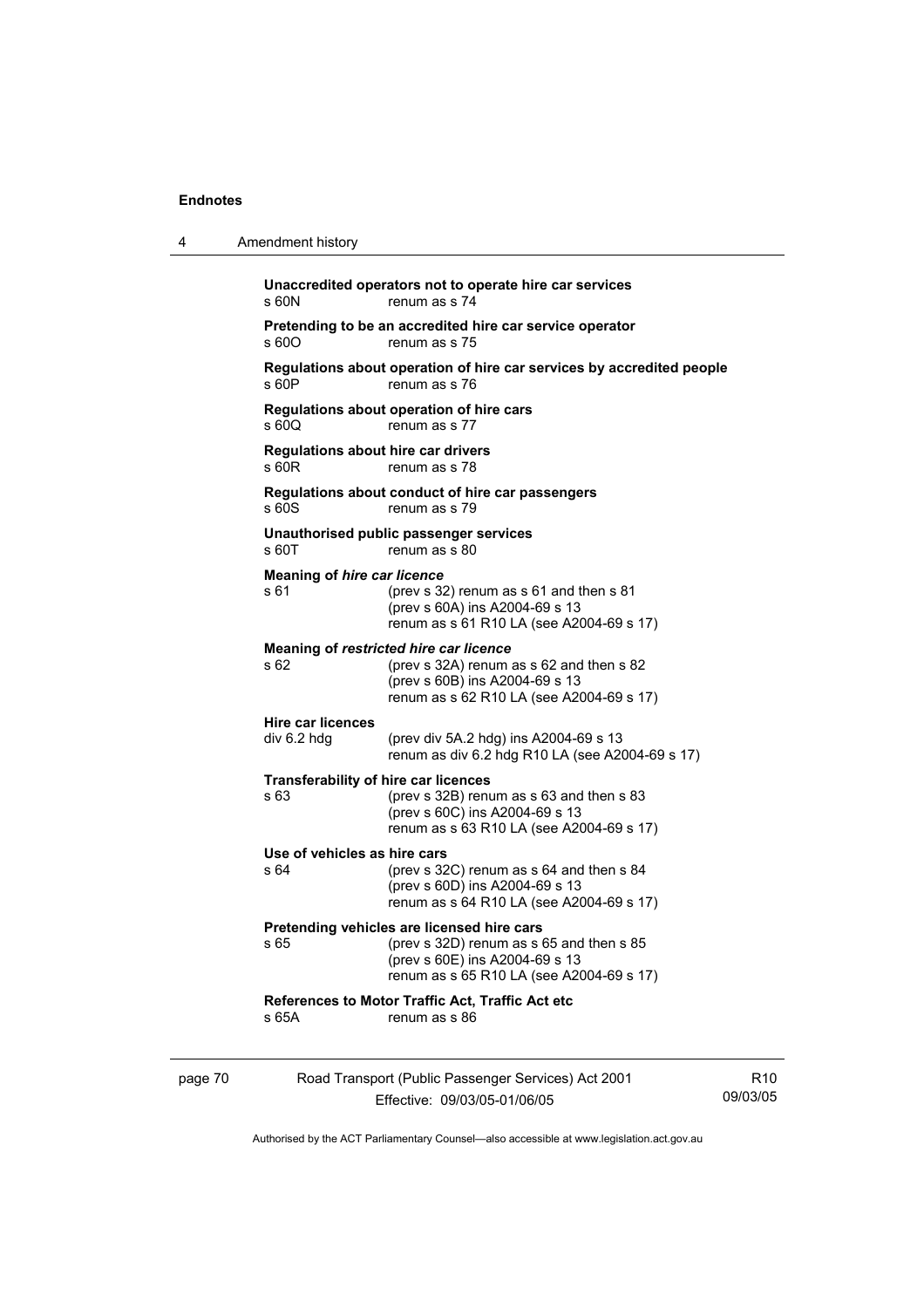| <b>Regulations about hire car licences</b><br>s 66 | orig s 66 (prev s 33) def restricted taxi operator's licence ins<br>2001 No 94 s 10<br>def taxi operator's licence ins 2001 No 94 s 10<br>renum as s 66 R1 LA (see 2001 No 94 s 17)<br>exp 1 June 2003 (s 69)<br>prev s 66 renum as s 87<br>pres s 66 (prev s 60F) ins A2004-69 s 13<br>renum as s 66 R10 LA (see A2004-69 s 17) |
|----------------------------------------------------|----------------------------------------------------------------------------------------------------------------------------------------------------------------------------------------------------------------------------------------------------------------------------------------------------------------------------------|
| <b>Hire car services</b>                           |                                                                                                                                                                                                                                                                                                                                  |
| pt 7 hdg                                           | orig pt 7 hdg renum as pt 9 hdg<br>(prev pt 5B hdg) ins A2004-69 s 13<br>renum as pt 7 hdg R10 LA (see A2004-69 s 17)                                                                                                                                                                                                            |
| <b>Basic concepts</b>                              |                                                                                                                                                                                                                                                                                                                                  |
| div 7.1 hdg                                        | (prev div 4.1 hdg) renum 2001 No 94 s 9<br>exp 1 June 2003 (s 69)<br>(prev div 5B.1 hdg) ins A2004-69 s 13<br>renum as div 7.1 hdg R10 LA (see A2004-69 s 17)                                                                                                                                                                    |
| Meaning of hire car                                |                                                                                                                                                                                                                                                                                                                                  |
| s 67                                               | orig s 67 (prev s 34) renum as s 67 R1 LA (see 2001 No 94<br>s 17)<br>exp 1 June 2003 (s 69)<br>prev s 67 renum as s 88<br>pres s 67 (prev s 60G) ins A2004-69 s 13<br>renum as s 67 R10 LA (see A2004-69 s 17)                                                                                                                  |
| Meaning of restricted hire car                     |                                                                                                                                                                                                                                                                                                                                  |
| s 68                                               | orig s 68 (prev s 35) renum as s 68 R1 LA (see 2001 No 94<br>s 17)<br>am 2002 No 49 amdt 3.231<br>exp 1 June 2003 (s 69)<br>prev s 68 renum as s 89<br>pres s 68 (prev s 60H) ins A2004-69 s 13<br>renum as s 68 R10 LA (see A2004-69 s 17)                                                                                      |
|                                                    |                                                                                                                                                                                                                                                                                                                                  |
| Meaning of hire car service<br>s 69                | orig s 69 (prev s 36) renum as s 69 R1 LA (see 2001 No 94<br>s 17)<br>sub 2002 No 30 amdt 3.751<br>exp 1 June 2003 (s 69)<br>prev s 69 renum as s 90<br>pres s 69 (prev s 60I) ins A2004-69 s 13<br>renum as s 69 R10 LA (see A2004-69 s 17)                                                                                     |

Road Transport (Public Passenger Services) Act 2001 Effective: 09/03/05-01/06/05

page 71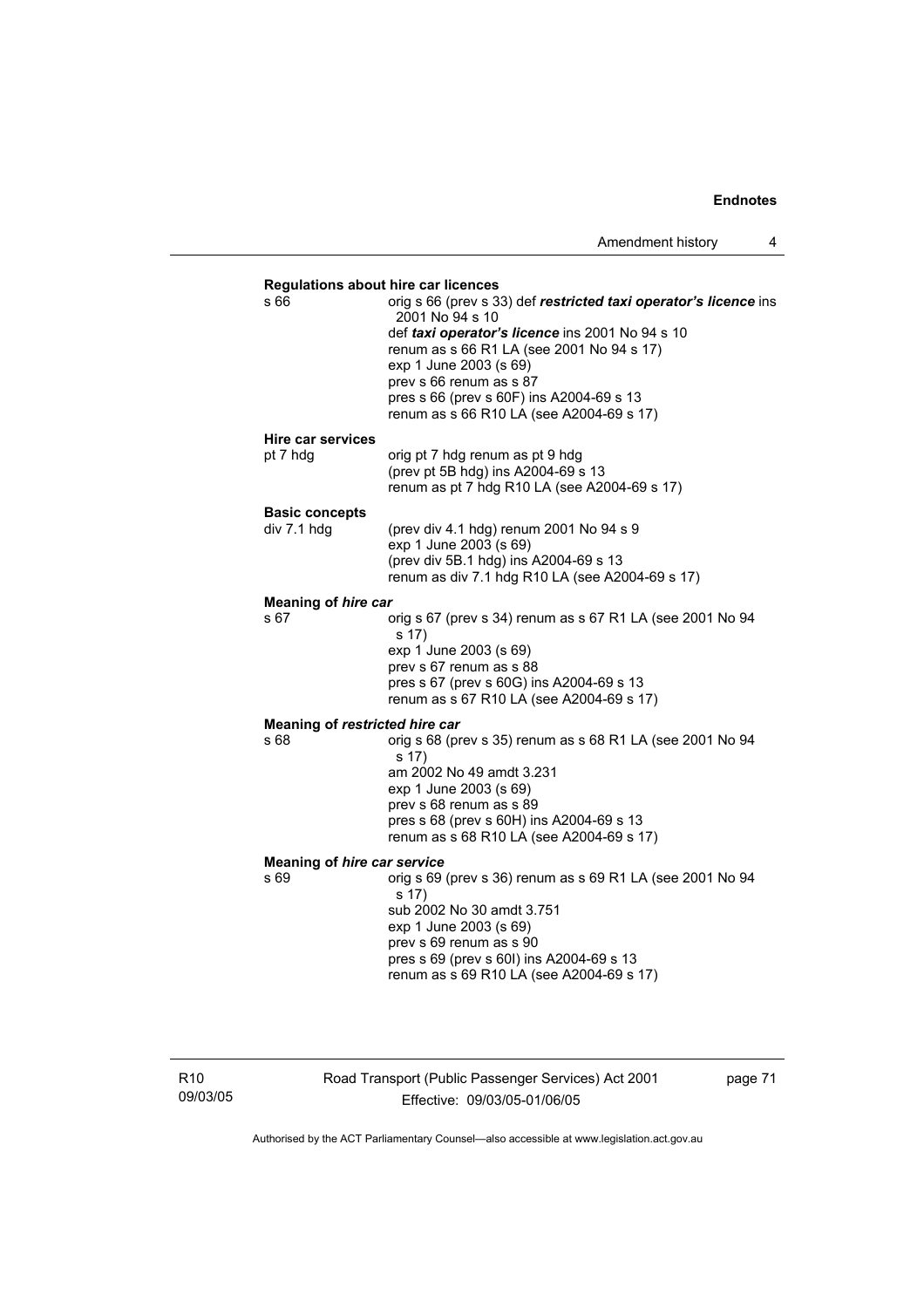4 Amendment history

| Meaning of restricted hire car service<br>s 70<br>orig s 70 (prev s 37) renum as s 70 R1 LA (see 2001 No 94 |                                                                                                                                                                   |  |
|-------------------------------------------------------------------------------------------------------------|-------------------------------------------------------------------------------------------------------------------------------------------------------------------|--|
|                                                                                                             | s 17)<br>exp 1 December 2002 (s 72)<br>prev s 70 renum as s 91<br>pres s 70 (prev s 60J) ins A2004-69 s 13<br>renum as s 70 R10 LA (see A2004-69 s 17)            |  |
|                                                                                                             | Accreditation of hire car service operators                                                                                                                       |  |
| div 7.2 hdg                                                                                                 | (prev div 4.2 hdg) renum 2001 No 94 s 9<br>exp 1 December 2002 (s 72)<br>(prev div 5B.2 hdg) ins A2004-69 s 13<br>renum as div 7.2 hdg R10 LA (see A2004-69 s 17) |  |
|                                                                                                             | Hire car service operators-purposes of accreditation                                                                                                              |  |
| s 71                                                                                                        | orig s 71 (prev s 38) renum as s 71 R1 LA (see 2001 No 94<br>s 17)<br>exp 1 December 2002 (s 72)                                                                  |  |
|                                                                                                             | prev s 71 renum as s 92<br>pres s 71 (prev s 60K) ins A2004-69 s 13<br>renum as s 71 R10 LA (see A2004-69 s 17)                                                   |  |
|                                                                                                             | Hire car service operators-regulations about accreditation system                                                                                                 |  |
| s 72                                                                                                        | orig s 72 (prev s 39) renum as s 72 R1 LA (see 2001 No 94<br>s 17)<br>exp 1 December 2002 (s 72)                                                                  |  |
|                                                                                                             | prev s 72 renum as s 93<br>pres s 72 (prev s 60L) ins A2004-69 s 13<br>renum as s 72 R10 LA (see A2004-69 s 17)                                                   |  |
|                                                                                                             | Entitlement to operate hire car services                                                                                                                          |  |
| div 7.3 hdg                                                                                                 | (prev div 4.3 hdg) renum 2001 No 94 s 9<br>exp 1 June 2002 (s 78)                                                                                                 |  |
|                                                                                                             | (prev div 5B.3 hdg) ins A2004-69 s 13<br>renum as div 7.3 hdg R10 LA (see A2004-69 s 17)                                                                          |  |
| Entitlement to operate hire car services                                                                    |                                                                                                                                                                   |  |
| s 73                                                                                                        | (prev s 40) renum R1 LA (see 2001 No 94 s 17)<br>exp 1 June 2002 (s 78)<br>(prev s 60M) ins A2004-69 s 13                                                         |  |
|                                                                                                             | renum as s 73 R10 LA (see A2004-69 s 17)                                                                                                                          |  |
| s 74                                                                                                        | Unaccredited operators not to operate hire car services<br>(prev s 41) renum R1 LA (see 2001 No 94 s 17)<br>exp 1 June 2002 (s 78)                                |  |
|                                                                                                             | (prev s 60N) ins A2004-69 s 13<br>renum as s 74 R10 LA (see A2004-69 s 17)                                                                                        |  |

## page 72 Road Transport (Public Passenger Services) Act 2001 Effective: 09/03/05-01/06/05

R10 09/03/05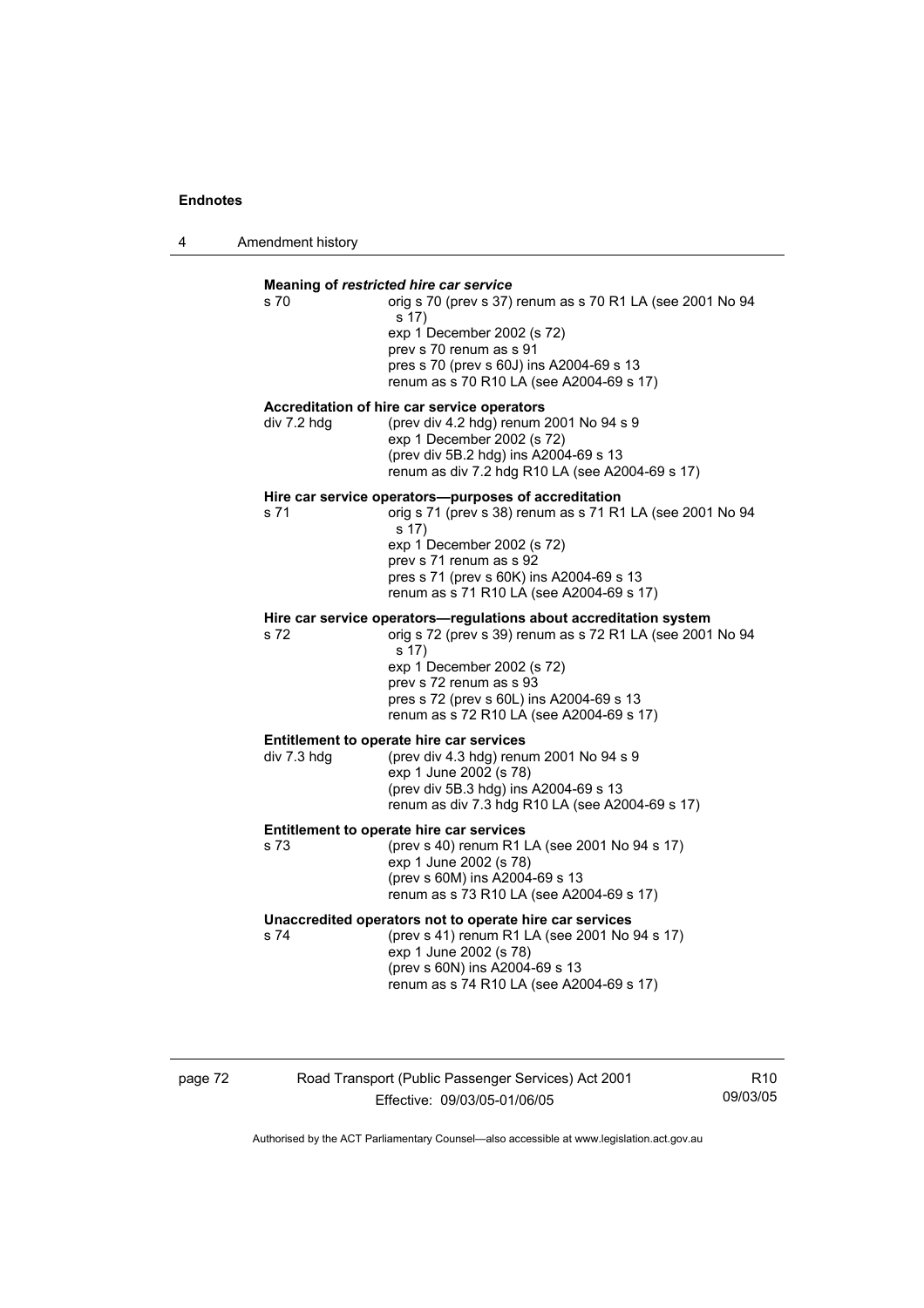|                             |                                                       | Amendment history                                                                                                                                                                                                              | 4       |
|-----------------------------|-------------------------------------------------------|--------------------------------------------------------------------------------------------------------------------------------------------------------------------------------------------------------------------------------|---------|
|                             | s 75                                                  | Pretending to be an accredited hire car service operator<br>(prev s 42) renum R1 LA (see 2001 No 94 s 17)<br>exp 1 June 2002 (s 78)<br>(prev s 600) ins A2004-69 s 13<br>renum as s 75 R10 LA (see A2004-69 s 17)              |         |
|                             | <b>Regulation of hire car services</b><br>div 7.4 hdg | (prev div 4.4 hdg) renum 2001 No 94 s 9<br>exp 1 December 2002 (s 80)<br>(prev div 5B.4 hdg) ins A2004-69 s 13<br>renum as div 7.4 hdg R10 LA (see A2004-69 s 17)                                                              |         |
|                             | s 76                                                  | Regulations about operation of hire car services by accredited people<br>(prev s 43) renum R1 LA (see 2001 No 94 s 17)<br>exp 1 June 2002 (s 78)<br>(prev s 60P) ins A2004-69 s 13<br>renum as s 76 R10 LA (see A2004-69 s 17) |         |
|                             | s 77                                                  | Regulations about operation of hire cars<br>(prev s 44) renum R1 LA (see 2001 No 94 s 17)<br>exp 1 June 2002 (s 78)<br>(prev s 60Q) ins A2004-69 s 13<br>renum as s 77 R10 LA (see A2004-69 s 17)                              |         |
|                             | s 78                                                  | Regulations about hire car drivers<br>(prev s 45) renum R1 LA (see 2001 No 94 s 17)<br>exp 1 June 2002 (s 78)<br>(prev s 60R) ins A2004-69 s 13<br>renum as s 78 R10 LA (see A2004-69 s 17)                                    |         |
|                             | s 79                                                  | Regulations about conduct of hire car passengers<br>(prev s 46) renum R1 LA (see 2001 No 94 s 17)<br>exp 1 December 2002 (s 80)<br>(prev s 60S) ins A2004-69 s 13<br>renum as s 79 R10 LA (see A2004-69 s 17)                  |         |
|                             | <b>Bus service licences</b><br>div 7.5 hdg            | (prev div 4.5 hdg) renum R1 LA (see 2001 No 94 s 17)<br>exp 1 December 2002 (s 82)                                                                                                                                             |         |
|                             | <b>Small buses</b><br>div 7.6 hdg                     | (prev div 4.6 hdg) renum R1 LA (see 2001 No 94 s 17)<br>exp 1 June 2003 (s 84)                                                                                                                                                 |         |
|                             | Taxis<br>div 7.7 hdg                                  | ins 2001 No 94 s 11<br>exp 2 March 2003 (s 92)                                                                                                                                                                                 |         |
|                             | <b>Miscellaneous</b><br>pt 8 hdg                      | (prev pt 6 hdg) ins 2001 No 94 s 8<br>renum as pt 8 hdg R10 LA (see A2004-69 s 17)                                                                                                                                             |         |
| R <sub>10</sub><br>09/03/05 |                                                       | Road Transport (Public Passenger Services) Act 2001<br>Fffective: 09/03/05-01/06/05                                                                                                                                            | page 73 |

Authorised by the ACT Parliamentary Counsel—also accessible at www.legislation.act.gov.au

Effective: 09/03/05-01/06/05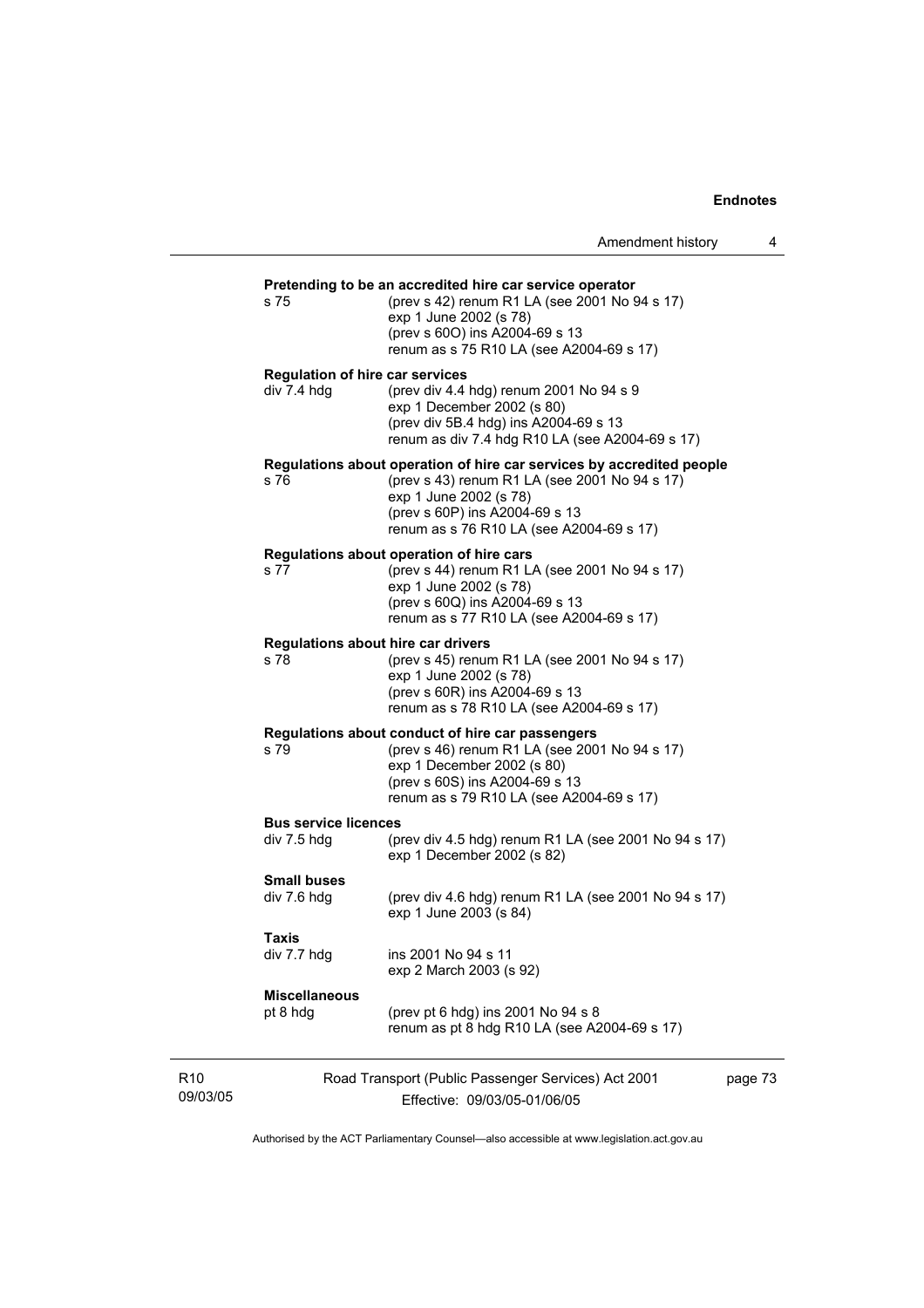|         | s 80                                               | Unauthorised public passenger services<br>(prev s 47) renum R1 LA (see 2001 No 94 s 17)<br>sub 2002 No 30 amdt 3.753<br>exp 1 December 2002 (s 80)<br>(prev s 60T) ins A2004-69 s 14<br>renum as s 80 R10 LA (see A2004-69 s 17)                                                                                                   |                             |
|---------|----------------------------------------------------|------------------------------------------------------------------------------------------------------------------------------------------------------------------------------------------------------------------------------------------------------------------------------------------------------------------------------------|-----------------------------|
|         | <b>Regulation-making power</b><br>s 81 hdg<br>s 81 | bracketed note $exp 30$ June 2002 (s 4 (3))<br>(prev s 48) renum R1 LA (see 2001 No 94 s 17)<br>exp 1 December 2002 (s 82)<br>(prev s 32) sub 2001 No 94 s 8<br>renum as s 61 R1 LA (see 2001 No 94 s 17)<br>renum as s 81 R10 LA (see A2004-69 s 17)                                                                              |                             |
|         | s 82                                               | Regulations may apply certain laws and instruments<br>(prev s 32A) ins 2001 No 94 s 8<br>renum as s 62 R1 LA (see 2001 No 94 s 17)<br>sub 2002 No 30 amdt 3.750<br>renum as s 82 R10 LA (see A2004-69 s 17)                                                                                                                        |                             |
|         | <b>Regulations about enforcement</b><br>s 83       | (prev s 50) renum R1 LA (see 2001 No 94 s 17)<br>exp 1 June 2003 (s 84)<br>(prev s 32B) ins 2001 No 94 s 8<br>renum as s 63 R1 LA (see 2001 No 94 s 17)<br>renum as s 83 R10 LA (see A2004-69 s 17)                                                                                                                                |                             |
|         | s 84                                               | Minister may exempt vehicles and people from Act<br>(prev s 51) renum R1 LA (see 2001 No 94 s 17)<br>sub 2002 No 30 amdt 3.755<br>exp 1 June 2003 (s 84)<br>(prev s 32C) ins 2001 No 94 s 8<br>renum as s 64 R1 LA (see 2001 No 94 s 17)<br>renum as s 84 R10 LA (see A2004-69 s 17)                                               |                             |
|         | s 85 hdg<br>s 85                                   | Regulations may exempt vehicles and people from Act<br>bracketed note $exp 30$ June 2002 (s 4 (3))<br>(prev s 51A) ins 2001 No 94 s 11<br>renum R1 LA (see 2001 No 94 s 17)<br>exp 2 March 2003 (s 92)<br>(prev s 32D) ins 2001 No 94 s 8<br>renum as s 65 R1 LA (see 2001 No 94 s 17)<br>renum as s 85 R10 LA (see A2004-69 s 17) |                             |
|         | s 86                                               | References to Motor Traffic Act, Traffic Act etc<br>(prev s 51B) ins 2001 No 94 s 11<br>renum R1 LA (see 2001 No 94 s 17)<br>exp 2 March 2003 (s 92)<br>(prev s 65A) ins A2004-69 s 15                                                                                                                                             |                             |
| page 74 |                                                    | Road Transport (Public Passenger Services) Act 2001<br>Effective: 09/03/05-01/06/05                                                                                                                                                                                                                                                | R <sub>10</sub><br>09/03/05 |

Authorised by the ACT Parliamentary Counsel—also accessible at www.legislation.act.gov.au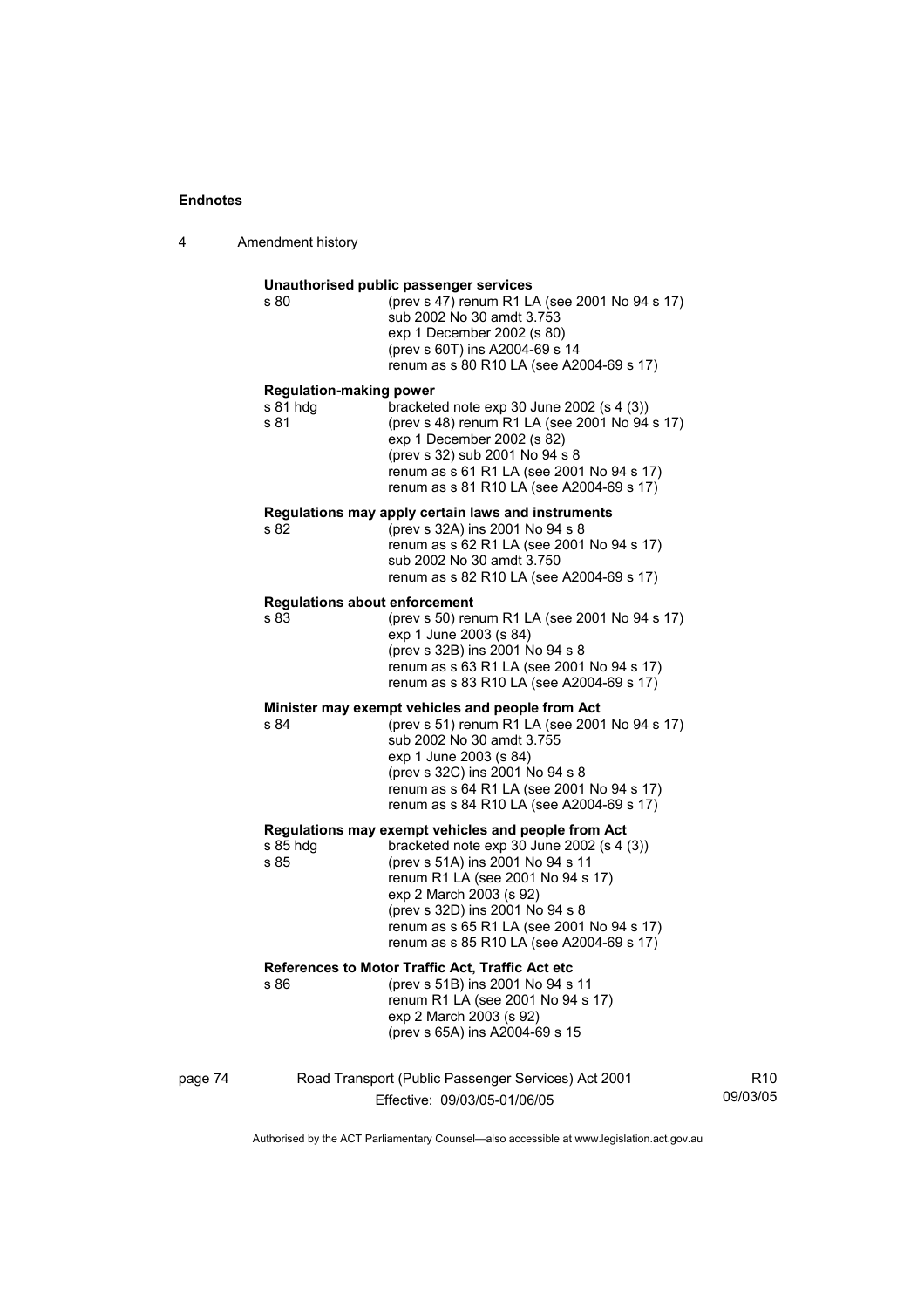|                             |                                                                    | renum as s 86 R10 LA (see A2004-69 s 17)                                                                                                                                                                                                                                                                                                                          |         |
|-----------------------------|--------------------------------------------------------------------|-------------------------------------------------------------------------------------------------------------------------------------------------------------------------------------------------------------------------------------------------------------------------------------------------------------------------------------------------------------------|---------|
|                             | <b>Transitional provisions</b><br>pt 9 hdg<br>Definitions for pt 9 | (prev pt 4 hdg) renum 2001 No 94 s 9<br>om R9 LA<br>(prev pt 7 hdg) ins A2004-69 s 16<br>renum as pt 9 hdg R10 LA (see A2004-69 s 17)<br>exp 9 March 2006 (s 93)                                                                                                                                                                                                  |         |
|                             | s 87                                                               | (prev s 51C) ins 2001 No 94 s 11<br>renum R1 LA (see 2001 No 94 s 17)<br>exp 2 March 2003 (s 92)<br>(prev s 66) ins A2004-69 s 16<br>def annual weddings and school formals licence ins<br>A2004-69 s 16<br>def commencement ins A2004-69 s 16<br>def General Act ins A2004-69 s 16<br>renum as s 87 R10 LA (see A2004-69 s 17)<br><u>exp 9 March 2006 (s 93)</u> |         |
|                             | <b>Transitional regulations</b><br>s 88                            | (prev s 51D) ins 2001 No 94 s 11<br>renum R1 LA (see 2001 No 94 s 17)<br>exp 2 March 2003 (s 92)<br>(prev s 67) ins A2004-69 s 16<br>renum as s 88 R10 LA (see A2004-69 s 17)<br>exp 9 March 2006 (s 93)                                                                                                                                                          |         |
|                             | Modification of pt 9's operation<br>s 89                           | (prev s 51E) ins 2001 No 94 s 11<br>renum R1 LA (see 2001 No 94 s 17)<br>exp 2 March 2003 (s 92)<br>(prev s 68) ins A2004-69 s 16<br>renum as s 89 R10 LA (see A2004-69 s 17)<br>exp 9 March 2006 (s 93)                                                                                                                                                          |         |
|                             | <b>Continuation of hire car licences</b><br>s 90                   | (prev s 51F) ins 2001 No 94 s 11<br>renum R1 LA (see 2001 No 94 s 17)<br>exp 2 March 2003 (s 92)<br>(prev s 69) ins A2004-69 s 16<br>renum as s 90 R10 LA (see A2004-69 s 17)<br>mod SL2002-3 s 246 (as am by SL2005-4 s 12)<br><u>exp 9 March 2006 (s 93)</u>                                                                                                    |         |
|                             | s 91                                                               | Interim accreditation of existing hire car operators<br>(prev s 51G) ins 2001 No 94 s 11<br>renum R1 LA (see 2001 No 94 s 17)<br>exp 2 March 2003 (s 92)                                                                                                                                                                                                          |         |
| R <sub>10</sub><br>09/03/05 |                                                                    | Road Transport (Public Passenger Services) Act 2001<br>Effective: 09/03/05-01/06/05                                                                                                                                                                                                                                                                               | page 75 |

Authorised by the ACT Parliamentary Counsel—also accessible at www.legislation.act.gov.au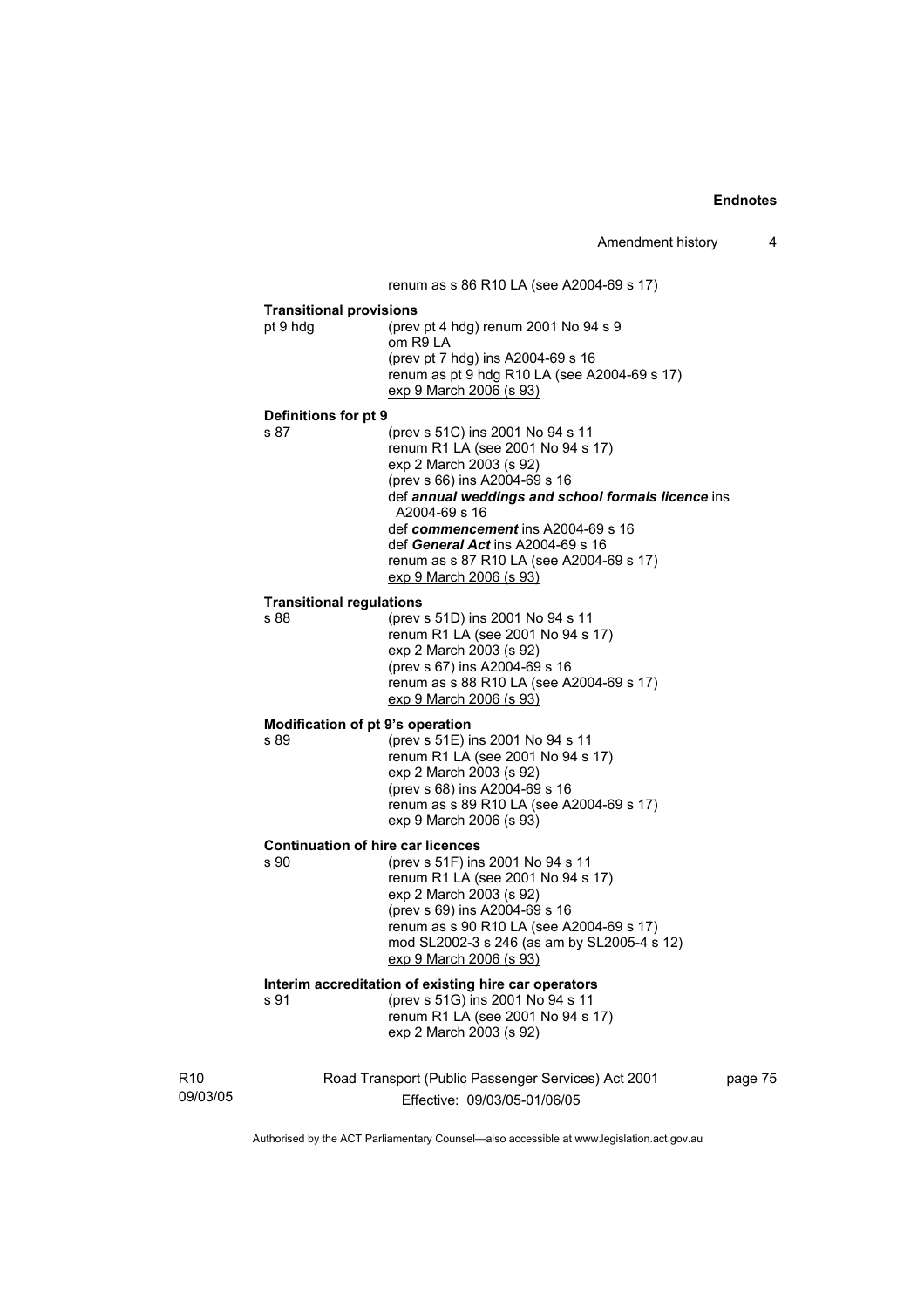| 4 | Amendment history         |                                                                                                                                                                                                                                                                                                                                                                                                                                                                                                                                                                                                                                                                                                                                                                                                                                                                                                                                                                                                                                                                                                                                                                                                                                                                                                                                                                                                                   |
|---|---------------------------|-------------------------------------------------------------------------------------------------------------------------------------------------------------------------------------------------------------------------------------------------------------------------------------------------------------------------------------------------------------------------------------------------------------------------------------------------------------------------------------------------------------------------------------------------------------------------------------------------------------------------------------------------------------------------------------------------------------------------------------------------------------------------------------------------------------------------------------------------------------------------------------------------------------------------------------------------------------------------------------------------------------------------------------------------------------------------------------------------------------------------------------------------------------------------------------------------------------------------------------------------------------------------------------------------------------------------------------------------------------------------------------------------------------------|
|   |                           | (prev s 70) ins A2004-69 s 16<br>renum as s 91 R10 LA (see A2004-69 s 17)<br>exp 9 March 2006 (s 93)                                                                                                                                                                                                                                                                                                                                                                                                                                                                                                                                                                                                                                                                                                                                                                                                                                                                                                                                                                                                                                                                                                                                                                                                                                                                                                              |
|   | s 92                      | Interim accreditation of tour and charter service operators<br>(prev s 51H) ins 2001 No 94 s 11<br>renum R1 LA (see 2001 No 94 s 17)<br>sub 2002 No 30 amdt 3.756<br>exp 2 March 2003 (s 92)<br>(prev s 71) ins A2004-69 s 16<br>renum as s 92 R10 LA (see A2004-69 s 17)<br>exp 9 March 2006 (s 93)                                                                                                                                                                                                                                                                                                                                                                                                                                                                                                                                                                                                                                                                                                                                                                                                                                                                                                                                                                                                                                                                                                              |
|   | Expiry of pt 9<br>s 93    | (prev s 72) ins A2004-69 s 16<br>renum as s 93 R10 LA (see A2004-69 s 17)<br>exp 9 March 2006 (s 93)                                                                                                                                                                                                                                                                                                                                                                                                                                                                                                                                                                                                                                                                                                                                                                                                                                                                                                                                                                                                                                                                                                                                                                                                                                                                                                              |
|   | <b>Dictionary</b><br>dict | am 2002 No 30 amdt 3.757<br>def <i>accredited</i> sub 2001 No 94 s 12<br>def accredited bus operators register om 2001 No 94 s 14<br>def accredited hire car service operator ins A2004-69 s 18<br>def accredited taxi network provider ins 2001 No 94 s 13<br>def accredited taxi service operator ins 2001 No 94 s 13<br>def <i>affiliated</i> ins 2001 No 94 s 13<br>def <i>function</i> om 2002 No 30 amdt 3.758<br>def <i>hire car</i> ins A2004-69 s 18<br>def hire car licence ins A2004-69 s 18<br>def <i>hire car service</i> ins A2004-69 s 18<br>def <i>holder</i> sub 2001 No 94 s 12; A2004-69 s 19<br>def <i>licence</i> ins 2001 No 94 s 13<br>om A2004-69 s 20<br>def <i>public passenger vehicle</i> sub 2001 No 94 s 12;<br>A2004-69 s 21<br>def <i>public</i> vehicle licence ins 2001 No 94 s 13<br>def restricted hire car ins A2004-69 s 22<br>def restricted hire car licence ins A2004-69 s 22<br>def restricted hire car service ins A2004-69 s 22<br>def restricted taxi ins 2001 No 94 s 13<br>def restricted taxi licence ins 2001 No 94 s 13<br>def restricted taxi service ins 2001 No 94 s 13<br>def road am 2002 No 30 amdt 3.759, amdt 3.760<br>def road related area am 2002 No 30 amdt 3.759, amdt 3.760<br>def <i>taxi</i> ins 2001 No 94 s 13<br>def taxi booking service ins 2001 No 94 s 13<br>def taxi driver ins 2001 No 94 s 13<br>def taxi licence ins 2001 No 94 s 13 |

page 76 Road Transport (Public Passenger Services) Act 2001 Effective: 09/03/05-01/06/05

R10 09/03/05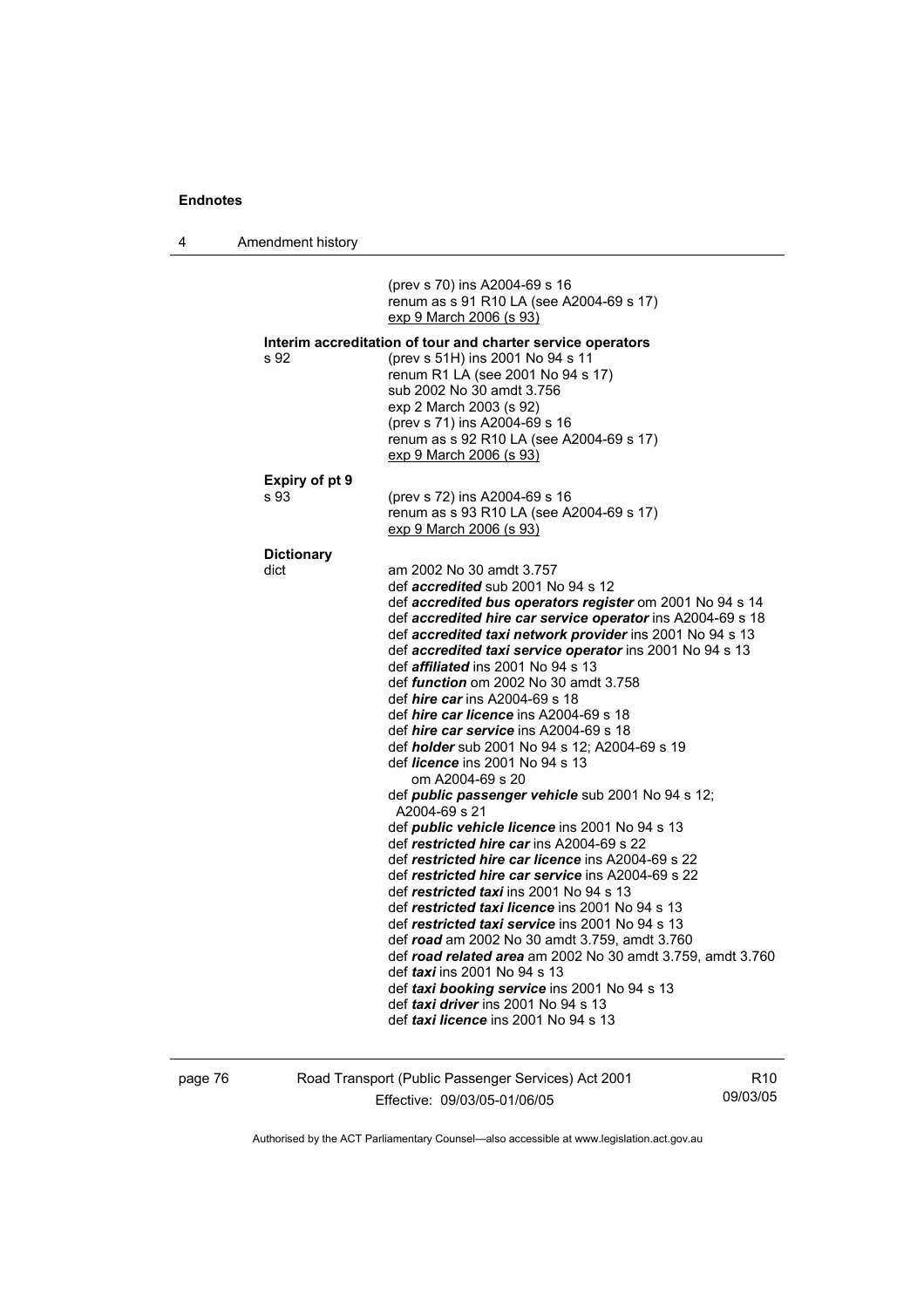```
def taxi network ins 2001 No 94 s 13 
 def taxi service ins 2001 No 94 s 13 
def taxi zone ins 2001 No 94 s 13
```
#### **Consequential amendments**

sch 1 om R1 LA (s 89 (3)) but see s 54

## **5 Earlier republications**

Some earlier republications were not numbered. The number in column 1 refers to the publication order.

Since 12 September 2001 every authorised republication has been published in electronic pdf format on the ACT legislation register. A selection of authorised republications have also been published in printed format. These republications are marked with an asterisk (\*) in column 1. Except for the footer, electronic and printed versions of an authorised republication are identical.

| <b>Republication No Amendments to</b> |                | <b>Republication date</b> |
|---------------------------------------|----------------|---------------------------|
| 1                                     | Act 2001 No 94 | 1 December 2001           |
| 2                                     | Act 2001 No 94 | 1 March 2002              |
| 3                                     | Act 2001 No 94 | 3 June 2002               |
| $\overline{4}$                        | Act 2001 No 94 | 1 July 2002               |
| 5                                     | Act 2002 No 30 | 3 October 2002            |
| 6                                     | Act 2002 No 30 | 2 December 2002           |
| 7                                     | Act 2002 No 49 | 17 January 2003           |
| 8                                     | Act 2002 No 49 | 3 March 2003              |
| 9                                     | A2002-49       | 2 June 2003               |

#### **6 Renumbered provisions**

This Act was renumbered under the *Legislation Act 2001*, in R2 (see A2001-94 s 17). Details of renumbered provisions are shown in endnote 4 (Amendment history). For a table showing the renumbered provisions, see R2.

R10 09/03/05 page 77